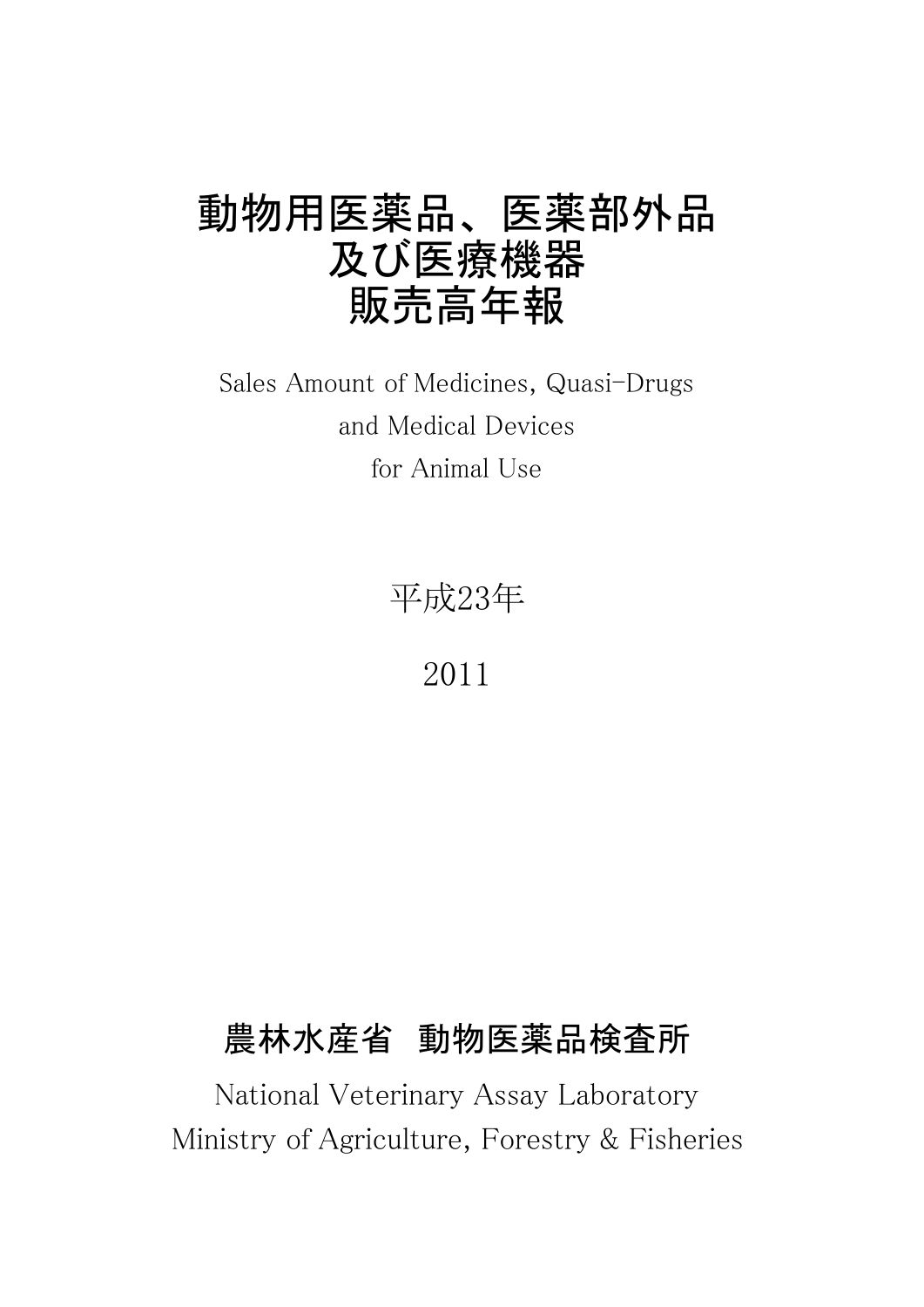## 目 次 **Contents**

第1表 動物用医薬品(医薬部外品)・医療機器の販売高及び許可業者数の年次概況 Table 1 Annual Outlook of Medecines (Quasi-Drugs) for Animal Use and Medical Devices, Sales, Number of Licences

## 第2表 薬理作用別分類の販売高

Table 2 Sales Amount of Medicines Classified by Pharmacological Action

第3表 動物用医薬品の製造販売高

Table 3 Sales Amount of Manufactured Medicines for Animal Use

第4表 動物用医薬部外品の製造販売高

Table 4 Sales Amount of Manufactured Quasi-Drugs for Animal Use

第5表 動物用生物学的製剤の製造販売高

Table 5 Sales Amount of Manufactured Biological Products for Animal Use

第6表 医療機器の製造販売高

Table 6 Sales Amount of Manufactured Medical Devices for Animal Use

- ※ 各表中、製造とは、製造工程のすべて又は包装・表示・保管の行程より以前の工程を国内で行っている場合、 輸入とは、包装・表示・保管のみを国内で行っているもの又は製造工程の全てを海外で行っている場合。
- ※ 各表に原薬は含まない。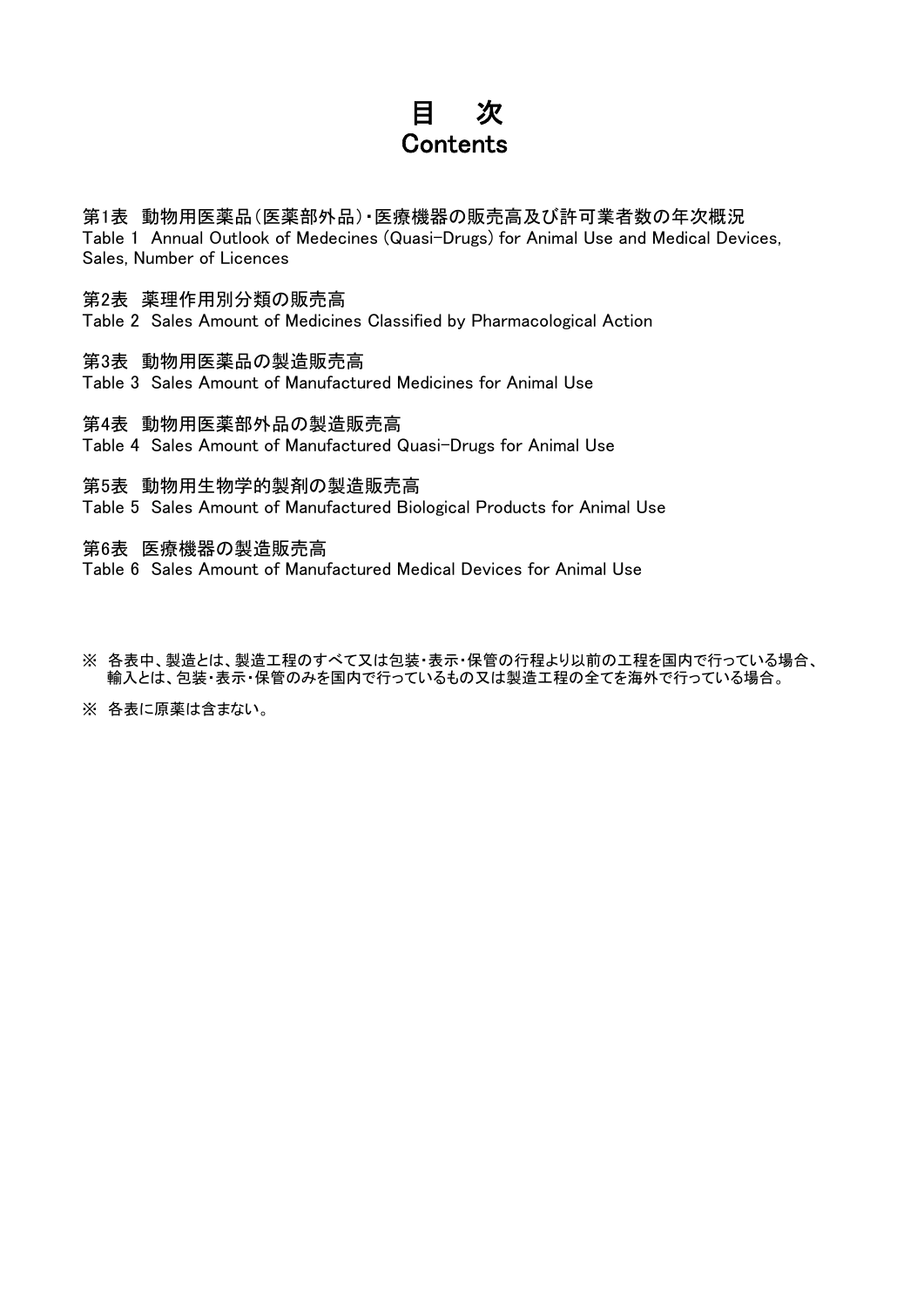第1表 Table 1

## 動物用医薬品(医薬部外品)・医療機器の販売高及び許可業者数の年次概況

Licences

Annual Outlook of Medecines (Quasi-Drugs) for Animal Use and Medical Devices, Sales, Number of

 金額単位 : 千円 Unit :  $\angle 1,000$ 

| 年次<br>Year      |                     | 区分<br>Classification | 許可数*<br>Number<br>of<br>Licences | 販売高<br>Sales Amount | 届出提出業者数**<br>Number of Company<br>Submitted Report |
|-----------------|---------------------|----------------------|----------------------------------|---------------------|----------------------------------------------------|
|                 | 医薬品製造販売業            | 医薬品 Medecines        | 233                              | 75,541,820          |                                                    |
|                 | Drug Marketing      | 医薬部外品 Quasi-Drugs    | 51                               | 2,295,077           |                                                    |
|                 | Approval Holder     | 医療機器 Medical Devices | 215                              | 6,820,196           |                                                    |
| 平成18年<br>(2006) |                     | 医薬品 Medecines        | 91                               |                     |                                                    |
|                 | 製造業<br>Manufacturer | 医薬部外品 Quasi-Drugs    |                                  |                     |                                                    |
|                 |                     | 医療機器 Medical Devices | 85                               |                     |                                                    |
|                 |                     | 計                    | 682                              | 84,657,093          |                                                    |
|                 | 医薬品製造販売業            | 医薬品 Medecines        | 263                              | 78,587,274          |                                                    |
|                 | Drug Marketing      | 医薬部外品 Quasi-Drugs    | 58                               | 2,140,016           |                                                    |
|                 | Approval Holder     | 医療機器 Medical Devices | 272                              | 8,060,540           |                                                    |
| 平成19年<br>(2007) |                     | 医薬品 Medecines        | 132                              |                     |                                                    |
|                 | 製造業<br>Manufacturer | 医薬部外品 Quasi-Drugs    | 22                               |                     |                                                    |
|                 |                     | 医療機器 Medical Devices | 164                              |                     |                                                    |
|                 |                     | 計                    | 911                              | 88.787.830          |                                                    |
|                 | 医薬品製造販売業            | 医薬品 Medecines        | 258                              | 79,508,114          |                                                    |
|                 | Drug Marketing      | 医薬部外品 Quasi-Drugs    | 73                               | 2,622,445           |                                                    |
|                 | Approval Holder     | 医療機器 Medical Devices | 304                              | 8,218,313           |                                                    |
| 平成20年<br>(2008) |                     | 医薬品 Medecines        | 157                              |                     |                                                    |
|                 | 製造業<br>Manufacturer | 医薬部外品 Quasi-Drugs    | 38                               |                     |                                                    |
|                 |                     | 医療機器 Medical Devices | 233                              |                     |                                                    |
|                 |                     | 計                    | 1,063                            | 90,348,873          |                                                    |
|                 | 医薬品製造販売業            | 医薬品 Medecines        | 291                              | 81,630,765          |                                                    |
|                 | Drug Marketing      | 医薬部外品 Quasi-Drugs    | 88                               | 2,340,019           |                                                    |
|                 | Approval Holder     | 医療機器 Medical Devices | 313                              | 6.578.176           |                                                    |
| 平成21年<br>(2009) |                     | 医薬品 Medecines        | 220                              |                     |                                                    |
|                 | 製造業<br>Manufacturer | 医薬部外品 Quasi-Drugs    | 54                               |                     |                                                    |
|                 |                     | 医療機器 Medical Devices | 274                              |                     |                                                    |
|                 |                     | 計                    | 1,240                            | 90,548,960          |                                                    |
|                 | 医薬品製造販売業            | 医薬品 Medecines        | 195                              | 81,559,183          |                                                    |
|                 | Drug Marketing      | 医薬部外品 Quasi-Drugs    | 60                               | 2,494,274           |                                                    |
|                 | Approval Holder     | 医療機器 Medical Devices | 244                              | 7.542.335           | 440                                                |
| 平成22年<br>(2010) |                     | 医薬品 Medecines        | 272                              |                     |                                                    |
|                 | 製造業<br>Manufacturer | 医薬部外品 Quasi-Drugs    | 77                               |                     |                                                    |
|                 |                     | 医療機器 Medical Devices | 337                              |                     |                                                    |
|                 |                     | 計                    | 1,185                            | 91,595,792          |                                                    |
|                 | 医薬品製造販売業            | 医薬品 Medecines        | 175                              | 85.453.175          |                                                    |
|                 | Drug Marketing      | 医薬部外品 Quasi-Drugs    | 55                               | 2,723,786           |                                                    |
|                 | Approval Holder     | 医療機器 Medical Devices | 244                              | 7,266,418           | 454                                                |
| 平成23年<br>(2011) | 製造業                 | 医薬品 Medecines        | 254                              |                     |                                                    |
|                 | Manufacturer        | 医薬部外品 Quasi-Drugs    | 72                               |                     |                                                    |
|                 |                     | 医療機器 Medical Devices | 326                              |                     |                                                    |
|                 |                     | 計                    | 1,126                            | 95,443,379          |                                                    |

\* 許可数については年度集計

\*\* 届出提出業者数:動物用医薬品等取締規則第81条の届出の提出業者数 複数の許可を有している業者も1として集計

H17~21: 医薬品の販売高は「厚生労働大臣の許可による動物用医薬品」の販売高を含む H22~23:「厚生労働大臣の許可による動物用医薬品」の販売高は含まない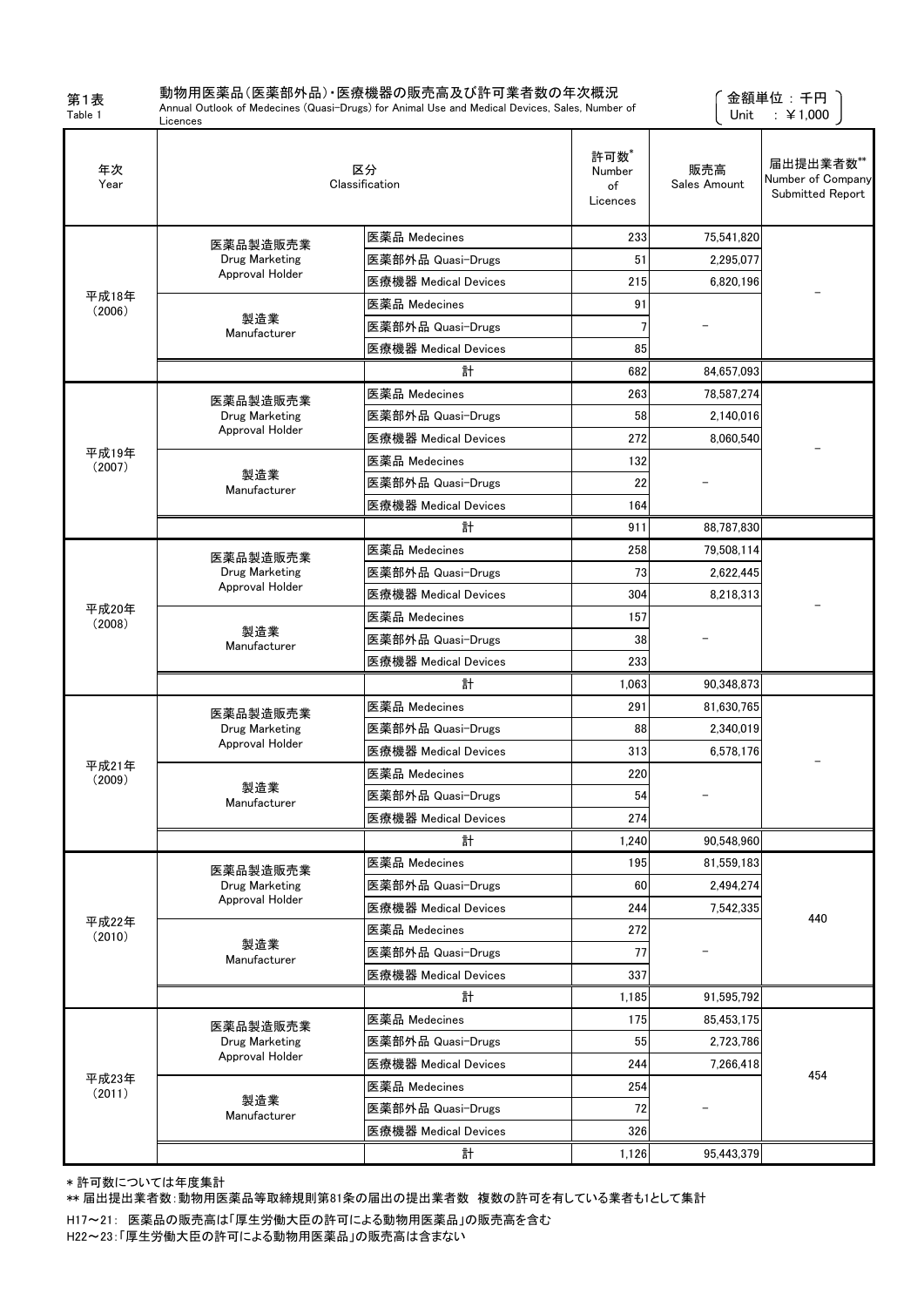### 第2表 薬理作用別分類の販売高

SALE IN MINITED CONSERVING CONSERVATION CONSERVATION Sales Amount of Medicines Classified by Pharmacological Action

金額単位 : 千円 Unit : ¥1,000

| 分類番号<br>No. | 薬理作用別の分類<br>Classification by<br>Pharmacological Action                                                                    | 医薬品<br>Medicines | 医薬部外品<br>Quasi-Drugs | 計<br>Total | 販売高<br>百分率<br>% |
|-------------|----------------------------------------------------------------------------------------------------------------------------|------------------|----------------------|------------|-----------------|
| 8791        | 神経系用薬及びアレルギー用薬<br>Agents affecting nervous system                                                                          | 1,842,893        |                      | 1,842,893  | 2.1             |
| 8792        | 循環器官、呼吸器官及び泌尿器官系用薬<br>Agents affecting circulatory organs, respiratory organs<br>and urinary organs                        | 1,947,121        |                      | 1,947,121  | 2.2             |
| 8793        | 消化器官用薬<br>Agents affecting digestive organs                                                                                | 1,976,839        | 49,558               | 2,026,397  | 2.3             |
| 8794        | 繁殖用薬<br>Agents for breeding                                                                                                | 2,400,934        |                      | 2,400,934  | 2.7             |
| 8795        | 外用薬<br>Agents for external use                                                                                             | 3,815,023        | 552,698              | 4,367,721  | 5.0             |
| 8796        | 代謝性用薬<br>Agents affecting metabolism                                                                                       | 3,557,961        |                      | 3,557,961  | 4.0             |
| 8797        | 病原微生物及び内寄生虫用薬<br>Agents against pathogenic micro-organisms and parasites<br>(except biological products and disinfectants) | 29,415,623       |                      | 29,415,623 | 33.4            |
| 8798        | 生物学的製剤<br><b>Biological preparations</b>                                                                                   | 31,453,814       |                      | 31,453,814 | 35.7            |
| 8799        | 治療を目的としない医薬品<br>Agents for not mainly purpose of therapeutic                                                               | 9,042,968        | 2,121,530            | 11,164,498 | 12.7            |
|             | 計<br>Total                                                                                                                 | 85,453,175       | 2,723,786            | 88,176,961 | 100.0           |
|             | 販売高百分率<br>%                                                                                                                | 96.9             | 3.1                  | 100.0      |                 |

Table 2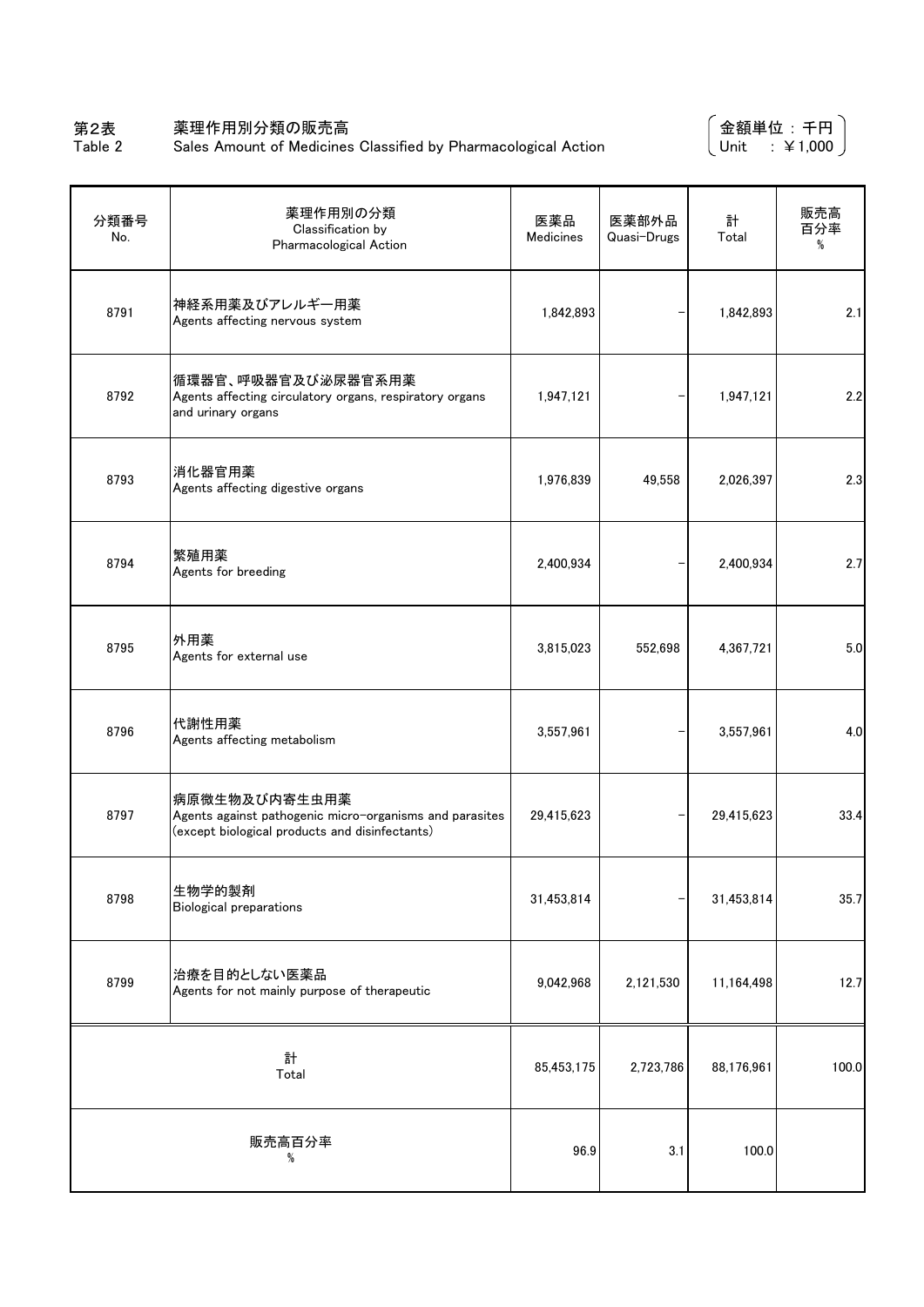#### 第3表 動物用医薬品の製造販売高

Table 3 Sales Amount of Manufactured Medicines for Animal Use

|                     | 薬理作用別の分類番号及び名称                                                                                                                     | 剤型<br>単位       |                   | 品目数<br>Number           | 製造数量                     | 輸入数量                 | 販売高<br>Sales   |              |
|---------------------|------------------------------------------------------------------------------------------------------------------------------------|----------------|-------------------|-------------------------|--------------------------|----------------------|----------------|--------------|
|                     | Number and Name Classified by Pharmacological Action                                                                               | Dosage         | Unit              | of<br>Medicines         | Manufactured<br>Quantity | Imported<br>Quantity | 数量<br>Quantity | 金額<br>Amount |
| 91_神経系用<br>薬        | 9111 エーテル系製剤<br>Ethers and preparations                                                                                            | 液剤<br>Solu.    | L                 |                         |                          | 5,610                | 6,001          | 180,226      |
| Agents<br>affecting | 9113 ケタミン系製剤<br>Ketamine, derivatives and preparations                                                                             | 注射剤<br>Inj.    | $\equiv$          |                         |                          |                      |                |              |
| nervous<br>system   | 9119 その他の全身麻酔剤<br>Other general anesthetics                                                                                        | その他<br>Others  | L                 |                         | 1,003                    |                      | 1,000          | 68,900       |
|                     |                                                                                                                                    | 液剤<br>Solu.    | L                 | 2                       | 375                      | 3,400                | 3,639          | 69,251       |
|                     |                                                                                                                                    | 注射剤            | $\qquad \qquad -$ | 2                       |                          |                      |                |              |
|                     |                                                                                                                                    | Inj.           | L                 | 3                       | 240                      | 1,129                | 902            | 40.315       |
|                     | 911 全身麻酔剤 合計<br>General anesthetics Subtotal                                                                                       |                |                   | 10                      |                          |                      |                | 358,692      |
|                     | 9121_バルビツール酸系, チオバルビツール酸系製剤<br>Barbituric acids, thiobarbituric acids soluble preparations                                         | 注射剤<br>Inj.    | L                 |                         |                          | 1,103                | 1,244          | 32,606       |
|                     | 9129 その他の催眠鎮静剤<br>Other hypnotis and sedatibes                                                                                     |                | $\qquad \qquad -$ | $\overline{2}$          |                          |                      |                |              |
|                     |                                                                                                                                    | 注射剤<br>Inj.    | L                 | 5                       | 370                      | 883                  | 1,232          | 237,132      |
|                     |                                                                                                                                    |                | 個                 | 2                       |                          | 4,212                | 5,349          | 9,732        |
|                     | 912 催眠鎮静剤 合計<br>Hyponotics and sadatives Subtotal                                                                                  |                |                   | 10                      |                          |                      |                | 279,470      |
|                     | 9131 サリチル酸系製剤<br>Salicylic acids, derivatives and preparations                                                                     | 散剤             | $\qquad \qquad -$ |                         |                          |                      |                |              |
|                     |                                                                                                                                    | Pulv.          | kg                |                         | 15                       |                      | 22             | 685          |
|                     |                                                                                                                                    | 注射剤            | $\qquad \qquad -$ | 3                       |                          |                      |                |              |
|                     | 9132 ビラゾロン系製剤                                                                                                                      | Inj.           | L                 | $\mathbf{3}$            | 8,100                    |                      | 8,913          | 25,218       |
|                     | Pyrazolone, derivatives and preparation                                                                                            | 注射剤            | $\qquad \qquad -$ | 2                       |                          |                      |                |              |
|                     | 9135_ビラビタール系及びサリチル酸系を主成分とする製剤                                                                                                      | Inj.<br>注射剤    | L                 | 3                       | 9,888                    |                      | 10,208         | 58,035       |
|                     | Pyrabital, salicylic acids derivatives and prepatations<br>9139 その他の解熱鎮痛消炎剤<br>Other antipyretics, analgesics and antiinflammatory | Inj.<br>チュアブル剤 | L                 |                         | 1,749                    |                      | 1,598          | 3,723        |
|                     |                                                                                                                                    | Chew.          | 個                 | 3                       |                          | 718,740              | 702,360        | 52,671       |
|                     |                                                                                                                                    | 懸濁剤<br>Susp.   | $\qquad \qquad -$ |                         |                          |                      |                |              |
|                     |                                                                                                                                    |                | L                 | $\overline{c}$          |                          | 686                  | 519            | 38,881       |
|                     |                                                                                                                                    | 散剤<br>Pulv.    | $\qquad \qquad -$ | 1                       |                          |                      |                |              |
|                     |                                                                                                                                    |                | kg                |                         | 8,831                    |                      | 1,811          | 6,340        |
|                     |                                                                                                                                    | 錠剤<br>Tab.     | $\qquad \qquad -$ | 10                      |                          |                      |                |              |
|                     |                                                                                                                                    |                | 個                 | 12                      |                          | 7,214,708            | 4,379,534      | 335,573      |
|                     |                                                                                                                                    | 注射剤<br>Inj.    | $\qquad \qquad -$ | $\overline{\mathbf{2}}$ |                          |                      |                |              |
|                     | 913 解熱鎮痛消炎剤 合計                                                                                                                     |                | L                 | 10                      | 3,113                    | 6,301                | 9,588          | 520,633      |
|                     | Antipyretics, analgesics and antiinflammatory Subtotal<br>9153_マグネシウム塩製剤                                                           | 注射剤            |                   | 56                      |                          |                      |                | 1,041,759    |
|                     | Magnesium salts and preparations<br>915 鎮けい剤 合計                                                                                    | Inj.           | L                 |                         | 1,746                    |                      | 1,845          | 3,321        |
|                     | Antispasmodics Subtotal<br>9162 アミノ安息香酸アルキルエステル製剤                                                                                  | 注射剤            |                   |                         |                          |                      |                | 3,321        |
|                     | Alkyl aminobenzoates and preparations<br>9163 ジブカイン系製剤                                                                             | Inj.<br>注射剤    | L                 |                         | 180                      |                      | 158            | 1,076        |
|                     | Dibcaine, derivatives and preparations<br>916 局所麻酔剤 合計                                                                             | Inj.           | L                 |                         | 1,457                    |                      | 2,700          | 11,471       |
|                     | Local anesthetics Subtotal<br>9172 ネオスチグミン系製剤                                                                                      |                |                   | 2                       |                          |                      |                | 12,547       |
|                     | Neostigmine, derivatives and preparations                                                                                          | 注射剤<br>Inj.    | $\qquad \qquad -$ |                         |                          |                      |                |              |
|                     | 9175 ベタネコール製剤                                                                                                                      | 注射剤            | L                 |                         | 1,010                    |                      | 901            | 5,252        |
|                     | Bethanecol and preparations                                                                                                        | Inj.           | L                 |                         | 336                      |                      | 369            | 2,215        |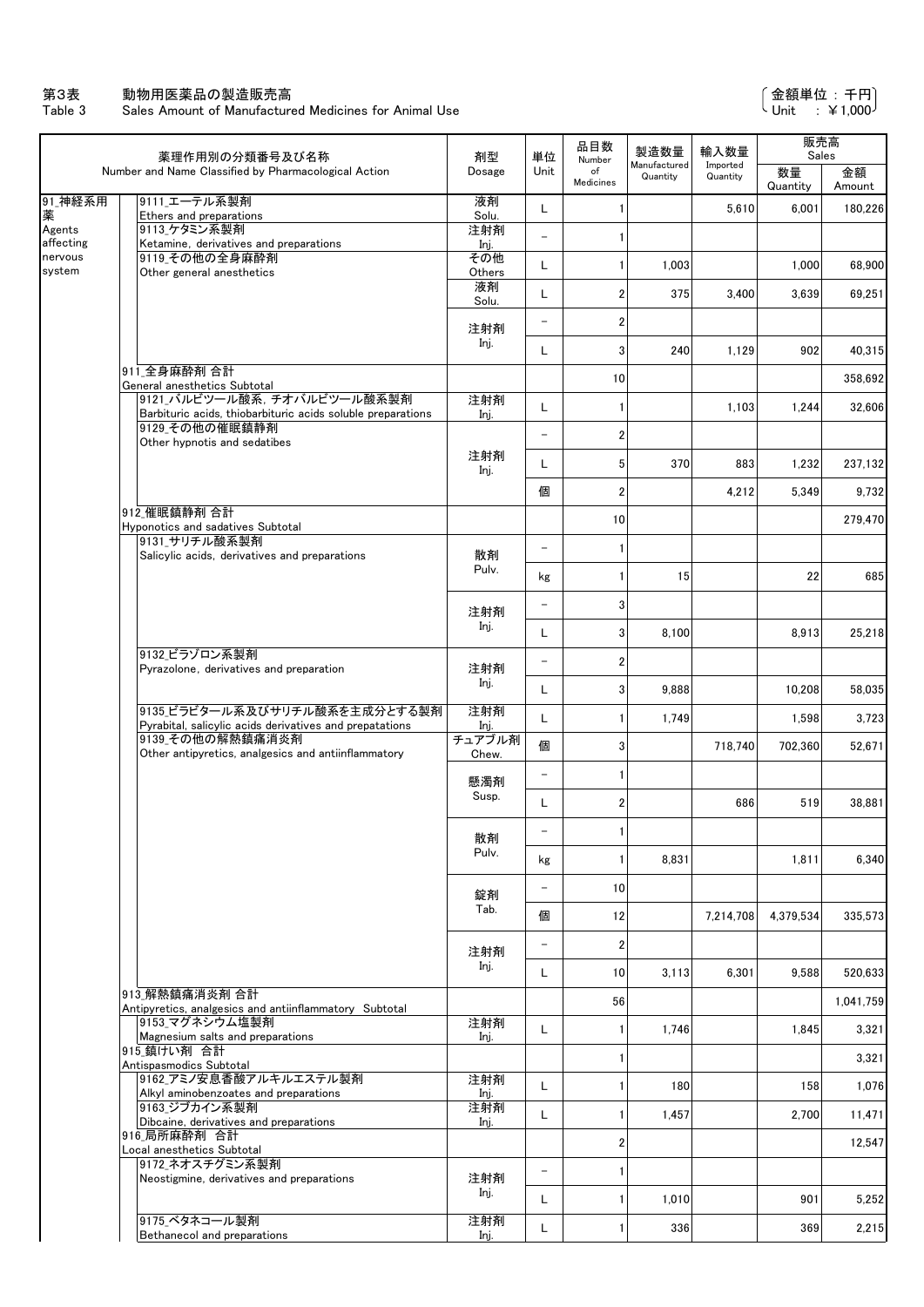|                              | 薬理作用別の分類番号及び名称                                                                               | 剤型          | 単位                       | 品目数<br>Number           | 製造数量                     | 輸入数量                            | 販売高<br>Sales   |              |
|------------------------------|----------------------------------------------------------------------------------------------|-------------|--------------------------|-------------------------|--------------------------|---------------------------------|----------------|--------------|
|                              | Number and Name Classified by Pharmacological Action                                         | Dosage      | Unit                     | of<br>Medicines         | Manufactured<br>Quantity | Imported<br>Quantity            | 数量<br>Quantity | 金額<br>Amount |
|                              | 9179 その他の自律神経剤<br>Other autonomic agents                                                     | 錠剤<br>Tab.  | 個                        | 2                       |                          | 305,100                         | 340,560        | 18,228       |
|                              |                                                                                              | 注射剤         | L                        |                         |                          | 174                             | 177            | 89,405       |
|                              |                                                                                              | Inj.        | 個                        | 1                       | 7,223                    |                                 | 4,190          | 13,728       |
|                              | 917 自律神経剤 合計<br>Autonomic agents (Autonomics) Subtotal                                       |             |                          | 7                       |                          |                                 |                | 128,828      |
|                              | 919 その他の神経系用薬<br>Other agents affecting nervous system                                       | 注射剤         | $\qquad \qquad -$        | 1                       |                          |                                 |                |              |
|                              |                                                                                              | Inj.        | L                        | $\overline{\mathbf{c}}$ |                          | 85                              | 51             | 18,276       |
|                              | 919 その他の神経系用薬 合計<br>Other agents affecting nervous system Subtotal                           |             |                          | 3                       |                          |                                 |                | 18,276       |
|                              | 合計 Subtotal                                                                                  |             |                          | 89                      |                          |                                 |                | 1,842,893    |
| 92_循環器官,                     | 9212 カフェイン系及びプリン系製剤                                                                          |             | $\overline{\phantom{0}}$ | $\overline{\mathbf{c}}$ |                          |                                 |                |              |
| 呼吸器官及び<br>泌尿器官系用             | Caffeine, purine, derivatives and preparations                                               | 注射剤<br>Inj. | Г                        | 1                       | 168                      |                                 | 272            | 1,903        |
| 薬<br>Agents                  | 9213 カンフル系製剤                                                                                 | 注射剤         | $\overline{\phantom{0}}$ | 1                       |                          |                                 |                |              |
| affecting<br>circulatory     | Camphor, derivatives and preparation<br>9219 その他の強心剤                                         | Inj.        |                          |                         |                          |                                 |                |              |
| organs,<br>respiratory       | Other cardiotonics                                                                           | 錠剤<br>Tab.  | $\qquad \qquad -$        | 1                       |                          |                                 |                |              |
| organs and<br>urinary organs | 921 強心剤 合計                                                                                   |             | 個                        | 2                       |                          | 9,841,750                       | 286,445        | 378,058      |
|                              | Cardiotonics Subtotal<br>9229 その他の利尿剤                                                        | 散剤          |                          | 7                       |                          |                                 |                | 379,961      |
|                              | Other diuretics                                                                              | Pulv.       | kg                       | 3                       | 5,279                    |                                 | 5,143          | 6,812        |
|                              |                                                                                              | 注射剤         | $\qquad \qquad -$        | 1                       |                          |                                 |                |              |
|                              |                                                                                              | Inj.        | 個                        | 1                       |                          |                                 | 4,830          | 5,760        |
|                              |                                                                                              | 舐剤<br>Elec. | kg                       | 3                       | 19,692                   |                                 | 25,209         | 16,123       |
|                              | 922 利尿剤 合計<br>Diuretics Subtotal                                                             |             |                          | 8                       |                          |                                 |                | 28,695       |
|                              | 9232_エフェドリン及びマオウ製剤<br>Ephedrine, ephedra and preparations                                    | 注射剤         | $\qquad \qquad -$        | 1                       |                          |                                 |                |              |
|                              |                                                                                              | Inj.        | L                        | 3                       | 16,389                   |                                 | 17,055         | 125.307      |
|                              | 9239 その他の鎮咳去たん剤<br>Other antitussives and expectorante                                       | 注射剤<br>Inj. | L                        | 2                       | 507                      |                                 | 545            | 3,139        |
|                              | 923_鎮咳去たん剤 合計                                                                                |             |                          | 6                       |                          |                                 |                | 128,446      |
|                              | Antitussives and expectorante Subtotal<br>929_その他の循環器官, 呼吸器官及び泌尿器官系製剤                        | 液剤          | L                        | 1                       |                          | 346                             | 156            | 3,326        |
|                              | Other agents affecting circulatory organs, respiratory<br>organs and urinary organs          | Solu.<br>散剤 | kg                       | 2                       | 29,997                   |                                 | 26,557         | 66,717       |
|                              |                                                                                              | Pulv.       | $\qquad \qquad -$        | 4                       |                          |                                 |                |              |
|                              |                                                                                              | 錠剤          |                          |                         |                          |                                 | 552            | 144.185      |
|                              |                                                                                              | Tab.        | kg                       | 2                       |                          |                                 |                |              |
|                              | 929 その他の循環器官, 呼吸器官及び泌尿器官系製剤 合計                                                               |             | 個                        | 12                      |                          | 9,561,870 21,084,393 30,307,603 |                | 1,195,791    |
|                              | Other agents affecting circulatory organs, respiratory organs<br>and urinary organs Subtotal |             |                          | 21                      |                          |                                 |                | 1,410,019    |
|                              | 合計 Subtotal                                                                                  |             |                          | 42                      |                          |                                 |                | 1,947,121    |
| 93_消化器官<br>用薬                | 9311 消化酵素製剤<br>Digestive enzymes and preparations                                            | 散剤          | $\overline{a}$           | $\mathbf{1}$            |                          |                                 |                |              |
| Agents<br>affecting          |                                                                                              | Pulv.       | kg                       | 2                       | 2,305                    |                                 | 3,290          | 3,973        |
| digestive<br>organs          | 9312 酵母製剤<br>Yeast and preparations                                                          | 散剤          | $\qquad \qquad -$        | 2                       |                          |                                 |                |              |
|                              |                                                                                              | Pulv.       | kg                       | 3                       | 207,264                  |                                 | 192,278        | 115,048      |
|                              | 9316_制酸剤                                                                                     | ペースト剤       | kg                       | 1                       |                          | 100                             | 100            | 33,692       |
|                              | Antacids<br>9317_複合製剤                                                                        | Pas.        | $\overline{\phantom{m}}$ | 3                       |                          |                                 |                |              |
|                              | Mixed digestive preparations                                                                 | 散剤<br>Pulv. | kg                       | 6                       | 61,609                   |                                 | 63,565         | 69,066       |
|                              |                                                                                              | 粒剤<br>Gra.  | kg                       | 1                       | 11,462                   |                                 | 11,773         | 88,901       |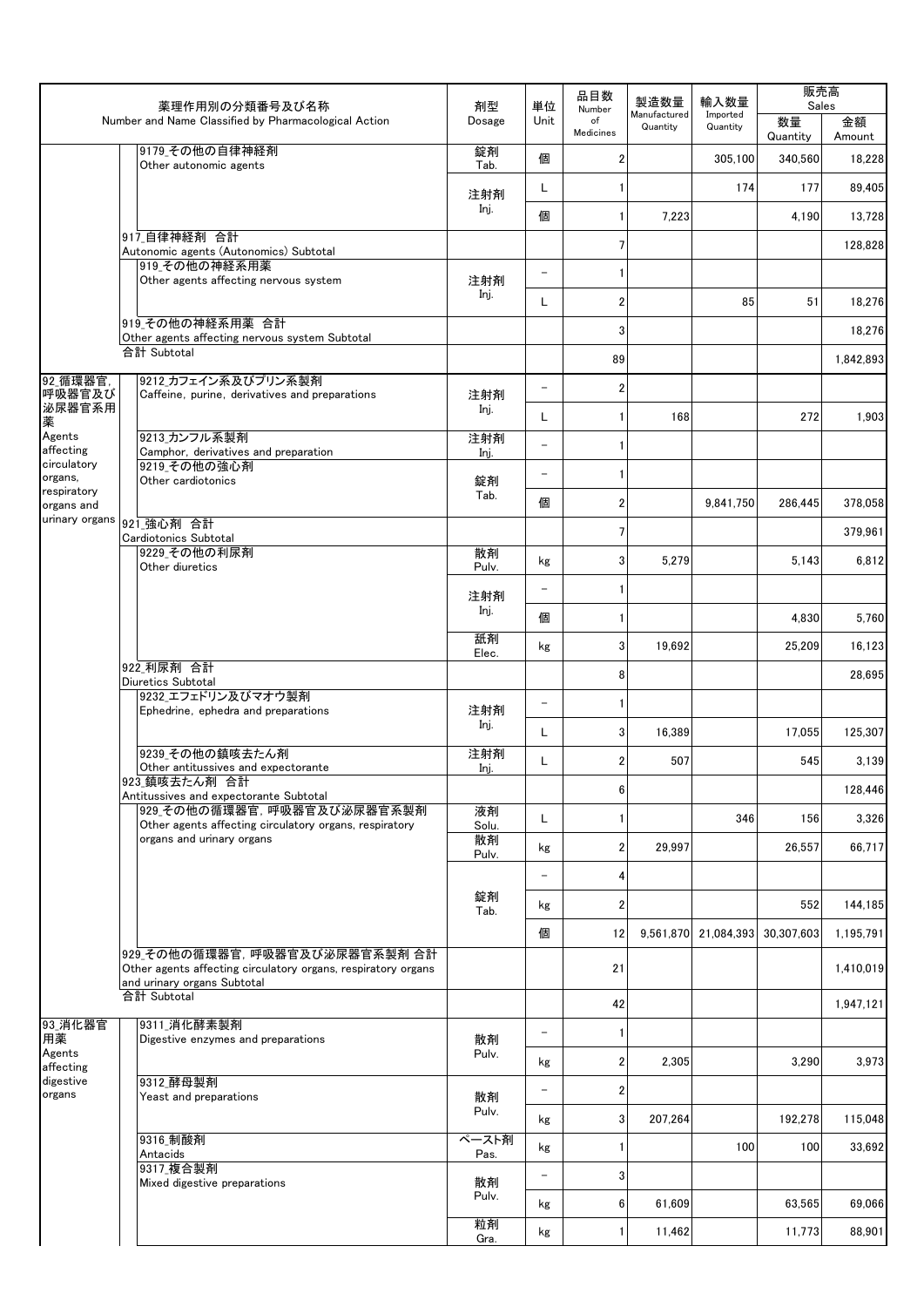|                                                                                                                                                                                                                                                                                                                                                                                                                                                                                                                                                                                                                                                                                                                                                                                                                                                 | 剤型          | 単位                             | 品目数<br>Number   | 製造数量                     | 輸入数量                 | 販売高<br>Sales   |              |
|-------------------------------------------------------------------------------------------------------------------------------------------------------------------------------------------------------------------------------------------------------------------------------------------------------------------------------------------------------------------------------------------------------------------------------------------------------------------------------------------------------------------------------------------------------------------------------------------------------------------------------------------------------------------------------------------------------------------------------------------------------------------------------------------------------------------------------------------------|-------------|--------------------------------|-----------------|--------------------------|----------------------|----------------|--------------|
|                                                                                                                                                                                                                                                                                                                                                                                                                                                                                                                                                                                                                                                                                                                                                                                                                                                 | Dosage      | Unit                           | of<br>Medicines | Manufactured<br>Quantity | Imported<br>Quantity | 数量<br>Quantity | 金額<br>Amount |
| 9319 その他の健胃消化剤及び制酸剤<br>Other stomachics, digestive and antacids                                                                                                                                                                                                                                                                                                                                                                                                                                                                                                                                                                                                                                                                                                                                                                                 | 散剤          | $\overline{\phantom{0}}$       |                 |                          |                      |                |              |
|                                                                                                                                                                                                                                                                                                                                                                                                                                                                                                                                                                                                                                                                                                                                                                                                                                                 | Pulv.       | kg                             | 2               | 11,761                   |                      | 12,021         | 28,649       |
|                                                                                                                                                                                                                                                                                                                                                                                                                                                                                                                                                                                                                                                                                                                                                                                                                                                 | 粒剤<br>Gra.  | kg                             |                 | 17,932                   |                      | 17,932         | 48,815       |
| 薬理作用別の分類番号及び名称<br>Number and Name Classified by Pharmacological Action<br>931 健胃消化剤及び制酸剤 合計<br>Stomachics, digestive and antacids Subtotal<br>9321 収斂剤<br>Astringents and preparations<br>9322 吸着剤<br>Absorptives<br>9323_生菌製剤<br>Viable bacterial preparations<br>9324 ベルベリン系製剤<br>Berberin, derivatives and preparations<br>9325 消泡剤<br>Antibubble and preparations<br>9326_収斂剤と吸着剤を含む製剤<br>Including astringents, absorptives and preparations<br>9327 複合整胃腸剤<br>Mixed antistomach, antidiarrhoics and preparations<br>9329 その他の整胃腸剤<br>Other antistomach, antidiarrhoics and preparations<br>932 整胃腸剤(止瀉, 吸着, 消泡剤を含む。)合計<br>Antistomachics, antidiarrhoics (including absorptives,<br>9351 胆汁酸製剤<br>Bile acid, derivatives preparation<br>935 利胆剤 合計<br>Cholagogues Subtotal<br> 936 鎮吐剤, 催吐剤<br>Antiemetics and emetics<br>936 鎮吐剤, 催吐剤 合計 |             |                                | 23              |                          |                      |                | 388,144      |
|                                                                                                                                                                                                                                                                                                                                                                                                                                                                                                                                                                                                                                                                                                                                                                                                                                                 | 散剤          | kg                             |                 | 22,725                   |                      | 17,243         | 27,124       |
|                                                                                                                                                                                                                                                                                                                                                                                                                                                                                                                                                                                                                                                                                                                                                                                                                                                 | Pulv.<br>散剤 | kg                             |                 | 16,880                   |                      | 13,900         | 2,670        |
|                                                                                                                                                                                                                                                                                                                                                                                                                                                                                                                                                                                                                                                                                                                                                                                                                                                 | Pulv.       | $\qquad \qquad -$              | 2               |                          |                      |                |              |
|                                                                                                                                                                                                                                                                                                                                                                                                                                                                                                                                                                                                                                                                                                                                                                                                                                                 | 散剤<br>Pulv. | kg                             | 7               | 621,446                  |                      | 606,962        | 578,509      |
|                                                                                                                                                                                                                                                                                                                                                                                                                                                                                                                                                                                                                                                                                                                                                                                                                                                 | 錠剤          |                                |                 | 449                      |                      | 434            | 29,572       |
|                                                                                                                                                                                                                                                                                                                                                                                                                                                                                                                                                                                                                                                                                                                                                                                                                                                 | Tab.        | kg                             |                 |                          |                      |                |              |
|                                                                                                                                                                                                                                                                                                                                                                                                                                                                                                                                                                                                                                                                                                                                                                                                                                                 | 散剤<br>Pulv. | $\overline{\phantom{0}}$       |                 |                          |                      |                |              |
|                                                                                                                                                                                                                                                                                                                                                                                                                                                                                                                                                                                                                                                                                                                                                                                                                                                 | 錠剤          | kg                             |                 | 7,850                    |                      | 8,685          | 12,222       |
|                                                                                                                                                                                                                                                                                                                                                                                                                                                                                                                                                                                                                                                                                                                                                                                                                                                 | Tab.        | kg                             | $\overline{2}$  | 1,184                    |                      | 2,620          | 85,780       |
|                                                                                                                                                                                                                                                                                                                                                                                                                                                                                                                                                                                                                                                                                                                                                                                                                                                 | 注射剤         | $\qquad \qquad -$              |                 |                          |                      |                |              |
|                                                                                                                                                                                                                                                                                                                                                                                                                                                                                                                                                                                                                                                                                                                                                                                                                                                 | Inj.        | Г                              | $\overline{2}$  | 8,796                    |                      | 6,684          | 10,162       |
|                                                                                                                                                                                                                                                                                                                                                                                                                                                                                                                                                                                                                                                                                                                                                                                                                                                 | 液剤          | $\overline{\phantom{0}}$       |                 |                          |                      |                |              |
|                                                                                                                                                                                                                                                                                                                                                                                                                                                                                                                                                                                                                                                                                                                                                                                                                                                 | Solu.       | L                              | 3               | 920                      |                      | 855            | 5,036        |
|                                                                                                                                                                                                                                                                                                                                                                                                                                                                                                                                                                                                                                                                                                                                                                                                                                                 | 乳剤<br>Emu.  | Г                              |                 | 470                      |                      | 582            | 3,703        |
|                                                                                                                                                                                                                                                                                                                                                                                                                                                                                                                                                                                                                                                                                                                                                                                                                                                 | 散剤<br>Pulv. | kg                             |                 | 227                      |                      | 225            | 6,292        |
|                                                                                                                                                                                                                                                                                                                                                                                                                                                                                                                                                                                                                                                                                                                                                                                                                                                 | 散剤          | $\overline{\phantom{0}}$       |                 |                          |                      |                |              |
|                                                                                                                                                                                                                                                                                                                                                                                                                                                                                                                                                                                                                                                                                                                                                                                                                                                 | Pulv.       | kg                             | 9               | 105,074                  |                      | 104,074        | 230,745      |
|                                                                                                                                                                                                                                                                                                                                                                                                                                                                                                                                                                                                                                                                                                                                                                                                                                                 |             | $\qquad \qquad -$              |                 |                          |                      |                |              |
|                                                                                                                                                                                                                                                                                                                                                                                                                                                                                                                                                                                                                                                                                                                                                                                                                                                 | 散剤<br>Pulv. | kg                             | 3               | 11,565                   |                      | 8,982          | 59.882       |
|                                                                                                                                                                                                                                                                                                                                                                                                                                                                                                                                                                                                                                                                                                                                                                                                                                                 |             |                                | L               |                          |                      |                |              |
|                                                                                                                                                                                                                                                                                                                                                                                                                                                                                                                                                                                                                                                                                                                                                                                                                                                 | 錠剤<br>Tab.  |                                | $\overline{2}$  |                          |                      | 368            | 44,194       |
|                                                                                                                                                                                                                                                                                                                                                                                                                                                                                                                                                                                                                                                                                                                                                                                                                                                 |             | kg<br>$\overline{\phantom{0}}$ |                 |                          |                      |                |              |
|                                                                                                                                                                                                                                                                                                                                                                                                                                                                                                                                                                                                                                                                                                                                                                                                                                                 | 注射剤         |                                |                 |                          |                      |                |              |
|                                                                                                                                                                                                                                                                                                                                                                                                                                                                                                                                                                                                                                                                                                                                                                                                                                                 | Inj.        | L                              | 4               | 5,010                    | 3,169                | 6,232          | 83,757       |
|                                                                                                                                                                                                                                                                                                                                                                                                                                                                                                                                                                                                                                                                                                                                                                                                                                                 |             | 個                              |                 | 15.268                   |                      | 13,712         | 24.526       |
|                                                                                                                                                                                                                                                                                                                                                                                                                                                                                                                                                                                                                                                                                                                                                                                                                                                 |             |                                | 48              |                          |                      |                | 1.204.174    |
|                                                                                                                                                                                                                                                                                                                                                                                                                                                                                                                                                                                                                                                                                                                                                                                                                                                 | 散剤          | $\overline{\phantom{0}}$       | 4               |                          |                      |                |              |
|                                                                                                                                                                                                                                                                                                                                                                                                                                                                                                                                                                                                                                                                                                                                                                                                                                                 | Pulv.       | kg                             | 5 <sup>1</sup>  | 49,398                   |                      | 51,333         | 186,411      |
|                                                                                                                                                                                                                                                                                                                                                                                                                                                                                                                                                                                                                                                                                                                                                                                                                                                 | 注射剤         | $\overline{\phantom{0}}$       | 3               |                          |                      |                |              |
|                                                                                                                                                                                                                                                                                                                                                                                                                                                                                                                                                                                                                                                                                                                                                                                                                                                 | Inj.        | L                              | $5\phantom{.0}$ | 2,204                    |                      | 6,026          | 115,920      |
|                                                                                                                                                                                                                                                                                                                                                                                                                                                                                                                                                                                                                                                                                                                                                                                                                                                 |             |                                | 17              |                          |                      |                | 302,331      |
|                                                                                                                                                                                                                                                                                                                                                                                                                                                                                                                                                                                                                                                                                                                                                                                                                                                 | 錠剤<br>Tab.  | 個                              | 4               |                          | 218,636              | 57,536         | 23,119       |
|                                                                                                                                                                                                                                                                                                                                                                                                                                                                                                                                                                                                                                                                                                                                                                                                                                                 | 注射剤<br>Inj. | Г                              |                 |                          | 377                  | 152            | 46,354       |
| Antiemetics and emetics Subtotal                                                                                                                                                                                                                                                                                                                                                                                                                                                                                                                                                                                                                                                                                                                                                                                                                |             |                                | 5               |                          |                      |                | 69,473       |
| 939 その他の消化器官用薬                                                                                                                                                                                                                                                                                                                                                                                                                                                                                                                                                                                                                                                                                                                                                                                                                                  | 散剤          | kg                             | $\overline{2}$  | 1,172                    |                      | 1,006          | 12,717       |
| Other agents affecting digestive organs<br>939 その他の消化器官用薬 合計                                                                                                                                                                                                                                                                                                                                                                                                                                                                                                                                                                                                                                                                                                                                                                                    | Pulv.       |                                | $\overline{2}$  |                          |                      |                | 12,717       |
| Other agents affecting digestive organs Subtotal<br>合計 Subtotal                                                                                                                                                                                                                                                                                                                                                                                                                                                                                                                                                                                                                                                                                                                                                                                 |             |                                | 95              |                          |                      |                | 1,976,839    |
|                                                                                                                                                                                                                                                                                                                                                                                                                                                                                                                                                                                                                                                                                                                                                                                                                                                 |             |                                |                 |                          |                      |                |              |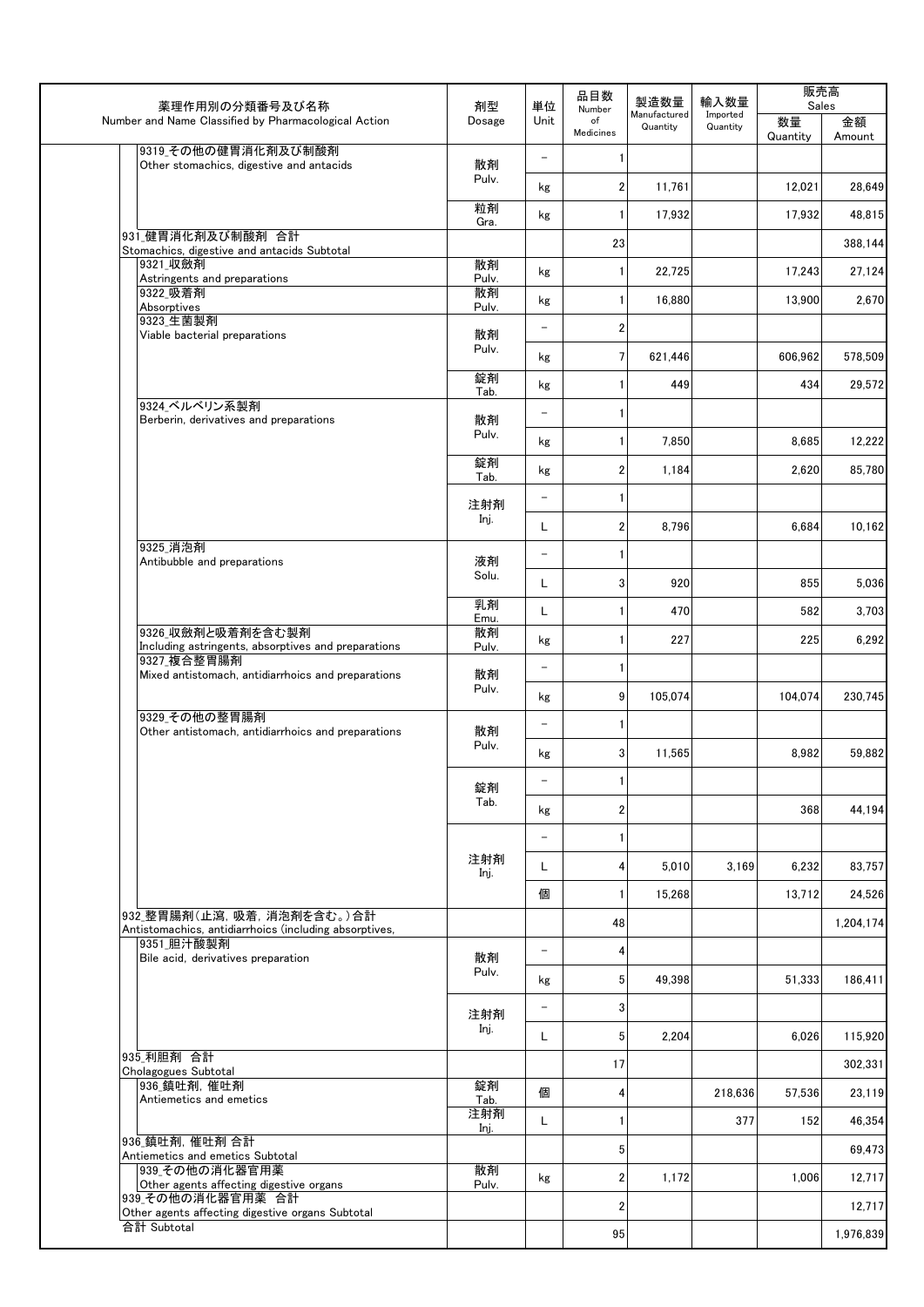|                       | 薬理作用別の分類番号及び名称                                                                                                                     | 剤型            | 単位                       | 品目数<br>Number           | 製造数量                     | 輸入数量                 | 販売高<br>Sales   |                   |
|-----------------------|------------------------------------------------------------------------------------------------------------------------------------|---------------|--------------------------|-------------------------|--------------------------|----------------------|----------------|-------------------|
|                       | Number and Name Classified by Pharmacological Action                                                                               |               | Unit                     | of<br>Medicines         | Manufactured<br>Quantity | Imported<br>Quantity | 数量<br>Quantity | 金額<br>Amount      |
| 94_繁殖用薬<br>Agents for | 9411 胎盤性性腺刺激ホルモン製剤<br>Chorionic gonadotrophic hormone and preparations                                                             |               | $\qquad \qquad -$        | 5                       |                          |                      |                |                   |
| breeding              |                                                                                                                                    | 注射剤<br>Inj.   | Г                        | 14                      | 1,134                    |                      | 911            | 78.739            |
|                       | 9412_血清性性腺刺激ホルモン製剤<br>Equine gonadotropic hormone and preparations                                                                 | 注射剤           | $\qquad \qquad -$        | 7                       |                          |                      |                |                   |
|                       |                                                                                                                                    | Inj.          | L                        | 4                       | 3,450                    |                      | 3,401          | 298,010           |
|                       | 9413 脳下垂体前葉性性腺刺激ホルモン製剤<br>Anterior pituitary gonadotrophic hormone and preparations                                                | 注射剤           | $\qquad \qquad -$        | 2                       |                          |                      |                |                   |
|                       |                                                                                                                                    | Inj.          | L                        | 4                       | 309                      |                      | 252            | 74,083            |
|                       | 9414 卵胞ホルモン製剤<br>Follicle stimulating hormone and preparations                                                                     | 注射剤           | $\qquad \qquad -$        |                         |                          |                      |                |                   |
|                       |                                                                                                                                    | Inj.          | L                        | 3                       | 569                      |                      | 563            | 35,426            |
|                       | 9415_黄体ホルモン製剤<br>Luteinizing hormone and preparations                                                                              | その他<br>Others | 個                        | 3                       | 22,560                   | 219,420              | 222,190        | 311,652           |
|                       |                                                                                                                                    | ペレット剤<br>Pel. | kg                       | 2                       | 870                      |                      | 1,002          | 4,829             |
|                       |                                                                                                                                    |               | $\qquad \qquad -$        | 4                       |                          |                      |                |                   |
|                       |                                                                                                                                    | 注射剤<br>Inj.   | L                        | 4                       | 470                      | 11                   | 367            | 24,720            |
|                       |                                                                                                                                    |               | 個                        |                         |                          | 300                  | 143            | 2,288             |
|                       | 9416 睾丸ホルモン製剤<br>Testicular hormone and preparations                                                                               | 注射剤<br>Inj.   | L                        |                         | 46                       |                      | 41             | 20,148            |
|                       | 9417 合成発情物質製剤<br>Synthetic oestrogenic substionces and preparations                                                                | 注射剤<br>Inj.   | $\equiv$                 | 2                       |                          |                      |                |                   |
|                       | 9418 複合ホルモン製剤<br>Mixed hormone and preparations                                                                                    | その他<br>Others | kg                       |                         | 471                      |                      | 578            | 31,200            |
|                       |                                                                                                                                    | 注射剤           | $\overline{\phantom{0}}$ | $\overline{\mathbf{c}}$ |                          |                      |                |                   |
|                       |                                                                                                                                    | Inj.          | L<br>個                   | 2                       |                          | 166<br>75,595        | 149<br>79,280  | 26,286<br>33,661  |
|                       | 9419 その他のホルモン製剤                                                                                                                    |               | $\qquad \qquad -$        | 8                       |                          |                      |                |                   |
|                       | Other hormone preparations (except posterior pituitary<br>hormone and preparations)                                                |               | kg                       | $\overline{2}$          | $\overline{2}$           |                      | 372            | 89,830            |
|                       |                                                                                                                                    | 注射剤<br>Inj.   | L                        | 19                      | 2,670                    | 2,829                | 5,287          | 1,129,838         |
|                       |                                                                                                                                    |               | 個                        | 2                       | 8,755                    |                      | 12,395         | 25,132            |
|                       | 941 ホルモン製剤(脳下垂体後葉ホルモン剤を除く。)合計<br>Hormone preparations (except posterior-pituitary hormone                                          |               |                          | 94                      |                          |                      |                | 2,185,841         |
|                       | and preparations) Subtotal<br>9421 スパルテイン製剤                                                                                        |               |                          |                         |                          |                      |                |                   |
|                       | Sparteine and preparation                                                                                                          | 注射剤<br>Inj.   | L                        | 1                       |                          |                      | 3              | 87                |
|                       | 9422 脳下垂体後葉ホルモン製剤<br>Posterior pituitary hormone and preparations                                                                  | 注射剤<br>Inj.   | $\qquad \qquad -$        | 2                       |                          |                      |                |                   |
|                       | 9429 その他の子宮収縮剤                                                                                                                     | 注射剤           | L<br>L                   | 3                       | 3,296<br>1,058           |                      | 3,129<br>1,207 | 110,870<br>33,083 |
|                       | Other oxytonics<br>942 子宮収縮剤 合計                                                                                                    | Inj.          |                          | 7                       |                          |                      |                | 144,040           |
|                       | Oxytocics Subtotal<br>9433 ハロゲン系製剤                                                                                                 | 液剤            |                          |                         |                          |                      |                |                   |
|                       | Halogen derivatives and preparations<br>943 子宮膣内殺菌剤(抗生物質製剤, サルファ剤, ニトロフラン                                                          | Solu.         | L                        |                         | 7,864                    |                      | 9,130          | 9,779             |
| Subtotal              | 系製剤を除く。)合計<br>Disinfectants for uterus and vagina (except antibiotics,<br>sulfonamide and nitrofuran derivatives and preparations) |               |                          |                         |                          |                      |                | 9,779             |
|                       | 9449 その他の乳房炎用剤<br>Other agents for mastitist                                                                                       | 液剤            | $\qquad \qquad -$        | 1                       |                          |                      |                |                   |
|                       |                                                                                                                                    | Solu.         | L                        |                         | 484                      |                      | 469            | 32,777            |
|                       | 944_乳房炎用剤(抗生物質製剤, サルファ剤を除く。)合計<br>Agents for mastitis (except antibiotics, sulfonamide<br>derivatives and preparations) Subtotal   |               |                          | 2                       |                          |                      |                | 32,777            |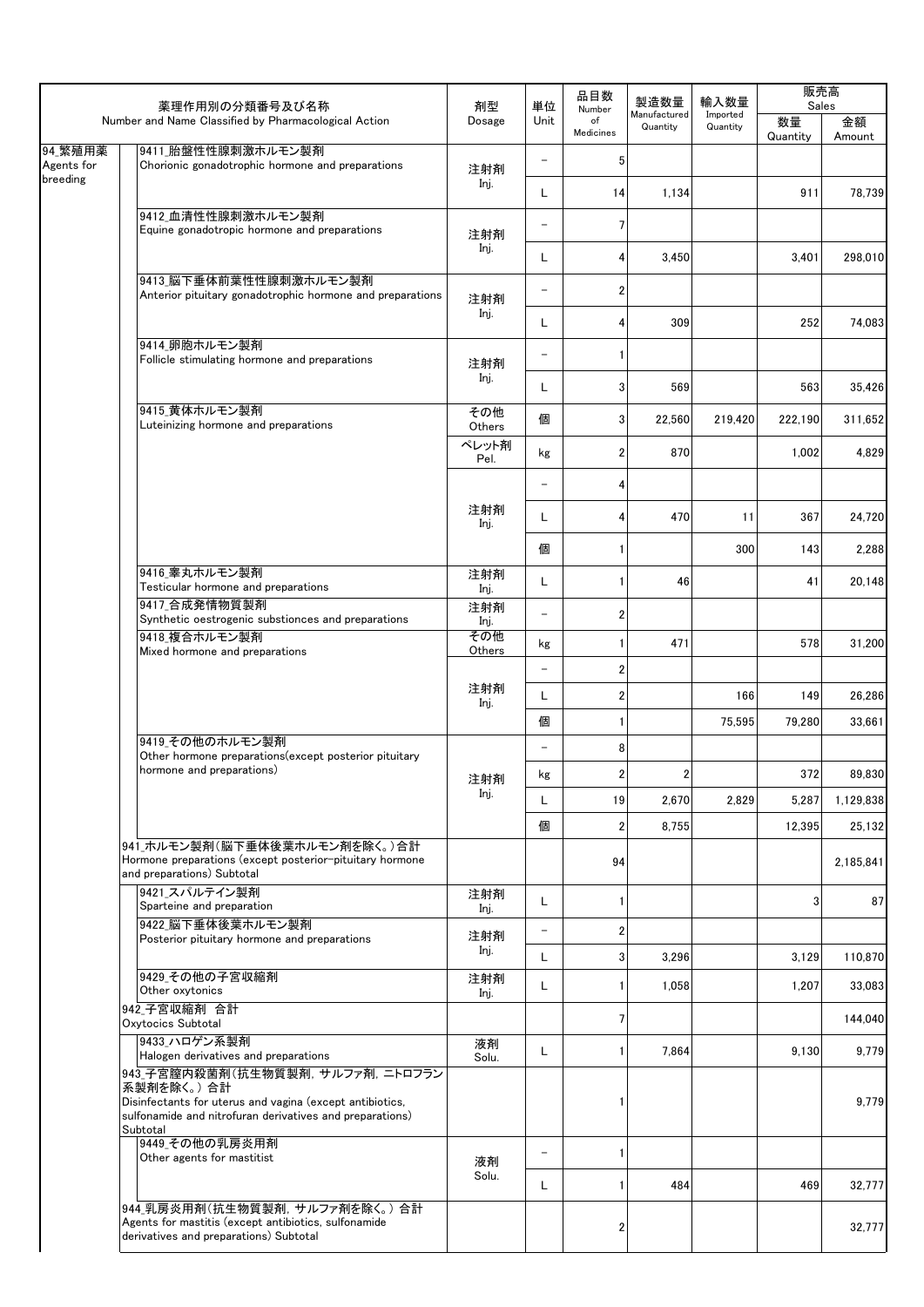|                      | 薬理作用別の分類番号及び名称                                                                                                                                              | 剤型            | 品目数<br>単位<br>Number | 製造数量            | 輸入数量                     | 販売高<br>Sales         |                |                  |
|----------------------|-------------------------------------------------------------------------------------------------------------------------------------------------------------|---------------|---------------------|-----------------|--------------------------|----------------------|----------------|------------------|
|                      | Number and Name Classified by Pharmacological Action                                                                                                        | Dosage        | Unit                | of<br>Medicines | Manufactured<br>Quantity | Imported<br>Quantity | 数量<br>Quantity | 金額<br>Amount     |
|                      | 949_その他の繁殖用薬<br>Other agents for breeding                                                                                                                   | 液剤<br>Solu.   | L                   |                 | 4,710                    |                      | 4.290          | 6,821            |
|                      |                                                                                                                                                             | 散剤            | —                   |                 |                          |                      |                |                  |
|                      |                                                                                                                                                             | Pulv.         | kg                  | 2               | 1,730                    |                      | 1,680          | 12,860           |
|                      |                                                                                                                                                             | 注射剤           | —                   | 2               |                          |                      |                |                  |
|                      |                                                                                                                                                             | Inj.          | L                   |                 |                          | 239                  | 138            | 8,816            |
|                      | 949 その他の繁殖用薬 合計<br>Other agents for breeding Subtotal                                                                                                       |               |                     | $\overline{7}$  |                          |                      |                | 28,497           |
|                      | 合計 Subtotal                                                                                                                                                 |               |                     | 111             |                          |                      |                | 2,400,934        |
| 95_外用薬<br>Agents for | 9511_ヨウ素化合物製剤<br>Iodine compounds and preparations                                                                                                          | チンキ剤<br>Tinc. | L                   |                 | 275                      |                      | 340            | 403              |
| external use         |                                                                                                                                                             |               | $\qquad \qquad -$   | 8               |                          |                      |                |                  |
|                      |                                                                                                                                                             | 液剤            | kg                  | 6               | 225.623                  |                      | 224.465        | 61,870           |
|                      |                                                                                                                                                             | Solu.         | L                   | 27              | 510,734                  | 4,090,036            | 4.575.915      | 1,417,309        |
|                      |                                                                                                                                                             | 注射剤           | Г                   |                 | 23,250                   |                      | 26,869         | 41,740           |
|                      | 9519 その他の外皮用殺菌消毒剤                                                                                                                                           | Inj.          | $\qquad \qquad -$   | 3               |                          |                      |                |                  |
|                      | Other antimicrobials for dermatologic use                                                                                                                   | 液剤            | L                   | 4               | 408                      |                      | 380            | 1,418            |
|                      |                                                                                                                                                             | Solu.         | 個                   |                 |                          | 3,218                | 2,742          | 34,385           |
|                      |                                                                                                                                                             | 散剤            | L                   |                 | 2,297                    |                      | 2,304          | 13,780           |
|                      |                                                                                                                                                             | Pulv.<br>軟膏剤  |                     |                 |                          |                      | 417            |                  |
|                      | 951 外皮用殺菌消毒剤 合計                                                                                                                                             | Ungu.         | kg                  |                 | 382                      |                      |                | 1,270            |
|                      | Antimicrobials for dermatologic use Subtotal<br>9521 化膿性疾患用製剤                                                                                               | ペースト剤         |                     | 53              |                          |                      |                | 1,572,174        |
|                      | Dermatics for purulence and preparations<br>952 化膿性疾患用剤(抗生物質製剤, サルファ剤, ニトロフラン<br>系製剤を除く。)合計<br>Dermatics for purulence (except antibiotics, sulfonamide and | Pas.          | kg                  |                 | 3,374                    |                      | 3,735          | 13,013<br>13,013 |
|                      | nitroguran derivatives and preparations) Subtotal<br>9531 サリチル酸メチル製剤                                                                                        | ペースト剤         |                     |                 |                          |                      |                |                  |
|                      | Methyl salicylate and preparations                                                                                                                          | Pas.          | kg                  | 1               | 33,516                   |                      | 34,841         | 24,720           |
|                      |                                                                                                                                                             | 液剤<br>Solu.   | L                   |                 | 20,460                   |                      | 18,158         | 35,128           |
|                      |                                                                                                                                                             | 軟膏剤<br>Ungu.  | kg                  | 3 <sup>1</sup>  | 74,377                   |                      | 76,744         | 110,468          |
|                      | 9532_抗ヒスタミン製剤<br>Anti-histaminics and preparations                                                                                                          | 液剤<br>Solu.   | L                   | 2               | 600                      |                      | 609            | 1,214            |
|                      |                                                                                                                                                             | 軟膏剤<br>Ungu.  | kg                  | 1               | 600                      |                      | 567            | 1,944            |
|                      | 9536 皮ふ刺激剤<br>Stimulants for epidermis                                                                                                                      | 液剤<br>Solu.   | L                   |                 | 4,832                    |                      | 4,883          | 3,430            |
|                      | 9537_外用ホルモン剤<br>Hormone preparations for external use                                                                                                       | 液剤            | -                   | 1               |                          |                      |                |                  |
|                      |                                                                                                                                                             | Solu.         | L                   | 2               | 348                      | 750                  | 328            | 1,503            |
|                      | 9539 その他の鎮痛, 鎮痒, 収斂, 消炎剤<br>Other analgesics, anti-itchings, astringents and                                                                                | エアゾール剤        |                     |                 |                          |                      |                |                  |
|                      | inflammatory agents                                                                                                                                         | Aero.         | L                   |                 | 776                      |                      | 852            | 2,687            |
|                      |                                                                                                                                                             | ペースト剤<br>Pas. | kg                  | 1               | 3,191                    |                      | 2,854          | 2,904            |
|                      |                                                                                                                                                             | 液剤            | -                   | 3               |                          |                      |                |                  |
|                      |                                                                                                                                                             | Solu.         | L                   | 3               | 9,107                    |                      | 9,176          | 21,336           |
|                      |                                                                                                                                                             | 散剤            | -                   | $\mathbf{1}$    |                          |                      |                |                  |
|                      |                                                                                                                                                             | Pulv.         | kg                  | $\mathbf{1}$    | 372,150                  |                      | 296,100        | 8,093            |
|                      |                                                                                                                                                             | 軟膏剤<br>Ungu.  | kg                  | 4               | 33,286                   |                      | 29,523         | 50,097           |
|                      | 953_鎮痛, 鎮痒, 収斂, 消炎剤 合計<br>Analgesics, anti-itchings, astringents and antiinflammatory<br>agents Subtotal                                                    |               |                     | 27              |                          |                      |                | 263,524          |
|                      |                                                                                                                                                             |               |                     |                 |                          |                      |                |                  |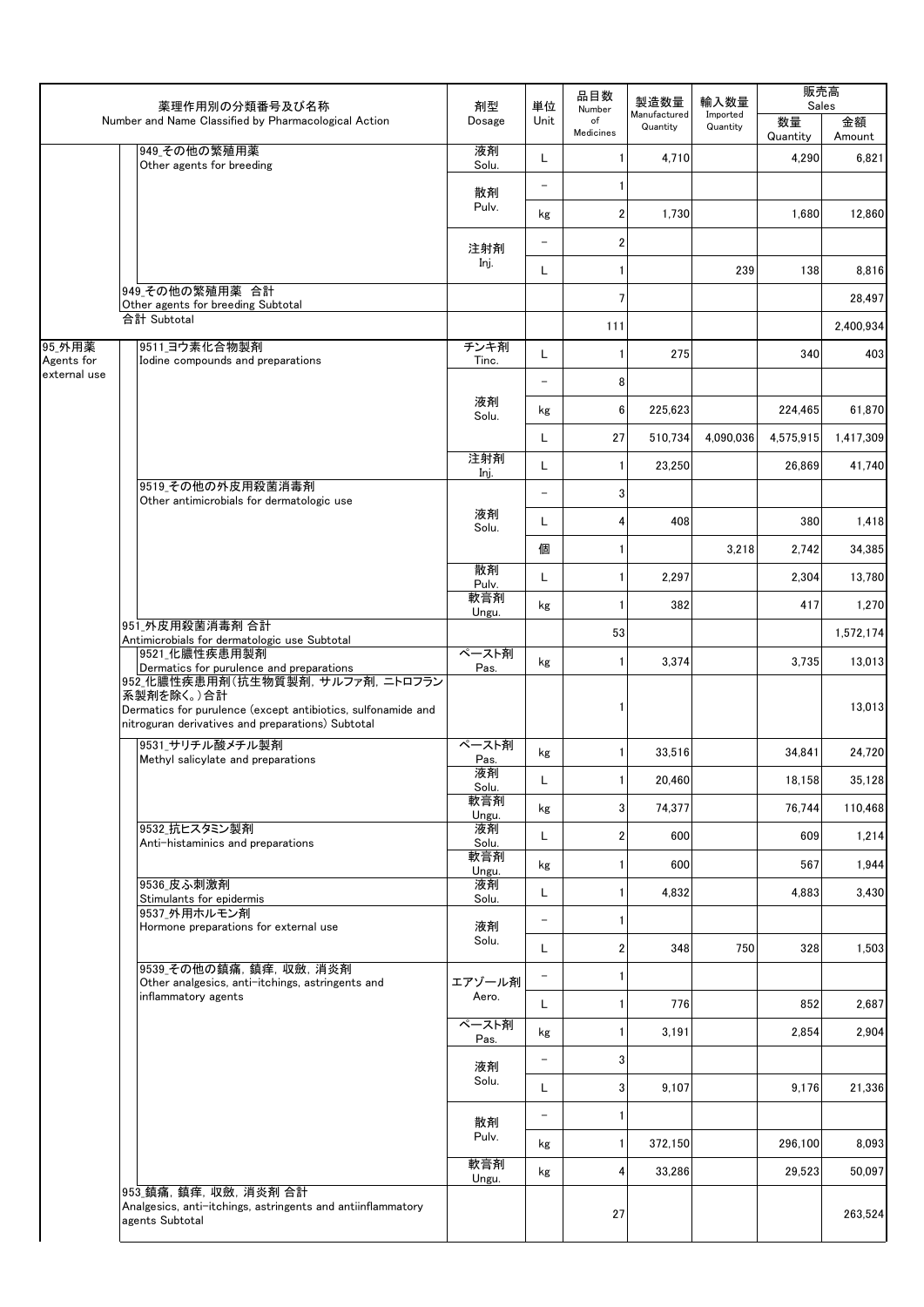|                         |                                                                        | 剤型            | 品目数<br>単位<br>Number      | 製造数量                    | 輸入数量                     | 販売高<br>Sales         |                |              |
|-------------------------|------------------------------------------------------------------------|---------------|--------------------------|-------------------------|--------------------------|----------------------|----------------|--------------|
|                         | 薬理作用別の分類番号及び名称<br>Number and Name Classified by Pharmacological Action | Dosage        | Unit                     | of<br><b>Medicines</b>  | Manufactured<br>Quantity | Imported<br>Quantity | 数量<br>Quantity | 金額<br>Amount |
|                         | 9541 サリチル酸系製剤<br>Salicylic acids, derivatives and preparations         | 液剤            | $\overline{\phantom{a}}$ |                         |                          |                      |                |              |
|                         |                                                                        | Solu.         | L                        |                         | 397                      |                      | 379            | 1,580        |
|                         | 9544 硫黄化合物製剤                                                           | 懸濁剤           |                          |                         |                          |                      |                |              |
|                         | Sulfur compounds and preparations                                      | Susp.         | kg                       |                         | 6.942                    | 8,785                | 6,613          | 21,800       |
|                         |                                                                        | 軟膏剤<br>Ungu.  | kg                       |                         | 1,746                    |                      | 1,605          | 6,731        |
|                         | 9549 その他の寄生性皮ふ疾患用剤<br>Other anti-dermoinfectives                       |               | $\overline{\phantom{a}}$ | 4                       |                          |                      |                |              |
|                         |                                                                        | 液剤            | kg                       | 4                       | 1,696,055                |                      | 1,812,630      | 596.531      |
|                         |                                                                        | Solu.         | L                        | 3                       | 367                      | 16,152               | 15,394         | 199,968      |
|                         |                                                                        |               | 個                        |                         |                          | 42,976               | 62,127         | 191,085      |
|                         |                                                                        | 軟膏剤           | kg                       |                         | 890                      |                      | 809            | 8,467        |
|                         | 954 寄生性皮ふ疾患用剤 合計                                                       | Ungu.         |                          |                         |                          |                      |                |              |
|                         | Anti-dermoinfectives Subtotal<br>9559 その他の皮ふ軟化剤                        | 液剤            |                          | 17                      |                          |                      |                | 1,026,162    |
|                         | Other emollients                                                       | Solu.         | L                        |                         | 781                      |                      | 655            | 3,269        |
|                         | 955 皮ふ軟化剤(腐食剤を含む。)合計<br>Emollients (including caustics) Subtotal       |               |                          |                         |                          |                      |                | 3,269        |
|                         | 9561 硫黄製剤, 硫化物製剤<br>Sulfur preparations, sulfide preparations          | その他<br>Others | kg                       |                         | 1,070                    |                      | 2,027          | 5,024        |
|                         |                                                                        | 懸濁剤           | L                        |                         |                          | 5.625                | 3,376          | 12,101       |
|                         | 9562 皮ふ洗浄剤                                                             | Susp.<br>その他  | L                        |                         |                          |                      |                |              |
|                         | Disinfectants preparations                                             | Others<br>液剤  |                          |                         | 4,346                    |                      | 3,393          | 16,504       |
|                         |                                                                        | Solu.         | kg                       | 1                       | 1,063,000                |                      | 1,009,320      | 156,008      |
|                         | 9569 その他の浴剤及び皮ふ洗浄剤<br>Other bath and disinfectants preparations        | 液剤<br>Solu.   | L                        | $\overline{\mathbf{2}}$ | 26                       | 6,623                | 8,139          | 10,941       |
|                         | 956 浴剤及び皮ふ洗浄剤 合計<br>Bath and disinfectants preparations Subtotal       |               |                          | 6                       |                          |                      |                | 200,578      |
|                         | 9581 蹄用剤                                                               | 軟膏剤           | kg                       |                         | 1,203                    |                      | 1,158          | 8,591        |
|                         | Agents for hoots<br>9589 その他の皮ふ保護剤                                     | Ungu.<br>軟膏剤  |                          |                         |                          |                      | 651            |              |
|                         | Other agents for protective skin<br>958 皮ふ保護剤 合計                       | Ungu.         | kg                       |                         | 565                      |                      |                | 2,416        |
|                         | Agents for protective skin Subtotal                                    |               |                          | 2                       |                          |                      |                | 11.007       |
|                         | 959 その他の外用薬<br>Other agents for external skin                          | その他           | kg                       | $\overline{2}$          |                          | 1,369                | 1,763          | 108.900      |
|                         |                                                                        | Others        | 個                        |                         |                          |                      | 1,608          | 1,382        |
|                         |                                                                        | 液剤            | $\overline{\phantom{a}}$ | 3                       |                          |                      |                |              |
|                         |                                                                        | Solu.         | L                        | 7                       | 7.067                    |                      | 6,657          | 586,196      |
|                         |                                                                        | 乳剤            | L                        |                         | 144                      |                      | 368            | 24,907       |
|                         |                                                                        | Emu.          | $\overline{\phantom{a}}$ |                         |                          |                      |                |              |
|                         |                                                                        | 粒剤<br>Gra.    |                          |                         |                          |                      |                |              |
|                         | 959 その他の外用薬 合計                                                         |               | kg                       | 4                       | 709                      | 20                   | 608            | 3,910        |
|                         | Other agents for external skin Subtotal                                |               |                          | 19                      |                          |                      |                | 725.295      |
|                         | 合計 Subtotal                                                            |               |                          | 126                     |                          |                      |                | 3,815,023    |
| 96_代謝性用<br>薬            | 9611_ACTH製剤(分類番号9611)<br><b>ACTH</b> preparations                      | 注射剤<br>Inj.   | L                        |                         | 1,550                    |                      | 1,268          | 4,741        |
| Agents                  | 9614_甲状腺, 副甲状腺ホルモン剤(抗甲状腺ホルモン製剤                                         | 液剤            | 個                        |                         |                          | 10,208               | 2,994          | 14,112       |
| affecting<br>metabolism | を除く。)(分類番号9614)<br>9612_副腎ホルモン剤                                        | Solu.<br>懸濁剤  | L                        | 3                       | 1,073                    |                      | 1,126          | 11,617       |
|                         | Adrenal hormone preparations                                           | Susp.         |                          |                         |                          |                      |                |              |
|                         |                                                                        | 注射剤           | $\overline{\phantom{a}}$ | 3                       |                          |                      |                |              |
|                         |                                                                        | Inj.          | L                        | 11                      | 9,730                    |                      | 10,412         | 150,467      |
|                         | 9613 卵胞ホルモン剤<br>Estrogens                                              | 注射剤<br>Inj.   | kg                       |                         |                          | 394                  | 384            | 53,120       |
|                         | 9615_たん白同化ホルモン剤                                                        | 注射剤           | 個                        |                         | 29                       |                      | 47             | 6,143        |
|                         | Anabolic steroid hormone and preparations<br>9619_その他のホルモン剤            | Inj.<br>カプセル剤 | $\equiv$                 | 3                       |                          | 480                  | 332            | 171,851      |
|                         | Other hormone preparations                                             | Cap.<br>錠剤    |                          |                         |                          |                      |                |              |
|                         | 961 ホルモン剤(繁殖及び外用に用いるホルモン製剤を除く。)                                        | Tab.          | 個                        |                         | 20,495                   |                      | 18,130         | 18,130       |
|                         | 合計                                                                     |               |                          | 25                      |                          |                      |                | 430,181      |
|                         | Agents affecting metabolism Subtotal                                   |               |                          |                         |                          |                      |                |              |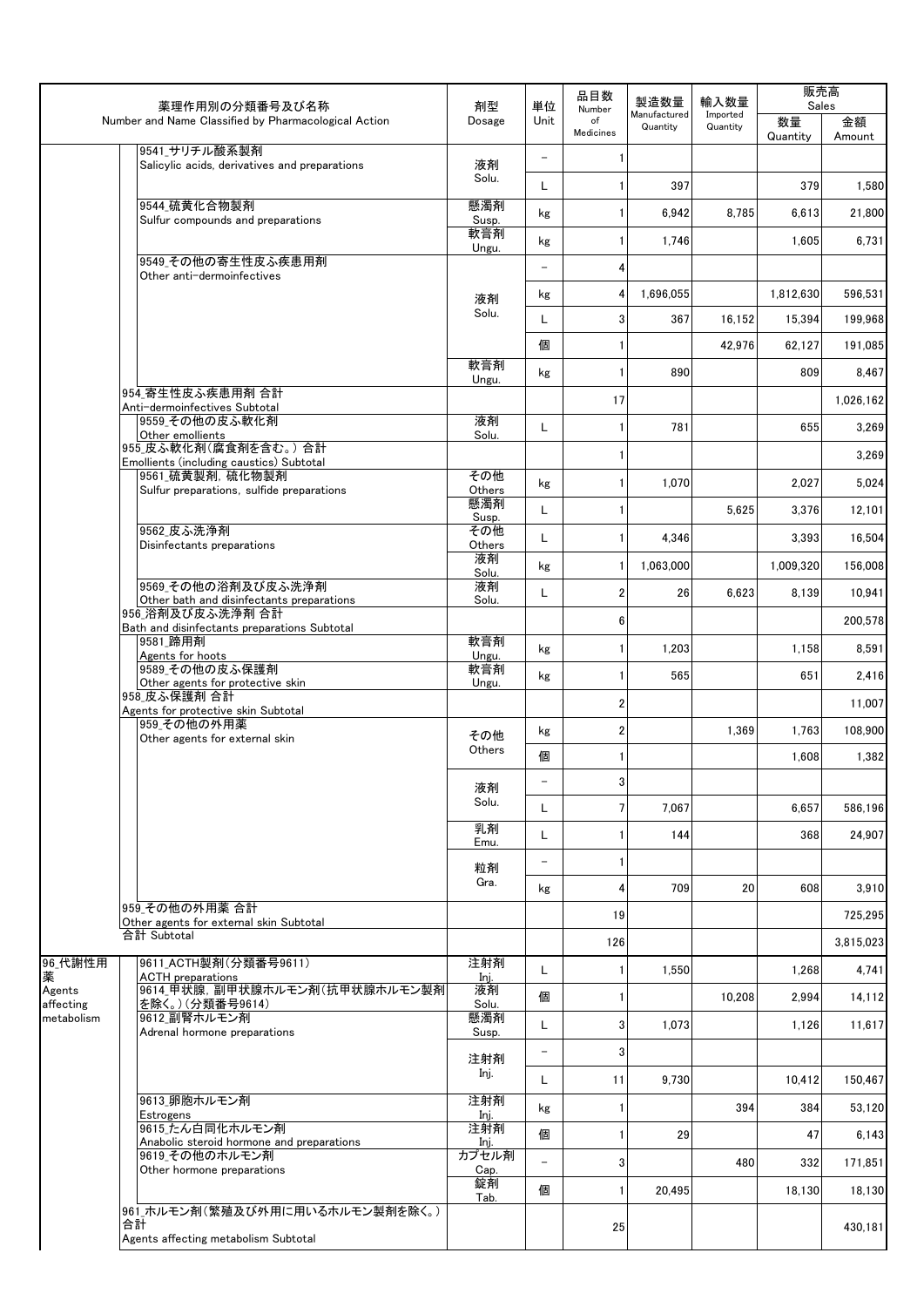| 薬理作用別の分類番号及び名称                                                     | 剤型           | 単位                       | 品目数<br>Number           | 製造数量                     | 輸入数量                 | 販売高<br>Sales   |              |
|--------------------------------------------------------------------|--------------|--------------------------|-------------------------|--------------------------|----------------------|----------------|--------------|
| Number and Name Classified by Pharmacological Action               | Dosage       | Unit                     | of<br>Medicines         | Manufactured<br>Quantity | Imported<br>Quantity | 数量<br>Quantity | 金額<br>Amount |
| 9621_ビタミンA及びD製剤<br>Vitamin A, D and preparations                   | 注射剤          | $\overline{\phantom{a}}$ | 3                       |                          |                      |                |              |
|                                                                    | Inj.         | L                        | 5                       | 925                      | 487                  | 1,727          | 88,582       |
| 9622_ビタミンB1製剤                                                      |              | $\qquad \qquad -$        | 4                       |                          |                      |                |              |
| Vitamin B1 and preparations                                        | 注射剤<br>Inj.  |                          |                         |                          |                      |                |              |
| 9623_ビタミンB製剤(ビタミンB1製剤を除く。)                                         |              | L                        | 4                       | 7,363                    | 8,990                | 15,654         | 81,658       |
| Vitamin B and preparations (except vitamin B1<br>preparations)     | 散剤<br>Pulv.  | $\overline{\phantom{0}}$ | 1                       |                          |                      |                |              |
|                                                                    |              | kg                       | 4                       | 130,099                  |                      | 138,450        | 110,009      |
|                                                                    | 注射剤          | kg                       | 1                       | 545                      |                      | 305            | 7,024        |
|                                                                    | Inj.         | L                        | 4                       | 3,249                    |                      | 3,516          | 17,404       |
| 9624 ビタミンC製剤<br>Vitamin C and preparations                         | 注射剤          | $\qquad \qquad -$        | 1                       |                          |                      |                |              |
|                                                                    | Inj.         | L                        | $\mathbf{1}$            | 88                       |                      | 165            | 1,313        |
| 9625_ビタミンE製剤<br>Vitamin E and preparations                         | 液剤<br>Solu.  | L                        | $\mathbf{1}$            | 286                      |                      | 286            | 4,121        |
|                                                                    | 散剤           | $\qquad \qquad -$        | 1                       |                          |                      |                |              |
|                                                                    | Pulv.        | kg                       | $\overline{2}$          | 3,436                    |                      | 4,068          | 12,909       |
|                                                                    | 注射剤          | L                        | 1                       | 547                      |                      | 520            | 12,695       |
| 9626_ビタミンK製剤                                                       | Inj.<br>液剤   |                          | $\mathbf{1}$            | 971                      |                      | 1,795          | 3,289        |
| Vitamin K and preparations                                         | Solu.<br>注射剤 | kg                       |                         |                          |                      |                |              |
| 9627 混合ビタミン製剤                                                      | Inj.         | L.                       | $\mathbf{1}$            | 563                      |                      | 574            | 8,336        |
| Mixed vitamin preparations                                         | 液剤<br>Solu.  | $\qquad \qquad -$        | 3                       |                          |                      |                |              |
|                                                                    |              | L                        | 10                      | 128,749                  | 70,165               | 212,995        | 330,893      |
|                                                                    | 散剤<br>Pulv.  | $\qquad \qquad -$        | $\boldsymbol{2}$        |                          |                      |                |              |
|                                                                    | 注射剤          | $\qquad \qquad -$        | 8                       |                          |                      |                |              |
|                                                                    | Inj.         | L.                       | 10                      | 2,908                    | 4,967                | 7,470          | 150,724      |
| 9629 その他のビタミン剤<br>Other vitamin preparations                       | 注射剤<br>Inj.  | $-$                      | 1                       |                          |                      |                |              |
| 962 ビタミン類 合計                                                       |              |                          | 69                      |                          |                      |                | 828,957      |
| Vitamin preparetions Subtotal<br>9631_カルシウム製剤(ヨウ化カルシウム及び臭化カルシウ     | ペースト剤        | kg                       | 1                       |                          | 10,778               | 15,321         | 23,407       |
| ムを除く。)<br>Calcium compounds and preparations (except calcium iodid | Pas.         | $\overline{\phantom{0}}$ | $\mathbf{1}$            |                          |                      |                |              |
| and calcium bromide)                                               | 散剤<br>Pulv.  |                          |                         |                          |                      |                |              |
|                                                                    |              | kg                       | 3                       |                          |                      | 66,000         | 3,885        |
|                                                                    | 注射剤<br>Inj.  | $\overline{\phantom{a}}$ | 6                       |                          |                      |                |              |
| 9632 ハロゲン化合物製剤                                                     |              | L.                       | 11                      | 300,304                  |                      | 290,167        | 273,533      |
| Halogen compounds and preparations                                 | 注射剤          | $\qquad \qquad -$        | 3                       |                          |                      |                |              |
|                                                                    | Inj.         | L                        | 4                       | 9,919                    |                      | 9,787          | 10,852       |
| 9634_金属化合物製剤<br>Mineral compounds and preparations                 | 液剤<br>Solu.  | L                        |                         | 1,059                    |                      | 797            | 14,144       |
|                                                                    |              | $\overline{\phantom{a}}$ | $\overline{\mathbf{c}}$ |                          |                      |                |              |
|                                                                    | 注射剤<br>Inj.  | L                        | $7\phantom{.0}$         | 18,853                   | 956                  | 19,747         | 138,560      |
|                                                                    |              | 個                        | 1                       |                          | 3,241                | 2,656          | 12,073       |
| 9639 その他の無機質製剤<br>Other mineral and preparations                   |              | $\overline{\phantom{0}}$ | 3                       |                          |                      |                |              |
|                                                                    | 注射剤<br>Inj.  | L                        | 4                       | 8,848                    | 937                  | 9,165          | 33,643       |
| 963 無機質製剤 合計                                                       |              |                          | 47                      |                          |                      |                | 510,097      |
| Mineral and preparations Subtotal                                  |              |                          |                         |                          |                      |                |              |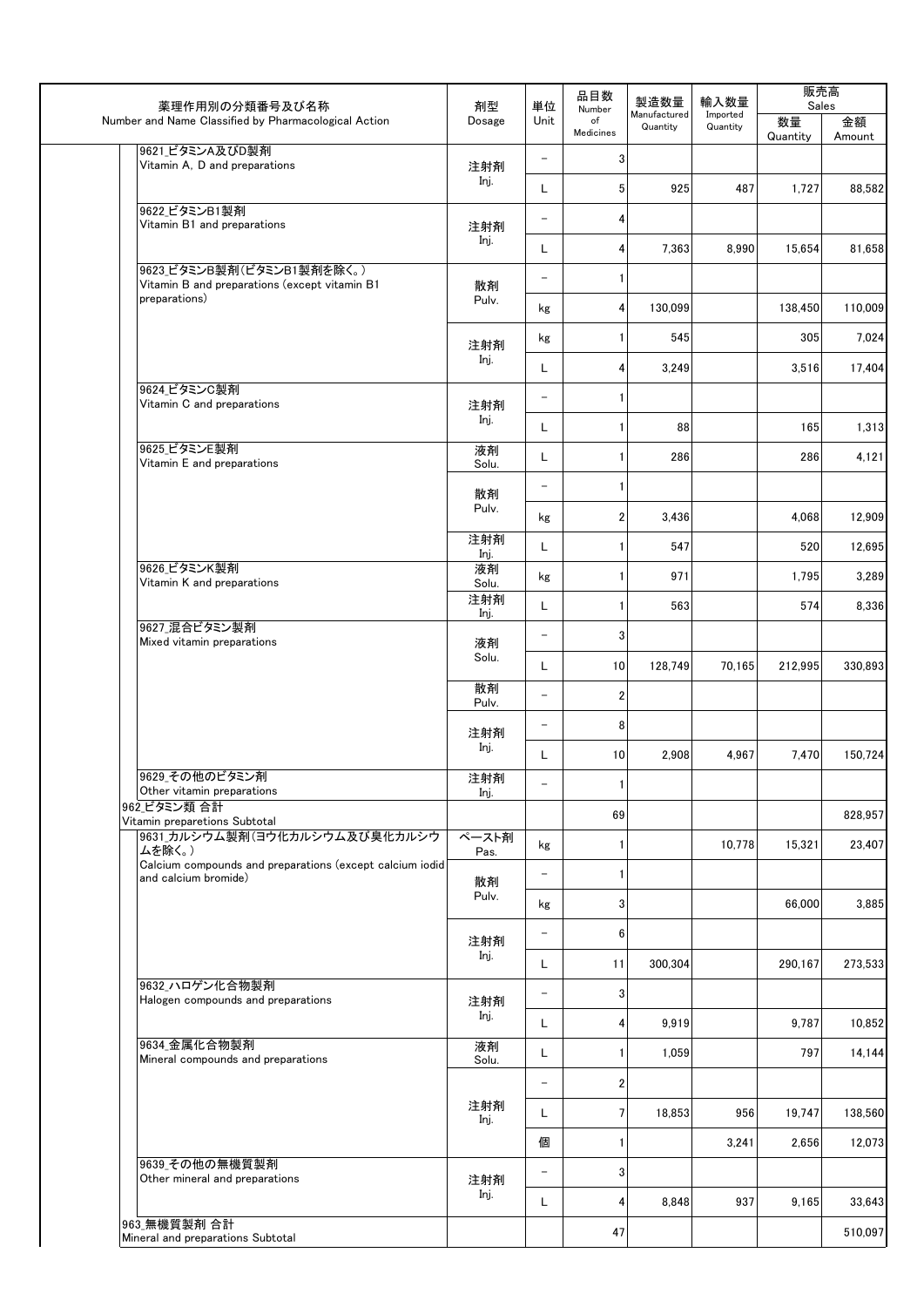| 薬理作用別の分類番号及び名称                                                                                               | 剤型            | 単位                       | 品目数<br>Number           | 製造数量                     | 輸入数量                 |                                                                                                                                                                                                                                                                                                                                                                                    |         |
|--------------------------------------------------------------------------------------------------------------|---------------|--------------------------|-------------------------|--------------------------|----------------------|------------------------------------------------------------------------------------------------------------------------------------------------------------------------------------------------------------------------------------------------------------------------------------------------------------------------------------------------------------------------------------|---------|
| Number and Name Classified by Pharmacological Action                                                         | Dosage        | Unit                     | of<br>Medicines         | Manufactured<br>Quantity | Imported<br>Quantity | 販売高<br>Sales<br>数量<br>金額<br>Quantity<br>Amount<br>444<br>1,010<br>617,526<br>177,395<br>50,025<br>60,130<br>140,284<br>675,541<br>73.044<br>109,895<br>109,740<br>9,039<br>16,124<br>169,728<br>170,397<br>671,480<br>738,019<br>40,281<br>50,894<br>40,281<br>19,711<br>16,668<br>11,816<br>22,092<br>72,189<br>28,735<br>2,889<br>65,246<br>147,495<br>136,063<br>7,327<br>2,251 |         |
| 9641_ブドウ糖製剤<br>Dextrose and preparations                                                                     | 散剤            | $\overline{\phantom{a}}$ | 1                       |                          |                      |                                                                                                                                                                                                                                                                                                                                                                                    |         |
|                                                                                                              | Pulv.         | kg                       | $\mathbf{1}$            |                          |                      |                                                                                                                                                                                                                                                                                                                                                                                    |         |
|                                                                                                              | 注射剤           | $\qquad \qquad -$        | 17                      |                          |                      |                                                                                                                                                                                                                                                                                                                                                                                    |         |
|                                                                                                              | Inj.          | L                        | 9                       | 638,423                  |                      |                                                                                                                                                                                                                                                                                                                                                                                    |         |
| 9643 キシリトール製剤<br>Xylitol and preparations                                                                    | 注射剤           | $\qquad \qquad -$        | 7                       |                          |                      |                                                                                                                                                                                                                                                                                                                                                                                    |         |
|                                                                                                              | Inj.          | L                        | 3                       | 62,575                   |                      |                                                                                                                                                                                                                                                                                                                                                                                    |         |
| 9644_生理食塩液類製剤<br>Physiological saline solutions and preparations                                             | 注射剤           | -                        | $\mathbf{3}$            |                          |                      |                                                                                                                                                                                                                                                                                                                                                                                    |         |
|                                                                                                              | Inj.          | L                        | 6                       | 670,305                  |                      |                                                                                                                                                                                                                                                                                                                                                                                    |         |
| 9645_デキストラン系製剤<br>Dextran, derivatives and preparations                                                      | 注射剤<br>Inj.   | $\overline{\phantom{0}}$ | $\overline{\mathbf{2}}$ |                          |                      |                                                                                                                                                                                                                                                                                                                                                                                    |         |
| 9646 プロピレングリコール製剤<br>Propylene glycol and preparations                                                       | 液剤            | $\overline{\phantom{0}}$ | $\mathbf{1}$            |                          |                      |                                                                                                                                                                                                                                                                                                                                                                                    |         |
|                                                                                                              | Solu.         | L                        | 6                       | 106,423                  |                      |                                                                                                                                                                                                                                                                                                                                                                                    |         |
| 9649 その他の糖類剤及び血液代用剤<br>Other saccharide preparations and blood substitutes                                   | 液剤<br>Solu.   | L                        |                         |                          |                      |                                                                                                                                                                                                                                                                                                                                                                                    |         |
|                                                                                                              | 錠剤<br>Tab.    | 個                        | 1                       |                          | 258,758              |                                                                                                                                                                                                                                                                                                                                                                                    |         |
|                                                                                                              | 注射剤           | $\qquad \qquad -$        | $\mathbf{1}$            |                          |                      |                                                                                                                                                                                                                                                                                                                                                                                    |         |
|                                                                                                              | Inj.          | L                        | $6\phantom{1}$          | 658,585                  |                      |                                                                                                                                                                                                                                                                                                                                                                                    |         |
| 964 糖類剤及び血液代用剤 合計<br>Saccharide preparations and blood substitutes Subtotal                                  |               |                          | 65                      |                          |                      |                                                                                                                                                                                                                                                                                                                                                                                    |         |
| 9659 その他の止血剤<br>Other hemostatics                                                                            | 注射剤           | $\qquad \qquad -$        | $\overline{2}$          |                          |                      |                                                                                                                                                                                                                                                                                                                                                                                    |         |
|                                                                                                              | Inj.          | L.                       | $\overline{2}$          | 51,056                   |                      |                                                                                                                                                                                                                                                                                                                                                                                    |         |
| 965 止血剤 合計<br>Hemostastics Subtotal                                                                          |               |                          | 4                       |                          |                      |                                                                                                                                                                                                                                                                                                                                                                                    |         |
| 9671 メチオニン製剤<br>Methionine and preparations                                                                  | 注射剤           | $\qquad \qquad -$        |                         |                          |                      |                                                                                                                                                                                                                                                                                                                                                                                    |         |
|                                                                                                              | Inj.          | L                        | $\overline{2}$          | 18,175                   |                      |                                                                                                                                                                                                                                                                                                                                                                                    |         |
| 9674_タウリン製剤<br>Taurine and preparations                                                                      | 注射剤           |                          | 3                       |                          |                      |                                                                                                                                                                                                                                                                                                                                                                                    |         |
|                                                                                                              | Inj.          | L                        | $\overline{2}$          | 9,560                    |                      |                                                                                                                                                                                                                                                                                                                                                                                    |         |
| 9676_その他のアミノ酸製剤<br>Other amino acid and preparations                                                         | 散剤            | -                        | $\overline{\mathbf{c}}$ |                          |                      |                                                                                                                                                                                                                                                                                                                                                                                    |         |
|                                                                                                              | Pulv.         | kg                       | 4                       | 32,121                   |                      |                                                                                                                                                                                                                                                                                                                                                                                    |         |
|                                                                                                              | 注射剤<br>Inj.   | $\overline{\phantom{0}}$ | 1                       |                          |                      |                                                                                                                                                                                                                                                                                                                                                                                    |         |
| 9679 その他の肝臓疾患用剤及び解毒剤<br>Other agents for liver disease and antidotes                                         | 散剤<br>Pulv.   | kg                       | 2                       | 3,662                    |                      |                                                                                                                                                                                                                                                                                                                                                                                    |         |
|                                                                                                              | 注射剤           | $\qquad \qquad -$        | $\overline{\mathbf{c}}$ |                          |                      |                                                                                                                                                                                                                                                                                                                                                                                    |         |
|                                                                                                              | Inj.          | L                        | 8                       | 148.201                  |                      |                                                                                                                                                                                                                                                                                                                                                                                    |         |
|                                                                                                              | 粒剤<br>Gra.    | kg                       | 1                       |                          |                      |                                                                                                                                                                                                                                                                                                                                                                                    |         |
| 967 肝臓疾患用剤及び解毒剤 合計<br>Agents for liver disease and antibodies Subtotal                                       |               |                          | 28                      |                          |                      |                                                                                                                                                                                                                                                                                                                                                                                    | 322,628 |
| 9681 ジフェンヒドラミン系製剤<br>Diphenhydramine, derivatives and preparauons                                            | 注射剤<br>Inj.   | L                        | $\mathbf{1}$            | 180                      |                      | 82                                                                                                                                                                                                                                                                                                                                                                                 | 222     |
| 9682_クロルフェニラミン系製剤<br>Chlorpheniramine, derivatives and preparations                                          | 注射剤           | $\overline{\phantom{0}}$ | $\mathbf{1}$            |                          |                      |                                                                                                                                                                                                                                                                                                                                                                                    |         |
|                                                                                                              | Inj.          | L.                       | 1                       | 47                       |                      | 47                                                                                                                                                                                                                                                                                                                                                                                 | 103     |
| 9689 その他のアレルギー用剤<br>Oher antillergic agents                                                                  | カプセル剤<br>Cap. | 個                        | 4                       |                          | 1,308,960            | 1,450,770                                                                                                                                                                                                                                                                                                                                                                          | 318,363 |
|                                                                                                              | 錠剤            | 個                        |                         | 515,400                  |                      | 515,400                                                                                                                                                                                                                                                                                                                                                                            | 2,061   |
| 968_アレルギー用剤(非特異性免疫原製剤を含む。)合計<br>Antiallergic agents (including nonspecific antigen preparations)<br>Subtotal | Tab.          |                          | 8                       |                          |                      |                                                                                                                                                                                                                                                                                                                                                                                    | 320,749 |
|                                                                                                              |               |                          |                         |                          |                      |                                                                                                                                                                                                                                                                                                                                                                                    |         |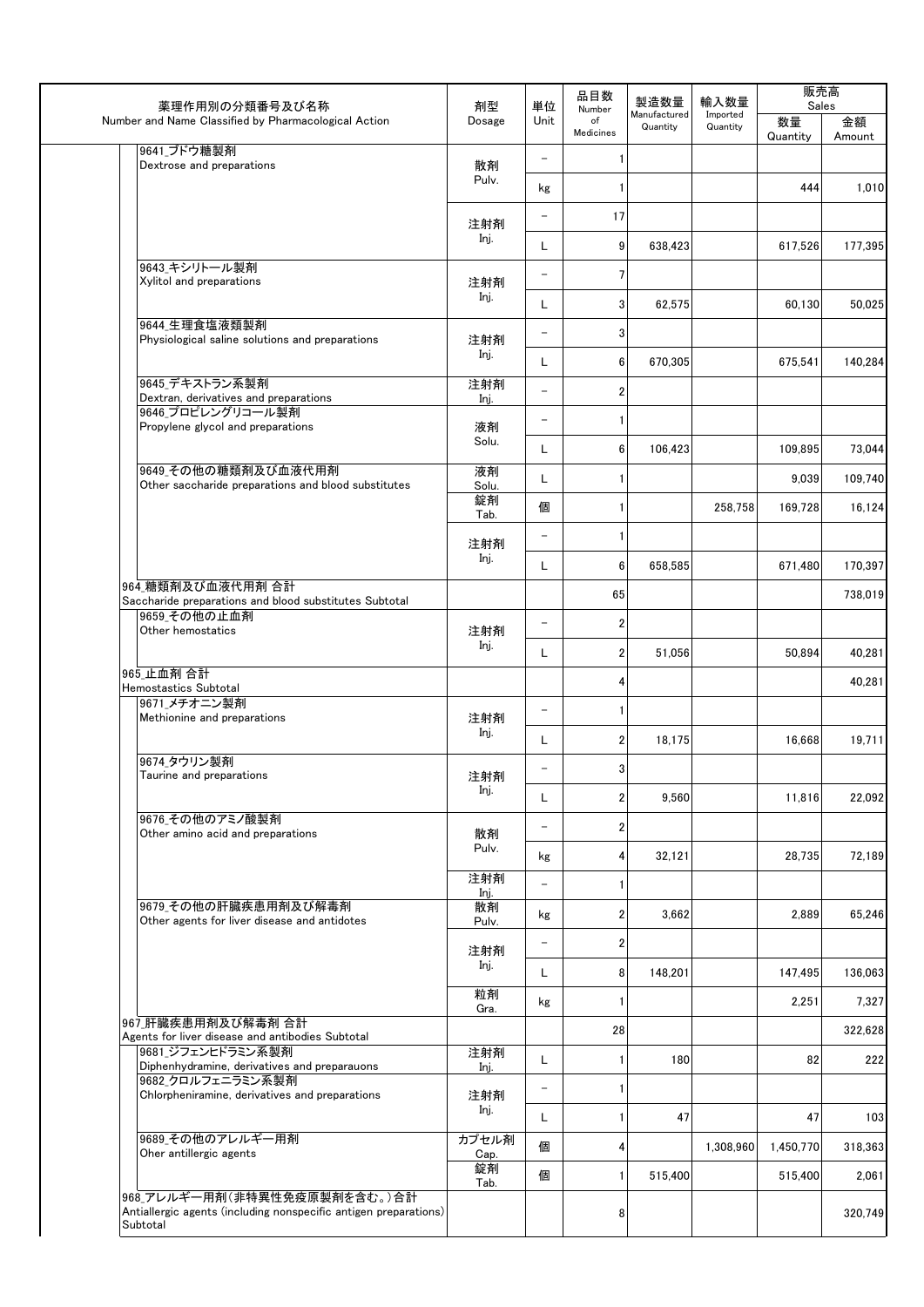|                            |  | 薬理作用別の分類番号及び名称                                                                                                                                                                                                         | 剤型           | 単位                       | 品目数                       | 製造数量                     | 輸入数量                 |                | 販売高<br>Sales |
|----------------------------|--|------------------------------------------------------------------------------------------------------------------------------------------------------------------------------------------------------------------------|--------------|--------------------------|---------------------------|--------------------------|----------------------|----------------|--------------|
|                            |  | Number and Name Classified by Pharmacological Action                                                                                                                                                                   | Dosage       | Unit                     | Number<br>of<br>Medicines | Manufactured<br>Quantity | Imported<br>Quantity | 数量<br>Quantity | 金額<br>Amount |
|                            |  | 9691 総合代謝性用薬<br>Combined preparations for metabolic disease                                                                                                                                                            | 注射剤<br>Inj.  | L                        |                           | 50                       |                      | 50             | 703          |
|                            |  | 9694 臓器製剤<br>Organotherapeutics                                                                                                                                                                                        | 注射剤          | L                        | 5                         | 673                      |                      | 652            | 28,343       |
|                            |  | 9696_有機酸製剤                                                                                                                                                                                                             | Inj.<br>液剤   | L                        | 1                         | 5,741                    |                      | 5.636          | 4,978        |
|                            |  | Organic acid and preparations                                                                                                                                                                                          | Solu.<br>散剤  | kg                       | 1                         | 963                      |                      | 978            | 995          |
|                            |  |                                                                                                                                                                                                                        | Pulv.<br>注射剤 | L                        | 2                         | 15,270                   |                      | 13,550         | 10,757       |
|                            |  | 9699_他に分類きれない代謝性用薬                                                                                                                                                                                                     | Inj.<br>その他  | $\overline{\phantom{0}}$ | 1                         |                          |                      |                |              |
|                            |  | Agents affecting metabolism, n.e.c                                                                                                                                                                                     | Others<br>液剤 | $\overline{\phantom{0}}$ | 1                         |                          |                      |                |              |
|                            |  |                                                                                                                                                                                                                        | Solu.        | $\overline{\phantom{0}}$ | 1                         |                          |                      |                |              |
|                            |  |                                                                                                                                                                                                                        | 散剤<br>Pulv.  |                          | 5                         | 50,319                   |                      | 54,719         | 99,038       |
|                            |  |                                                                                                                                                                                                                        | 注射剤          | kg<br>L                  |                           |                          | 744                  |                |              |
|                            |  |                                                                                                                                                                                                                        | Inj.<br>軟膏剤  |                          | 4                         |                          |                      | 854            | 188,135      |
|                            |  | 969 その他の代謝性用薬合計                                                                                                                                                                                                        | Ungu.        | kg                       | 1                         |                          | 222                  | 222            | 34,100       |
|                            |  | Other agents affecting metabolism Subtotal<br>合計 Subtotal                                                                                                                                                              |              |                          | 23                        |                          |                      |                | 367,049      |
| 97_病原微生                    |  | 9711_注射に用いるサルファ剤                                                                                                                                                                                                       |              |                          | 269                       |                          |                      |                | 3,557,961    |
| 物及び内寄生<br>虫用薬(生物           |  | Sulfonamide preparations for injection use<br>97114 ピリミジン核を有するサルファ剤                                                                                                                                                    |              |                          |                           |                          |                      |                |              |
| 学的製剤, 消                    |  | Sulfonamide preparations with pyrimidin                                                                                                                                                                                | 注射剤          | $\overline{\phantom{m}}$ | 6                         |                          |                      |                |              |
| 毒剤を除く。)<br>Agents          |  |                                                                                                                                                                                                                        | Inj.         | L                        | 5                         | 10,007                   |                      | 9,728          | 30,098       |
| against<br>pathogenic      |  | 97117 複合製剤<br>Mixed (sulfonamide) preparations                                                                                                                                                                         | 注射剤          | L                        | 3                         | 737                      | 284                  | 928            | 30,009       |
| micro-<br>organisms and    |  |                                                                                                                                                                                                                        | Inj.         | 個                        | 1                         |                          | 1,500                | 1,440          | 2,081        |
| parasites<br>(except       |  | 9712 経口及び飼料に添加して用いるサルファ剤                                                                                                                                                                                               |              |                          |                           |                          |                      |                |              |
| biological<br>products and |  |                                                                                                                                                                                                                        | 散剤           |                          |                           |                          |                      |                |              |
| disinfectants)             |  | Sulfonamide preparations for personal and feed additive<br>use<br>97123_イソキサゾール核を有するサルファ剤<br>Sulfonamide preparations with isoxazole<br>97124 ピリミジン核を有するサルファ剤<br>Sulfonamide preparations with pyrimidin<br>97127 複合製剤 | Pulv.        | kg                       | 5                         | 550,340                  | 9.600                | 558,140        | 228,634      |
|                            |  |                                                                                                                                                                                                                        | 散剤<br>Pulv.  | $\overline{\phantom{0}}$ | 17                        |                          |                      |                |              |
|                            |  |                                                                                                                                                                                                                        |              | kg                       | 10                        | 141,746                  |                      | 66,414         | 217,467      |
|                            |  | Mixed (sulfonamide) preparations                                                                                                                                                                                       | 液剤<br>Solu.  | kg                       | 1                         | 38,110                   |                      | 40,310         | 130,840      |
|                            |  |                                                                                                                                                                                                                        |              | L                        | 1                         |                          | 9,160                | 8,630          | 25,890       |
|                            |  |                                                                                                                                                                                                                        | 散剤           | $\overline{\phantom{a}}$ | 14                        |                          |                      |                |              |
|                            |  |                                                                                                                                                                                                                        | Pulv.        | kg                       | 13                        | 386,903                  | 195,040              | 545,311        | 240,980      |
|                            |  |                                                                                                                                                                                                                        | 錠剤           | $\overline{\phantom{a}}$ | 1                         |                          |                      |                |              |
|                            |  |                                                                                                                                                                                                                        | Tab.         | kg                       | 1                         |                          | 223                  | 124            | 11,312       |
|                            |  | 9713 外用・注入・挿入剤として用いるサルファ剤<br>Sulfonamide preparations for external use, pessaries and<br>suppositories                                                                                                                 |              |                          |                           |                          |                      |                |              |
|                            |  | 97136 複合製剤                                                                                                                                                                                                             | 散剤           | kg                       | 1                         | 260                      |                      | 260            | 2,213        |
|                            |  | Mixed (sulfonamide) preparations<br>971 サルファ剤 合計                                                                                                                                                                       | Pulv.        |                          | 79                        |                          |                      |                | 919,524      |
|                            |  | Sulfonamide Subtotal<br>9723 ニトロフラゾン製剤                                                                                                                                                                                 | 散剤           |                          |                           |                          |                      |                |              |
|                            |  | Nitroflazone preparations                                                                                                                                                                                              | Pulv.<br>粒剤  | kg                       | 1                         | 108                      |                      | 108            | 425          |
|                            |  | 9724 ニフルスチレン酸ナトリウム製剤                                                                                                                                                                                                   | Gra.         | kg                       | 1                         | 790                      |                      | 790            | 19,612       |
|                            |  | Sodium nifurstyrenate preparations                                                                                                                                                                                     | 散剤<br>Pulv.  | $\overline{\phantom{a}}$ | 2                         |                          |                      |                |              |
|                            |  |                                                                                                                                                                                                                        |              | kg                       | 4                         | 81,940                   |                      | 64,166         | 38,787       |
|                            |  |                                                                                                                                                                                                                        | 粒剤           |                          | 1                         |                          |                      |                |              |
|                            |  |                                                                                                                                                                                                                        | Gra.         | kg                       | 3                         | 24,653                   |                      | 21,972         | 156,237      |
|                            |  | 972 ニトロフラン系製剤 合計<br>Agents affecting nitrofuran Subtotal                                                                                                                                                               |              |                          | 12                        |                          |                      |                | 215,061      |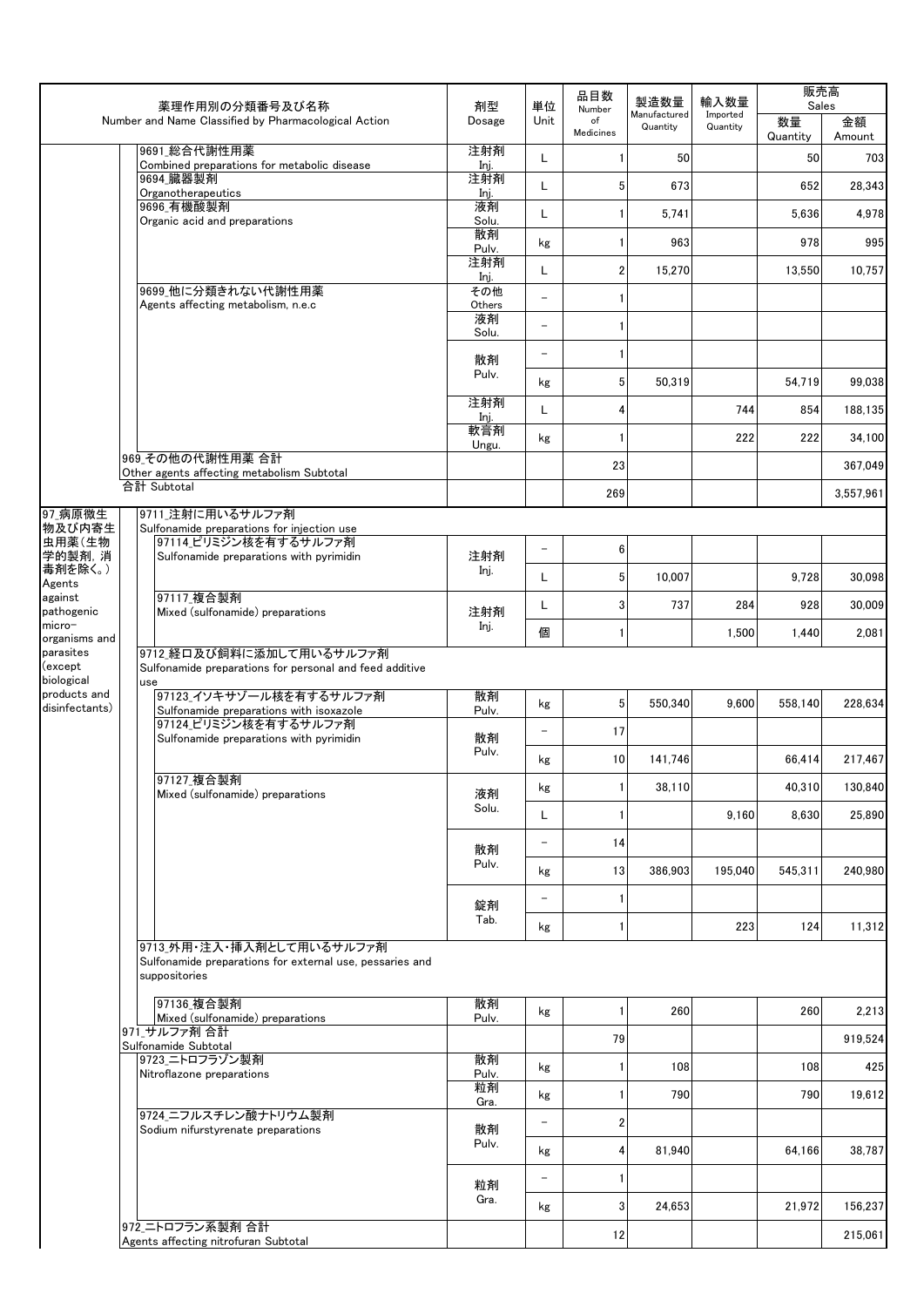| 薬理作用別の分類番号及び名称                                              | 剤型           | 単位                       | 品目数<br>Number           | 製造数量<br>Manufactured<br>Quantity | 輸入数量                 | 販売高<br>Sales   |              |
|-------------------------------------------------------------|--------------|--------------------------|-------------------------|----------------------------------|----------------------|----------------|--------------|
| Number and Name Classified by Pharmacological Action        | Dosage       | Unit                     | of<br>Medicines         |                                  | Imported<br>Quantity | 数量<br>Quantity | 金額<br>Amount |
| 9731 チアンフェニコール製剤<br>Thiamphenicol and preparations          | 液剤           | $\overline{\phantom{a}}$ | 3                       |                                  |                      |                |              |
|                                                             | Solu.        | L                        |                         | 770                              |                      | 569            | 3,144        |
|                                                             | 散剤           | $\qquad \qquad -$        | 14                      |                                  |                      |                |              |
|                                                             | Pulv.        | kg                       | 11                      | 348,891                          |                      | 353,730        | 144,191      |
|                                                             | 注射剤          | $\overline{\phantom{0}}$ | 1                       |                                  |                      |                |              |
|                                                             | Inj.         | L                        | $\overline{2}$          | 184                              |                      | 944            | 24,945       |
| 9732_オキソリン酸製剤<br>Oxolinic acid and preparations             | 液剤<br>Solu.  | Г                        | 4                       | 3,722                            |                      | 4,281          | 16,427       |
|                                                             | 懸濁剤          | $\overline{\phantom{0}}$ | $\boldsymbol{2}$        |                                  |                      |                |              |
|                                                             | Susp.        | L                        |                         |                                  |                      | 457            | 2,070        |
|                                                             | 散剤           | $\qquad \qquad -$        | 7                       |                                  |                      |                |              |
|                                                             | Pulv.        | kg                       | 6                       | 17,980                           |                      | 17,388         | 57,480       |
|                                                             | 油剤<br>Oil    | $\overline{\phantom{0}}$ |                         |                                  |                      |                |              |
|                                                             | 粒剤<br>Gra.   | kg                       |                         | 84                               |                      | 84             | 445          |
| 9734 キノロン系製剤<br>Quinolone, derivatives and preparations     | 液剤<br>Solu.  | L                        | 4                       | 22,041                           | 14,485               | 33,174         | 718,551      |
|                                                             | 懸濁剤<br>Susp. | L                        |                         | 979                              |                      | 1,962          | 3,415        |
|                                                             | 散剤           | $\qquad \qquad -$        |                         |                                  |                      |                |              |
|                                                             | Pulv.        | kg                       |                         | 52,560                           |                      | 60,420         | 57,627       |
|                                                             |              | $\qquad \qquad -$        |                         |                                  |                      |                |              |
|                                                             | 錠剤<br>Tab.   | kg                       | 8                       |                                  | 1,314                | 2,605          | 719,236      |
|                                                             |              | 個                        | 6                       | 785,100                          | 1,060,750            | 2,872,450      | 167,229      |
|                                                             | 注射剤          | kg                       | $\overline{\mathbf{2}}$ | 5,628                            |                      | 2,320          | 211,180      |
|                                                             | Inj.         | L                        | 9                       | 3,359                            | 12,800               | 29,249         | 1,150,068    |
|                                                             | 軟膏剤<br>Ungu. | kg                       | 1                       |                                  |                      | 2,352          | 307,191      |
|                                                             | 粒剤           | kg                       |                         | 154                              |                      | 114            | 11,390       |
|                                                             | Gra.         | L                        |                         | 17,610                           |                      | 15,525         | 40,515       |
| 9739 その他の合成抗菌剤<br>Other synthetic antimicrobials            |              | $\qquad \qquad -$        |                         |                                  |                      |                |              |
|                                                             | 液剤<br>Solu.  | kg                       |                         | 1,485                            |                      | 1,485          | 3,243        |
|                                                             |              | L                        | 7                       | 84,405                           |                      | 82,824         | 188,240      |
|                                                             | 散剤           | $\overline{\phantom{0}}$ | 5 <sub>5</sub>          |                                  |                      |                |              |
|                                                             | Pulv.        | kg                       | $5\phantom{.0}$         | 263,058                          |                      | 241,338        | 242,948      |
|                                                             | 注射剤<br>Inj.  | L                        | 6                       | 18,385                           |                      | 18,313         | 508,388      |
|                                                             | 粒剤<br>Gra.   | L                        | 1                       | 4,530                            |                      | 4,530          | 9,396        |
| 973 合成抗菌剤 合計<br>Synthetic antimicrobials Subtotal           |              |                          | 116                     |                                  |                      |                | 4,587,319    |
| 9741_アミノキノリン製剤<br>Aminoquinoline and preparations           | 注射剤<br>Inj.  | $\overline{\phantom{0}}$ | $\overline{\mathbf{2}}$ |                                  |                      |                |              |
| 9745 抗チアミン系製剤<br>Antithiamine, derivatives and preparations | 注射剤<br>Inj.  | L                        | 1                       |                                  |                      | 18             | 302          |
| 9746_複合製剤<br>Mixed preparations                             | 散剤           | $\overline{\phantom{0}}$ | $6\phantom{.}$          |                                  |                      |                |              |
|                                                             | Pulv.        | kg                       | $\overline{\mathbf{2}}$ | 6,460                            |                      | 6,700          | 26,367       |
|                                                             | 注射剤<br>Inj.  | $\overline{\phantom{0}}$ | $\overline{\mathbf{2}}$ |                                  |                      |                |              |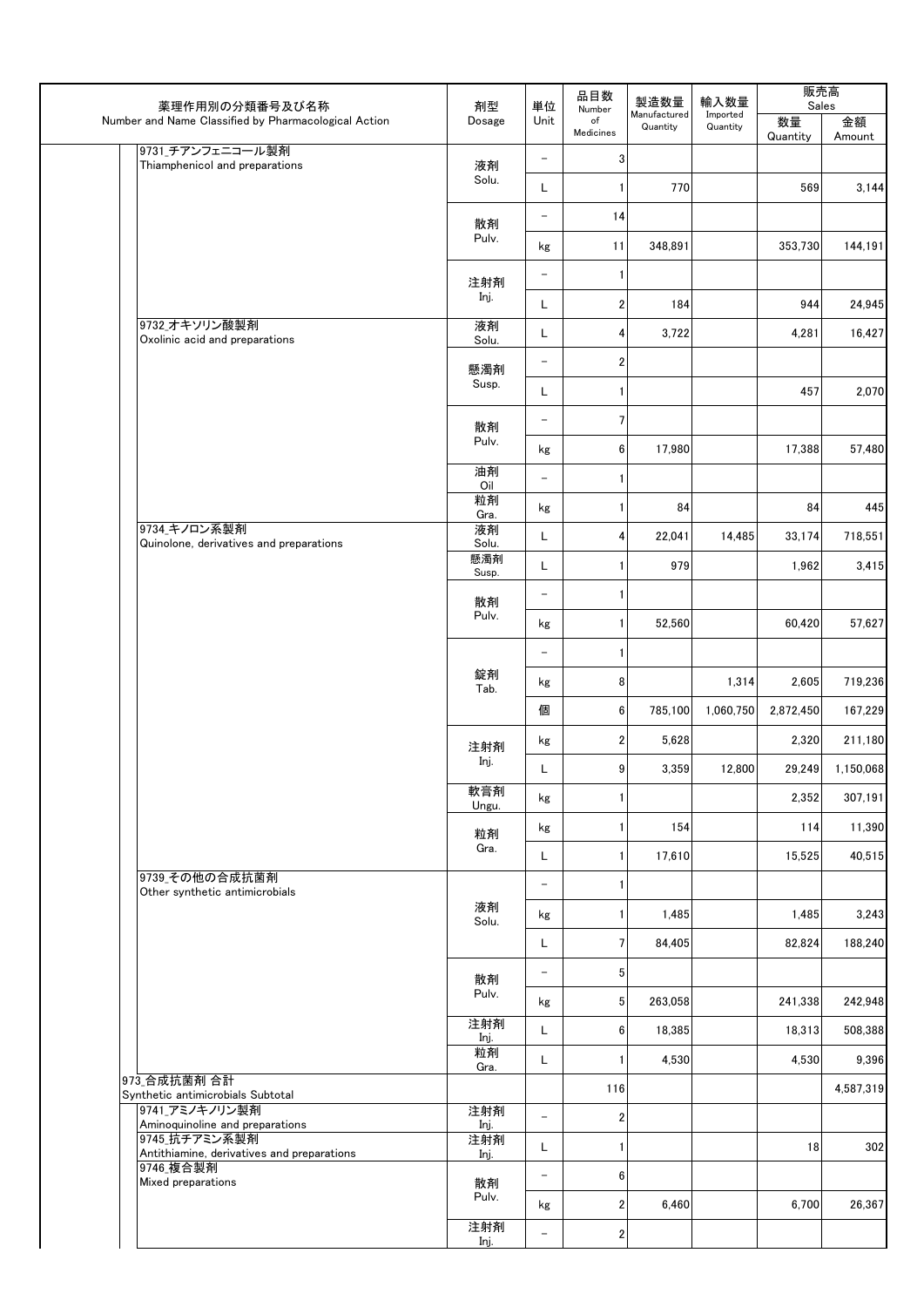| 薬理作用別の分類番号及び名称                                                 | 剤型              | 単位                       | 品目数                       | 製造数量                     | 輸入数量                 | 販売高<br>Sales   |              |
|----------------------------------------------------------------|-----------------|--------------------------|---------------------------|--------------------------|----------------------|----------------|--------------|
| Number and Name Classified by Pharmacological Action           | Dosage          | Unit                     | Number<br>of<br>Medicines | Manufactured<br>Quantity | Imported<br>Quantity | 数量<br>Quantity | 金額<br>Amount |
| 9749_その他の抗原虫剤<br>Other antiprotozoan agents                    | 液剤<br>Solu.     | L                        | $\overline{2}$            |                          | 13,990               | 13,322         | 639,456      |
|                                                                | 散剤              | $\overline{\phantom{a}}$ | 4                         |                          |                      |                |              |
|                                                                | Pulv.           | kg                       | 4                         | 3,396                    |                      | 3,552          | 35,725       |
|                                                                | 錠剤<br>Tab.      | 個                        | 1                         |                          |                      | 6,045          | 9,913        |
|                                                                | 注射剤             | $\qquad \qquad -$        | $\boldsymbol{2}$          |                          |                      |                |              |
|                                                                | Inj.            | L                        | $\mathbf{1}$              | 24                       |                      | 68             | 2,666        |
| 974 抗原虫剤 合計<br>Antiprotozoan agents Subtotal                   |                 |                          | 27                        |                          |                      |                | 714,429      |
| 9751 ピペラジン系製剤<br>Piperazine and preparations                   | その他             | $\overline{\phantom{a}}$ | $\mathbf{1}$              |                          |                      |                |              |
|                                                                | Others          | kg                       | $\mathbf{1}$              |                          |                      | 155            | 969          |
|                                                                | 液剤              | $\overline{\phantom{a}}$ | $\overline{2}$            |                          |                      |                |              |
|                                                                | Solu.           | L                        | $\overline{2}$            | 937                      |                      | 1,000          | 6,166        |
|                                                                | 散剤<br>Pulv.     | $\overline{\phantom{0}}$ | 4                         |                          |                      |                |              |
|                                                                | 錠剤              | $\overline{\phantom{0}}$ | $\mathbf{1}$              |                          |                      |                |              |
|                                                                | Tab.            | kg                       | $\boldsymbol{2}$          | 23                       |                      | 37             | 2,536        |
| 9752 チアベンダゾール系製剤<br>Thiabendazole derivatives and preparations | 懸濁剤<br>Susp.    | L                        | $\mathbf{1}$              |                          | 2,880                | 4,844          | 22,209       |
|                                                                | 散剤<br>Pulv.     | $\overline{\phantom{0}}$ | $\mathbf{1}$              |                          |                      |                |              |
| 9753_ビチオノール製剤<br>Bithionol and preparations                    | ペースト剤<br>Pas.   | $\equiv$                 | $\mathbf{1}$              |                          |                      |                |              |
|                                                                | 散剤<br>Pulv.     | kg                       | $\mathbf{1}$              | 178,680                  |                      | 234,420        | 213,320      |
| 9755_ヒ素化合物製剤<br>Arsenic compounds and preparations             | 注射剤             | $\overline{\phantom{a}}$ | $\mathbf{1}$              |                          |                      |                |              |
|                                                                | Inj.            | kg                       | 1                         |                          | 0.1                  | 0.1            | 3,712        |
| 9757 複合製剤<br>Mixed preparations                                | チュアブル剤<br>Chew. | 個                        | 4                         |                          | 7,304,820            | 7.043.208      | 791,753      |
|                                                                | 散剤              | $\qquad \qquad -$        | $\mathbf{1}$              |                          |                      |                |              |
|                                                                | Pulv.           | kg                       | $\mathbf 3$               | 621                      |                      | 600            | 10,758       |
|                                                                | 錠剤              | kg                       | $\mathbf{1}$              | 118                      |                      | 99             | 6,325        |
|                                                                | Tab.            | 個                        | $\boldsymbol{2}$          |                          | 59,380               |                |              |
| 9759 その他の内寄生虫駆除剤<br>Other anthelmintics for digestive organs   | 散剤              | $\overline{\phantom{a}}$ | 11                        |                          |                      |                |              |
|                                                                | Pulv.           | kg                       | 13                        | 69,156                   | 16,080               | 78,641         | 369,737      |
|                                                                | 錠剤<br>Tab.      | $\qquad \qquad -$        | $\mathbf 2$               |                          |                      |                |              |
|                                                                |                 | $\overline{\phantom{0}}$ | $\boldsymbol{2}$          |                          |                      |                |              |
|                                                                | チュアブル剤<br>Chew. | kg                       | 17                        | 32,363                   |                      | 29,154         | 919,785      |
|                                                                |                 | 個                        | 6                         | 2,753,502                | 85,800               | 2,458,194      | 210,854      |
|                                                                | ペースト剤<br>Pas.   | kg                       | $\sqrt{5}$                |                          | 729                  | 798            | 149,746      |
|                                                                | 液剤              | $\overline{\phantom{0}}$ | 4                         |                          |                      |                |              |
|                                                                | Solu.           | L                        | 10                        | 3,109                    | 30,715               | 27,156         | 1,107,235    |
|                                                                | 懸濁剤<br>Susp.    | L                        | $\mathbf{1}$              | 1,938                    |                      | 1,541          | 22,347       |
|                                                                |                 | $\qquad \qquad -$        | $\sqrt{5}$                |                          |                      |                |              |
|                                                                | 錠剤<br>Tab.      | kg                       | 21                        | 1,341                    | 530                  | 1,880          | 945,474      |
|                                                                |                 | 個                        | 11                        | 1,668,580                | 7,281,320            | 5,687,620      | 619,196      |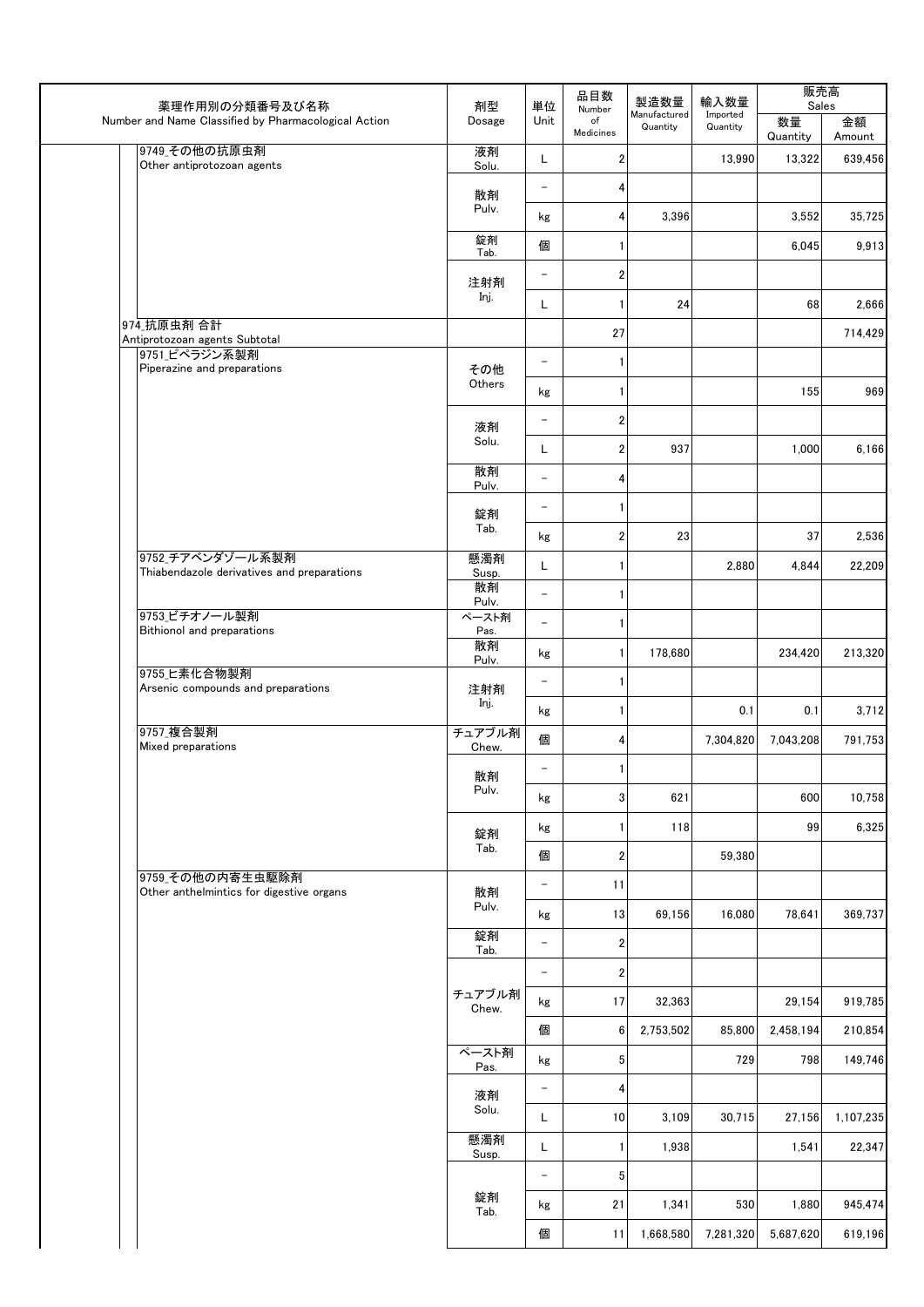| 薬理作用別の分類番号及び名称                                                                                             | 品目数<br>製造数量<br>単位<br>剤型<br>Number | 輸入数量                     | 販売高<br>Sales    |                          |                      |                |              |
|------------------------------------------------------------------------------------------------------------|-----------------------------------|--------------------------|-----------------|--------------------------|----------------------|----------------|--------------|
| Number and Name Classified by Pharmacological Action                                                       | Dosage                            | Unit                     | of<br>Medicines | Manufactured<br>Quantity | Imported<br>Quantity | 数量<br>Quantity | 金額<br>Amount |
|                                                                                                            |                                   | $\overline{\phantom{0}}$ | 4               |                          |                      |                |              |
|                                                                                                            | 注射剤<br>Inj.                       | L                        | 11              | 14,584                   | 4,391                | 18,169         | 483,155      |
|                                                                                                            |                                   | 個                        | 2               | 515,200                  |                      | 546,360        | 53,960       |
|                                                                                                            | 乳剤<br>Emu.                        | $\overline{\phantom{m}}$ |                 |                          |                      |                |              |
|                                                                                                            | 粒剤                                | $\overline{\phantom{m}}$ | 2               |                          |                      |                |              |
|                                                                                                            | Gra.                              | kg                       | 3               | 2,447                    |                      | 2,504          | 78.596       |
| 975_内寄生虫駆除剤 合計<br>Anthelmintics for digestive organs Subotal                                               |                                   |                          | 161             |                          |                      |                | 6,017,833    |
| 9761 注射に用いる抗生物質製剤                                                                                          |                                   |                          |                 |                          |                      |                |              |
| Antibiotic preparations for injection use<br>97611_主としてグラム陽性菌に作用するもの:ペニシリ                                  | 懸濁剤                               | L                        | 1               | 12,526                   |                      | 12,864         | 61,414       |
| ン等<br>Antibiotic preparations acting mainly on gram-positive                                               | Susp.                             |                          |                 |                          |                      |                |              |
| bacteria; penicillin, etc.                                                                                 | 注射剤<br>Inj.                       | L                        | 4               | 21,725                   | 32,232               | 49,267         | 262,307      |
| 97612_主としてグラム陰性菌に作用するもの:コリスチン                                                                              |                                   | 個                        |                 | 2,011                    |                      | 49,497         | 20,560       |
| 等<br>Antibiotic preparations acting mainly on gram-negaitive<br>bacteria: colistin. etc.                   | 注射剤<br>Inj.                       | Г                        |                 | 70                       |                      | 59             | 33,209       |
| 97613_主としてグラム陽性・陰性菌に作用するもの:アン<br>ピシリン等                                                                     | その他<br>Others                     | $\overline{\phantom{a}}$ | 1               |                          |                      |                |              |
| Antibiotic preparations acting mainly on gram-positive<br>and gram-negative bacteria; ampicillin, etc.     | 液剤<br>Solu.                       | L                        | 3               | 2,454                    |                      | 2,853          | 46,300       |
|                                                                                                            |                                   | $\overline{\phantom{0}}$ | 3               |                          |                      |                |              |
|                                                                                                            | 注射剤<br>Inj.                       | kg                       | 14              | 1,392,329                | 7,505                | 11,049         | 2,783,555    |
|                                                                                                            |                                   | L                        | 7               | 89,875                   | 1,378                | 10,646         | 233,679      |
| 97614 主としてグラム陽性菌. マイコプラズマに作用す<br>るもの:エリスロマイシン, タイロシン等                                                      | 散剤<br>Pulv.                       | $\overline{\phantom{a}}$ |                 |                          |                      |                |              |
| Antibiotic preparations acting mainly on gram-positive<br>bacteria mycoplasma; erithrimycin, tylosin, etc. | 注射剤                               | $\overline{\phantom{a}}$ | 9               |                          |                      |                |              |
|                                                                                                            | Inj.                              | L                        | 8               | 5,761                    | 3,489                | 8,352          | 422,444      |
| 97615_主としてグラム陽性・陰性菌, リケッチア, クラミジ<br>アに作用するもの:クロラムフェニコール、テトラサイクリ                                            | 散剤<br>Pulv.                       | $\overline{\phantom{0}}$ |                 |                          |                      |                |              |
| ン等<br>Antibiotic preparations acting mainly on gram-positive                                               | 注射剤                               | $\qquad \qquad -$        | 8               |                          |                      |                |              |
| and gram-negative bacteria, rickettsia and chlamydia;<br>chloramphenicol, tetracycline, etc.               | Inj.                              | L                        | 7               | 9,664                    | 4,411                | 13,785         | 176,025      |
| 97616_主として抗酸菌に作用するもの: ストレプトマイシ<br>ン, カナマイシン等                                                               | 注射剤                               | $\qquad \qquad -$        | 8               |                          |                      |                |              |
| Antibiotic preparations acting mainly on acid-fast<br>bacteria; streptomysin, kanamysin, etc.              | Inj.                              | L                        | 9               | 22,858                   |                      | 22,251         | 268,920      |
| 97618 複合抗生物質製剤(サルファ剤等を含有するもの<br> を含む。)                                                                     | 懸濁剤<br>Susp.                      | L                        |                 | 2,301                    |                      | 2,082          | 18,266       |
| Mixed antibiotic prepararions (including sulfonamide.<br>Preparations, etc.)                               |                                   | $\qquad \qquad -$        | 1               |                          |                      |                |              |
|                                                                                                            | 注射剤<br>Inj.                       | kg                       | 2               | 467                      |                      | 530            | 68,360       |
|                                                                                                            |                                   | L                        | 4               | 10,203                   | 1,862                | 12,760         | 136,969      |
| 97619_その他の注射に用いる抗生物質製剤                                                                                     | その他                               | $\qquad \qquad -$        |                 |                          |                      |                |              |
| Other antibiotic preparations for injecton use                                                             | Others                            | $\overline{\phantom{a}}$ | 2               |                          |                      |                |              |
|                                                                                                            | 注射剤                               | kg                       | 2               | 162                      |                      | 90             | 22,379       |
|                                                                                                            | Inj.                              | Г                        | $\mathbf{1}$    | 1,055                    |                      | 1,168          | 46,669       |
| 9762 経口及び飼料に添加して用いる抗生物質製剤                                                                                  |                                   |                          |                 |                          |                      |                |              |
| Antibiotics preparations for peroral and feed additive use<br>97621_主としてグラム陽性菌に作用するもの:ペニシリ                 |                                   | $\qquad \qquad -$        | 12              |                          |                      |                |              |
| ン等<br>Antibiotic preparations acting mainly on gram-positive                                               | 散剤<br>Pulv.                       |                          |                 |                          |                      |                | 336,016      |
| bacteria; penicillin, etc.<br>97622_主としてグラム陰性菌に作用するもの:コリスチン                                                |                                   | kg                       | 14              | 571,748                  |                      | 703,238        |              |
| 等<br>Antibiotic preparations acting mainly on gram-negaitive                                               | 散剤<br>Pulv.                       | $\overline{\phantom{a}}$ | $7\phantom{.0}$ |                          |                      |                |              |
| bacteria; colistin, etc.                                                                                   |                                   | kg                       | 6               | 323,265                  |                      | 314,710        | 203,749      |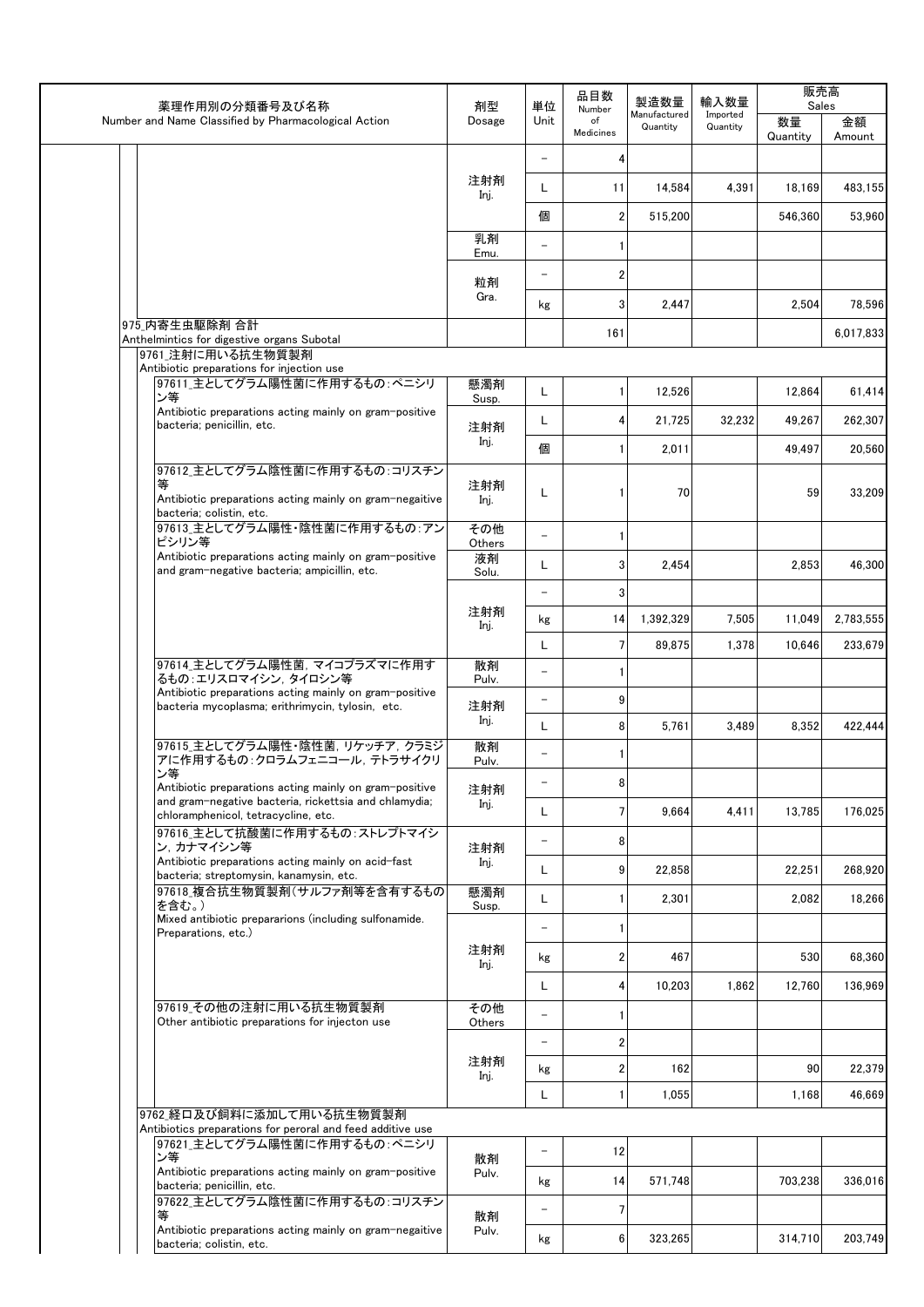| 薬理作用別の分類番号及び名称                                                                                                  | 剤型            | 単位                                                   | 品目数                                                                                      | 製造数量                          | 輸入数量                 | 販売高<br>Sales   |              |
|-----------------------------------------------------------------------------------------------------------------|---------------|------------------------------------------------------|------------------------------------------------------------------------------------------|-------------------------------|----------------------|----------------|--------------|
| Number and Name Classified by Pharmacological Action                                                            | Dosage        | Unit                                                 | Number<br>of<br>Medicines                                                                | Manufactured<br>Quantity      | Imported<br>Quantity | 数量<br>Quantity | 金額<br>Amount |
| 97623_主としてグラム陽性·陰性菌に作用するもの:アン<br>ピシリン等                                                                          | 液剤<br>Solu.   | L                                                    | 1                                                                                        | 1,059                         |                      | 1,059          | 10,225       |
| Antibiotic preparations acting mainly on gram-positive<br>and gram-negative bacteria; ampicillin, etc.          |               | $\qquad \qquad -$                                    | 18                                                                                       |                               |                      |                |              |
|                                                                                                                 | 散剤<br>Pulv.   | kg                                                   | 25                                                                                       | 527,267                       |                      | 558,081        | 713,458      |
|                                                                                                                 |               | 個                                                    | 1                                                                                        |                               | 7,755                | 8,890          | 12,519       |
|                                                                                                                 |               | $\overline{\phantom{0}}$                             | 5                                                                                        |                               |                      |                |              |
|                                                                                                                 | 錠剤<br>Tab.    | kg                                                   | 4                                                                                        | 700                           | 354                  | 955            | 110.019      |
|                                                                                                                 |               | 個                                                    | 1                                                                                        | 1,686,200                     |                      | 1,646,800      | 10,700       |
|                                                                                                                 | 粒剤            | $\qquad \qquad -$                                    | $\overline{\mathbf{c}}$                                                                  |                               |                      |                |              |
|                                                                                                                 | Gra.          | kg                                                   | 5                                                                                        | 2,413                         |                      | 7,402          | 38,882       |
| 97624 主としてグラム陽性菌, マイコプラズマに作用す<br>るもの:エリスロマイシン, タイロシン等                                                           | カプセル剤         | 個                                                    | $\mathbf{1}$                                                                             |                               |                      | 1,621,200      | 16,212       |
| Antibiotic preparations acting mainly on gram-positive<br>bacteria mycoplasma; erithrimycin, tylosin, etc.      | Cap.<br>液剤    | $\overline{\phantom{0}}$                             | $\overline{\mathbf{c}}$                                                                  |                               |                      |                |              |
|                                                                                                                 | Solu.         | Г                                                    | $\overline{\mathbf{c}}$                                                                  | 1,204                         | 2,419                | 2,256          | 63,964       |
|                                                                                                                 | 散剤            | $\qquad \qquad -$                                    | 58                                                                                       |                               |                      |                |              |
|                                                                                                                 | Pulv.         | 35<br>kg<br>2<br>$\overline{\phantom{0}}$<br>1<br>kg | 1,714,393                                                                                | 130,355                       | 1,904,358            | 6,274,500      |              |
|                                                                                                                 | 錠剤<br>Tab.    |                                                      |                                                                                          |                               |                      |                |              |
|                                                                                                                 |               |                                                      | 1<br>$\qquad \qquad -$<br>$\overline{\mathbf{c}}$<br>L<br>11<br>$\overline{\phantom{0}}$ |                               | 48                   | 20             | 7,227        |
|                                                                                                                 | 注射剤           |                                                      |                                                                                          |                               |                      |                |              |
|                                                                                                                 | Inj.          |                                                      |                                                                                          | 478<br>3<br>$\mathbf{1}$<br>1 |                      | 740            | 56,240       |
|                                                                                                                 | 粒剤<br>Gra.    |                                                      |                                                                                          |                               |                      |                |              |
| 97625_主としてグラム陽性・陰性菌, リケッチア, クラミジ                                                                                |               | kg                                                   |                                                                                          |                               | 58,234               | 66,092         | 101,859      |
| アに作用するもの:クロラムフェニコール, テトラサイクリ<br>ン等                                                                              | ペースト剤<br>Pas. |                                                      |                                                                                          |                               |                      |                |              |
| Antibiotic preparations acting mainly on gram-positive<br>and gram-negative bacteria, rickettsia and chlamydia; | 液剤            | kg                                                   |                                                                                          |                               |                      | 64             | 3,196        |
| chloramphenicol, tetracycline, etc.                                                                             | Solu.         | $\overline{\phantom{0}}$                             | 2                                                                                        |                               |                      |                |              |
|                                                                                                                 | 散剤<br>Pulv.   | $\overline{\phantom{0}}$                             | 51                                                                                       |                               |                      |                |              |
|                                                                                                                 |               | kg                                                   | 45                                                                                       | 3,409,835                     | 85,980               | 3,415,332      | 1,580,883    |
|                                                                                                                 | 注射剤<br>Inj.   | $\qquad \qquad -$                                    | 1                                                                                        |                               |                      |                |              |
|                                                                                                                 | 粒剤            | 個                                                    | 1                                                                                        |                               | 35,010               | 32,208         | 32,755       |
| 97626_主として抗酸菌に作用するもの:ストレプトマイシ                                                                                   | Gra.          | kg                                                   | 4                                                                                        | 13,708                        |                      | 16,520         | 19,518       |
| ン, カナマイシン等<br>Antibiotic preparations acting mainly on acid-fast<br>bacteria; streptomysin, kanamysin, etc.     | 粒剤<br>Gra.    | kg                                                   | 1                                                                                        | 1,935                         |                      | 2,148          | 7,741        |
| 97627_主としてカビに作用するもの:ナイスタチン等<br>Antibiotic preparations acting mainly on mold; nystatin,<br>etc.                 | 液剤<br>Solu.   | $\qquad \qquad -$                                    | 1                                                                                        |                               |                      |                |              |
| 97628_複合抗生物質製剤(サルファ剤等を含有するもの<br>を含む。)                                                                           | 液剤            | $\qquad \qquad -$                                    | 1                                                                                        |                               |                      |                |              |
| Mixed antibiotic prepararions (including sulfonamide.<br>Preparations, etc.)                                    | Solu.         | L                                                    | 1                                                                                        | 6,460                         |                      | 6,460          | 8,223        |
|                                                                                                                 | 散剤            | $\overline{\phantom{0}}$                             | 4                                                                                        |                               |                      |                |              |
|                                                                                                                 | Pulv.         | kg                                                   | 10                                                                                       | 319,245                       |                      | 350,215        | 199,660      |
| 97629_その他の経口及び飼料に添加して用いる抗生物<br>質製剤                                                                              | 散剤            | $\overline{\phantom{0}}$                             | 9                                                                                        |                               |                      |                |              |
| Other antibiotic preparations for peroral and feed<br>additive use                                              | Pulv.         | kg                                                   | 6                                                                                        | 435,005                       |                      | 428,601        | 273,653      |
|                                                                                                                 | 錠剤<br>Tab.    | $\overline{\phantom{0}}$                             | $\mathbf{1}$                                                                             |                               |                      |                |              |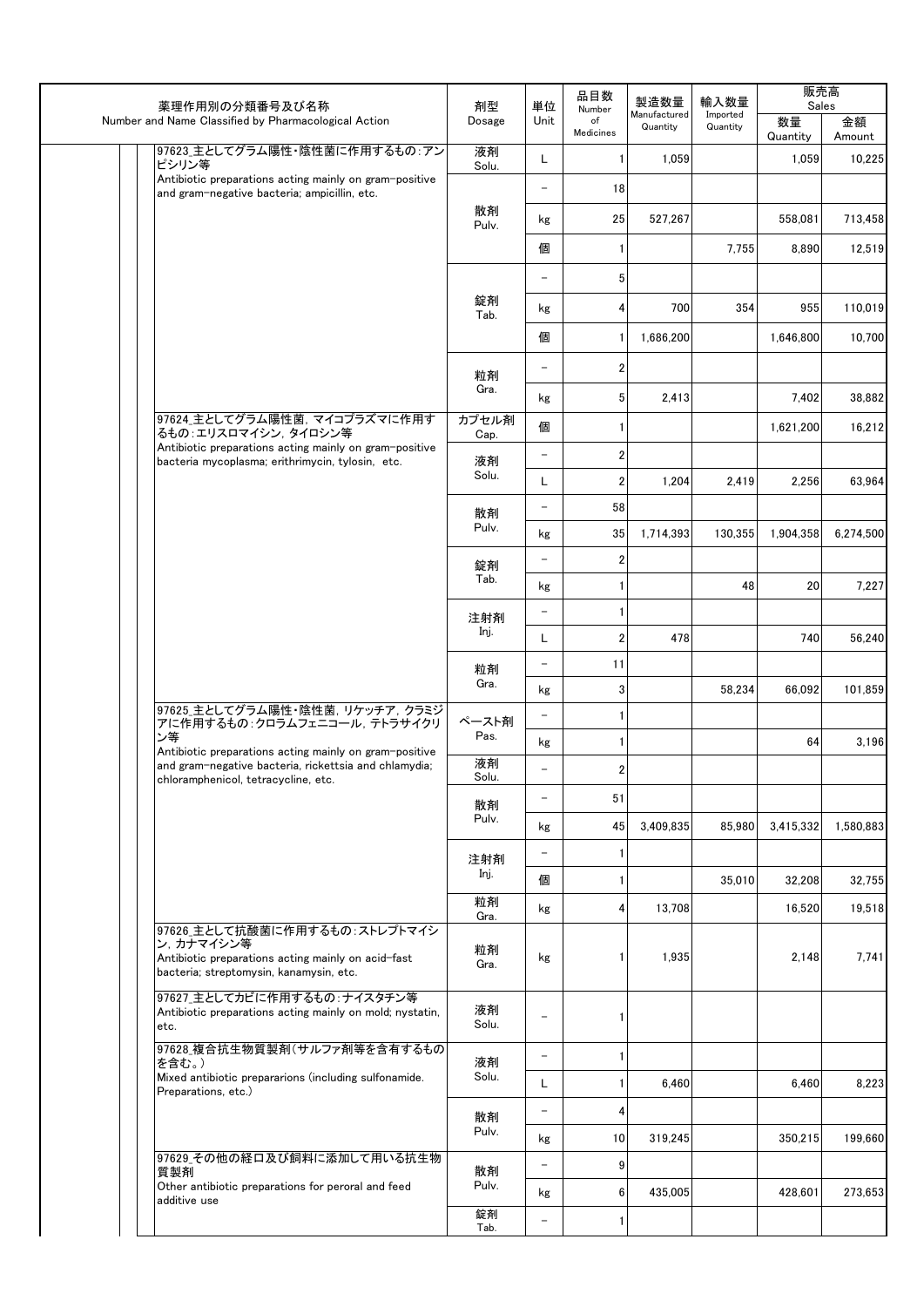|  |  | 薬理作用別の分類番号及び名称                                                                                                     | 単位<br>剤型          | 品目数<br>Number            | 製造数量             | 輸入数量                     | 販売高<br>Sales         |                |              |
|--|--|--------------------------------------------------------------------------------------------------------------------|-------------------|--------------------------|------------------|--------------------------|----------------------|----------------|--------------|
|  |  | Number and Name Classified by Pharmacological Action                                                               | Dosage            | Unit                     | of<br>Medicines  | Manufactured<br>Quantity | Imported<br>Quantity | 数量<br>Quantity | 金額<br>Amount |
|  |  | 9763_外用, 注入, 挿入剤として用いる抗生物質製剤<br>Antibiotic preparations for external use, pessaries and                            |                   |                          |                  |                          |                      |                |              |
|  |  | suppositories<br>97631_主としてグラム陽性菌に作用するもの:ペニシリ                                                                      |                   |                          |                  |                          |                      |                |              |
|  |  | ン等                                                                                                                 | エアゾール剤<br>Aero.   | $\equiv$                 |                  |                          |                      |                |              |
|  |  | Antibiotic preparations acting mainly on gram-positive<br>bacteria; penicillin, etc.                               | その他               | $\overline{\phantom{0}}$ | 2                |                          |                      |                |              |
|  |  |                                                                                                                    | Others            | kg                       | $\boldsymbol{2}$ |                          | 3,416                | 3,416          | 187,594      |
|  |  |                                                                                                                    | 軟膏剤               | kg                       | 5                | 148                      | 1,363                | 1,285          | 46,862       |
|  |  |                                                                                                                    | Ungu.             | Г                        |                  | 75                       |                      | 71             | 1,757        |
|  |  |                                                                                                                    | 乳剤<br>Emu.        | kg                       |                  | 408                      |                      | 288            | 18,761       |
|  |  |                                                                                                                    | 油剤<br>Oil         | $\overline{\phantom{0}}$ | 2                |                          |                      |                |              |
|  |  | 97633_主としてグラム陽性·陰性菌に作用するもの:アン<br>ピシリン等                                                                             | その他               | $\qquad \qquad -$        | 2                |                          |                      |                |              |
|  |  | Antibiotic preparations acting mainly on gram-positive<br>and gram-negative bacteria; ampicillin, etc.             | Others            | kg                       |                  |                          | 8                    | 8              | 5,762        |
|  |  |                                                                                                                    | 軟膏剤               | $\qquad \qquad -$        | 4                |                          |                      |                |              |
|  |  |                                                                                                                    | Ungu.             | kg                       | $\overline{2}$   |                          | 5,182                | 2,177          | 184,267      |
|  |  |                                                                                                                    | 乳剤                | $\overline{\phantom{0}}$ |                  |                          |                      |                |              |
|  |  |                                                                                                                    | Emu.              | kg                       | 6                | 2,343                    |                      | 2,411          | 176,556      |
|  |  |                                                                                                                    | 油剤<br>Oil         | kg                       | 3                | 7,609                    |                      | 7,436          | 411,575      |
|  |  | 97634_主としてグラム陽性菌, マイコプラズマに作用す<br>るもの:エリスロマイシン、タイロシン等                                                               | 散剤                | $\qquad \qquad -$        | 10               |                          |                      |                |              |
|  |  | Antibiotic preparations acting mainly on gram-positive<br>bacteria mycoplasma; erithrimycin, tylosin, etc.         | Pulv.             | kg                       | 7                | 207,235                  |                      | 172,619        | 123,090      |
|  |  |                                                                                                                    | 軟膏剤<br>Ungu.      | kg                       | $\overline{2}$   | 420                      |                      | 401            | 24,575       |
|  |  | 97635_主としてグラム陽性·陰性菌, リケッチア, クラミジ<br>アに作用するもの:クロラムフェニコール等<br>Antibiotic preparations acting mainly on gram-positive | 液剤<br>Solu.       | Г                        |                  | 2,229                    |                      | 2,070          | 20,699       |
|  |  | and gram-negative bacteria, rickettsia and chlamydia;<br>chloramphenicol, tetracycline, etc.                       | 錠剤<br>Tab.        | kg                       |                  | 436                      |                      | 479            | 742          |
|  |  | 97636_主として抗酸菌に作用するもの: ストレプトマイシ                                                                                     | エアゾール剤            | $\overline{a}$           |                  |                          |                      |                |              |
|  |  | ン. カナマイシン等<br>Antibiotic preparations acting mainly on acid-fast                                                   | Aero.<br>液剤       | L                        |                  | 743                      |                      | 1,174          | 15,340       |
|  |  | bacteria; streptomysin, kanamysin, etc.<br>97637_主としてカビに作用するもの:ナイスタチン等                                             | Solu.<br>ペースト剤    | Г                        | 1                |                          | 1,054                | 1,102          | 94,625       |
|  |  | Antibiotic preparations acting mainly on mold; nystatin,<br>etc.                                                   | Pas.<br>懸濁剤       | Г                        | 1                | 153                      |                      | 153            | 10,248       |
|  |  |                                                                                                                    | Susp.<br>油剤       | L                        | 1                | 4,615                    |                      | 2,048          | 30,720       |
|  |  | 97638_複合抗生物質製剤(サルファ剤等を含有するもの エアゾール剤                                                                                | Oil               | $\equiv$                 | $\boldsymbol{2}$ |                          |                      |                |              |
|  |  | を含む。)<br>Mixed antibiotic prepararions (including sulfonamide.                                                     | Aero.<br>その他      | $\overline{\phantom{0}}$ | 1                |                          |                      |                |              |
|  |  | Preparations, etc.)                                                                                                | Others            | $\qquad \qquad -$        | $\boldsymbol{2}$ |                          |                      |                |              |
|  |  |                                                                                                                    | 液剤                | kg                       | 1                |                          | 2,175                | 2,221          | 81,661       |
|  |  |                                                                                                                    | Solu.             | Г                        |                  | 536                      |                      | 475            | 3,669        |
|  |  |                                                                                                                    | 散剤                | $\qquad \qquad -$        | 4                |                          |                      |                |              |
|  |  |                                                                                                                    | Pulv.             | $\qquad \qquad -$        | 5                |                          |                      |                |              |
|  |  |                                                                                                                    | 軟膏剤               | L                        | 5                | 3,096                    |                      | 2,692          | 85,981       |
|  |  | Ungu.                                                                                                              | 個                 | 1                        |                  |                          | 5,409                | 13,820         |              |
|  |  | 乳剤                                                                                                                 | kg                | 1                        | 421              |                          | 235                  | 13,926         |              |
|  |  | Emu.                                                                                                               | $\qquad \qquad -$ | 4                        |                  |                          |                      |                |              |
|  |  | 油剤                                                                                                                 | kg                | 3                        | 3,777            |                          | 3,798                | 89,468         |              |
|  |  |                                                                                                                    | Oil               | L                        | 1                | 675                      |                      | 884            | 64,860       |
|  |  |                                                                                                                    |                   |                          |                  |                          |                      |                |              |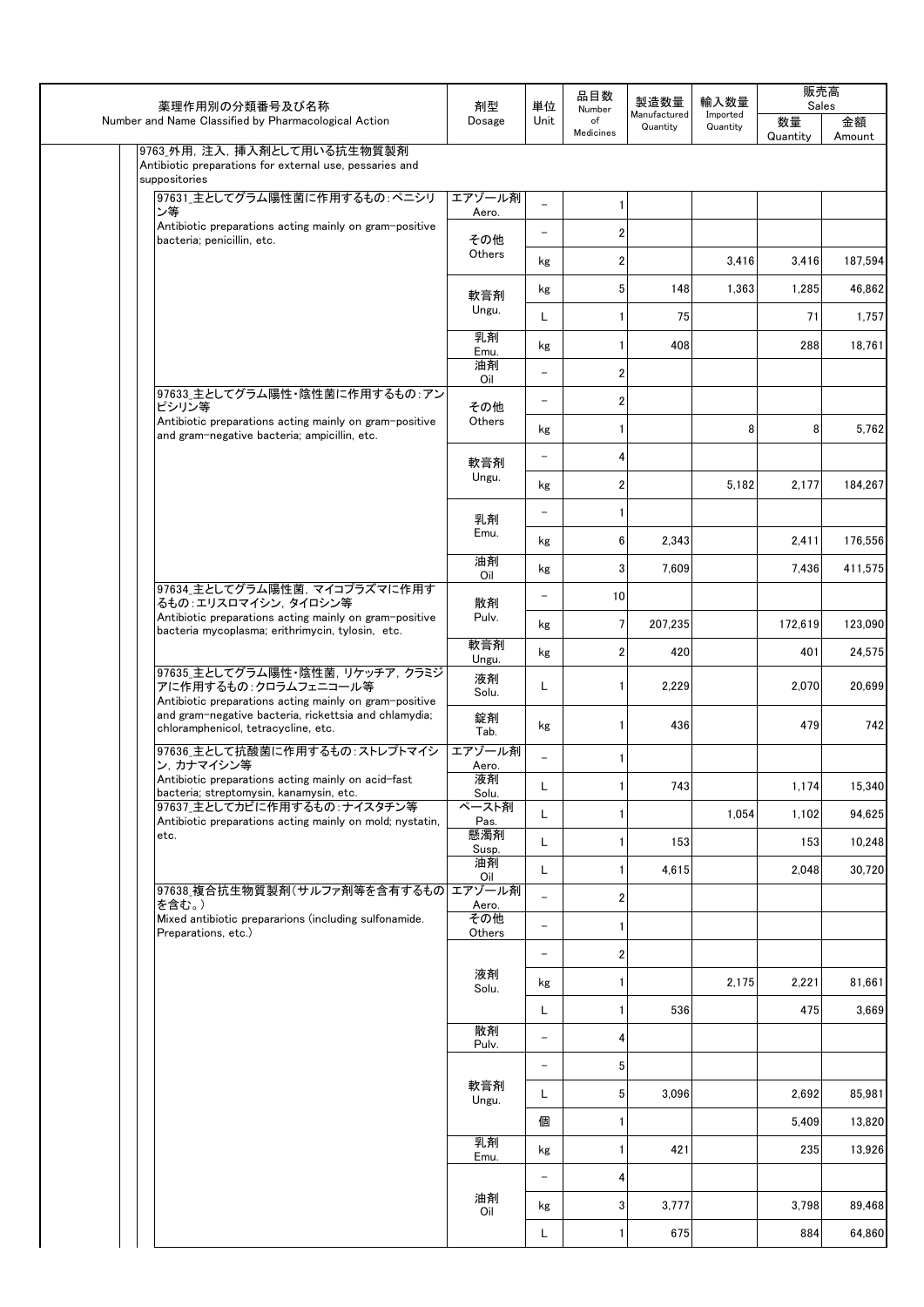| Manufactured<br>Imported<br>Number and Name Classified by Pharmacological Action<br>Unit<br>数量<br>Dosage<br>of<br>金額<br>Quantity<br>Quantity<br>Medicines<br>Quantity<br>Amount<br>97639_その他の外用, 注入, 挿入剤として用いる抗生物<br>エアゾール剤<br>$\mathbf{1}$<br>質製剤<br>Aero.<br>Other antibiotic preparations for external use, pessaries<br>3<br>$\overline{\phantom{0}}$<br>and suppositories<br>軟膏剤<br>Ungu.<br>3<br>4,100<br>2,204<br>3,277<br>kg<br>976 抗生物質製剤 合計<br>556<br>Antibiotic preparations Subtotal<br>97900 その他の病原微生物及び内寄生虫用薬<br>注射剤<br>2<br>227<br>235<br>L<br>Other agents pathogenic micro-organisms and parasites<br>Inj.<br>979 その他の病原微生物及び内寄生虫用薬 合計<br>2<br>Other agents pathogenic micro-organisms and parasites<br>合計 Subtotal<br>953<br>99_治療を主<br>9911 ビタミン製剤<br>目的としない<br>Vitamin preparations<br>医薬品<br>99111 ビタミンA及びD剤<br>油剤<br>$\overline{\phantom{0}}$<br>1<br>Agents for not<br>Vitamin A, D and preparations<br>Oil<br>mainly<br>99115 ビタミンE剤<br>9<br>$\overline{\phantom{0}}$<br>purpose of<br>散剤<br>Viramin E and preparations<br>therapeutic<br>Pulv.<br>3<br>23,295<br>22,370<br>kg<br>油剤<br>$\overline{\phantom{0}}$<br>$\mathbf{1}$<br>Oil<br>99116_混合ビタミン剤<br>$\qquad \qquad -$<br>$\mathbf{1}$<br>液剤<br>Mixed Vitamin preparations<br>Solu.<br>L<br>6<br>165,359<br>161,827<br>$\overline{2}$<br>$\qquad \qquad -$<br>散剤<br>Pulv.<br>2<br>3,573<br>5,058<br>kg<br>99119 その他のビタミン製剤<br>散剤<br>5<br>$\qquad \qquad -$<br>Other feed additive use prepararions<br>Pulv.<br>注射剤<br>$\mathbf{1}$<br>$\overline{a}$<br>Inj.<br>9912 ミネラル類製剤<br>Mineral and preparetions<br>99129_その他のミネラル類製剤<br>4<br>$\overline{\phantom{0}}$<br>舐剤<br>Other minerals and preparations<br>Elec.<br>8,295,924<br>4<br>37,240<br>7,707,564<br>kg<br>9915 ビタミン、ミネラル、アミノ酸等複合製剤<br>Mixed vitamin, minerals and amino acids preparations<br>99150_ビタミン, ミネラル, アミノ酸等複合製剤<br>b<br>散剤<br>Mixed vitamin, minerals and amino acids preparations<br>Pulv.<br>$\mathbf{1}$<br>87.840<br>84,520<br>kg<br>991 飼料に添加して用いる製剤(抗生物質製剤及びサルファ剤<br>46<br>を除く。)合計<br>9921_アルコール及びアルデヒド製剤<br>$\overline{2}$<br>$\qquad \qquad -$<br>液剤<br>Alchol, aldehyde and preparations<br>Solu.<br>5 <sup>1</sup><br>120,320<br>L<br>114,740<br>9922 石炭酸及びクロロフェノール製剤<br>乳剤<br>34.340<br>34,340<br>kg<br>1 I<br>Phenol, chlorophenol and preparations<br>Emu.<br>9923 逆性石けん製剤<br>10 <sub>1</sub><br>$\qquad \qquad -$<br>液剤<br>Invert soap and preparations<br>Solu.<br>1,421,489<br>L<br>19<br>1,416,231<br>$\qquad \qquad -$<br>$\overline{4}$<br>散剤<br>Pulv.<br>376,020<br>406,155<br>4<br>kg<br>9924 両性石けん製剤<br>$5\phantom{.0}$<br>$\qquad \qquad -$<br>Amphoteric soap and preparations<br>液剤<br>14,634<br>14,634<br>1 <sup>1</sup><br>kg<br>Solu.<br>32,077<br>L<br>4<br>33,660<br>9926 ハロゲン塩製剤<br>$\overline{2}$<br>1,326<br>3,438<br>kg<br>液剤<br>Halogen salts and preparations<br>Solu.<br>Г<br>3<br>29,600<br>1,651<br>96,174<br>$\qquad \qquad -$<br>$\mathbf{1}$<br>散剤<br>Pulv.<br>26,000<br>26,000<br>kg<br>$\mathbf{1}$ |  |  |                |    |    | 品目数    | 製造数量 | 輸入数量 | 販売高<br>Sales |  |
|---------------------------------------------------------------------------------------------------------------------------------------------------------------------------------------------------------------------------------------------------------------------------------------------------------------------------------------------------------------------------------------------------------------------------------------------------------------------------------------------------------------------------------------------------------------------------------------------------------------------------------------------------------------------------------------------------------------------------------------------------------------------------------------------------------------------------------------------------------------------------------------------------------------------------------------------------------------------------------------------------------------------------------------------------------------------------------------------------------------------------------------------------------------------------------------------------------------------------------------------------------------------------------------------------------------------------------------------------------------------------------------------------------------------------------------------------------------------------------------------------------------------------------------------------------------------------------------------------------------------------------------------------------------------------------------------------------------------------------------------------------------------------------------------------------------------------------------------------------------------------------------------------------------------------------------------------------------------------------------------------------------------------------------------------------------------------------------------------------------------------------------------------------------------------------------------------------------------------------------------------------------------------------------------------------------------------------------------------------------------------------------------------------------------------------------------------------------------------------------------------------------------------------------------------------------------------------------------------------------------------------------------------------------------------------------------------------------------------------------------------------------------------------------------------------------------------------------------------------------------------------------------------------------------------------------------------------------------------------------------------|--|--|----------------|----|----|--------|------|------|--------------|--|
|                                                                                                                                                                                                                                                                                                                                                                                                                                                                                                                                                                                                                                                                                                                                                                                                                                                                                                                                                                                                                                                                                                                                                                                                                                                                                                                                                                                                                                                                                                                                                                                                                                                                                                                                                                                                                                                                                                                                                                                                                                                                                                                                                                                                                                                                                                                                                                                                                                                                                                                                                                                                                                                                                                                                                                                                                                                                                                                                                                                                   |  |  | 薬理作用別の分類番号及び名称 | 剤型 | 単位 | Number |      |      |              |  |
|                                                                                                                                                                                                                                                                                                                                                                                                                                                                                                                                                                                                                                                                                                                                                                                                                                                                                                                                                                                                                                                                                                                                                                                                                                                                                                                                                                                                                                                                                                                                                                                                                                                                                                                                                                                                                                                                                                                                                                                                                                                                                                                                                                                                                                                                                                                                                                                                                                                                                                                                                                                                                                                                                                                                                                                                                                                                                                                                                                                                   |  |  |                |    |    |        |      |      |              |  |
| 123,070<br>16,511,883<br>449.574<br>449,574<br>29,415,623<br>11,304<br>151,483<br>5,859<br>819,156<br>11,278<br>999.080<br>157.404<br>30,144<br>641,625<br>153,976<br>5,935<br>12,233<br>22,350<br>110,914<br>17,030                                                                                                                                                                                                                                                                                                                                                                                                                                                                                                                                                                                                                                                                                                                                                                                                                                                                                                                                                                                                                                                                                                                                                                                                                                                                                                                                                                                                                                                                                                                                                                                                                                                                                                                                                                                                                                                                                                                                                                                                                                                                                                                                                                                                                                                                                                                                                                                                                                                                                                                                                                                                                                                                                                                                                                              |  |  |                |    |    |        |      |      |              |  |
|                                                                                                                                                                                                                                                                                                                                                                                                                                                                                                                                                                                                                                                                                                                                                                                                                                                                                                                                                                                                                                                                                                                                                                                                                                                                                                                                                                                                                                                                                                                                                                                                                                                                                                                                                                                                                                                                                                                                                                                                                                                                                                                                                                                                                                                                                                                                                                                                                                                                                                                                                                                                                                                                                                                                                                                                                                                                                                                                                                                                   |  |  |                |    |    |        |      |      |              |  |
|                                                                                                                                                                                                                                                                                                                                                                                                                                                                                                                                                                                                                                                                                                                                                                                                                                                                                                                                                                                                                                                                                                                                                                                                                                                                                                                                                                                                                                                                                                                                                                                                                                                                                                                                                                                                                                                                                                                                                                                                                                                                                                                                                                                                                                                                                                                                                                                                                                                                                                                                                                                                                                                                                                                                                                                                                                                                                                                                                                                                   |  |  |                |    |    |        |      |      |              |  |
|                                                                                                                                                                                                                                                                                                                                                                                                                                                                                                                                                                                                                                                                                                                                                                                                                                                                                                                                                                                                                                                                                                                                                                                                                                                                                                                                                                                                                                                                                                                                                                                                                                                                                                                                                                                                                                                                                                                                                                                                                                                                                                                                                                                                                                                                                                                                                                                                                                                                                                                                                                                                                                                                                                                                                                                                                                                                                                                                                                                                   |  |  |                |    |    |        |      |      |              |  |
|                                                                                                                                                                                                                                                                                                                                                                                                                                                                                                                                                                                                                                                                                                                                                                                                                                                                                                                                                                                                                                                                                                                                                                                                                                                                                                                                                                                                                                                                                                                                                                                                                                                                                                                                                                                                                                                                                                                                                                                                                                                                                                                                                                                                                                                                                                                                                                                                                                                                                                                                                                                                                                                                                                                                                                                                                                                                                                                                                                                                   |  |  |                |    |    |        |      |      |              |  |
|                                                                                                                                                                                                                                                                                                                                                                                                                                                                                                                                                                                                                                                                                                                                                                                                                                                                                                                                                                                                                                                                                                                                                                                                                                                                                                                                                                                                                                                                                                                                                                                                                                                                                                                                                                                                                                                                                                                                                                                                                                                                                                                                                                                                                                                                                                                                                                                                                                                                                                                                                                                                                                                                                                                                                                                                                                                                                                                                                                                                   |  |  |                |    |    |        |      |      |              |  |
|                                                                                                                                                                                                                                                                                                                                                                                                                                                                                                                                                                                                                                                                                                                                                                                                                                                                                                                                                                                                                                                                                                                                                                                                                                                                                                                                                                                                                                                                                                                                                                                                                                                                                                                                                                                                                                                                                                                                                                                                                                                                                                                                                                                                                                                                                                                                                                                                                                                                                                                                                                                                                                                                                                                                                                                                                                                                                                                                                                                                   |  |  |                |    |    |        |      |      |              |  |
|                                                                                                                                                                                                                                                                                                                                                                                                                                                                                                                                                                                                                                                                                                                                                                                                                                                                                                                                                                                                                                                                                                                                                                                                                                                                                                                                                                                                                                                                                                                                                                                                                                                                                                                                                                                                                                                                                                                                                                                                                                                                                                                                                                                                                                                                                                                                                                                                                                                                                                                                                                                                                                                                                                                                                                                                                                                                                                                                                                                                   |  |  |                |    |    |        |      |      |              |  |
|                                                                                                                                                                                                                                                                                                                                                                                                                                                                                                                                                                                                                                                                                                                                                                                                                                                                                                                                                                                                                                                                                                                                                                                                                                                                                                                                                                                                                                                                                                                                                                                                                                                                                                                                                                                                                                                                                                                                                                                                                                                                                                                                                                                                                                                                                                                                                                                                                                                                                                                                                                                                                                                                                                                                                                                                                                                                                                                                                                                                   |  |  |                |    |    |        |      |      |              |  |
|                                                                                                                                                                                                                                                                                                                                                                                                                                                                                                                                                                                                                                                                                                                                                                                                                                                                                                                                                                                                                                                                                                                                                                                                                                                                                                                                                                                                                                                                                                                                                                                                                                                                                                                                                                                                                                                                                                                                                                                                                                                                                                                                                                                                                                                                                                                                                                                                                                                                                                                                                                                                                                                                                                                                                                                                                                                                                                                                                                                                   |  |  |                |    |    |        |      |      |              |  |
|                                                                                                                                                                                                                                                                                                                                                                                                                                                                                                                                                                                                                                                                                                                                                                                                                                                                                                                                                                                                                                                                                                                                                                                                                                                                                                                                                                                                                                                                                                                                                                                                                                                                                                                                                                                                                                                                                                                                                                                                                                                                                                                                                                                                                                                                                                                                                                                                                                                                                                                                                                                                                                                                                                                                                                                                                                                                                                                                                                                                   |  |  |                |    |    |        |      |      |              |  |
|                                                                                                                                                                                                                                                                                                                                                                                                                                                                                                                                                                                                                                                                                                                                                                                                                                                                                                                                                                                                                                                                                                                                                                                                                                                                                                                                                                                                                                                                                                                                                                                                                                                                                                                                                                                                                                                                                                                                                                                                                                                                                                                                                                                                                                                                                                                                                                                                                                                                                                                                                                                                                                                                                                                                                                                                                                                                                                                                                                                                   |  |  |                |    |    |        |      |      |              |  |
|                                                                                                                                                                                                                                                                                                                                                                                                                                                                                                                                                                                                                                                                                                                                                                                                                                                                                                                                                                                                                                                                                                                                                                                                                                                                                                                                                                                                                                                                                                                                                                                                                                                                                                                                                                                                                                                                                                                                                                                                                                                                                                                                                                                                                                                                                                                                                                                                                                                                                                                                                                                                                                                                                                                                                                                                                                                                                                                                                                                                   |  |  |                |    |    |        |      |      |              |  |
|                                                                                                                                                                                                                                                                                                                                                                                                                                                                                                                                                                                                                                                                                                                                                                                                                                                                                                                                                                                                                                                                                                                                                                                                                                                                                                                                                                                                                                                                                                                                                                                                                                                                                                                                                                                                                                                                                                                                                                                                                                                                                                                                                                                                                                                                                                                                                                                                                                                                                                                                                                                                                                                                                                                                                                                                                                                                                                                                                                                                   |  |  |                |    |    |        |      |      |              |  |
|                                                                                                                                                                                                                                                                                                                                                                                                                                                                                                                                                                                                                                                                                                                                                                                                                                                                                                                                                                                                                                                                                                                                                                                                                                                                                                                                                                                                                                                                                                                                                                                                                                                                                                                                                                                                                                                                                                                                                                                                                                                                                                                                                                                                                                                                                                                                                                                                                                                                                                                                                                                                                                                                                                                                                                                                                                                                                                                                                                                                   |  |  |                |    |    |        |      |      |              |  |
|                                                                                                                                                                                                                                                                                                                                                                                                                                                                                                                                                                                                                                                                                                                                                                                                                                                                                                                                                                                                                                                                                                                                                                                                                                                                                                                                                                                                                                                                                                                                                                                                                                                                                                                                                                                                                                                                                                                                                                                                                                                                                                                                                                                                                                                                                                                                                                                                                                                                                                                                                                                                                                                                                                                                                                                                                                                                                                                                                                                                   |  |  |                |    |    |        |      |      |              |  |
|                                                                                                                                                                                                                                                                                                                                                                                                                                                                                                                                                                                                                                                                                                                                                                                                                                                                                                                                                                                                                                                                                                                                                                                                                                                                                                                                                                                                                                                                                                                                                                                                                                                                                                                                                                                                                                                                                                                                                                                                                                                                                                                                                                                                                                                                                                                                                                                                                                                                                                                                                                                                                                                                                                                                                                                                                                                                                                                                                                                                   |  |  |                |    |    |        |      |      |              |  |
|                                                                                                                                                                                                                                                                                                                                                                                                                                                                                                                                                                                                                                                                                                                                                                                                                                                                                                                                                                                                                                                                                                                                                                                                                                                                                                                                                                                                                                                                                                                                                                                                                                                                                                                                                                                                                                                                                                                                                                                                                                                                                                                                                                                                                                                                                                                                                                                                                                                                                                                                                                                                                                                                                                                                                                                                                                                                                                                                                                                                   |  |  |                |    |    |        |      |      |              |  |
|                                                                                                                                                                                                                                                                                                                                                                                                                                                                                                                                                                                                                                                                                                                                                                                                                                                                                                                                                                                                                                                                                                                                                                                                                                                                                                                                                                                                                                                                                                                                                                                                                                                                                                                                                                                                                                                                                                                                                                                                                                                                                                                                                                                                                                                                                                                                                                                                                                                                                                                                                                                                                                                                                                                                                                                                                                                                                                                                                                                                   |  |  |                |    |    |        |      |      |              |  |
|                                                                                                                                                                                                                                                                                                                                                                                                                                                                                                                                                                                                                                                                                                                                                                                                                                                                                                                                                                                                                                                                                                                                                                                                                                                                                                                                                                                                                                                                                                                                                                                                                                                                                                                                                                                                                                                                                                                                                                                                                                                                                                                                                                                                                                                                                                                                                                                                                                                                                                                                                                                                                                                                                                                                                                                                                                                                                                                                                                                                   |  |  |                |    |    |        |      |      |              |  |
|                                                                                                                                                                                                                                                                                                                                                                                                                                                                                                                                                                                                                                                                                                                                                                                                                                                                                                                                                                                                                                                                                                                                                                                                                                                                                                                                                                                                                                                                                                                                                                                                                                                                                                                                                                                                                                                                                                                                                                                                                                                                                                                                                                                                                                                                                                                                                                                                                                                                                                                                                                                                                                                                                                                                                                                                                                                                                                                                                                                                   |  |  |                |    |    |        |      |      |              |  |
|                                                                                                                                                                                                                                                                                                                                                                                                                                                                                                                                                                                                                                                                                                                                                                                                                                                                                                                                                                                                                                                                                                                                                                                                                                                                                                                                                                                                                                                                                                                                                                                                                                                                                                                                                                                                                                                                                                                                                                                                                                                                                                                                                                                                                                                                                                                                                                                                                                                                                                                                                                                                                                                                                                                                                                                                                                                                                                                                                                                                   |  |  |                |    |    |        |      |      |              |  |
|                                                                                                                                                                                                                                                                                                                                                                                                                                                                                                                                                                                                                                                                                                                                                                                                                                                                                                                                                                                                                                                                                                                                                                                                                                                                                                                                                                                                                                                                                                                                                                                                                                                                                                                                                                                                                                                                                                                                                                                                                                                                                                                                                                                                                                                                                                                                                                                                                                                                                                                                                                                                                                                                                                                                                                                                                                                                                                                                                                                                   |  |  |                |    |    |        |      |      |              |  |
|                                                                                                                                                                                                                                                                                                                                                                                                                                                                                                                                                                                                                                                                                                                                                                                                                                                                                                                                                                                                                                                                                                                                                                                                                                                                                                                                                                                                                                                                                                                                                                                                                                                                                                                                                                                                                                                                                                                                                                                                                                                                                                                                                                                                                                                                                                                                                                                                                                                                                                                                                                                                                                                                                                                                                                                                                                                                                                                                                                                                   |  |  |                |    |    |        |      |      |              |  |
|                                                                                                                                                                                                                                                                                                                                                                                                                                                                                                                                                                                                                                                                                                                                                                                                                                                                                                                                                                                                                                                                                                                                                                                                                                                                                                                                                                                                                                                                                                                                                                                                                                                                                                                                                                                                                                                                                                                                                                                                                                                                                                                                                                                                                                                                                                                                                                                                                                                                                                                                                                                                                                                                                                                                                                                                                                                                                                                                                                                                   |  |  |                |    |    |        |      |      |              |  |
|                                                                                                                                                                                                                                                                                                                                                                                                                                                                                                                                                                                                                                                                                                                                                                                                                                                                                                                                                                                                                                                                                                                                                                                                                                                                                                                                                                                                                                                                                                                                                                                                                                                                                                                                                                                                                                                                                                                                                                                                                                                                                                                                                                                                                                                                                                                                                                                                                                                                                                                                                                                                                                                                                                                                                                                                                                                                                                                                                                                                   |  |  |                |    |    |        |      |      |              |  |
|                                                                                                                                                                                                                                                                                                                                                                                                                                                                                                                                                                                                                                                                                                                                                                                                                                                                                                                                                                                                                                                                                                                                                                                                                                                                                                                                                                                                                                                                                                                                                                                                                                                                                                                                                                                                                                                                                                                                                                                                                                                                                                                                                                                                                                                                                                                                                                                                                                                                                                                                                                                                                                                                                                                                                                                                                                                                                                                                                                                                   |  |  |                |    |    |        |      |      |              |  |
|                                                                                                                                                                                                                                                                                                                                                                                                                                                                                                                                                                                                                                                                                                                                                                                                                                                                                                                                                                                                                                                                                                                                                                                                                                                                                                                                                                                                                                                                                                                                                                                                                                                                                                                                                                                                                                                                                                                                                                                                                                                                                                                                                                                                                                                                                                                                                                                                                                                                                                                                                                                                                                                                                                                                                                                                                                                                                                                                                                                                   |  |  |                |    |    |        |      |      |              |  |
|                                                                                                                                                                                                                                                                                                                                                                                                                                                                                                                                                                                                                                                                                                                                                                                                                                                                                                                                                                                                                                                                                                                                                                                                                                                                                                                                                                                                                                                                                                                                                                                                                                                                                                                                                                                                                                                                                                                                                                                                                                                                                                                                                                                                                                                                                                                                                                                                                                                                                                                                                                                                                                                                                                                                                                                                                                                                                                                                                                                                   |  |  |                |    |    |        |      |      |              |  |
|                                                                                                                                                                                                                                                                                                                                                                                                                                                                                                                                                                                                                                                                                                                                                                                                                                                                                                                                                                                                                                                                                                                                                                                                                                                                                                                                                                                                                                                                                                                                                                                                                                                                                                                                                                                                                                                                                                                                                                                                                                                                                                                                                                                                                                                                                                                                                                                                                                                                                                                                                                                                                                                                                                                                                                                                                                                                                                                                                                                                   |  |  |                |    |    |        |      |      |              |  |
|                                                                                                                                                                                                                                                                                                                                                                                                                                                                                                                                                                                                                                                                                                                                                                                                                                                                                                                                                                                                                                                                                                                                                                                                                                                                                                                                                                                                                                                                                                                                                                                                                                                                                                                                                                                                                                                                                                                                                                                                                                                                                                                                                                                                                                                                                                                                                                                                                                                                                                                                                                                                                                                                                                                                                                                                                                                                                                                                                                                                   |  |  |                |    |    |        |      |      |              |  |
|                                                                                                                                                                                                                                                                                                                                                                                                                                                                                                                                                                                                                                                                                                                                                                                                                                                                                                                                                                                                                                                                                                                                                                                                                                                                                                                                                                                                                                                                                                                                                                                                                                                                                                                                                                                                                                                                                                                                                                                                                                                                                                                                                                                                                                                                                                                                                                                                                                                                                                                                                                                                                                                                                                                                                                                                                                                                                                                                                                                                   |  |  |                |    |    |        |      |      |              |  |
|                                                                                                                                                                                                                                                                                                                                                                                                                                                                                                                                                                                                                                                                                                                                                                                                                                                                                                                                                                                                                                                                                                                                                                                                                                                                                                                                                                                                                                                                                                                                                                                                                                                                                                                                                                                                                                                                                                                                                                                                                                                                                                                                                                                                                                                                                                                                                                                                                                                                                                                                                                                                                                                                                                                                                                                                                                                                                                                                                                                                   |  |  |                |    |    |        |      |      |              |  |
|                                                                                                                                                                                                                                                                                                                                                                                                                                                                                                                                                                                                                                                                                                                                                                                                                                                                                                                                                                                                                                                                                                                                                                                                                                                                                                                                                                                                                                                                                                                                                                                                                                                                                                                                                                                                                                                                                                                                                                                                                                                                                                                                                                                                                                                                                                                                                                                                                                                                                                                                                                                                                                                                                                                                                                                                                                                                                                                                                                                                   |  |  |                |    |    |        |      |      |              |  |
|                                                                                                                                                                                                                                                                                                                                                                                                                                                                                                                                                                                                                                                                                                                                                                                                                                                                                                                                                                                                                                                                                                                                                                                                                                                                                                                                                                                                                                                                                                                                                                                                                                                                                                                                                                                                                                                                                                                                                                                                                                                                                                                                                                                                                                                                                                                                                                                                                                                                                                                                                                                                                                                                                                                                                                                                                                                                                                                                                                                                   |  |  |                |    |    |        |      |      |              |  |
|                                                                                                                                                                                                                                                                                                                                                                                                                                                                                                                                                                                                                                                                                                                                                                                                                                                                                                                                                                                                                                                                                                                                                                                                                                                                                                                                                                                                                                                                                                                                                                                                                                                                                                                                                                                                                                                                                                                                                                                                                                                                                                                                                                                                                                                                                                                                                                                                                                                                                                                                                                                                                                                                                                                                                                                                                                                                                                                                                                                                   |  |  |                |    |    |        |      |      |              |  |
|                                                                                                                                                                                                                                                                                                                                                                                                                                                                                                                                                                                                                                                                                                                                                                                                                                                                                                                                                                                                                                                                                                                                                                                                                                                                                                                                                                                                                                                                                                                                                                                                                                                                                                                                                                                                                                                                                                                                                                                                                                                                                                                                                                                                                                                                                                                                                                                                                                                                                                                                                                                                                                                                                                                                                                                                                                                                                                                                                                                                   |  |  |                |    |    |        |      |      |              |  |
|                                                                                                                                                                                                                                                                                                                                                                                                                                                                                                                                                                                                                                                                                                                                                                                                                                                                                                                                                                                                                                                                                                                                                                                                                                                                                                                                                                                                                                                                                                                                                                                                                                                                                                                                                                                                                                                                                                                                                                                                                                                                                                                                                                                                                                                                                                                                                                                                                                                                                                                                                                                                                                                                                                                                                                                                                                                                                                                                                                                                   |  |  |                |    |    |        |      |      |              |  |
|                                                                                                                                                                                                                                                                                                                                                                                                                                                                                                                                                                                                                                                                                                                                                                                                                                                                                                                                                                                                                                                                                                                                                                                                                                                                                                                                                                                                                                                                                                                                                                                                                                                                                                                                                                                                                                                                                                                                                                                                                                                                                                                                                                                                                                                                                                                                                                                                                                                                                                                                                                                                                                                                                                                                                                                                                                                                                                                                                                                                   |  |  |                |    |    |        |      |      |              |  |
|                                                                                                                                                                                                                                                                                                                                                                                                                                                                                                                                                                                                                                                                                                                                                                                                                                                                                                                                                                                                                                                                                                                                                                                                                                                                                                                                                                                                                                                                                                                                                                                                                                                                                                                                                                                                                                                                                                                                                                                                                                                                                                                                                                                                                                                                                                                                                                                                                                                                                                                                                                                                                                                                                                                                                                                                                                                                                                                                                                                                   |  |  |                |    |    |        |      |      |              |  |
|                                                                                                                                                                                                                                                                                                                                                                                                                                                                                                                                                                                                                                                                                                                                                                                                                                                                                                                                                                                                                                                                                                                                                                                                                                                                                                                                                                                                                                                                                                                                                                                                                                                                                                                                                                                                                                                                                                                                                                                                                                                                                                                                                                                                                                                                                                                                                                                                                                                                                                                                                                                                                                                                                                                                                                                                                                                                                                                                                                                                   |  |  |                |    |    |        |      |      |              |  |
|                                                                                                                                                                                                                                                                                                                                                                                                                                                                                                                                                                                                                                                                                                                                                                                                                                                                                                                                                                                                                                                                                                                                                                                                                                                                                                                                                                                                                                                                                                                                                                                                                                                                                                                                                                                                                                                                                                                                                                                                                                                                                                                                                                                                                                                                                                                                                                                                                                                                                                                                                                                                                                                                                                                                                                                                                                                                                                                                                                                                   |  |  |                |    |    |        |      |      |              |  |
|                                                                                                                                                                                                                                                                                                                                                                                                                                                                                                                                                                                                                                                                                                                                                                                                                                                                                                                                                                                                                                                                                                                                                                                                                                                                                                                                                                                                                                                                                                                                                                                                                                                                                                                                                                                                                                                                                                                                                                                                                                                                                                                                                                                                                                                                                                                                                                                                                                                                                                                                                                                                                                                                                                                                                                                                                                                                                                                                                                                                   |  |  |                |    |    |        |      |      |              |  |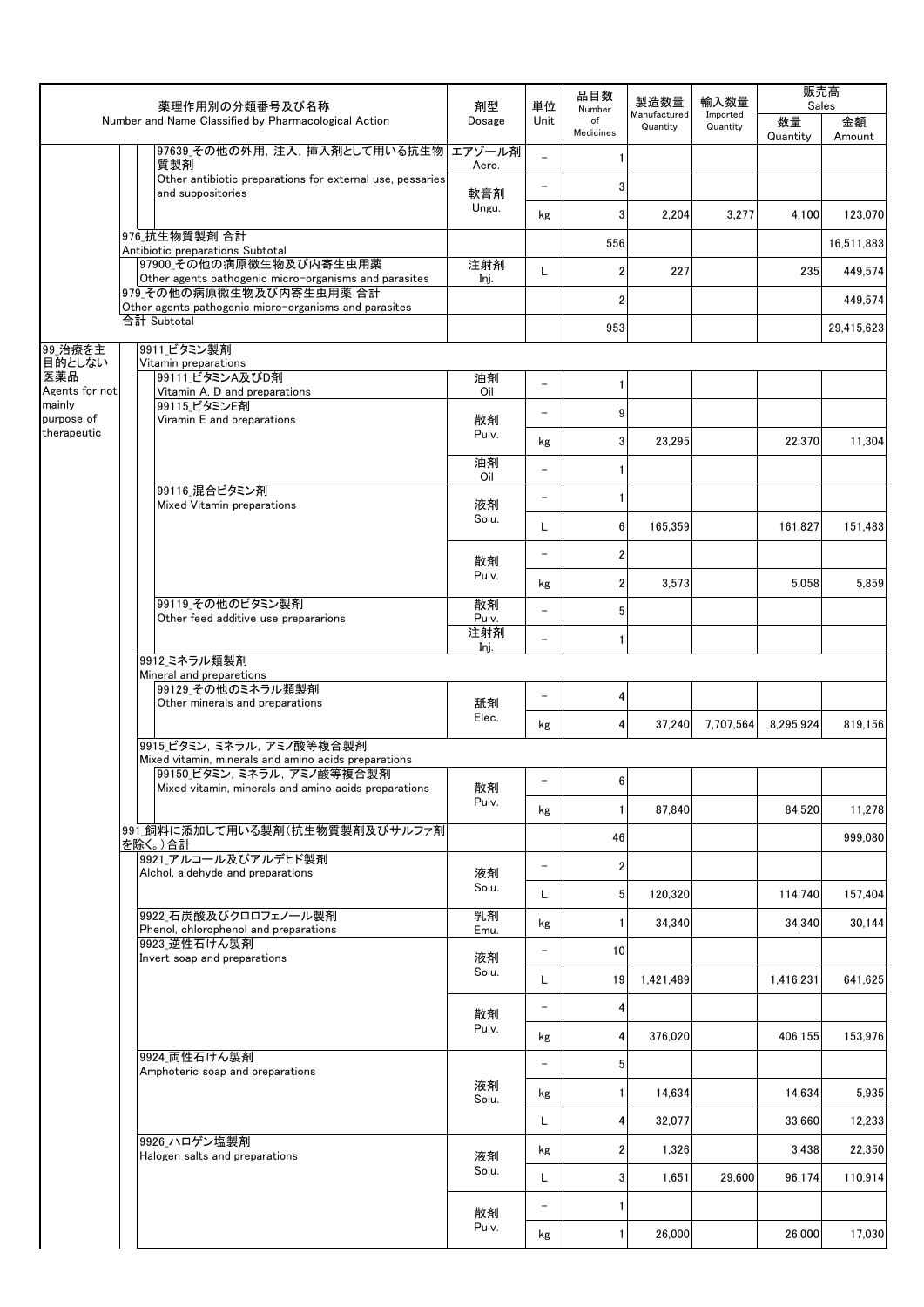| 薬理作用別の分類番号及び名称                                                                    | 剤型                   | 単位                       | 品目数                       | 製造数量                     | 輸入数量                 | 販売高<br>Sales   |              |
|-----------------------------------------------------------------------------------|----------------------|--------------------------|---------------------------|--------------------------|----------------------|----------------|--------------|
| Number and Name Classified by Pharmacological Action                              | Dosage               | Unit                     | Number<br>of<br>Medicines | Manufactured<br>Quantity | Imported<br>Quantity | 数量<br>Quantity | 金額<br>Amount |
| 9927_複合製剤<br>Mixed prepararions                                                   |                      | $\overline{\phantom{a}}$ | 1                         |                          |                      |                |              |
|                                                                                   | 液剤<br>Solu.          | kg                       | $\mathbf{1}$              | 39,973                   |                      | 40,554         | 28,805       |
|                                                                                   |                      | L                        | $\mathbf{1}$              | 7,960                    |                      | 7,160          | 9,088        |
|                                                                                   | 油剤<br>Oil            | kg                       | 1                         | 32,508                   |                      | 30,258         | 16,766       |
|                                                                                   | 粒剤<br>Gra.           | kg                       | 1 <sup>1</sup>            | 2,970                    |                      | 1,980          | 1,725        |
| 9929 その他の殺菌消毒剤<br>Other agents for disinfections                                  |                      | kg                       | $\mathbf{1}$              | 15,500                   |                      | 12,750         | 8,283        |
|                                                                                   | 液剤<br>Solu.          | L                        | 3 <sup>1</sup>            | 115,522                  | 1,500                | 116,216        | 53,922       |
|                                                                                   |                      | 個                        | 1                         |                          | 466                  | 361            | 2,909        |
|                                                                                   | 散剤<br>Pulv.          | kg                       | $\overline{2}$            |                          | 111,388              | 209,135        | 325,850      |
|                                                                                   | 錠剤<br>Tab.           | $\overline{\phantom{a}}$ | $\mathbf{1}$              |                          |                      |                |              |
| 992 殺菌消毒剤 合計<br>Amphoteric soap and preparations Subtotal                         |                      |                          | 75                        |                          |                      |                | 1,598,959    |
| 9931 除虫菊製剤(合成を含む。)<br>Pyrethrum and preparations (includind synthetic)            | その他                  | $\qquad \qquad -$        | $\overline{2}$            |                          |                      |                |              |
|                                                                                   | Others               | 個                        | 11                        | 120,270                  |                      | 89,310         | 104,347      |
|                                                                                   | 液剤                   | kg                       | $\mathbf{1}$              | 8,724                    |                      | 8,724          | 46,412       |
|                                                                                   | Solu.                | L                        | $\overline{2}$            |                          | 18,320               | 16,580         | 203,750      |
|                                                                                   | 懸濁剤<br>Susp.         | kg                       | 1                         | 2,998                    |                      | 2,431          | 16,733       |
|                                                                                   |                      | $\overline{\phantom{a}}$ | $\overline{3}$            |                          |                      |                |              |
|                                                                                   | 乳剤<br>Emu.           | kg                       | $\mathbf{1}$              | 1,990                    |                      | 1,990          | 4,010        |
|                                                                                   |                      | L                        | $\overline{4}$            | 49,714                   |                      | 44,376         | 210,369      |
| 9932 有機リン製剤<br>Organic phosphorus and preparations                                | 液剤<br>Solu.          | L                        | $\overline{2}$            | 1,990                    |                      | 2,441          | 11,585       |
|                                                                                   | 散剤                   | $\qquad \qquad -$        | $\overline{3}$            |                          |                      |                |              |
|                                                                                   | Pulv.                | kg                       | $4\vert$                  | 111,009                  |                      | 115,130        | 250,520      |
|                                                                                   |                      | $\overline{\phantom{a}}$ | $\overline{2}$            |                          |                      |                |              |
|                                                                                   | 乳剤<br>Emu.           | kg                       | 1                         |                          |                      | 5,200          | 13,260       |
|                                                                                   |                      | L                        | 6 <sup>1</sup>            | 101,088                  |                      | 103,383        | 34,697       |
|                                                                                   | 油剤<br>Oil            | L                        | $\mathbf{1}$              | 3,060                    |                      | 1,602          | 520          |
|                                                                                   | 粒剤<br>Gra.           | kg                       | 1 <sup>1</sup>            | 841                      |                      | 841            | 4,271        |
| 9933 除虫菊製剤・有機リン酸等含有製剤<br>Mixed prepararions of pyrecthrum, organic phosphorus and |                      | $\equiv$                 | 6 <sup>1</sup>            |                          |                      |                |              |
| preparations                                                                      | 乳剤<br>Emu.           | kg                       | $\mathbf{1}$              | 6,830                    |                      | 6,830          | 4,098        |
|                                                                                   |                      | L                        | 1 <sup>1</sup>            | 1,990                    |                      | 1,727          | 14,235       |
|                                                                                   | 粒剤                   | kg                       | $\overline{2}$            | 5,400                    |                      | 3,232          | 2,812        |
| 9935 カーバメイト系製剤<br>Carbamate, derivatives and preparations                         | Gra.<br>液剤           | $\equiv$                 | 1                         |                          |                      |                |              |
|                                                                                   | Solu.<br>散剤<br>Pulv. | kg                       | 5 <sub>l</sub>            | 138,316                  |                      | 138,066        | 178,233      |
|                                                                                   | 首輪剤                  | $\overline{\phantom{0}}$ | $\overline{2}$            |                          |                      |                |              |
|                                                                                   | Collor               | 個                        | $\overline{2}$            |                          | 117,204              | 31,452         | 30,096       |
|                                                                                   | 乳剤<br>Emu.           | L                        | $\mathbf{1}$              | 16,354                   |                      | 16,354         | 16,931       |
| 9936 ジクロルベンゼン系製剤<br>Dichilorobenzene, derivatives and preparations                | 乳剤                   | $\overline{\phantom{a}}$ | 1                         |                          |                      |                |              |
|                                                                                   | Emu.                 | kg                       | $\mathbf{1}$              | 159,698                  |                      | 141,522        | 57,324       |
|                                                                                   |                      |                          |                           |                          |                      |                |              |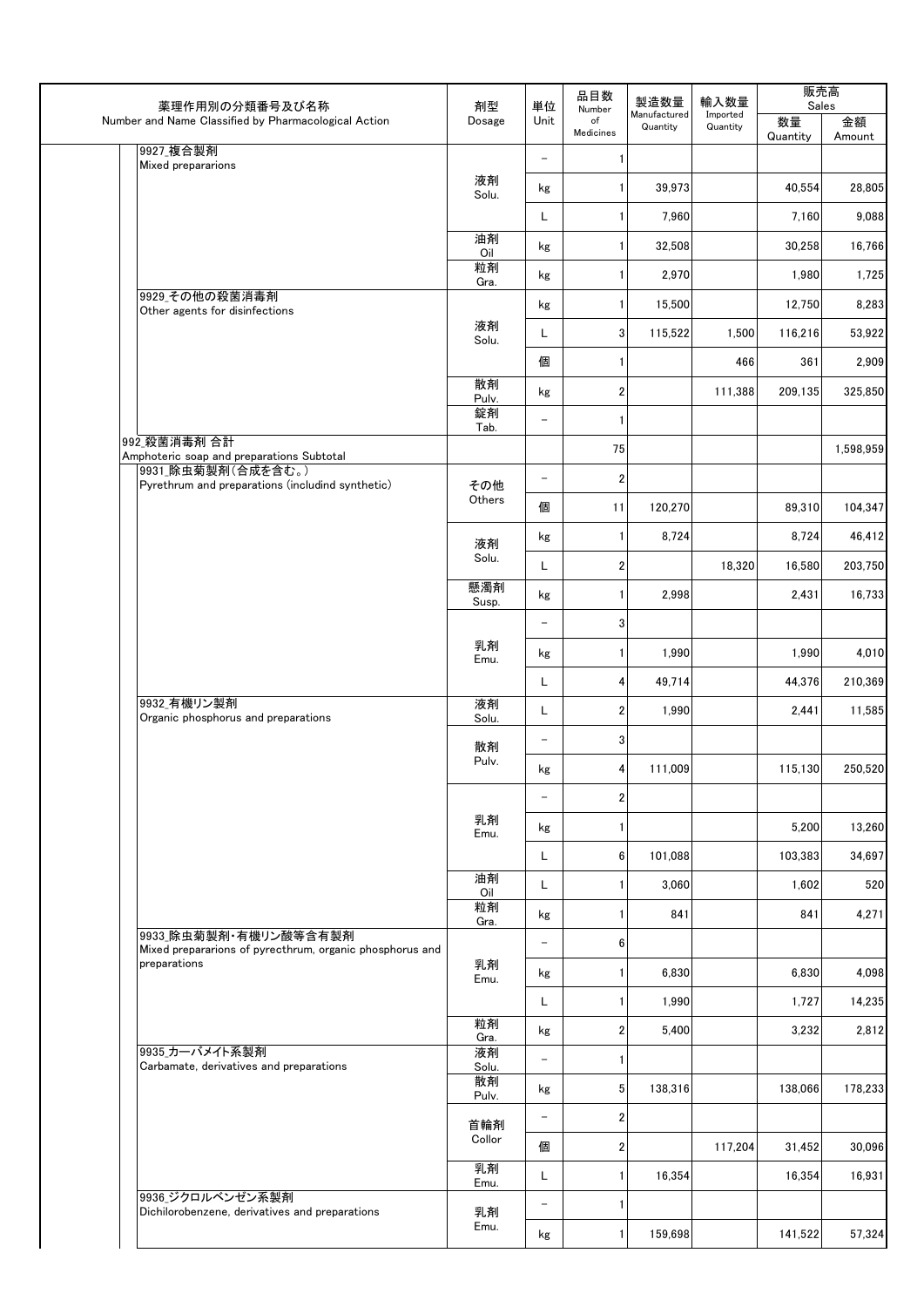| 薬理作用別の分類番号及び名称                                                                          | 剤型              | 単位                       | 品目数<br>Number    | 製造数量                     | 輸入数量                 | 販売高<br>Sales   |              |
|-----------------------------------------------------------------------------------------|-----------------|--------------------------|------------------|--------------------------|----------------------|----------------|--------------|
| Number and Name Classified by Pharmacological Action                                    | Dosage          | Unit                     | of<br>Medicines  | Manufactured<br>Quantity | Imported<br>Quantity | 数量<br>Quantity | 金額<br>Amount |
| 9939 その他の防虫剤, 殺虫剤<br>Other insecticides and insect repellents                           | エアゾール剤<br>Aero. | L                        |                  |                          | 7,849                | 7,843          | 56,380       |
|                                                                                         | その他             | $\qquad \qquad -$        | 4                |                          |                      |                |              |
|                                                                                         | Others          | 個                        | 1                |                          | 14,688               | 15,150         | 43,718       |
|                                                                                         | ペースト剤<br>Pas.   | L                        | 1                |                          | 231                  | 2,399          | 140,881      |
|                                                                                         |                 | $\qquad \qquad -$        | 13               |                          |                      |                |              |
|                                                                                         | 液剤<br>Solu.     | kg                       | 1                | 505                      |                      | 390            | 4,018        |
|                                                                                         |                 | L                        | 14               | 12,123                   | 6,466                | 19,389         | 3,554,029    |
|                                                                                         | 懸濁剤<br>Susp.    | 個                        | 1                |                          | 11,520               | 8,334          | 3,635        |
|                                                                                         | 散剤<br>Pulv.     | $\qquad \qquad -$        | 4                |                          |                      |                |              |
|                                                                                         | 首輪剤             | kg                       | 6                | 204,276                  | 19,960               | 238,985        | 303,473      |
|                                                                                         | Collor          | 個                        | $\overline{c}$   |                          | 4,608                | 4,608          | 2,993        |
|                                                                                         | 錠剤              | $\overline{\phantom{m}}$ | 3                |                          |                      |                |              |
|                                                                                         | Tab.<br>注射剤     | 個                        | $7\phantom{.0}$  | 115.040                  | 169,820              | 59,274         | 79,199       |
|                                                                                         | Inj.            | L                        | $\boldsymbol{2}$ |                          | 6                    | 4              | 12,426       |
|                                                                                         | 乳剤              | $\qquad \qquad -$        | $\boldsymbol{2}$ |                          |                      |                |              |
|                                                                                         | Emu.<br>油剤      | L                        | 1                | 5,764                    |                      | 4,612          | 24,125       |
|                                                                                         | Oil             | L                        | 1                | 2,096                    |                      | 176            | 1,320        |
|                                                                                         | 粒剤              | $\qquad \qquad -$        | 10               |                          |                      |                |              |
|                                                                                         | Gra.            | kg                       | 9                | 111,125                  | 13,741               | 102,224        | 137,752      |
| 993 防虫剤, 殺虫剤 合計<br>Insecticides and insect-repellents Subtotal                          |                 |                          | 151              |                          |                      |                | 5,568,152    |
| 9951 血液検査用試薬<br>Reagents for blood tests                                                |                 | $\qquad \qquad -$        | $\overline{2}$   |                          |                      |                |              |
|                                                                                         | その他<br>Others   | kit                      | 4                | 480                      | 26,838               | 26,634         | 49,262       |
|                                                                                         |                 | 個                        | 24               | 117,674                  | 5,206,264            | 5,115,961      | 660,240      |
|                                                                                         | 液剤<br>Solu.     | $\overline{\phantom{a}}$ | 1                |                          |                      |                |              |
| 9952 尿検査用試薬<br>Reagents for urine tests                                                 | その他<br>Others   | kit                      | $\boldsymbol{2}$ |                          | 2,890                | 3,430          | 4,116        |
| 9953 乳汁検査用試薬<br>Reagents for milk tests                                                 | その他             | $\qquad \qquad -$        | 2                |                          |                      |                |              |
|                                                                                         | Others          | 個                        |                  | 8,100                    |                      | 8,100          | 28,971       |
|                                                                                         | 液剤              | $\qquad \qquad -$        |                  |                          |                      |                |              |
|                                                                                         | Solu.           | L                        |                  | 47.576                   |                      | 43,890         | 49,332       |
| 995 診断用試薬 合計<br>Diagnostic reagents Subtotal                                            |                 |                          | 38               |                          |                      |                | 791,921      |
| 9990 その他の治療を主目的としない医薬品<br>Other agents for not mainly purpose of therapeutic            | その他             | $\qquad \qquad -$        | 1                |                          |                      |                |              |
|                                                                                         | Others          | 個                        |                  |                          | 1,000                |                |              |
|                                                                                         | 液剤              | $\qquad \qquad -$        | 3                |                          |                      |                |              |
|                                                                                         | Solu.           | L                        | 7                | 65,333                   |                      | 56,314         | 49,372       |
|                                                                                         | 散剤<br>Pulv.     | $\qquad \qquad -$        |                  |                          |                      |                |              |
|                                                                                         |                 | $\overline{\phantom{a}}$ | 3                |                          |                      |                |              |
|                                                                                         | 注射剤<br>Inj.     | Г                        | 5                | 99,598                   | 698                  | 32,846         | 26,435       |
|                                                                                         |                 | 個                        | 3                |                          | 390,600              | 491,796        | 9,049        |
| 999 その他の治療を主目的としない医薬品 合計<br>Other agents for not mainly purpose of therapeutic Subtotal |                 |                          | 24               |                          |                      |                | 84,856       |
| 合計 Subtotal                                                                             |                 |                          | 334              |                          |                      |                | 9,042,968    |
| 総計<br>Total                                                                             |                 |                          | 2,019            |                          |                      |                | 53,999,362   |

※ 分類番号は日本標準商品分類による。

※ 単位の欄が「-」のものは集計対象年に販売実績が無い品目。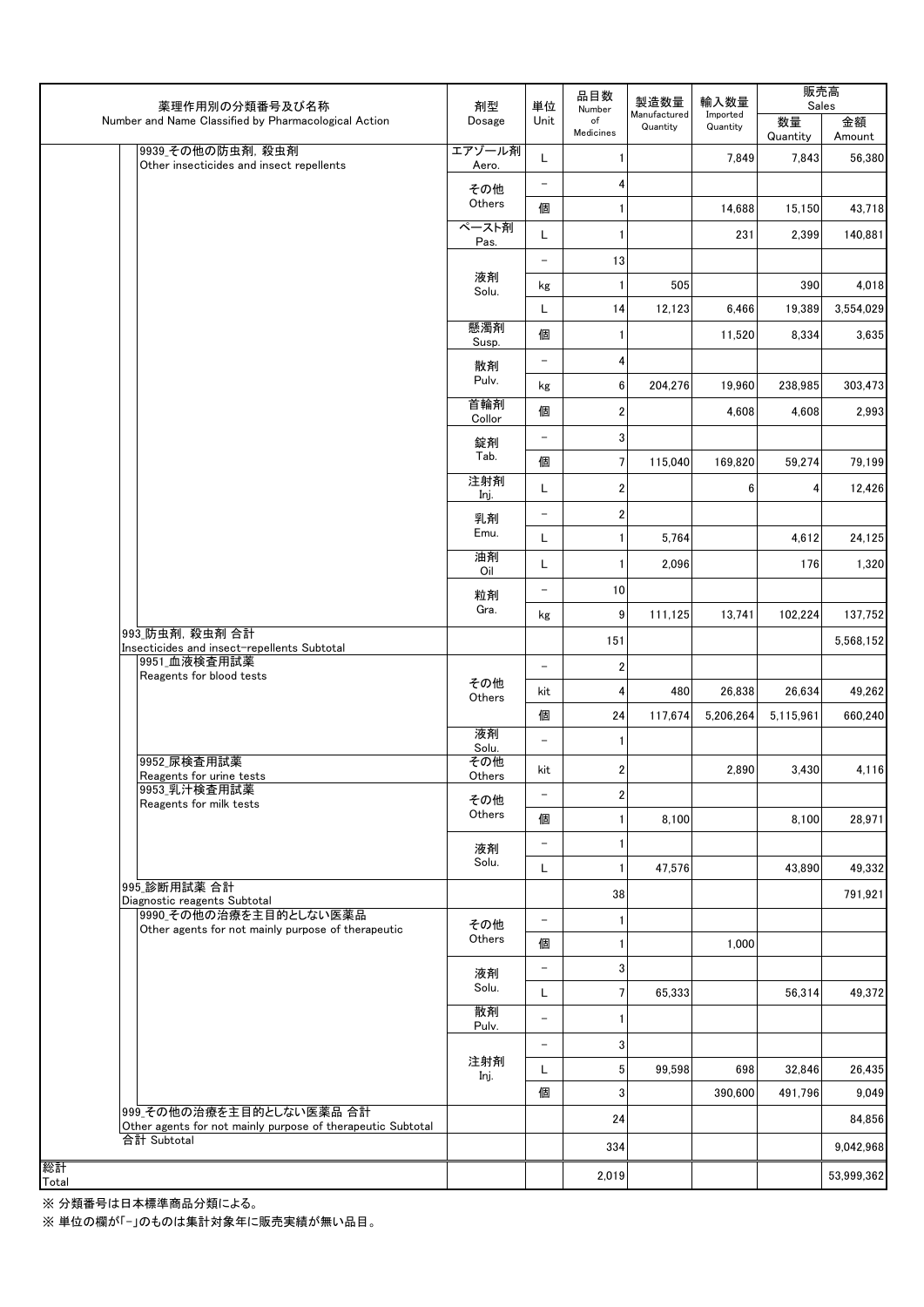Table 4 Sales Amount of Manufactured Quasi-Drugs for Animal Use

|                                      | 薬理作用別の分類番号及び名称                                                                                                      | 剤型              | 単位                       | 品目数<br>Number   | 製造数量<br>Manufactur | 輸入数量                 | 販売高<br>Sales   |                 |
|--------------------------------------|---------------------------------------------------------------------------------------------------------------------|-----------------|--------------------------|-----------------|--------------------|----------------------|----------------|-----------------|
|                                      | Number and Name Classified by Pharmacological Action                                                                | Dosage          | Unit                     | of<br>Medicines | ed<br>Quantity     | Imported<br>Quantity | 数量<br>Quantity | 金額<br>Amount    |
| 93_消化器官<br>用薬                        | 9343_油脂製剤<br>Oil and preparations                                                                                   | ペースト剤           | $\overline{\phantom{a}}$ | 1               |                    |                      |                |                 |
| Agents<br>affecting<br>digestive     |                                                                                                                     | Pas.            | kg                       | 1               | 4,252              |                      | 4,112          | 35,413          |
| organs                               |                                                                                                                     | 舐剤<br>Elec.     | kg                       | 1               | 1,267              |                      | 1,221          | 10,232          |
|                                      | 9349 その他の下剤<br>Other purgatives                                                                                     | ペースト剤<br>Pas.   | kg                       | 1               |                    | 545                  | 455            | 3,913           |
|                                      | 934 下剤 合計<br><b>Purgatives Subtotal</b>                                                                             |                 |                          | 4               |                    |                      |                | 49558           |
|                                      | 9379 その他の浣腸剤<br>Other clysters                                                                                      | ペースト剤<br>Pas.   |                          | 1               |                    |                      |                |                 |
|                                      | 937 浣腸剤 合計<br>Clysters Subtotal                                                                                     |                 |                          | 1               |                    |                      |                |                 |
|                                      | 合計 Subtotal                                                                                                         |                 |                          | 5               |                    |                      |                | 49558           |
| 95_外用薬<br>Agents for<br>external use | 9539_その他の鎮痛, 鎮痒, 収斂, 消炎剤<br>Other analgesics, anti-itchings, astringents and inflammatory<br>953 鎮痛, 鎮痒, 収斂, 消炎剤 合計 | 液剤<br>Solu.     | $\overline{\phantom{0}}$ | 1               |                    |                      |                |                 |
|                                      | Analgesics, anti-itchings, astringents and antiinflammatory<br>9561 硫黄製剤. 硫化物製剤                                     | 液剤              |                          | 1               |                    |                      |                |                 |
|                                      | Sulfur preparations, sulfide preparations<br>9562 皮ふ洗浄剤                                                             | Solu.           | $\overline{\phantom{0}}$ | 1               |                    |                      |                |                 |
|                                      | Disinfectants preparations                                                                                          | その他<br>Others   | Г                        | 3               | 23,758             |                      | 24,100         | 54,924          |
|                                      |                                                                                                                     |                 | $\qquad \qquad -$        | 77              |                    |                      |                |                 |
|                                      |                                                                                                                     | 液剤<br>Solu.     | L                        | 23              | 377,114            | 54,056               | 436,210        | 165,971         |
|                                      |                                                                                                                     |                 | 個                        | 1               |                    | 65,919               | 84,205         | 307,633         |
|                                      |                                                                                                                     | 散剤              | —                        | 1               |                    |                      |                |                 |
|                                      |                                                                                                                     | Pulv.           | kg                       | 1               | 303                |                      | 383            | 315             |
|                                      | 9569_その他の浴剤及び皮ふ洗浄剤<br>Other bath and disinfectants preparations                                                     | その他<br>Others   | $\qquad \qquad -$        | 1               |                    |                      |                |                 |
|                                      |                                                                                                                     | 液剤              | $\qquad \qquad -$        | 7               |                    |                      |                |                 |
|                                      |                                                                                                                     | Solu.           | L                        | 3               | 2,690              |                      | 2,726          | 2,438           |
|                                      |                                                                                                                     | 散剤<br>Pulv.     | $\overline{\phantom{m}}$ | $\mathbf{1}$    |                    |                      |                |                 |
|                                      | 956 浴剤及び皮ふ洗浄剤 合計<br>Bath and disinfectants preparations Subtotal                                                    |                 |                          | 119             |                    |                      |                | 531280.71       |
|                                      | 9572_複合製剤<br>Mixed repellants                                                                                       | エアゾール剤<br>Aero. |                          | 1               |                    |                      |                |                 |
|                                      |                                                                                                                     | 軟膏剤<br>Ungu.    | kg                       | 1               |                    |                      | 1              | $5\phantom{.0}$ |
|                                      | 957 嫌忌剤 合計<br>Repellants Subtotal                                                                                   |                 |                          | 2               |                    |                      |                | $5\phantom{.0}$ |
|                                      | 9589 その他の皮ふ保護剤<br>Other agents for protective skin                                                                  | 軟膏剤<br>Ungu.    | kg                       | 1               |                    |                      | 8              | 65              |
|                                      | 958 皮ふ保護剤 合計<br>Agents for protective skin Subtotal                                                                 |                 |                          | 1               |                    |                      |                | 65              |
|                                      | 959 その他の外用薬<br>Other agents for external skin                                                                       | エアゾール剤<br>Aero. | $\equiv$                 | $\overline{2}$  |                    |                      |                |                 |
|                                      |                                                                                                                     | その他<br>Others   | $\qquad \qquad -$        | $\overline{2}$  |                    |                      |                |                 |
|                                      |                                                                                                                     | 液剤              | $\qquad \qquad -$        | 1               |                    |                      |                |                 |
|                                      |                                                                                                                     | Solu.           | 個                        | 1               | 120,173            |                      | 120,173        | 21,347          |
|                                      | 959 その他の外用薬合計<br>Other agents for external skin Subtotal                                                            |                 |                          | 6               |                    |                      |                | 21347           |
|                                      | 合計 Subtotal                                                                                                         |                 |                          | 129             |                    |                      |                | 552697.71       |
|                                      |                                                                                                                     |                 |                          |                 |                    |                      |                |                 |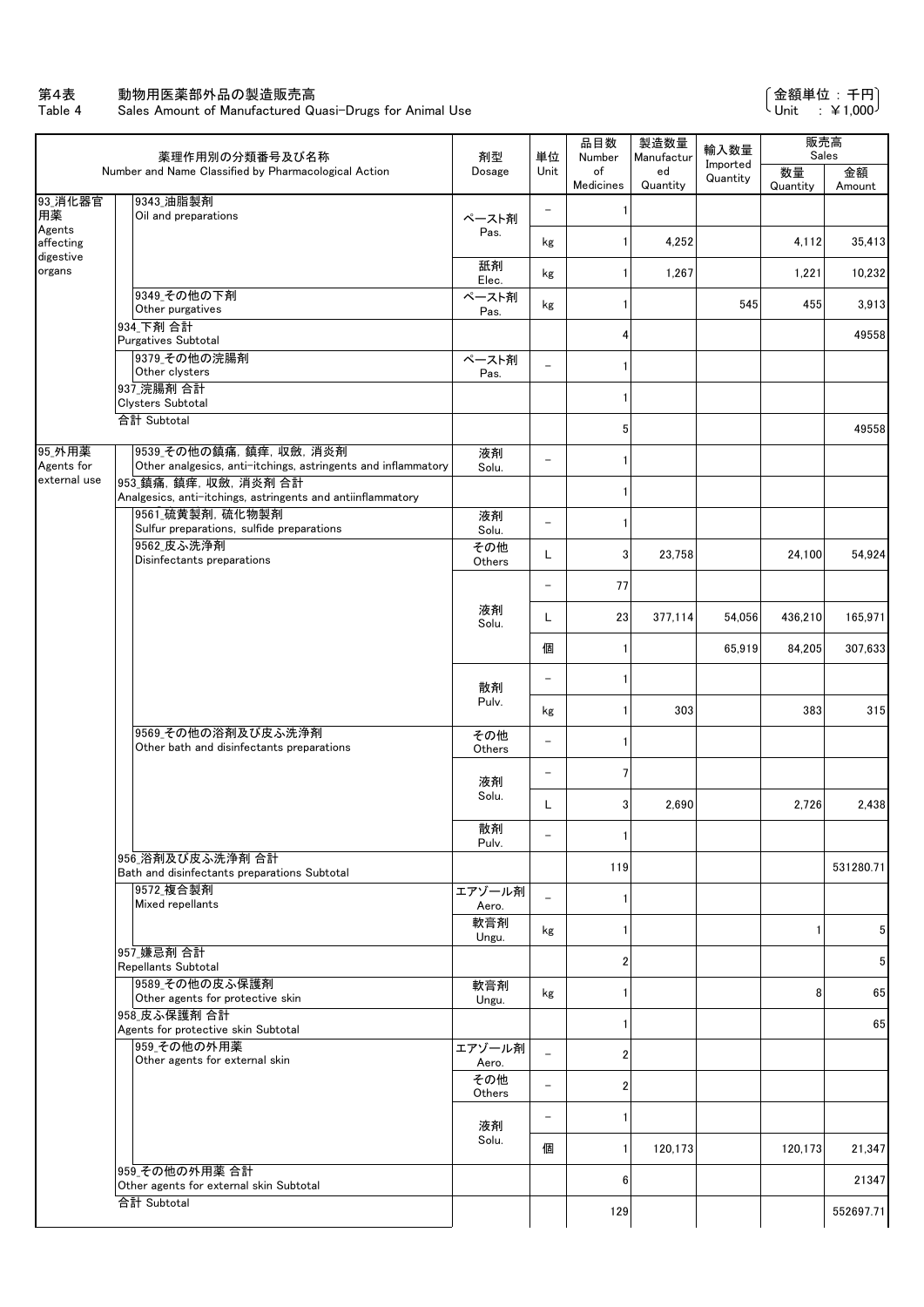|                   | 薬理作用別の分類番号及び名称                                                                    | 剤型                       | 単位                       | 品目数<br>Number           | 製造数量<br>Manufactur | 輸入数量                 | 販売高<br>Sales   |              |
|-------------------|-----------------------------------------------------------------------------------|--------------------------|--------------------------|-------------------------|--------------------|----------------------|----------------|--------------|
|                   | Number and Name Classified by Pharmacological Action                              | Dosage                   | Unit                     | of<br>Medicines         | ed<br>Quantity     | Imported<br>Quantity | 数量<br>Quantity | 金額<br>Amount |
| 99_治療を主<br>目的としない | 9924 両性石けん製剤                                                                      | 液剤                       | $\overline{\phantom{a}}$ | -1                      |                    |                      |                |              |
|                   | Amphoteric soap and preparations                                                  | Solu.                    | L                        | 3                       | 8,216              |                      | 6,406          | 6,885        |
|                   | 9929 その他の殺菌消毒剤<br>Other agents for disinfections                                  | 液剤<br>Solu.              | $\overline{\phantom{a}}$ | 3                       |                    |                      |                |              |
|                   | 992 殺菌消毒剤 合計                                                                      |                          |                          | 7                       |                    |                      |                | 6885         |
|                   | Amphoteric soap and preparations Subtotal<br>9931 除虫菊製剤(合成を含む。)                   |                          | $\overline{\phantom{0}}$ | 15                      |                    |                      |                |              |
|                   | Pyrethrum and preparations (includind synthetic)                                  | エアゾール剤<br>Aero.          | 個                        | 4                       | 70,110             |                      | 70,110         | 20,101       |
|                   |                                                                                   |                          | $\overline{\phantom{0}}$ | 38                      |                    |                      |                |              |
|                   |                                                                                   | その他                      | kg                       | $\overline{\mathbf{c}}$ | 43,120             |                      | 43,262         | 13,104       |
|                   |                                                                                   | Others                   | L                        | -1                      | 4                  |                      |                | 10           |
|                   |                                                                                   |                          | 個                        | 3                       | 4,200              | 146,044              | 237,788        | 98,208       |
|                   |                                                                                   |                          | $\qquad \qquad -$        | 64                      |                    |                      |                |              |
|                   |                                                                                   | 液剤<br>Solu.              | L                        | 10                      | 117,853            |                      | 115,609        | 688,422      |
|                   |                                                                                   |                          | 個                        | $\sqrt{2}$              | 18.072             |                      | 18.072         | 3,600        |
|                   |                                                                                   | 散剤                       | $\overline{\phantom{a}}$ | 10                      |                    |                      |                |              |
|                   |                                                                                   | Pulv.                    | kg                       | 3                       | 566                |                      | 5,009          | 2,478        |
|                   |                                                                                   |                          | $\qquad \qquad -$        | 173                     |                    |                      |                |              |
|                   |                                                                                   | 首輪剤<br>Collor            | kg                       | 3                       | 1,119              |                      | 1,214          | 41,380       |
|                   |                                                                                   |                          | 個                        | 8                       | 304,320            |                      | 304,320        | 70,246       |
|                   | 蒸散剤                                                                               | $\overline{\phantom{a}}$ | 12                       |                         |                    |                      |                |              |
|                   | Tranpiration                                                                      | L                        | $\boldsymbol{2}$         | 10,459                  |                    | 10,703               | 51,395         |              |
|                   |                                                                                   |                          | 個                        | 1                       | 59,520             |                      | 36.606         | 22,158       |
|                   |                                                                                   | 乳剤<br>Emu.               | $\overline{\phantom{a}}$ | 5                       |                    |                      |                |              |
|                   |                                                                                   | 油剤<br>Oil                | $\overline{\phantom{a}}$ | $\mathbf{1}$            |                    |                      |                |              |
|                   |                                                                                   | 粒剤<br>Gra.               | $\overline{\phantom{0}}$ | $\overline{\mathbf{c}}$ |                    |                      |                |              |
|                   |                                                                                   | 燻煙剤                      | $\overline{\phantom{a}}$ | 88                      |                    |                      |                |              |
|                   |                                                                                   | Smoke                    | kg                       | 10                      | 47,580             | 1,300,341            | 1,325,064      | 514,962      |
|                   | 9933 除虫菊製剤・有機リン酸等含有製剤<br>Mixed prepararions of pyrecthrum, organic phosphorus and | エアゾール剤<br>Aero.          | $\equiv$                 | $\mathbf{1}$            |                    |                      |                |              |
|                   | 9939 その他の防虫剤, 殺虫剤<br>Other insecticides and insect repellents                     |                          | $\overline{\phantom{0}}$ | 10                      |                    |                      |                |              |
|                   |                                                                                   | エアゾール剤<br>Aero.          | L                        | $\overline{\mathbf{c}}$ | 17.862             |                      | 18,190         | 26,434       |
|                   |                                                                                   |                          | 個                        | $\mathbf{1}$            | 86,430             |                      | 86,430         | 13,576       |
|                   |                                                                                   | その他<br>Others            | $\overline{\phantom{0}}$ | 23                      |                    |                      |                |              |
|                   |                                                                                   |                          | $\overline{\phantom{a}}$ | 86                      |                    |                      |                |              |
|                   |                                                                                   | 液剤<br>Solu.              | kg                       | 13                      | 4,344              |                      | 2,503          | 281,495      |
|                   |                                                                                   |                          | L                        | $\overline{\mathbf{2}}$ | 125                |                      | 125            | 8,883        |
|                   |                                                                                   | 散剤                       | $\overline{\phantom{a}}$ | 1                       |                    |                      |                |              |
|                   | Pulv.                                                                             | kg                       | $\mathbf{1}$             | 159                     |                    | 2,358                | 6,108          |              |
|                   |                                                                                   |                          | $\overline{\phantom{a}}$ | 67                      |                    |                      |                |              |
|                   |                                                                                   | 首輪剤<br>Collor            | kg                       | $\bf 6$                 | 6,423              |                      | 7,551          | 119,554      |
|                   |                                                                                   |                          | 個                        | 3                       | 56,760             |                      | 56,760         | 9,115        |
|                   |                                                                                   | 油剤<br>Oil                | $\overline{\phantom{a}}$ | 1                       |                    |                      |                |              |
|                   | 993_防虫剤, 殺虫剤 合計<br>Insecticides and insect-repellents Subtotal                    |                          |                          | 674                     |                    |                      |                | 1991229      |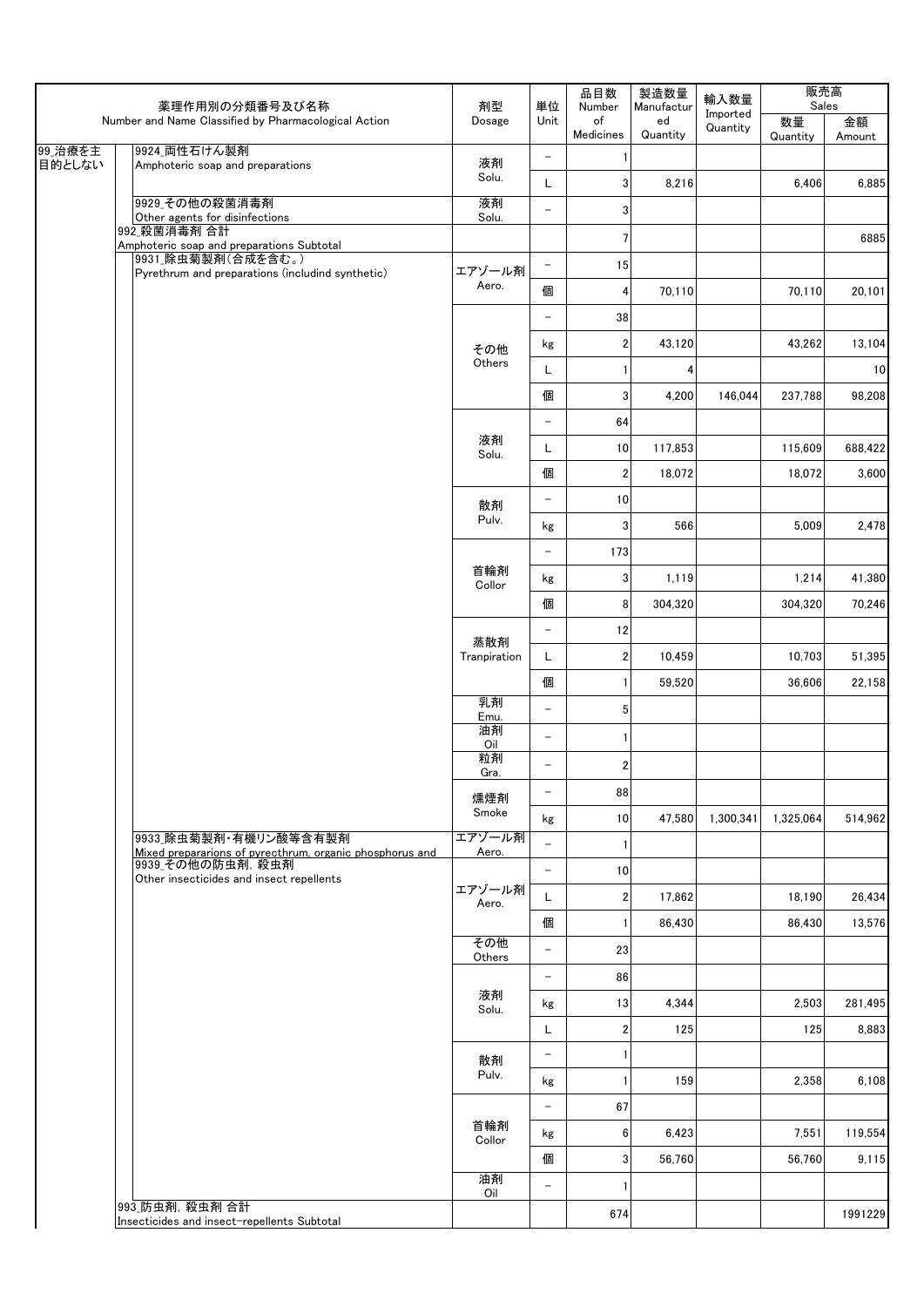| 薬理作用別の分類番号及び名称                                                                          | 剤型                    | 単位                       | 品目数<br>Number   | 製造数量<br>Manufactur | 輸入数量<br>Imported | 販売高<br>Sales   |              |
|-----------------------------------------------------------------------------------------|-----------------------|--------------------------|-----------------|--------------------|------------------|----------------|--------------|
| Number and Name Classified by Pharmacological Action                                    | Dosage                | Unit                     | of<br>Medicines | ed<br>Quantity     | Quantity         | 数量<br>Quantity | 金額<br>Amount |
| 9943_クマリン系製剤<br>Cumarin, derivatives and preparations                                   | その他<br>Others         | kg                       | $\overline{2}$  | 42.442             |                  | 44.828         | 112,783      |
|                                                                                         | ペレット剤<br>Pellet       | $\overline{\phantom{0}}$ | $\overline{2}$  |                    |                  |                |              |
|                                                                                         | 散剤                    | $\overline{\phantom{m}}$ | $\overline{2}$  |                    |                  |                |              |
|                                                                                         | Pulv.                 | kg                       |                 | 598                |                  | 990            | 1,164        |
|                                                                                         | 粒剤                    | $\overline{\phantom{0}}$ |                 |                    |                  |                |              |
|                                                                                         | Gra.                  | kg                       |                 | 2,989              |                  | 2,989          | 4,663        |
| 9944 タリウム及びバリウム化合物製剤<br>Thallium, barium, compounds and preparations                    | 粒剤<br>Gra.            | $\overline{\phantom{m}}$ |                 |                    |                  |                |              |
| 9949 その他の殺そ剤<br>Other rodenticides                                                      | 粒剤<br>Gra.            | $\overline{\phantom{0}}$ | 4               |                    |                  |                |              |
| 994 殺そ剤 合計<br>Rodentickides Subtotal                                                    |                       |                          | 14              |                    |                  |                | 118610       |
| 9990_その他の治療を主目的としない医薬品<br>Other agents for not mainly purpose of therapeutic            | その他                   |                          | 3               |                    |                  |                |              |
|                                                                                         | Others                | 個                        |                 | 9.936              |                  | 9.936          | 1,282        |
|                                                                                         | ペースト剤                 |                          |                 |                    |                  |                |              |
|                                                                                         | Pas.                  | 個                        |                 |                    | 12.590           | 11.960         | 2,200        |
|                                                                                         | 液剤                    | $\overline{\phantom{m}}$ | 4               |                    |                  |                |              |
|                                                                                         | Solu.<br><b>徐祥人用!</b> | L                        |                 |                    |                  | 1,060          | 1,324        |
|                                                                                         | Tranpiration          |                          | $\overline{2}$  |                    |                  |                |              |
| 999 その他の治療を主目的としない医薬品 合計<br>Other agents for not mainly purpose of therapeutic Subtotal |                       |                          | 13              |                    |                  |                | 4806         |
| 合計 Subtotal                                                                             |                       |                          | 708             |                    |                  |                | 2121530      |
| 総計<br>Total                                                                             |                       |                          | 842             |                    |                  |                | 2723785.7    |

※ 分類番号は日本標準商品分類による

※ 単位の欄が「-」のものは集計対象年に販売実績が無い品目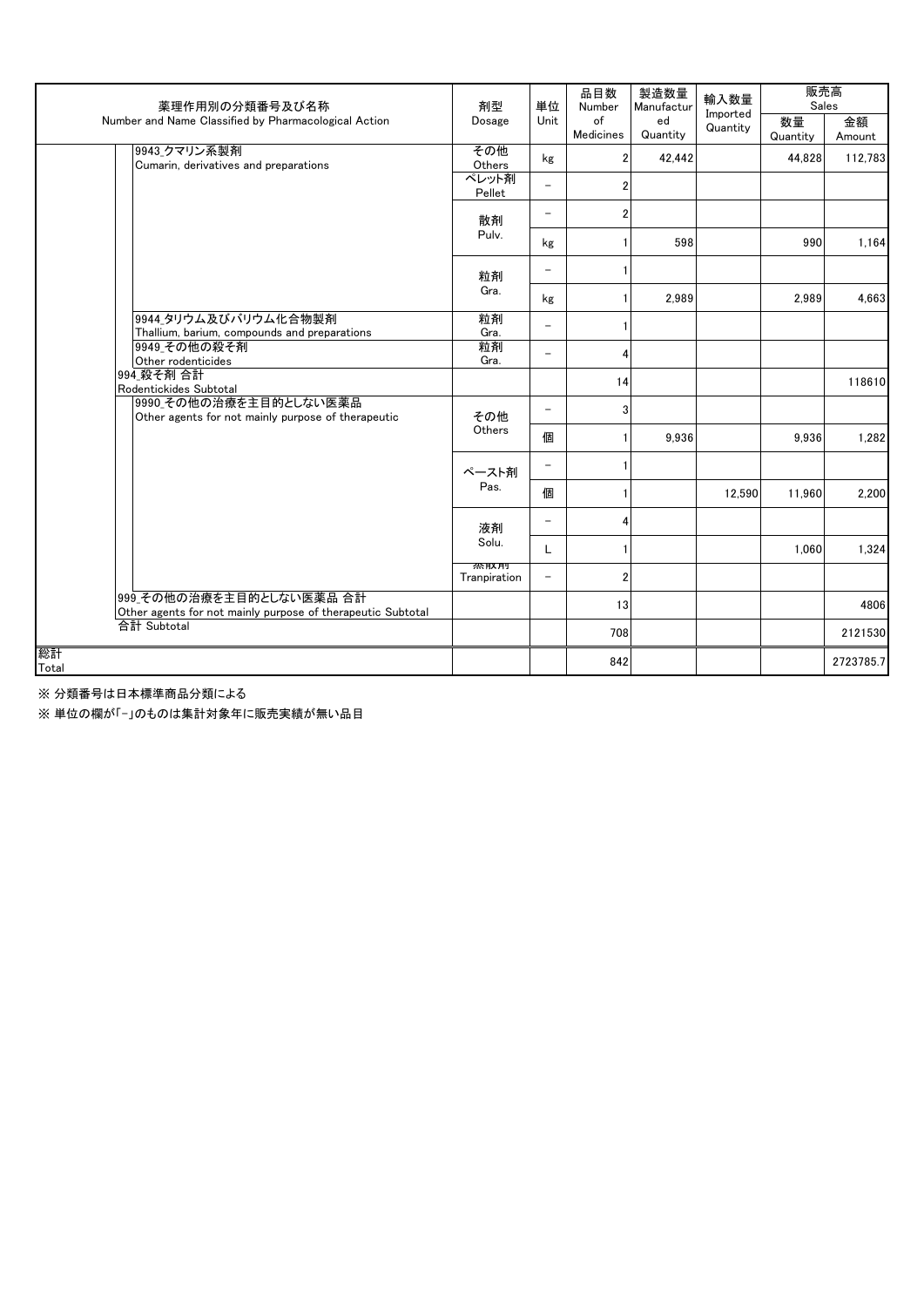#### 第5表 動物用生物学的製剤の製造販売高

Table 5 Sales Amount of Manufactured Biological Products for Animal Use

|                               | 薬理作用別の分類番号及び名称                                                                                                            | 単位                       | 品目数<br>Number           | 製浩数量<br>Manufacture | 輸入数量                 |                | 販売高<br>Sales |
|-------------------------------|---------------------------------------------------------------------------------------------------------------------------|--------------------------|-------------------------|---------------------|----------------------|----------------|--------------|
|                               | Number and Name Classified by Pharmacological Action                                                                      | Unit                     | of<br>Medicines         | d<br>Quantity       | Imported<br>Quantity | 数量<br>Quantity | 金額<br>Amount |
| 1血清類<br>Serum                 | 破傷風抗毒素<br>Tetanus Antitoxin                                                                                               | L                        | 1                       | 22                  |                      |                |              |
|                               | 乾燥犬プラズマ<br>Canine Plasma, Dried                                                                                           | L                        | 1                       | 142                 |                      | 142            | 10,164       |
|                               | 抗猫ウイルス性鼻気管炎ウイルス・抗猫カリシウイルス混合抗体(組換<br>え型)<br>Feline Rhinotracheitis, Feline Calicievirus Antibodies (recombinant),<br>Mixed |                          | 1                       |                     |                      |                |              |
|                               | 合計 Subtotal                                                                                                               |                          | 3                       |                     |                      |                | 10,164       |
| 2_牛用ワクチ<br>ン(シードロッ<br>ト製剤を除く) | アカバネ病生ワクチン<br>Akabane Disease Vaccine, Live                                                                               |                          | 1                       |                     |                      |                |              |
| <b>Bovine</b><br>Vaccines     |                                                                                                                           | 千Dose                    | 3                       | 462                 |                      | 204            | 152.732      |
| (except for<br>Seed)          | アカバネ病(アジュバント加)不活化ワクチン<br>Akabane Disease Vaccine (adiuvant) . Inactivated                                                 |                          | 1                       |                     |                      |                |              |
|                               | イバラキ病生ワクチン                                                                                                                |                          | 1                       |                     |                      |                |              |
|                               | Ibaraki Disease Vaccine, Live                                                                                             | 千Dose                    | 1                       |                     |                      | 29             | 6,590        |
|                               | 牛RSウイルス感染症生ワクチン<br>Bovine Respiratory Syncytial Virus Infection Vaccine, Live                                             | 千Dose                    | 1                       | 62                  |                      | 34             | 13,805       |
|                               | 牛アデノウイルス感染症生ワクチン<br>Bovine Adenovirus Infection Vaccine, Live                                                             |                          | 1                       |                     |                      |                |              |
|                               | 牛ウイルス性下痢ー粘膜病生ワクチン<br>Bovine Viral Diarrhea-Mucosal Disease Vaccine, Live                                                  | $\overline{\phantom{0}}$ | 1                       |                     |                      |                |              |
|                               | 牛コロナウイルス感染症(アジュバント加)不活化ワクチン<br>Bovine Coronavirus Infection Vaccine (adjuvant), Inactivated                               | L                        | 1                       | 62                  |                      | 39             | 15,879       |
|                               | 牛コロナウイルス感染症(油性アジュバント加)不活化ワクチン<br>Bovine Coronavirus Infection Vaccine (Oil adjuvant), Inactivated                         | L                        | 1                       |                     |                      | 6              | 2,126        |
|                               | 牛伝染性鼻気管炎生ワクチン                                                                                                             |                          | 3                       |                     |                      |                |              |
|                               | Infectious Bovine Rhinotracheitis Vaccine, Live                                                                           | 千Dose                    | 1                       | 1,223               |                      | 60             | 12,974       |
|                               | 牛パラインフルエンザ生ワクチン<br>Bovine Parainfluenza Vaccine, Live                                                                     |                          | 2                       |                     |                      |                |              |
|                               | 牛流行熱生ワクチン<br>Bovine Ephemeral Fever Vaccine, Live                                                                         |                          | 2                       |                     |                      |                |              |
|                               | 牛流行熱(アジュバント加)不活化ワクチン                                                                                                      |                          | 3                       |                     |                      |                |              |
|                               | Bovine Ephemeral Fever Vaccine (adjuvant), Inactivated                                                                    | L                        | 1                       | 61                  |                      | 295            | 7,455        |
|                               | 牛疫生ワクチン                                                                                                                   | $\overline{\phantom{a}}$ | 1                       |                     |                      |                |              |
|                               | Rinderpest Vaccine, Live                                                                                                  | 千Dose                    | 1                       | 115                 |                      |                |              |
|                               | チュウザン病(アジュバント加)不活化ワクチン<br>Chuzan Disease Vaccine (adjuvant), Inactivated                                                  | $\overline{\phantom{a}}$ | 3                       |                     |                      |                |              |
|                               | 牛流行熱・イバラキ病混合(アジュバント加)不活化ワクチン                                                                                              | $\overline{\phantom{a}}$ | 2                       |                     |                      |                |              |
|                               | Bovine Ephemeral Fever, Ibaraki Disease Vaccine (adjuvant),<br>Inactivated                                                | L                        | 1                       | 143                 |                      | 81             | 12,768       |
|                               | アカバネ病・チュウザン病・アイノウイルス感染症混合(アジュバント加)<br>不活化ワクチン                                                                             | L                        | 3                       | 858                 |                      | 1,117          | 369,889      |
|                               | Akabane Disease, Chuzan Disease, Ainovirus Infection Vaccine<br>(adjuvant), Inactivated                                   | 千Dose                    | 1                       | 44                  |                      | 25             | 17,425       |
|                               | 牛伝染性鼻気管炎・牛ウイルス性下痢-粘膜病・牛パラインフルエンザ<br>混合生ワクチン                                                                               | $\overline{\phantom{a}}$ | $\overline{2}$          |                     |                      |                |              |
|                               | Infectious Bovine Rhinotracheitis, Bovine Viral Diarrhea-Mucosal<br>Disease, Bovine Parainfluenza Vaccine, Live           | 千Dose                    | $\overline{\mathbf{c}}$ | 17                  |                      | 29             | 13,879       |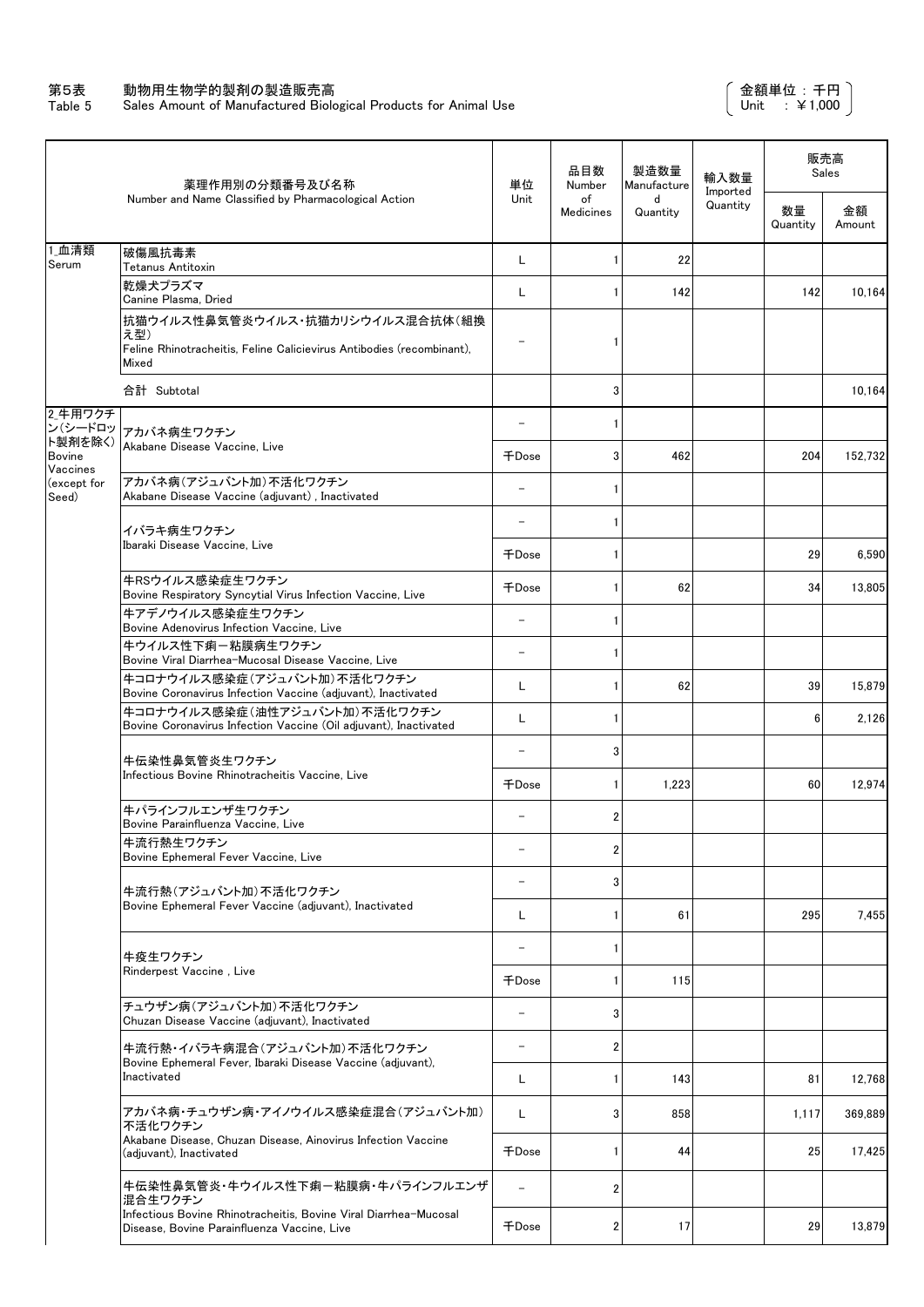|                               | 薬理作用別の分類番号及び名称                                                                                                                                                                                                                                                     | 単位<br>Unit               | 品目数<br>Number          | 製造数量<br>Manufacture | 輸入数量                                                                                                                                                                                                                                                           |              |           |
|-------------------------------|--------------------------------------------------------------------------------------------------------------------------------------------------------------------------------------------------------------------------------------------------------------------|--------------------------|------------------------|---------------------|----------------------------------------------------------------------------------------------------------------------------------------------------------------------------------------------------------------------------------------------------------------|--------------|-----------|
|                               | Number and Name Classified by Pharmacological Action                                                                                                                                                                                                               |                          | of<br><b>Medicines</b> | d<br>Quantity       | 販売高<br>Sales<br>Imported<br>Quantity<br>数量<br>Quantity<br>50<br>895<br>613<br>1,522<br>284<br>457<br>88<br>129<br>135<br>150<br>251<br>230<br>255<br>186<br>693<br>721<br>251<br>190<br>188<br>243<br>66<br>56<br>3<br>3<br>157<br>141<br>17<br>23<br>78<br>57 | 金額<br>Amount |           |
|                               | 牛伝染性鼻気管炎・牛ウイルス性下痢-粘膜病・牛パラインフルエン<br>ザ・牛RSウイルス感染症混合生ワクチン<br>Infectious Bovine Rhinotracheitis, Bovine Viral Diarrhea-Mucosal<br>Disease, Bovine Parainfluenza, Bovine Respiratory Syncytial Virus<br>Infection Vaccine, Live                                         | 千Dose                    |                        |                     |                                                                                                                                                                                                                                                                |              | 34,243    |
|                               | 牛伝染性鼻気管炎・牛ウイルス性下痢ー粘膜病・牛パラインフルエン<br>ザ・牛アデノウイルス感染症混合生ワクチン<br>Infectious Bovine Rhinotracheitis, Bovine Viral Diarrhea-Mucosal                                                                                                                                        |                          | $\mathbf{1}$           |                     |                                                                                                                                                                                                                                                                |              |           |
|                               | Disease, Bovine Parainfluenza, Bovine Adenovirus Infection Vaccine.<br>Live                                                                                                                                                                                        | 千Dose                    | 1                      | 1,044               |                                                                                                                                                                                                                                                                |              | 808,052   |
|                               | 牛伝染性鼻気管炎・牛ウイルス性下痢-粘膜病2価・牛パラインフルエ<br>ンザ・牛RSウイルス感染症混合(アジュバント加)不活化ワクチン<br>Infectious Bovine Rhinotracheitis, Bovine Viral Diarrhea-Mucosal                                                                                                                            |                          | $\mathbf{1}$           |                     |                                                                                                                                                                                                                                                                |              |           |
|                               | Disease (bivalent), Bovine Parainfluenza, Bovine Respiratory Syncytial<br>Virus Infection Vaccine (adjuvant). Inactivated                                                                                                                                          | 千Dose                    | 1                      |                     |                                                                                                                                                                                                                                                                |              | 127.848   |
|                               | 牛伝染性鼻気管炎・牛ウイルス性下痢ー粘膜病・牛パラインフルエン<br>ザ・牛RSウイルス感染症・牛アデノウイルス感染症混合生ワクチン<br>Infectious Bovine Rhinotracheitis, Bovine Viral Diarrhea-Mucosal<br>Disease, Bovine Parainfluenza, Bovine Respiratory Synctial Virus<br>Infection, Bovine Adenovirus Infection Vaccine, Live | 千Dose                    | 2                      |                     |                                                                                                                                                                                                                                                                |              | 435.412   |
|                               | 牛サルモネラ症(サルモネラ・ダブリン・サルモネラ・ティフィムリウム)<br>(アジュバント加)不活化ワクチン<br>Bovine Salmonellosis (Salmonella dublin, Salmonella typhimurium)<br>Vaccine (adjuvant), Inactivated                                                                                                      |                          | 1                      |                     |                                                                                                                                                                                                                                                                |              |           |
|                               | 牛ヒストフィルス・ソムニ(ヘモフィルス・ソムナス)感染症(アジュバント<br>加)不活化ワクチン<br>Bovine Histophilus somni (Haemophilus somnus) Infection Vaccine<br>(adjuvant), Inactivated                                                                                                                     | L                        | 1                      |                     |                                                                                                                                                                                                                                                                |              | 24.661    |
|                               | 牛大腸菌性下痢症(K99保有全菌体·FY保有全菌体·31A保有全菌体·<br>078全菌体)(アジュバント加)不活化ワクチン<br>Bovine Colibacillosis (K99, FY, 31A, O78) Vaccine (adjuvant),<br>Inactivated                                                                                                                     | L                        | 1                      |                     |                                                                                                                                                                                                                                                                |              | 25,159    |
|                               | 炭疽生ワクチン                                                                                                                                                                                                                                                            |                          | $\mathbf{1}$           |                     |                                                                                                                                                                                                                                                                |              |           |
|                               | Anthrax Vaccine, Live                                                                                                                                                                                                                                              | 千Dose                    |                        |                     |                                                                                                                                                                                                                                                                |              | 146,044   |
|                               | マンヘミア・ヘモリチカ(1型)感染症不活化ワクチン(油性アジュバント加<br>溶解用液)<br>Mannheimia haemolytica (Type1) Infection Vaccine (Oil adjuvant),<br>Inactivated                                                                                                                                    | L                        | 1                      |                     |                                                                                                                                                                                                                                                                |              | 68,735    |
|                               | 破傷風(アジュバント加)トキソイド<br>Tetanus toxoid (adjuvant)                                                                                                                                                                                                                     | L                        | $\overline{2}$         |                     |                                                                                                                                                                                                                                                                |              | 150,787   |
|                               | 牛クロストリジウム感染症3種混合(アジュバント加)トキソイド<br>Bovine Clostridial Infections tripple toxoid (adjuvant)                                                                                                                                                                          | L                        | 1                      |                     |                                                                                                                                                                                                                                                                |              | 64,725    |
|                               | 牛クロストリジウム感染症5種混合(アジュバント加)トキソイド<br>Bovine Clostridial Infections multivalent toxoid (adjuvant)                                                                                                                                                                      | L                        | $\mathbf{1}$           |                     |                                                                                                                                                                                                                                                                |              | 246,622   |
|                               | 合計 Subtotal                                                                                                                                                                                                                                                        |                          | 57                     |                     |                                                                                                                                                                                                                                                                |              | 2,757,810 |
| 3 馬用ワクチ<br>ン(シードロッ<br>ト製剤を除く) | ウエストナイルウイルス感染症(油性アジュバント加)不活化ワクチン<br>West Nile Virus Vaccine(Oil adjuvant), Inactivated                                                                                                                                                                             |                          | -1                     |                     |                                                                                                                                                                                                                                                                |              |           |
| Equine<br>Vaccines            | 馬インフルエンザ不活化ワクチン                                                                                                                                                                                                                                                    | $\overline{\phantom{0}}$ | 3                      |                     |                                                                                                                                                                                                                                                                |              |           |
| (except for<br>Seed)          | Equine Influenza Vaccine Inactivated                                                                                                                                                                                                                               | L                        | 3                      |                     |                                                                                                                                                                                                                                                                |              | 48,364    |
|                               | 馬ウイルス性動脈炎不活化ワクチン(アジュバント加溶解用液)<br>Equine Viral Arteritis Vaccine (adjuvant), Inactivated                                                                                                                                                                            | Г                        |                        |                     |                                                                                                                                                                                                                                                                |              | 10,320    |
|                               | 馬鼻肺炎(アジュバント加)不活化ワクチン<br>Equine Viral Rhinopneumonitis Vaccine (adjuvant), Inactivated                                                                                                                                                                              | L                        | $\mathbf{1}$           |                     |                                                                                                                                                                                                                                                                |              | 145,643   |
|                               | 馬ロタウイルス感染症(アジュバント加)不活化ワクチン<br>Equine Rotavirus Infection Vaccine (adjuvant), Inactivated                                                                                                                                                                           | Г                        | 1                      |                     |                                                                                                                                                                                                                                                                |              | 10,912    |
|                               | ゲタウイルス感染症不活化ワクチン<br>Equine Getahvirus Infection Vaccine, Inactivated                                                                                                                                                                                               |                          | 1                      |                     |                                                                                                                                                                                                                                                                |              |           |
|                               | 日本脳炎・ゲタウイルス感染症混合不活化ワクチン<br>Japanese Encephalitis, Getahvirus Infection Vaccine, Inactivated                                                                                                                                                                        | L                        | 1                      |                     |                                                                                                                                                                                                                                                                |              | 57,595    |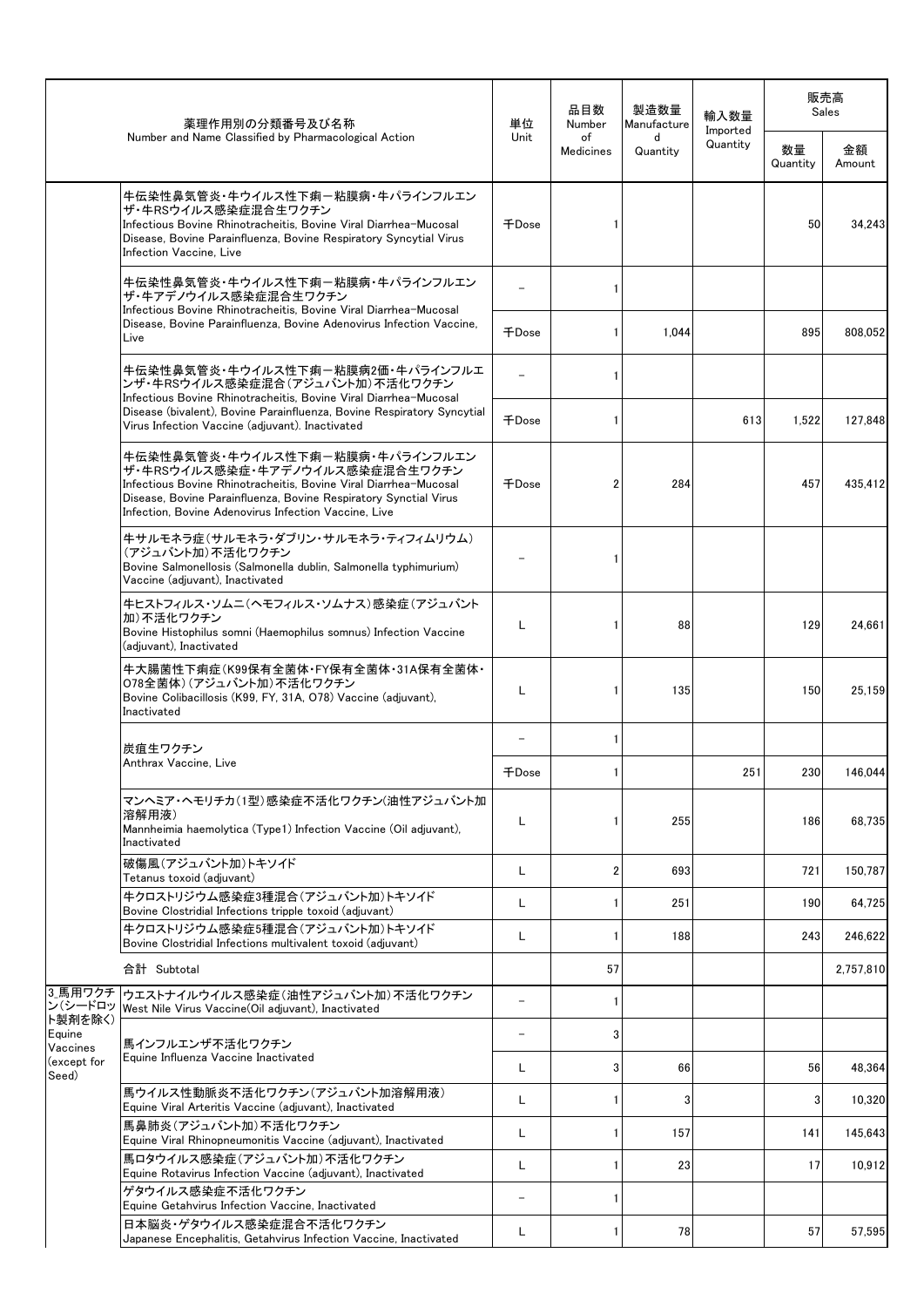|                              | 薬理作用別の分類番号及び名称                                                                                                                                                                 | 単位                       | 品目数<br>Number          | 製造数量<br>Manufacture | 輸入数量<br>Imported |                | 販売高<br>Sales |
|------------------------------|--------------------------------------------------------------------------------------------------------------------------------------------------------------------------------|--------------------------|------------------------|---------------------|------------------|----------------|--------------|
|                              | Number and Name Classified by Pharmacological Action                                                                                                                           | Unit                     | of<br><b>Medicines</b> | d<br>Quantity       | Quantity         | 数量<br>Quantity | 金額<br>Amount |
|                              | 馬インフルエンザ不活化・日本脳炎不活化・破傷風トキソイド混合(ア<br>ジュバント加)ワクチン                                                                                                                                |                          |                        |                     |                  |                |              |
|                              | Equine Influenza, Japanese Encephalitis and Tetanus Toxoid Combined<br>Vaccine (adjuvant), Inactivated                                                                         | L                        | 2                      | 50                  |                  | 46             | 84.657       |
|                              | 合計 Subtotal                                                                                                                                                                    |                          | 17                     |                     |                  |                | 357,491      |
| 4 豚用ワクチ<br>ン(シードロッ           | 豚コレラ生ワクチン                                                                                                                                                                      |                          | 2                      |                     |                  |                |              |
| ト製剤を除く)<br>Swine<br>Vaccines | Hog Cholera Vaccine, Live                                                                                                                                                      | 千Dose                    |                        | 700                 |                  | 700            | 41,536       |
| (except for<br>Seed)         | 日本脳炎生ワクチン                                                                                                                                                                      |                          |                        |                     |                  |                |              |
|                              | Japanese Encephalitis Vaccine, Live                                                                                                                                            | 千Dose                    |                        | 284                 |                  | 514            | 19,285       |
|                              | 日本脳炎不活化ワクチン<br>Japanese Encephalitis Vaccine, Inactivated                                                                                                                      | L                        | 3                      | 1,503               |                  | 1,039          | 70,897       |
|                              | 豚インフルエンザ(アジュバント加)不活化ワクチン<br>Swine Influenza Vaccine (adiuvant), Inactivated                                                                                                    | L                        |                        | 333                 |                  | 377            | 14,040       |
|                              | 豚オーエスキー病(gI-, tk+)生ワクチン<br>Swine Aujeszky's Disease(Type gI-, tk+) Vaccine, Live                                                                                               | 千Dose                    |                        |                     |                  | 591            | 46,238       |
|                              | 豚オーエスキー病(gIー, tk+)生ワクチン(アジュバント加溶解用液)                                                                                                                                           |                          |                        |                     |                  |                |              |
|                              | Swine Aujeszky's Disease (Type gI-, tk+) Vaccine (adjuvant), Live                                                                                                              | 千Dose                    |                        | 1,137               |                  | 980            | 75,375       |
|                              | 豚オーエスキー病(gIー, tkー)生ワクチン<br>Swine Aujeszky's Disease(Type gI−, tk−) Vaccine, Live                                                                                               | $\overline{\phantom{0}}$ | 3                      |                     |                  |                |              |
|                              | 豚オーエスキー病(gIー, tkー)生ワクチン(酢酸トコフェロールアジュバ<br>ント加溶解用液)<br>Swine Aujeszky's Disease (Type gI-, tk-) Vaccine (Tocopherolacetate<br>adjuvant), Live                                    | $\equiv$                 | 2                      |                     |                  |                |              |
|                              |                                                                                                                                                                                | <b>千Dose</b>             | 2                      |                     | 5,625            | 5,351          | 391,664      |
|                              | 豚サーコウイルス(2型)感染症(1型ー2型キメラ)(デキストリン誘導体<br>アジュバント加)不活化ワクチン<br>Porcine Circovirus (Type 2) Infection (Type 1, type 2 chimera)<br>Vaccine (Dextrin derivative adjuvant), Inactivated |                          |                        |                     |                  |                |              |
|                              | 豚サーコウイルス(2型・組換え型)感染症(カルボキシビニルポリマーア<br>ジュバント加)不活化ワクチン<br>Porcine Circovirus (Type 2 recombinant) Infection Vaccine<br>(Carboxyvinylpolymer adjuvant) Inactivated                | L                        |                        |                     | 10,997           | 9,953          | 2,985,810    |
|                              | 豚サーコウイルス(2型・組換え型) 感染症(酢酸トコフェロール・油性ア<br>ジュバント加)不活化ワクチン<br>Porcine Circovirus (Type 2 · recombinant) Infection Vaccine<br>(Tocopherolacetate • Oil adiuvant) Inactivated         | L                        |                        |                     | 12.376           | 8,800          | 1,353,333    |
|                              | 豚サーコウイルス(2型)感染症不活化ワクチン(油性アジュバント加懸<br>濁用液)<br>Porcine Circovirus (Type 2) Infection Vaccine (Oil adiuvant)<br>Inactivated                                                       | L                        |                        |                     | 591              | 575            | 181,031      |
|                              | 豚伝染性胃腸炎生ワクチン(子豚用)<br>Swine Transmissible Gastroenteritis Vaccine, Live (for piglet)                                                                                            | $\qquad \qquad -$        | 2                      |                     |                  |                |              |
|                              | 豚伝染性胃腸炎生ワクチン(母豚用)<br>Swine Transmissible Gastroenteritis Vaccine, Live (for sow)                                                                                               | 千Dose                    |                        |                     |                  | 282            | 82,693       |
|                              | 豚伝染性胃腸炎(アジュバント加)不活化ワクチン<br>Swine Transmissible Gastroenteritis Vaccine (adjuvant), Inactivated                                                                                 | L                        |                        |                     |                  | 20             | 12,172       |
|                              | 豚パルボウイルス感染症生ワクチン<br>Porcine Parvovirus Vaccine, Live                                                                                                                           | 千Dose                    | 2                      | 113                 |                  | 78             | 30,480       |
|                              | 豚パルボウイルス感染症不活化ワクチン<br>Porcine Parvovirus Vaccine, Inactivated                                                                                                                  | L                        | 2                      | 577                 |                  | 479            | 84,192       |
|                              | 豚パルボウイルス感染症(油性アジュバント加)不活化ワクチン<br>Porcine Parvovirus Vaccine (Oil adjuvant), Inactivated                                                                                        | L                        |                        |                     |                  |                |              |
|                              | 豚繁殖・呼吸障害症候群生ワクチン<br>Porcine Reproductive and Respiratory Syndrome Vaccine, Live                                                                                                | 千Dose                    |                        |                     | 3,393            | 3,186          | 789,813      |
|                              | 日本脳炎・豚パルボウイルス感染症混合生ワクチン<br>Japanese Encephalitis, Porcine Parvovirus Vaccine, Live                                                                                             | 千Dose                    |                        | 467                 |                  | 500            | 179,596      |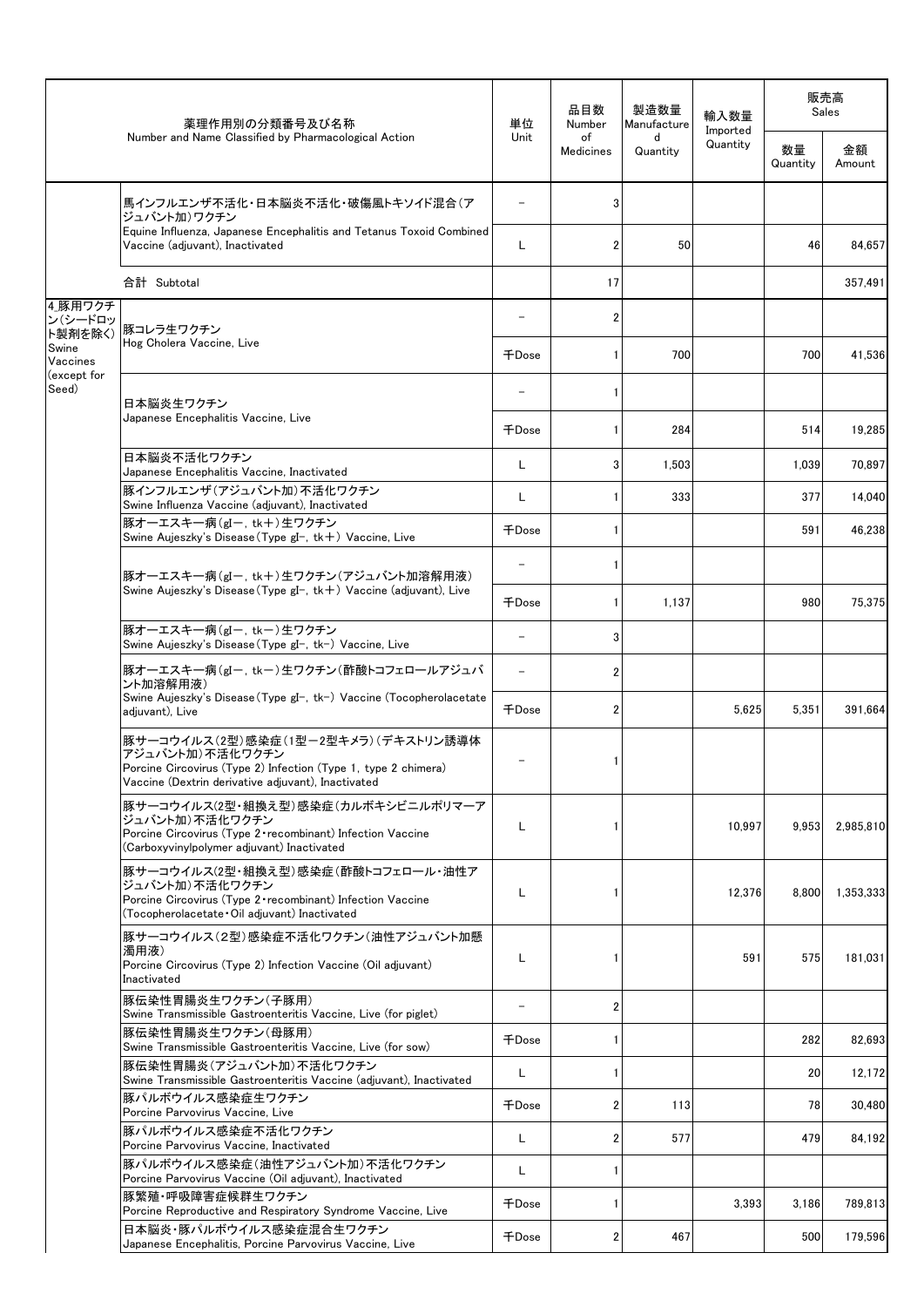| 薬理作用別の分類番号及び名称                                                                                                                                                                                                                                                                     | 単位                            | 品目数<br>Number   | 製造数量<br>Manufacture | 輸入数量                 |                | 販売高<br>Sales |
|------------------------------------------------------------------------------------------------------------------------------------------------------------------------------------------------------------------------------------------------------------------------------------|-------------------------------|-----------------|---------------------|----------------------|----------------|--------------|
| Number and Name Classified by Pharmacological Action                                                                                                                                                                                                                               | Unit                          | of<br>Medicines | d<br>Quantity       | Imported<br>Quantity | 数量<br>Quantity | 金額<br>Amount |
| 豚伝染性胃腸炎・豚流行性下痢混合生ワクチン<br>Swine Transmissible Gastroenteritis, Porcine Epidemic Diarrhea<br>Vaccine, Live                                                                                                                                                                           | 千Dose                         |                 | 299                 |                      | 186            | 74,489       |
| 日本脳炎・豚パルボウイルス感染症・豚ゲタウイルス感染症混合生ワク<br>チン<br>Japanese Encephalitis, Porcine Parvovirus, Swine Getahvirus Vaccine,<br>Live                                                                                                                                                             | 千Dose                         |                 | 489                 |                      | 306            | 116,623      |
| 豚丹毒生ワクチン                                                                                                                                                                                                                                                                           | $\overline{\phantom{a}}$<br>L |                 | 577                 |                      | 545            | 17,070       |
| Swine Erysipelas Vaccine, Live                                                                                                                                                                                                                                                     | 千Dose                         | $\overline{2}$  | 4.599               |                      | 3,993          | 101,809      |
| 豚丹毒(アジュバント加)不活化ワクチン                                                                                                                                                                                                                                                                | L                             | -1              |                     |                      | 1,998          | 25,902       |
| Swine Erysipelas Vaccine (adjuvant), Inactivated                                                                                                                                                                                                                                   | 千Dose                         | -1              | 603                 |                      | 429            | 9,743        |
| 豚丹毒(酢酸トコフェロールアジュバント加)不活化ワクチン                                                                                                                                                                                                                                                       | $\overline{a}$                |                 |                     |                      |                |              |
| Swine Erysipelas Vaccine (Tocopherolacetate adjuvant), Inactivated                                                                                                                                                                                                                 | L                             |                 |                     | 2,973                | 2,967          | 57,667       |
| 豚丹毒(油性アジュバント加)不活化ワクチン<br>Swine Erysipelas Vaccine (Oil adjuvant), Inactivated                                                                                                                                                                                                      | $\overline{\phantom{0}}$      |                 |                     |                      |                |              |
| 豚丹毒(アジュバント加)ワクチン(組み換え型)<br>Swine Erysipelas Vaccine (adjuvant·recombinant)                                                                                                                                                                                                         | L                             | -1              | 533                 |                      | 201            | 4,215        |
| 豚アクチノバシラス・プルロニューモニエ(1・2・5型)感染症(アジュバント<br>加)不活化ワクチン<br>Porcine Actinobacillus pleuropneumoniae (Serotype 1, 2, 5) Infection<br>Vaccine (adjuvant), Inactivated                                                                                                                      | Г                             | -1              | 183                 |                      | 389            | 13,554       |
| 豚アクチノバシラス・プルロニューモニエ(1・2・5型、組換え型毒素)感染<br>症(アジュバント加)不活化ワクチン<br>Porcine Actinobacillus pleuropneumoniae (Serotype 1, 2, 5 ·<br>recombinant toxin) Infection Vaccine (adjuvant), Inactivated                                                                                           | L                             | -1              | 2,238               |                      | 2,164          | 281,483      |
| 豚アクチノバシラス・プルロニューモニエ感染症(1型部分精製・2型毒<br>素・5型毒素)(酢酸トコフェロールアジュバント加)不活化ワクチン<br>Porcine Actinobacillus pleuropneumoniae (partially purified outer<br>membrane protein of Serotype 1, Serotype 2 toxoid, Serotype 5 toxoid)<br>Infection Vaccine (Tocopherolacetate adjuvant), Inactivated |                               |                 |                     |                      |                |              |
| 豚ストレプトコッカス・スイス(2型)感染症(酢酸トコフェロールアジュバント<br>加)不活化ワクチン                                                                                                                                                                                                                                 |                               | $\overline{2}$  |                     |                      |                |              |
| Streptococcus Suis (Serotype 2) Infection Vaccine<br>(Tocopherolacetate adjuvant), Inactivated                                                                                                                                                                                     | 千Dose                         | 2               |                     | 485                  | 251            | 62,868       |
| 豚増殖性腸炎生ワクチン<br>Porcine Proliferative Enteropathies Vaccine, Live                                                                                                                                                                                                                   | L                             |                 | 43                  |                      | 44             | 4,804        |
| 豚大腸菌性下痢症(K88ab・K88ac・K99・987P保有全菌体)(アジュバン<br>ト加)不活化ワクチン<br>Swine Colibacillosis (K88ab, K88ac, K99 and 987P) Vaccine (adjuvant)<br>Inactivated                                                                                                                                     | L                             |                 | 403                 |                      | 343            | 50,331       |
| 豚ボルデテラ感染症(アジュバント加)不活化ワクチン<br>Swine Bordetellosis Vaccine (adjuvant), Inactivated                                                                                                                                                                                                   | $\qquad \qquad -$             | $\overline{2}$  |                     |                      |                |              |
| 豚ボルデテラ感染症精製(油性アジュバント加)不活化ワクチン                                                                                                                                                                                                                                                      |                               |                 |                     |                      |                |              |
| Swine Bordetellosis Vaccine (Oil adjuvant Purified), Inactivated                                                                                                                                                                                                                   | 千Dose                         |                 |                     | 1,115                | 1,115          | 55,074       |
| ヘモフィルス・パラスイス(5型)感染症(アジュバント加)不活化ワクチン<br>Haemophilus Parasuis (Seroype 5) Infection Vaccine (adjuvant)<br>Inactivated                                                                                                                                                                |                               |                 |                     |                      |                |              |
| マイコプラズマ・ハイオニューモニエ感染症(アジュバント加)不活化ワク<br>チン<br>Mycoplasma hyopneumoniae Infection Vaccine (adjuvant), Inactivated                                                                                                                                                                     | L                             |                 | 2,980               |                      | 2,329          | 75,180       |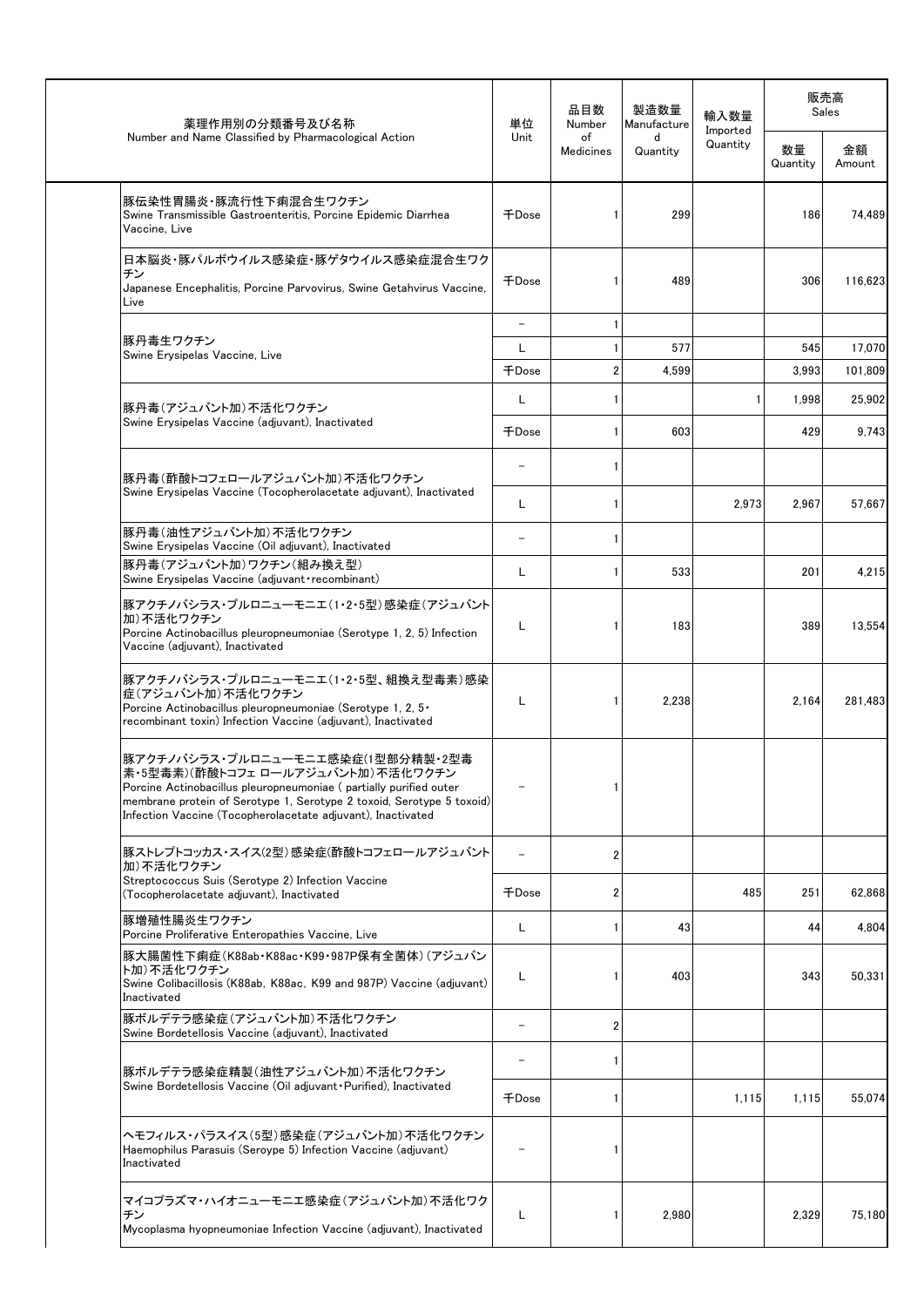| 薬理作用別の分類番号及び名称                                                                                                                                                                                                                                                                                                          | 単位                       | 品目数<br>Number          | 製造数量<br>Manufacture | 輸入数量<br>Imported | 販売高<br>Sales   |              |
|-------------------------------------------------------------------------------------------------------------------------------------------------------------------------------------------------------------------------------------------------------------------------------------------------------------------------|--------------------------|------------------------|---------------------|------------------|----------------|--------------|
| Number and Name Classified by Pharmacological Action                                                                                                                                                                                                                                                                    | <b>Unit</b>              | of<br><b>Medicines</b> | d<br>Quantity       | Quantity         | 数量<br>Quantity | 金額<br>Amount |
| マイコプラズマ・ハイオニューモニエ感染症(カルボキシビニルポリマー                                                                                                                                                                                                                                                                                       | $\overline{\phantom{a}}$ |                        |                     |                  |                |              |
| アジュバント加)不活化ワクチン<br>Mycoplasma hyopneumoniae Infection Vaccine (Carboxyvinylpolymer                                                                                                                                                                                                                                      | L                        |                        |                     | 3,402            | 2.868          | 240.887      |
| adiuvant). Inactivated                                                                                                                                                                                                                                                                                                  | 千Dose                    | 2                      |                     | 8,733            | 9.063          | 1.505.242    |
| マイコプラズマ・ハイオニューモニエ感染症(油性アジュバント加)不活<br>化ワクチン<br>Mycoplasma hyopneumoniae Infection Vaccine (Oil adjuvant),<br>Inactivated                                                                                                                                                                                                 | 千Dose                    |                        | 93                  |                  | 63             | 22,747       |
| 豚アクチノバシラス・プルロニューモニエ感染症(1型部分精製・無毒化<br>毒素)・豚丹毒混合(酢酸トコフェロールアジュバント加)不活化ワクチン<br>Porcine Actinobacillus pleuropneumoniae (partially purified outer<br>membrane protein of Serotype 1, toxoid) Infection, Swine Erysipelas<br>Vaccine (Tocopherolacetate adjuvant), Inactivated                                                |                          |                        |                     |                  |                |              |
| 豚アクチノバシラス・プルロニューモニエ(1・2・5型)感染症・豚丹毒混合<br>(油性アジュバント加)不活化ワクチン<br>Porcine Actinobacillus pleuropneumoniae (Serotype 1, 2, 5) Infection,<br>Swine Erysipelas Vaccine (Oil adjuvant), Inactivated                                                                                                                             | L                        |                        |                     | 135              | 132            | 16,548       |
| 豚アクチノバシラス・プルロニューモニエ(1・2・5型、組換え型毒素)感染<br>症・マイコプラズマ・ハイオニユーモニエ感染症混合(アジユバント加)不<br>活化ワクチン<br>Porcine Actinobacillus pleuropneumoniae (Serotype 1, 2, 5 ·<br>recombinant toxin) Infection, Mycoplasma hyopneumoniae Infection<br>Vaccine (adjuvant), Inactivated                                                              | L                        |                        | 2,713               |                  | 2,941          | 230,343      |
| クロストリジウム・パーフリンゲンス(アジュバント加)トキソイド<br>Clostridium perfringens toxoid (adjuvant)                                                                                                                                                                                                                                            | 千Dose                    |                        |                     | 713              | 407            | 148.846      |
| パスツレラ・ムルトシダ (アジュバント加)トキソイド<br>Pasteurella multocida toxoid (adjuvant)                                                                                                                                                                                                                                                   | L                        |                        |                     |                  | 138            | 13,548       |
| ボルデテラ・ブロンキセプチカ・パスツレラ・ムルトシダ混合(アジュバント<br>加)トキソイド<br>Bordetella bronchiseptica, Pasteurella multocida toxoid (adjuvant)                                                                                                                                                                                                    | L                        | 2                      | 2,059               |                  | 1,969          | 375,191      |
| 豚大腸菌性下痢症不活化・クロストリジウム・パーフリンゲンストキソイド<br>混合(アジュバント加)ワクチン<br>Swine Colibacillosis Vaccine Inactivated, Clostridium perfringens toxoid<br>(adjuvant)                                                                                                                                                                         | <b>千Dose</b>             |                        |                     | 241              | 113            | 45,080       |
| 豚ボルデテラ感染症不活化・パスツレラ・ムルトシダトキソイド混合(ア<br>ジュバント加) ワクチン<br>Swine Bordetellosis Vaccine Inactivated, Pasteurella multocida toxoid<br>(adiuvant)                                                                                                                                                                                | L                        |                        | 702                 |                  | 430            | 29,246       |
| 豚ボルデテラ感染症不活化・パスツレラ・ムルトシダトキソイド混合(油<br>性アジュバント加)ワクチン<br>Swine Bordetellosis Vaccine Iinactivated, Pasteurella multocida toxoid<br>(Oil adiuvant)                                                                                                                                                                          | L                        |                        | 597                 |                  | 557            | 88,307       |
| 豚ボルデテラ感染症不活化・パスツレラ・ムルトシダトキソイド・豚丹毒<br>不活化混合(アジュバント加)ワクチン                                                                                                                                                                                                                                                                 | $\equiv$                 |                        |                     |                  |                |              |
| Swine Bordetellosis Vaccine Iinactivated. Pasteurella multocida toxoid.<br>Swine Erysipelas Vaccine Inactivated (adjuvant)                                                                                                                                                                                              | L                        |                        | 1,182               |                  | 1.004          | 101,396      |
| 豚ボルデテラ感染症・豚パスツレラ症・豚丹毒混合(アジュバント加)不<br>活化ワクチン                                                                                                                                                                                                                                                                             |                          |                        |                     |                  |                |              |
| Swine Bordetellosis, Swine Pasteurellosis, Swine Erysipelas Vaccine<br>(adjuvant), Inactivated                                                                                                                                                                                                                          | 千Dose                    |                        |                     | 626              | 331            | 39.684       |
| 豚ボルデテラ感染症・豚パスツレラ症(粗精製トキソイド)・マイコプラズ<br>マ・ハイオニューモニエ感染症混合(アジュバント加)不活化ワクチン<br>Swine Bordetellosis, Swine Pasteurellosis toxoid (rough purified),<br>Mycoplasma hyopneumoniae Vaccine (adjuvant), Inactivated                                                                                                                | L                        |                        | 5,505               |                  | 4.144          | 278,893      |
| 豚コレラ・豚丹毒混合生ワクチン<br>Hog Cholera, Swine Erysipelas Vaccine, Live                                                                                                                                                                                                                                                          | $\overline{a}$           | 6                      |                     |                  |                |              |
| 豚パルボウイルス感染症・豚丹毒・豚レプトスピラ病(イクテロヘモラ<br>ジー・カニコーラ・グリッポチフォーサ・ハージョ・ブラティスラーバ・ポモ<br>ナ)混合(アジュバント・油性アジュバント加)不活化ワクチン<br>Swine Parvovirus Infection, Swine Erysipelas, Porcine Leptospirosis(L<br>.icterohaemorrhagiae,L .canicola,L .grippotyphosa,L. hardjo,L<br>bratislava,L .pomona) Vaccine (adjuvant oil adjuvant) Inactivated |                          |                        |                     |                  |                |              |
|                                                                                                                                                                                                                                                                                                                         |                          |                        |                     |                  |                |              |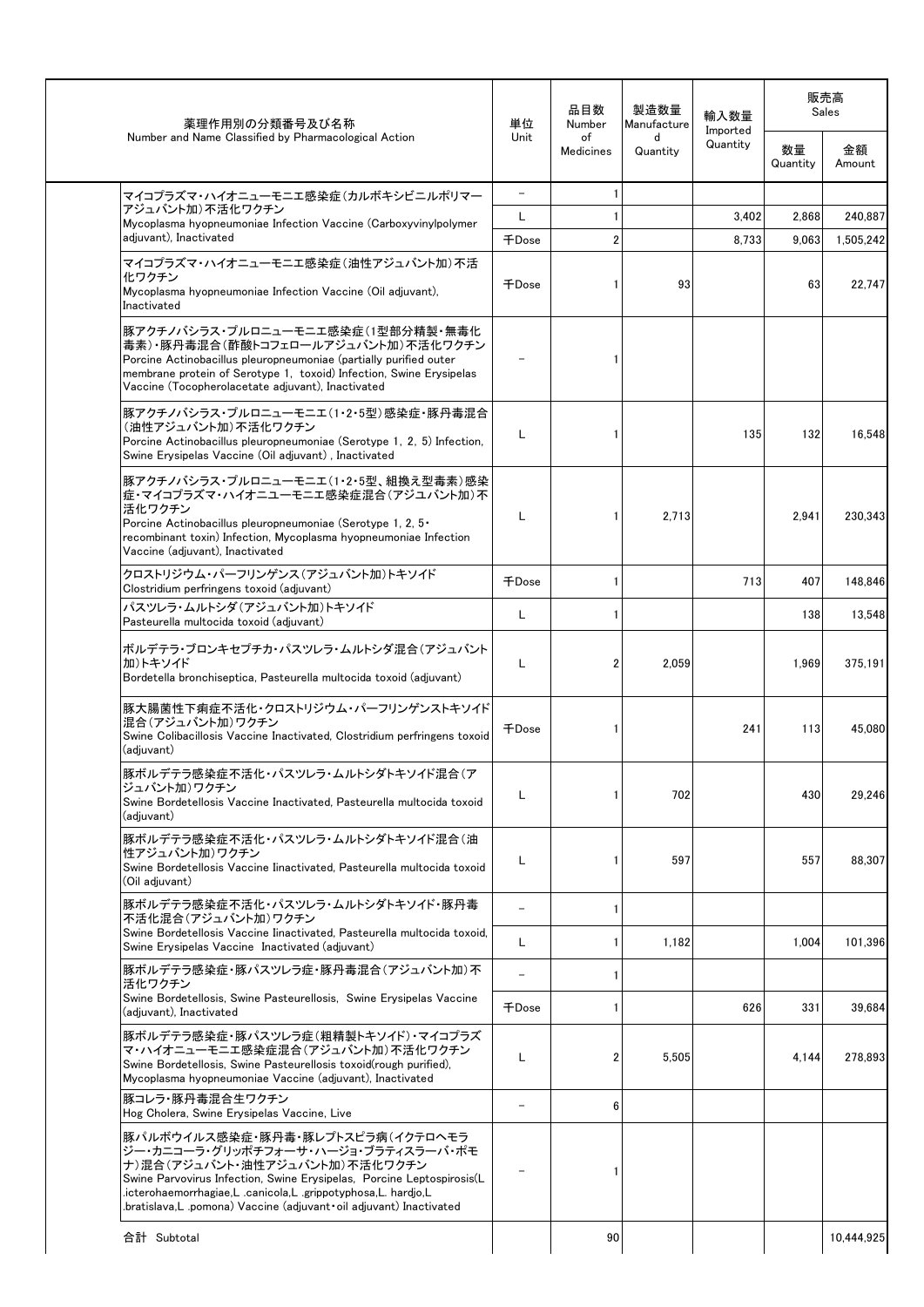|                         | 薬理作用別の分類番号及び名称                                                                                  | 単位                       | 品目数<br>Number           | 製造数量<br>Manufacture | 輸入数量<br>Imported | 販売高<br>Sales   |              |
|-------------------------|-------------------------------------------------------------------------------------------------|--------------------------|-------------------------|---------------------|------------------|----------------|--------------|
|                         | Number and Name Classified by Pharmacological Action                                            | Unit                     | of<br><b>Medicines</b>  | d<br>Quantity       | Quantity         | 数量<br>Quantity | 金額<br>Amount |
| 5 鶏用ワクチ<br>ン(シードロッ      | 鶏痘生ワクチン                                                                                         | $\qquad \qquad -$        | 4                       |                     |                  |                |              |
| ト製剤を除く)<br>Avian        | Fowl Pox Vaccine, Live                                                                          | 千Dose                    | 4                       | 147.128             |                  | 161,794        | 99,141       |
| Vaccines<br>(except for | 産卵低下症候群ー1976 (アジュバント加) 不活化ワクチン                                                                  | Г                        | 2                       | 1,597               |                  | 950            | 21.878       |
| Seed)                   | Egg Drop Syndrome-1976 Vaccine (adjuvant) Inactivated                                           | $\qquad \qquad -$        |                         |                     |                  |                |              |
|                         | 産卵低下症候群ー1976(油性アジュバント加)不活化ワクチン<br>Egg Drop Syndrome-1976 Vaccine (Oil adjuvant) Inactivated     | L                        | 4                       | 4,096               |                  | 3,942          | 125,622      |
|                         |                                                                                                 | 千Dose                    | $\overline{2}$          |                     | 1,971            | 2,357          | 17,678       |
|                         |                                                                                                 |                          | 6                       |                     |                  |                |              |
|                         | 鳥インフルエンザ(油性アジュバント)不活化ワクチン<br>Avian Influenza Vaccine (Oil adjuvant) Inactivated                 | L                        | $\overline{2}$          | 714                 |                  | 650            | 21,840       |
|                         | トリニューモウイルス感染症生ワクチン                                                                              |                          |                         |                     |                  |                |              |
|                         | Avian Pneumovirus Infection Vaccine, Live<br>トリニューモウイルス感染症(油性アジュバント加)不活化ワクチン                    | 千Dose                    | $\overline{\mathbf{c}}$ |                     | 48.076           | 46,940         | 44,382       |
|                         | Avian Pneumovirus Infection Vaccine (Oil adjuvant) Inactivated<br>トリレオウイルス感染症生ワクチン              | L                        | -1                      |                     | 1,496            | 1,046          | 15,298       |
|                         | Avian Reovirus Infection Vaccine, Live                                                          | 千Dose                    | $\mathbf{1}$            |                     | 1,750            | 1,046          | 7,741        |
|                         | トリレオウイルス感染症(アジュバント加)不活化ワクチン<br>Avian Reovirus Infection Vaccine (adjuvant) Inactivated          | L                        | -1                      |                     | 1,000            | 956            | 27,920       |
|                         | トリレオウイルス感染症(油性アジュバント加)不活化ワクチン<br>Avian Reovirus Infection Vaccine (Oil adjuvant) Inactivated    | L                        | 1                       | 542                 |                  | 326            | 32,470       |
|                         | ニューカッスル病生ワクチン                                                                                   | $\overline{\phantom{m}}$ | 4                       |                     |                  |                |              |
|                         | Newcastle Disease Vaccine, Live                                                                 | 千Dose                    | 3                       | 152,340             | 321,280          | 436,643        | 144,880      |
|                         | ニューカッスル病組織培養生ワクチン<br>Newcastle Disease Vaccine (tissue culture), Live                           | $\qquad \qquad -$        | 1                       |                     |                  |                |              |
|                         | ニューカッスル病(アジュバント加)不活化ワクチン<br>Newcastle Disease Vaccine (adjuvant) Inactivated                    | $\overline{\phantom{0}}$ | -1                      |                     |                  |                |              |
|                         | ニューカッスル病(油性アジュバント加)不活化ワクチン<br>Newcastle Disease Vaccine (Oil adjuvant) Inactivated              | L                        |                         | 771                 |                  | 525            | 7,116        |
|                         | 鶏伝染性気管支炎生ワクチン                                                                                   |                          | 2                       |                     |                  |                |              |
|                         | Avian Infectious Bronchitis Vaccine, Live                                                       | 千Dose                    | 6                       | 75,546              | 31,100           | 124,938        | 94,946       |
|                         | 鶏伝染性喉頭気管炎生ワクチン<br>Avian Infectious Laryngotrachitis Vaccine, Live                               | 千Dose                    | $\overline{2}$          | 65,294              |                  | 51,858         | 113,054      |
|                         | 鶏伝染性ファブリキウス嚢病生ワクチン(ひな用)                                                                         | $\overline{\phantom{0}}$ | 6                       |                     |                  |                |              |
|                         | Avian Infectious Bursal Disease Vaccine, Live (for chicks)                                      | 千Dose                    | 6                       | 172,167             | 93,070           | 310,476        | 420,083      |
|                         | 鶏伝染性ファブリキウス嚢病生ワクチン(ひな用中等毒)                                                                      | $\qquad \qquad -$        | 1                       |                     |                  |                |              |
|                         | Avian Infectious Bursal Disease Vaccine, Live (for chicks,<br>mesopathogenic type)              | 千Dose                    | 3                       | 16,463              | 4,250            | 2,724          | 10,092       |
|                         | 鶏伝染性ファブリキウス嚢病(抗血清加)生ワクチン<br>Avian Infectious Bursal Disease Vaccine (with antiserum) Live       |                          | 3                       |                     |                  |                |              |
|                         | 鶏伝染性ファブリキウス嚢病(アジュバント加)不活化ワクチン<br>Avian Infectious Bursal Disease Vaccine (adjuvant) Inactivated |                          | 1                       |                     |                  |                |              |
|                         | 鶏脳脊髄炎生ワクチン<br>Avian Encephalomyelitis Vaccine, Live                                             | $\overline{\phantom{0}}$ | $\overline{\mathbf{c}}$ |                     |                  |                |              |
|                         | マレック病(七面鳥ヘルペスウイルス)生ワクチン                                                                         | $\overline{\phantom{0}}$ | 6                       |                     |                  |                |              |
|                         | Marek's Disease (Turkey Herpesvirus) Vaccine, Live                                              | 千Dose                    | 1                       |                     |                  | 13,766         | 17,146       |
|                         | マレック病(マレック病ウイルス1型)凍結生ワクチン                                                                       | $\overline{\phantom{0}}$ | 3                       |                     |                  |                |              |
|                         | Marek's Disease (Type 1) Vaccine, Frozen, Live                                                  | 千Dose                    | 1                       | 28,647              |                  | 12,323         | 19,698       |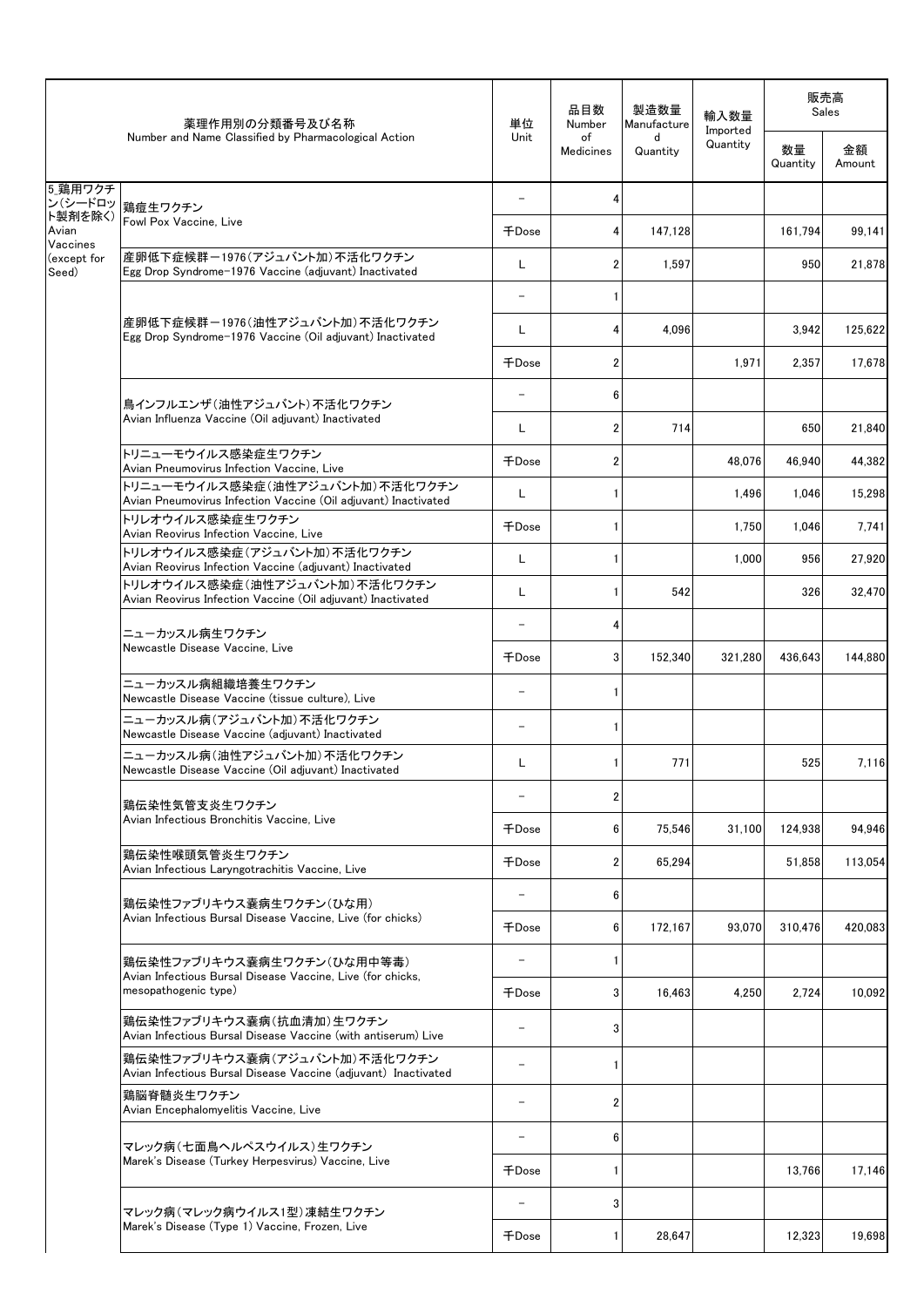| 薬理作用別の分類番号及び名称                                                                                                                                                                                                                                  | 単位                                | 品目数<br>Number          | 製造数量<br>Manufacture | 輸入数量                 | 販売高<br>Sales   |              |
|-------------------------------------------------------------------------------------------------------------------------------------------------------------------------------------------------------------------------------------------------|-----------------------------------|------------------------|---------------------|----------------------|----------------|--------------|
| Number and Name Classified by Pharmacological Action                                                                                                                                                                                            | Unit                              | of<br><b>Medicines</b> | d<br>Quantity       | Imported<br>Quantity | 数量<br>Quantity | 金額<br>Amount |
| マレック病(マレック病ウイルス1型・七面鳥ヘルペスウイルス)凍結生ワ<br>クチン<br>Marek's Disease (Type 1, Turkey Herpesvirus) Vaccine, Frozen, Live                                                                                                                                 | 千Dose                             | $\overline{2}$         |                     |                      | 5,284          | 12,550       |
| マレック病(マレック病ウイルス2型・七面鳥ヘルペスウイルス)凍結生ワ<br>クチン                                                                                                                                                                                                       | $\overline{\phantom{0}}$          | 3                      |                     |                      |                |              |
| Marek's Disease (Type 2, Turkey Herpesvirus) Vaccine, Frozen, Live                                                                                                                                                                              | 千Dose                             | $\mathbf{1}$           | 8,574               |                      | 15,080         | 25,255       |
| ニューカッスル病・鶏伝染性気管支炎混合生ワクチン<br>Newcastle Disease, Avian Infectious Bronchitis Vaccine, Live                                                                                                                                                        | $\overline{\phantom{0}}$<br>千Dose | 1<br>6                 | 123,221             | 10,000               | 109,219        | 68,169       |
| ニューカッスル病・マレック病(ニューカッスル病ウイルス由来F蛋白遺伝<br>子導入マレック病ウイルス1型)凍結生ワクチン<br>Newcastle Disease, Marek's Disease (Marek's Disease virus Type 1<br>expressing Newcastle disease virus F protein gene) Vaccine, Frozen,<br>Live                                 | 千Dose                             | 1                      | 1,780               |                      |                |              |
| ニューカッスル病・鶏伝染性気管支炎混合(アジュバント加)不活化ワク<br>チン<br>Newcastle Disease, Avian Infectious Bronchitis Vaccine (adjuvant)<br>Inactivated                                                                                                                     |                                   | 1                      |                     |                      |                |              |
| ニューカッスル病・鶏伝染性気管支炎混合(油性アジュバント加)不活化<br>ワクチン<br>Newcastle Disease, Avian Infectious Bronchitis Vaccine (Oil adjuvant)<br>Inactivated                                                                                                               | L                                 | 2                      | 250                 |                      | 583            | 8,940        |
| ニューカッスル病・鶏伝染性気管支炎2価混合(油性アジュバント加)不<br>活化ワクチン<br>Newcastle Disease. Avian Infectious Bronchitis (bivalent) Vaccine (Oil<br>adjuvant) Inactivated                                                                                                  | Г                                 | 1                      |                     | 252                  | 302            | 6,172        |
| 鶏脳脊髄炎・鶏痘混合生ワクチン<br>Avian Encephalomyelitis, Fowl Pox Vaccine, Live                                                                                                                                                                              | <b>千Dose</b>                      | $\mathbf{1}$           |                     | 10,000               | 14,503         | 40,355       |
| マレック病(マレック病ウイルス2型・七面鳥ヘルペスウイルス)・鶏痘混<br>合生ワクチン<br>Marek's Disease (Type 2, Turkey Herpesvirus). Fowl Pox Vaccine, Live                                                                                                                            | 千Dose                             | 2                      |                     |                      | 24.040         | 55,292       |
| ニューカッスル病・鶏伝染性気管支炎・産卵低下症候群ー1976混合(油<br>性アジュバント加)不活化ワクチン                                                                                                                                                                                          | L                                 | 1                      |                     | 449                  | 731            | 24,682       |
| Newcastle Disease, Avian Infectious Bronchitis, Egg Drop Syndrome-<br>1976 Vaccine (Oil adjuvant) Inactivated                                                                                                                                   | 千Dose                             | 2                      |                     | 2.958                | 4.958          | 49,580       |
| ニューカッスル病・鶏伝染性気管支炎2価・産卵低下症候群ー1976混合<br>(油性アジュバント加)不活化ワクチン<br>Newcastle Disease, Avian Infectious Bronchitis (bivalent), Egg Drop<br>Syndrome-1976 Vaccine (Oil adjuvant) Inactivated                                                             | L                                 | 1                      |                     | 3,095                | 1,848          | 41,495       |
| ニューカッスル病・鶏伝染性気管支炎2価・鶏伝染性ファブリキウス嚢病<br>混合(油性アジュバント加)不活化ワクチン                                                                                                                                                                                       | $\overline{\phantom{0}}$          | 1                      |                     |                      |                |              |
| Newcastle Disease, Avian Infectious Bronchitis (bivalent), Avian<br>Infectious Bursal Disease Vaccine (Oil adjuvant) Inactivated                                                                                                                | L                                 | 1                      |                     |                      | 949            | 58,629       |
| ニューカッスル病・鶏伝染性気管支炎 ・産卵低下症候群-1976・トリ<br>ニューモウイルス感染症混合(油性アジュバント加)不活化ワクチン<br>Newcastle Disease, Avian Infectious Bronchitis, Egg Drop Syndrome-<br>1976. Avian Pneumovirus Infection Vaccine (Oil adiuvant) Inactivated                             | L                                 | 1                      |                     | 269                  | 257            | 14,837       |
| ニューカッスル病・鶏伝染性気管支炎2価・産卵低下症候群-1976・トリ<br>ニューモウイルス感染症混合(油性アジュバント加)不活化ワクチン<br>Newcastle Disease, Avian Infectious Bronchitis (bivalent), Egg Drop<br>Syndrome-1976, Avian Pneumovirus Infection Vaccine (Oil adjuvant)<br>Inactivated               | L                                 | 1                      |                     | 1,500                | 1,349          | 43,176       |
| ニューカッスル病・鶏伝染性気管支炎2価・鶏伝染性ファブリキウス嚢<br>病・産卵低下症候群ー1976混合(油性アジュバント加)不活化ワクチ<br>Newcastle Disease, Avian Infectious Bronchitis (bivalent), Avian<br>Infectious Bursal Disease, Egg Drop Syndrome-1976 Vaccine (Oil<br>adjuvant) Inactivated            | L                                 | 1                      |                     |                      | 89             | 9,376        |
| ニューカッスル病・鶏伝染性気管支炎2価・鶏伝染性ファブリキウス嚢<br>病・トリニューモウイルス感染症混合(油性アジュバント加)不活化ワク<br>チン<br>Newcastle Disease, Avian Infectious Bronchitis (bivalent), Avian<br>Infectious Bursal Disease, Avian Pneumovirus Infection Vaccine (Oil<br>adjuvant) Inactivated | L                                 | 1                      |                     | 2,500                | 1,126          | 61,573       |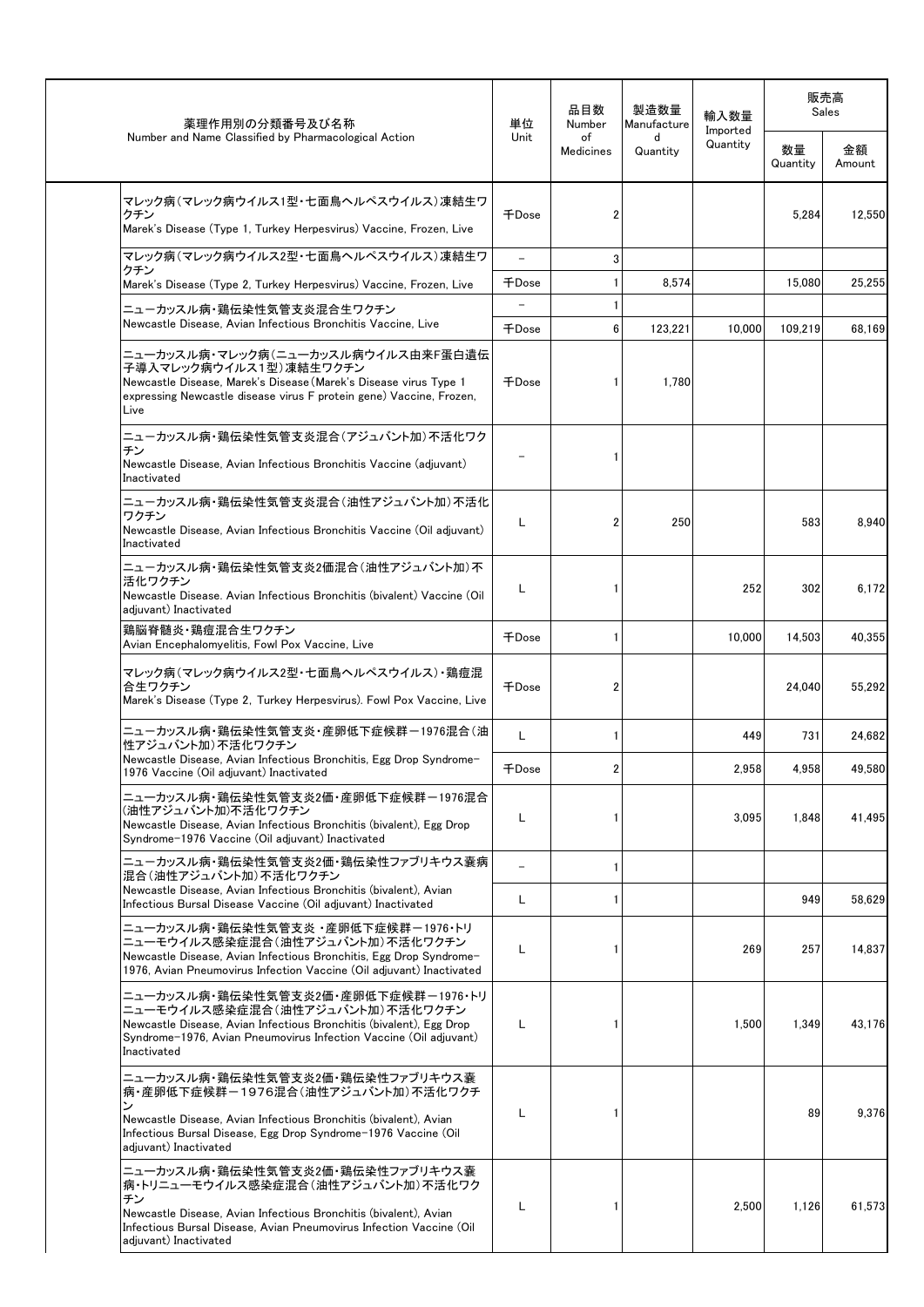| 薬理作用別の分類番号及び名称<br>Number and Name Classified by Pharmacological Action                                                                                                                                                                 | 単位    | 品目数<br>Number          | 製造数量<br>Manufacture | 輸入数量<br>Imported |                | 販売高<br>Sales |  |
|----------------------------------------------------------------------------------------------------------------------------------------------------------------------------------------------------------------------------------------|-------|------------------------|---------------------|------------------|----------------|--------------|--|
|                                                                                                                                                                                                                                        | Unit  | of<br><b>Medicines</b> | d<br>Quantity       | Quantity         | 数量<br>Quantity | 金額<br>Amount |  |
| ニューカッスル病・鶏伝染性気管支炎2価・鶏伝染性ファブリキウス嚢<br>病・トリレオウイルス感染症混合(油性アジュバント加)不活化ワクチン<br>Newcastle Disease, Avian Infectious Bronchitis (bivalent), Avian<br>Infectious Bursal Disease, Avian Reovirus Infection Vaccine (Oil<br>adiuvant) Inactivated | L     |                        |                     |                  | 1,000          | 103,220      |  |
| 鶏オルニソバクテリウム・ライノトラケアレ感染症(油性アジュバント加)<br>不活化ワクチン<br>Ornithobacterium rhinotracheale Infection Vaccine (Oil adjuvant)<br>Inactivated                                                                                                       |       | 1                      |                     |                  |                |              |  |
| 鶏サルモネラ症(サルモネラ・エンテリティディス)(油性アジュバント加)                                                                                                                                                                                                    |       | 1                      |                     |                  |                |              |  |
| 不活化ワクチン<br>Poultry Salmonellosis(S. enteritidis) Vaccine (Oil adjuvant), Inactivated                                                                                                                                                   | Г     | 1                      |                     | 1,269            | 1,193          | 31,993       |  |
|                                                                                                                                                                                                                                        | 千Dose | 4                      | 5,978               | 9,418            | 11,621         | 130,778      |  |
| 鶏サルモネラ症(サルモネラ・エンテリティディス・サルモネラ・ティフイム<br>リウム)(アジュバント加)不活化ワクチン<br>Poultry Salmonellosis(S. enteritidis, S. typhimurium) Vaccine<br>(adjuvant), Inactivated                                                                                | L     | 2                      | 868                 | 1,505            | 1,324          | 39,289       |  |
| 鶏サルモネラ症(サルモネラ・エンテリティディス・サルモネラ・ティフイム<br>リウム)(油性アジュバント加)不活化ワクチン<br>Poultry Salmonellosis(S. enteritidis, S. typhimurium) Vaccine (Oil<br>adjuvant), Inactivated                                                                          | L     | 1                      | 11,535              |                  | 10.728         | 322.674      |  |
| 鶏大腸菌症生ワクチン<br>Poultry Colibacillosis Vaccine, Live                                                                                                                                                                                     | L     | 1                      |                     |                  | 598            | 35.886       |  |
| 鶏大腸菌症(組換え型F11線毛抗原・ベロ細胞毒性抗原)(油性アジュ<br>バント加)不活化ワクチン                                                                                                                                                                                      |       | 1                      |                     |                  |                |              |  |
| Poultry Colibacillosis (F11 recombinant flagellar antigen and Vero-cell<br>toxic antigen) Vaccine(Oil adjuvant), Inactivated                                                                                                           | L     | 2                      | 4,300               | 1.161            | 7,330          | 31,853       |  |
| 鶏伝染性コリーザ(C型)(アジュバント加)不活化ワクチン<br>Avian Infectious Coryza (Type C) Vaccine (adjuvant), Inactivated                                                                                                                                       | L     | 1                      | 25.000              |                  | 300            | 241          |  |
| 鶏伝染性コリーザ(A・C型)(アジュバント加)不活化ワクチン                                                                                                                                                                                                         | L     | 1                      | 1,976               |                  | 3,709          | 18,823       |  |
| Avian Infectious Coryza (Type A&C) Vaccine (adjuvant), Inactivated                                                                                                                                                                     | 千Dose | 1                      | 22,881              |                  | 16,357         | 159,955      |  |
| マイコプラズマ・ガリセプチカム感染症凍結生ワクチン<br>Mycoplasma gallisepticum Vaccine, Frozen, Live                                                                                                                                                            | 千Dose | 1                      |                     | 28.445           | 28,412         | 284,120      |  |
| マイコプラズマ・シノビエ感染症凍結生ワクチン<br>Mycoplasma synoviae Vaccine, Frozen, Live                                                                                                                                                                    | 千Dose | 1                      |                     | 9,540            | 9,524          | 142.860      |  |
|                                                                                                                                                                                                                                        |       | 2                      |                     |                  |                |              |  |
| マイコプラズマ・ガリセプチカム感染症(油性アジュバント加)不活化ワク<br>チン<br>Mycoplasma gallisepticum Vaccine (Oil adjuvant), Inactivated                                                                                                                               | L     | 1                      |                     |                  | 378            | 15,688       |  |
|                                                                                                                                                                                                                                        | 千Dose | 2                      |                     | 1,976            | 1,527          | 20,615       |  |
| マイコプラズマ・ガリセプチカム感染症・マイコプラズマ・シノビエ感染症<br>混合生ワクチン<br>Mycoplasma gallisepticum, Mycoplasma synoviae Vaccine, Live                                                                                                                           |       |                        |                     |                  |                |              |  |
| 鶏伝染性コリーザ(A・C型)・マイコプラズマ・ガリセプチカム感染症混合<br>(アジュバント・油性アジュバント加)不活化ワクチン<br>Avian Infectious Coryza (Type A&C), Mycoplasma gallisepticum<br>Vaccine (Oil adjuvant), Inactivated                                                                | L     | 1                      | 876                 |                  | 1,145          | 31,721       |  |
| 鶏コクシジウム感染症(ネカトリックス)生ワクチン<br>Chicken Coccidiosis (E.necatrix) Vaccine, Live                                                                                                                                                             | 千Dose | 1                      | 10,276              |                  | 8,369          | 23,955       |  |
| ロイコチトゾーン病(油性アジュバント加)不活化ワクチン(組換え型)<br>Leucocytozoonosis (recombinant) Vaccine (Oil adjuvant), Inactivated                                                                                                                               | L     | 1                      |                     |                  | 67             | 3,216        |  |
| 鶏コクシジウム感染症(アセルブリナ・テネラ・マキシマ)混合生ワクチン<br>Chicken Coccidiosis (E.acervulina, E.tenella and E.maxima) Vaccine,                                                                                                                              | L     | 1                      | 132                 |                  | 99             | 35,962       |  |
| Live                                                                                                                                                                                                                                   | 千Dose | 1                      | 41.164              |                  | 51,306         | 152,826      |  |
| ニューカッスル病・鶏伝染性コリーザ(A・C型)混合(アジュバント加)不<br>活化ワクチン<br>Newcastle Disease, Avian Infectious Coryza (Type A&C) Vaccine<br>(adjuvant), Inactivated                                                                                              |       | 1                      |                     |                  |                |              |  |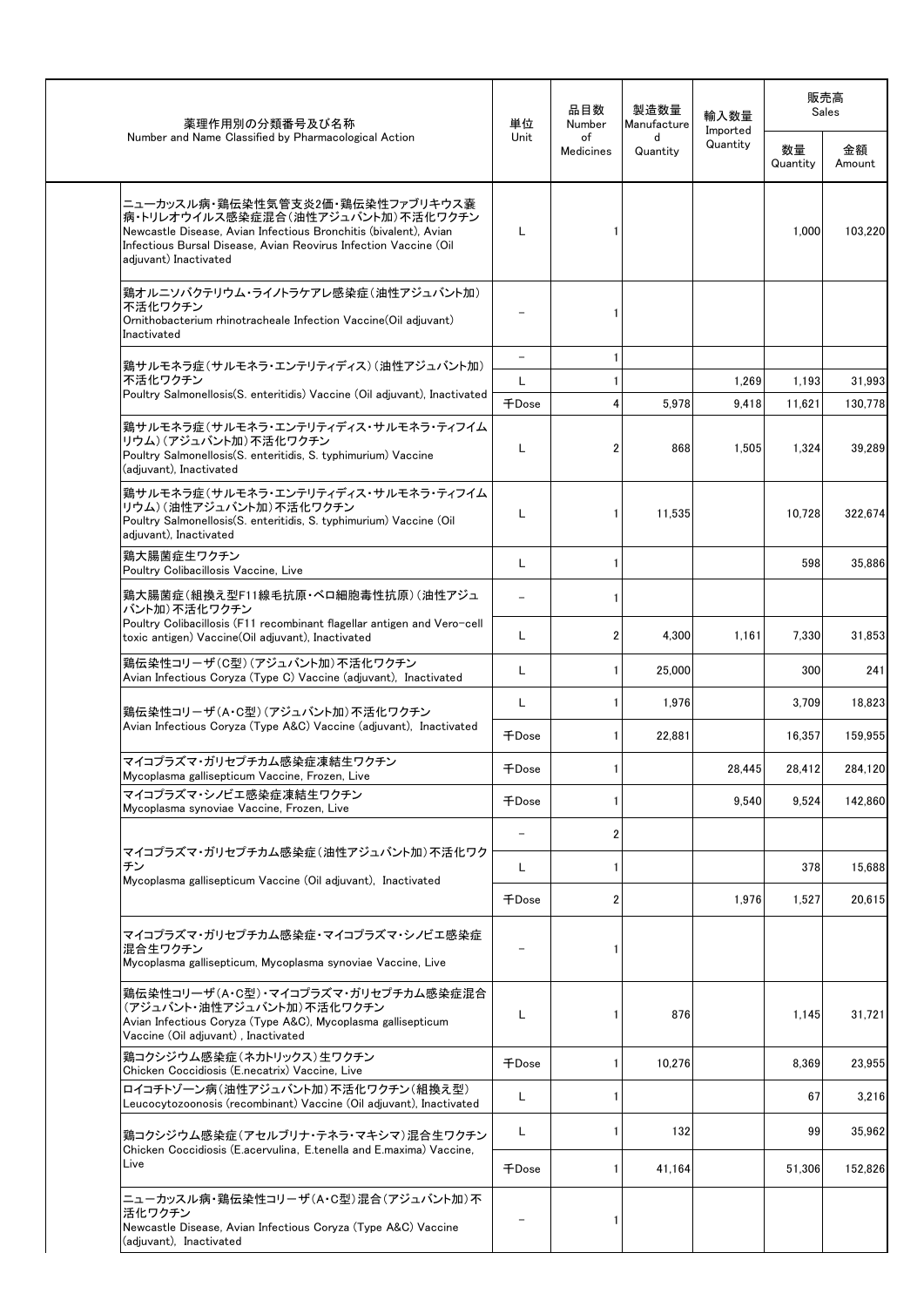|                            | 薬理作用別の分類番号及び名称                                                                                                                                                                                                                                                                              | 単位                       | 品目数<br>Number                | 製造数量<br>Manufacture | 輸入数量                 |                | 販売高<br>Sales     |
|----------------------------|---------------------------------------------------------------------------------------------------------------------------------------------------------------------------------------------------------------------------------------------------------------------------------------------|--------------------------|------------------------------|---------------------|----------------------|----------------|------------------|
|                            | Number and Name Classified by Pharmacological Action                                                                                                                                                                                                                                        | Unit                     | of<br>Medicines              | d<br>Quantity       | Imported<br>Quantity | 数量<br>Quantity | 金額<br>Amount     |
|                            | ニューカッスル病・鶏伝染性気管支炎・鶏伝染性コリーザ(A型)混合(ア<br>ジュバント加)不活化ワクチン<br>Newcastle Disease, Avian Infectious Bronchitis, Avian Infectious<br>Coryza (Type A) Vaccine (adjuvant), Inactivated                                                                                                                 | L                        | $\mathbf{1}$                 | 3,384               |                      | 1,532          | 16,923           |
|                            | ニューカッスル病・鶏伝染性気管支炎・鶏伝染性コリーザ(A・C型菌処<br>理)混合(アジュバント加)不活化ワクチン<br>Newcastle Disease, Avian Infectious Bronchitis (bivalent), Avian<br>Infectious Coryza (Type A&C, ultrasonicated) Vaccine (adjuvant),<br>Inactivated                                                                            | L                        | $\mathbf{1}$                 | 1,613               |                      | 1,929          | 23,310           |
|                            | ニューカッスル病·鶏伝染性気管支炎·鶏伝染性コリーザ(A·C型)混合<br>(油性アジュバント加)不活化ワクチン<br>Newcastle Disease, Avian Infectious Bronchitis, Avian Infectious                                                                                                                                                                | L                        | $\mathbf{1}$<br>$\mathbf{1}$ | 4,242               |                      | 4,431          | 101,416          |
|                            | Coryza (Type A&C) Vaccine (Oil adjuvant) Inactivated<br>ニューカッスル病・鶏伝染性気管支炎2価・鶏サルモネラ症(サルモネ<br>ラ・エンテリティディス)混合(油性アジュバント加)不活化ワクチン<br>Newcastle Disease, Avian Infectious Bronchitis (bivalent), Poultry<br>Salmonellosis(S. enteritidis) Vaccine (Oil adjuvant), Inactivated                     |                          | 1                            |                     |                      |                |                  |
|                            | ニューカッスル病·鶏伝染性気管支炎2価·鶏伝染性コリーザ(A·C型)<br>混合(アジュバント加)不活化ワクチン<br>Newcastle Disease, Avian Infectious Bronchitis (bivalent), Avian<br>Infectious Coryza (Type A&C) Vaccine (adjuvant), Inactivated                                                                                                | L                        | 1                            | 1,199               |                      | 1.069          | 16,342           |
|                            | ニューカッスル病・鶏伝染性気管支炎2価・マイコプラズマ・ガリセプチカ<br>ム感染症混合(油性アジュバント加)不活化ワクチン                                                                                                                                                                                                                              | $\equiv$                 | $\overline{2}$               |                     |                      |                |                  |
|                            | Newcastle Disease, Avian Infectious Bronchitis (bivalent), Mycoplasma<br>gallisepticum Vaccine (Oil adjuvant), Inactivated                                                                                                                                                                  | L                        | $\mathbf{1}$                 | 3,127               |                      | 3,497          | 157,949          |
|                            | ニューカッスル病·鶏伝染性気管支炎·鶏伝染性コリーザ(A·C型)·マイ<br> コプラズマ・ガリセプチカム感染症混合(油性アジュバント加)不活化ワ<br>クチン<br>Newcastle Disease, Avian Infectious Bronchitis, Avian Infectious<br>Coryza (Type A&C), Mycoplasma gallisepticum Vaccine (Oil adjuvant),<br>Inactivated                                                  | L                        | $\mathbf{1}$                 | 3,217               |                      | 1,637          | 49,346           |
|                            | ニューカッスル病・鶏伝染性気管支炎2価・産卵低下症候群-1976・鶏<br>伝染性コリーザ(A・C型)・マイコプラズマ・ガリセプチカム感染症混合<br>(油性アジュバント加)不活化ワクチン<br>Newcastle Disease, Avian Infectious Bronchitis (bivalent), Egg Drop<br>Syndrome-1976. Avian Infectious Coryza (Type A&C), Mycoplasma<br>gallisepticum Vaccine (Oil adjuvant), Inactivated | L                        | 2                            | 11,293              |                      | 13,136         | 934,876          |
|                            | 合計 Subtotal                                                                                                                                                                                                                                                                                 |                          | 159                          |                     |                      |                | 4,646,903        |
| 6_水産用ワク<br>チン(シード          | イリドウイルス感染症不活化ワクチン<br>Iridovirus Infection Vaccine, Inactivated                                                                                                                                                                                                                              | 千Dose                    | 1                            | 8,155               |                      | 2,055          | 27,948           |
| ロット製剤を<br>除く)<br>Fisheries | あゆビブリオ病不活化ワクチン<br>Vibriosis in Ayu Vaccine, Inactivated                                                                                                                                                                                                                                     | $\overline{\phantom{m}}$ | $\overline{2}$               |                     |                      |                |                  |
| Vaccines<br>(except for    | さけ科魚類ビブリオ病不活化ワクチン<br>Vibriosis in Salmonid Fish Vaccine, Inactivated                                                                                                                                                                                                                        | L                        | 1                            |                     |                      | 1,928          | 12,339           |
| Seed)                      | ひらめ β 溶血性レンサ球菌症不活化ワクチン                                                                                                                                                                                                                                                                      | $\overline{\phantom{a}}$ | 1                            |                     |                      |                |                  |
|                            | $\beta$ Hemolytic Streptococcosis in Flounder Vaccine, Inactivated<br>ぶりα溶血性レンサ球菌症不活化ワクチン(注射型)                                                                                                                                                                                              | L                        | $\overline{2}$               | 428                 |                      | 326            | 11,067           |
|                            | Lactococcosis in Yellowtail Vaccine, Inactivated (for injection)                                                                                                                                                                                                                            | L                        | 3                            | 1,531               |                      | 697            | 61,329           |
|                            | ぶりα溶血性レンサ球菌症(酵素処理)不活化ワクチン<br>Lactococcosis in Yellowtail Vaccine (enzymatic treatment).<br>Inactivated                                                                                                                                                                                      |                          | -1                           |                     |                      |                |                  |
|                            | ぶりビブリオ病不活化ワクチン<br>Vibriosis in Yellowtail Vaccine, Inactivated                                                                                                                                                                                                                              | L                        | -1                           |                     |                      | 129            | 592              |
|                            | ぶりα溶血性レンサ球菌症・類結節症混合(油性アジュバント加)不活<br>化ワクチン<br>Lactococcosis, Pseudotuberculosis in Yellowtail Vaccine (Oil adjuvant),<br>Inactivated                                                                                                                                                         | L                        | 1                            |                     | 730                  | 298            | 80,145           |
|                            | ぶりビブリオ病・α溶血性レンサ球菌症混合不活化ワクチン<br>Vibriosis, Lactococcosis in Yellowtail Vaccine, Inactivated                                                                                                                                                                                                  | $\overline{\phantom{a}}$ | -1                           |                     |                      |                |                  |
|                            | ぶりビブリオ病・α溶血性レンサ球菌症・ストレプトコッカス・ジスガラクチ<br>エ感染症混合不活化ワクチン<br>Vibriosis, Lactococcosis, Streptococcus dysgalactiae Infection in<br>Yellowtail Vaccine (Oil adjuvant), Inactivated                                                                                                                 | L<br>L                   | $\overline{\mathbf{c}}$<br>1 | 157                 |                      | 381<br>93      | 60,643<br>19,440 |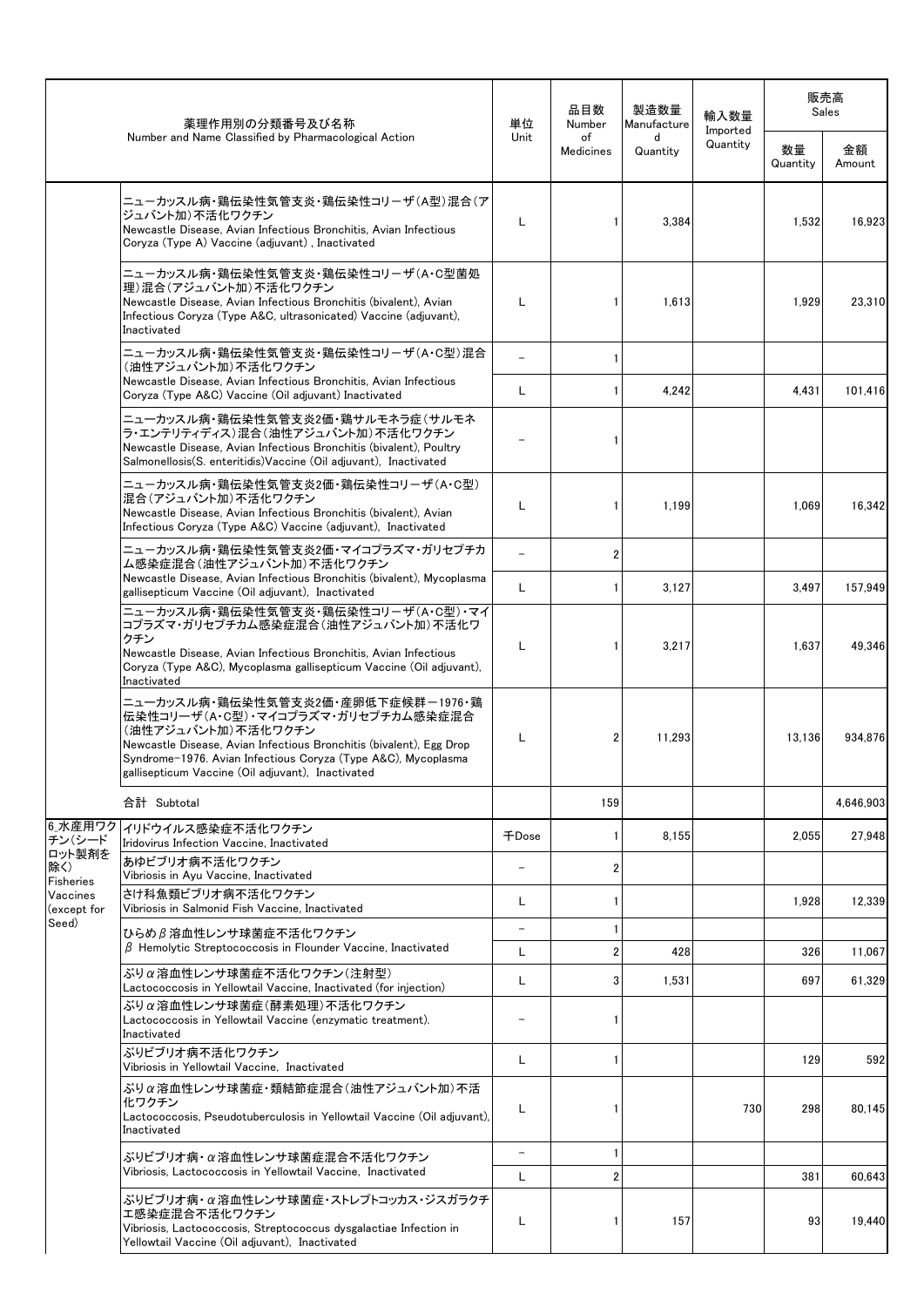|                                                       | 薬理作用別の分類番号及び名称                                                                                                                                                                                                                                                                           | 単位                       | 品目数<br>Number          | 製造数量<br>Manufacture | 輸入数量                 |                | 販売高<br>Sales |
|-------------------------------------------------------|------------------------------------------------------------------------------------------------------------------------------------------------------------------------------------------------------------------------------------------------------------------------------------------|--------------------------|------------------------|---------------------|----------------------|----------------|--------------|
|                                                       | Number and Name Classified by Pharmacological Action                                                                                                                                                                                                                                     | Unit                     | of<br><b>Medicines</b> | d<br>Quantity       | Imported<br>Quantity | 数量<br>Quantity | 金額<br>Amount |
|                                                       | ぶりビブリオ病・α溶血性レンサ球菌症・類結節症混合(油性アジュバン<br>ト加)不活化ワクチン<br>Vibriosis, Lactococcosis, Pseudotuberculosis in Yellowtail Vaccine (Oil<br>adjuvant), Inactivated                                                                                                                                     | L                        |                        |                     | 441                  | 384            | 102,908      |
|                                                       | イリドウイルス感染症・ぶりα溶血性レンサ球菌症混合不活化ワクチン<br>Iridovirus Infection, Lactococcosis in Yellowtail Vaccine, Inactivated                                                                                                                                                                               | $\overline{\phantom{0}}$ | -1                     |                     |                      |                |              |
|                                                       | イリドウイルス感染症・ぶりビブリオ病・α 溶血性レンサ球菌症混合不活<br>化ワクチン                                                                                                                                                                                                                                              | $\equiv$                 | $\overline{2}$         |                     |                      |                |              |
|                                                       | Iridovirus Infection, Vibriosis, Lactococcosis in Yellowtail Vaccine,<br>Inactivated                                                                                                                                                                                                     | 千Dose                    | $\mathbf{1}$           | 5,092               |                      | 5,092          | 109,987      |
|                                                       | 合計 Subtotal                                                                                                                                                                                                                                                                              |                          | 22                     |                     |                      |                | 486,398      |
| ン(シードロッ                                               | 7_犬用ワクチ 大コロナウイルス感染症(油性アジュバント加)不活化ワクチン<br>Canine Coronavirus Infection Vaccine (Oil adjuvant), Inactivated                                                                                                                                                                                |                          | $\mathbf{1}$           |                     |                      |                |              |
| ト製剤を除く)<br>Canine<br>Vaccines<br>(except for<br>Seed) | 犬パルボウイルス感染症生ワクチン                                                                                                                                                                                                                                                                         |                          | 1                      |                     |                      |                |              |
|                                                       | Canine Parvovirus Infection Vaccine, Live                                                                                                                                                                                                                                                | 千Dose                    | 1                      |                     | 36                   | 40             | 15,323       |
|                                                       | 犬パルボウイルス感染症不活化ワクチン                                                                                                                                                                                                                                                                       |                          | 2                      |                     |                      |                |              |
|                                                       | Canine Parvovirus Infection Vaccine, Inactivated                                                                                                                                                                                                                                         | 千Dose                    | $\mathbf{1}$           |                     |                      | 10             | 2,478        |
|                                                       | 狂犬病組織培養不活化ワクチン<br>Rabies (tissue culture) Vaccine, Inactivated                                                                                                                                                                                                                           | Г                        | 5                      | 5.136               |                      | 4,976          | 1,464,461    |
|                                                       | ジステンパー・犬アデノウイルス(2型)感染症混合生ワクチン                                                                                                                                                                                                                                                            |                          | 1                      |                     |                      |                |              |
|                                                       | Canine Distemper, Canine Adenovirus (type 2) Infection Vaccine, Live                                                                                                                                                                                                                     | 千Dose                    | 1                      | 32                  |                      | 26             | 7,309        |
|                                                       | ジステンパー・犬パルボウイルス感染症混合生ワクチン<br>Canine Distemper, Canine Parvovirus Infection Vaccine, Live                                                                                                                                                                                                 | 千Dose                    | 1                      |                     | 85                   | 68             | 30.711       |
|                                                       | ジステンパー・犬アデノウイルス(2型)感染症・犬パルボウイルス感染<br>症混合生ワクチン<br>Canine Distemper, Canine Adenoovirus Infection (Type 2), Canine<br>Parvovirus Infection Vaccine, Live                                                                                                                                   | 千Dose                    | 1                      |                     | 28                   | 25             | 10.508       |
|                                                       | ジステンパー・犬アデノウイルス(2型)感染症・犬パラインフルエンザ・<br>犬パルボウイルス感染症混合生ワクチン                                                                                                                                                                                                                                 |                          | $\overline{2}$         |                     |                      |                |              |
|                                                       | Canine Distemper, Canine Adenoovirus Infection (Type 2), Canine<br>Parainfluenza, Canine Parvovirus Infection Vaccine Live                                                                                                                                                               | 千Dose                    | 1                      |                     | 136                  | 413            | 228,256      |
|                                                       | ジステンパー・犬アデノウイルス(2型)感染症・犬パラインフルエンザ・犬<br>パルボウイルス感染症・犬コロナウイルス感染症混合生ワクチン<br>Canine Distemper, Canine Adenovirus (Type 2) Infection, Canine<br>Parainfluenza, Canine Parvovirus Infection, Canine Coronavirus<br>Infection Vaccine, Live                                                      | 千Dose                    |                        | 494                 |                      | 413            | 157,119      |
|                                                       | ジステンパー・犬アデノウイルス(2型)感染症・犬パラインフルエンザ・犬<br>パルボウイルス感染症・犬コロナウイルス感染症混合ワクチン<br>Canine Distemper, Canine Adenovirus (Type 2) Infection, Canine                                                                                                                                                    |                          | $\overline{2}$         |                     |                      |                |              |
|                                                       | Parainfluenza, Canine Parvovirus Infection, Canine Coronavirus<br>Infection Vaccine, Mixed                                                                                                                                                                                               | 千Dose                    | $\overline{2}$         |                     | 569                  | 707            | 451,552      |
|                                                       | 犬コロナウイルス感染症・犬レプトスピラ病混合(油性アジュバント加)不<br>活化ワクチン<br>Canine Coronavirus Infection, Canine Leptospirosis Vaccine (Oil<br>adjuvant), Inactivated                                                                                                                                                |                          | 1                      |                     |                      |                |              |
|                                                       | ジステンパー・犬アデノウイルス(2型)感染症・犬パラインフルエンザ・<br>犬パルボウイルス感染症・犬レプトスピラ病混合ワクチン<br>Canine Distemper, Canine Adenovirus (Type 2) Infection, Canine<br>Parainfluenza, Canine Parvovirus Infection, Canine Leptospirosis<br>Vaccine, Mixed                                                                 | 千Dose                    |                        |                     | 31                   | 29             | 19,846       |
|                                                       | ジステンパー・犬アデノウイルス(2型)感染症・犬パラインフルエンザ・<br>犬パルボウイルス感染症・犬レプトスピラ病(カニコーラ・コペンハーゲニ<br>ー・ヘブドマディス)混合ワクチン<br>Canine Distemper, Canine Adenovirus (Type 2) Infection, Canine<br>Parainfluenza, Canine Parvovirus Infection, Canine Leptospirosis<br>(L.canicola. L. copenhageny, L. hebdomadis), Mixed | 千Dose                    |                        | 41                  |                      | 221            | 84,018       |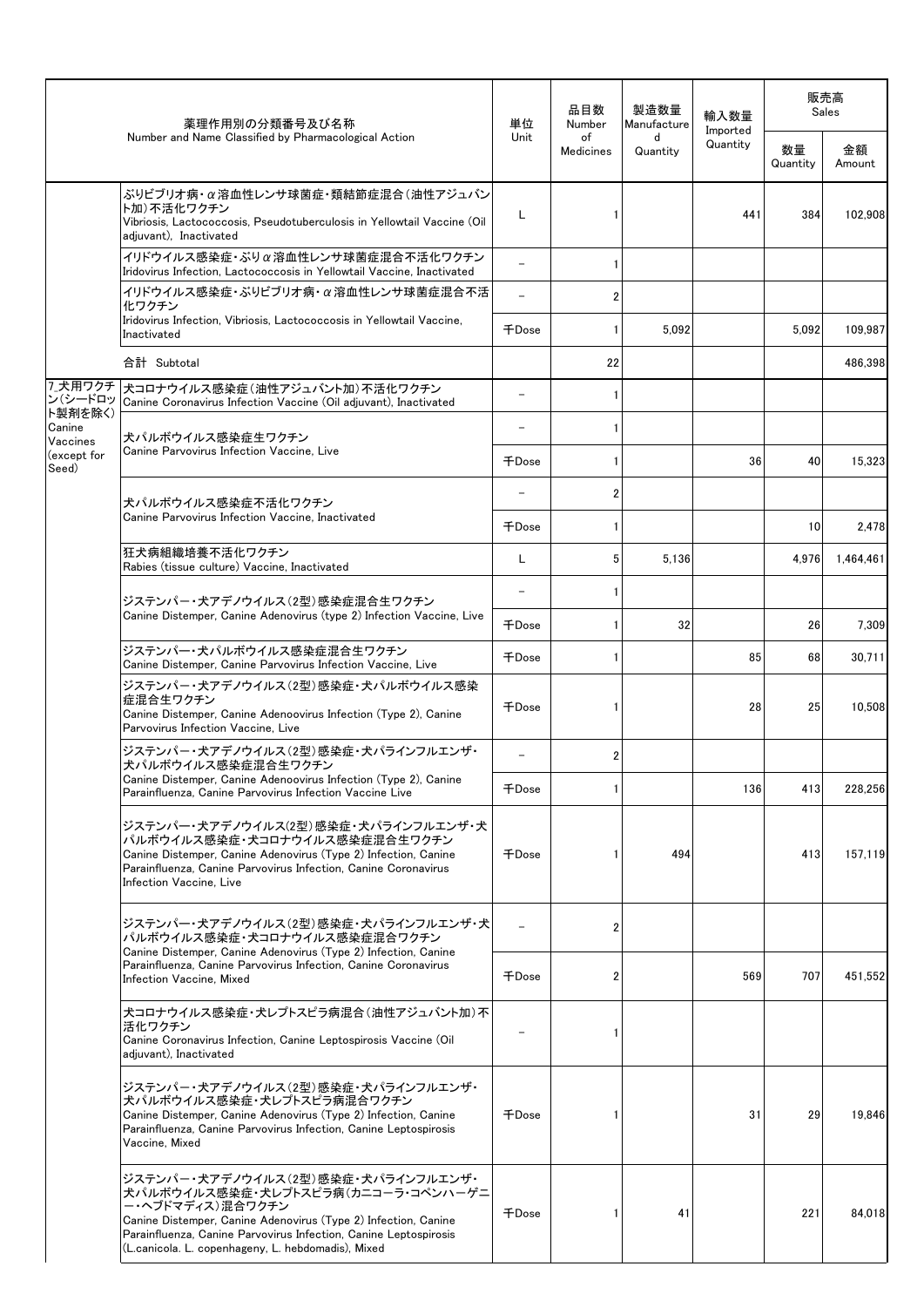|                                                             | 薬理作用別の分類番号及び名称                                                                                                                                                                                                                                                                                                                                | 単位    | 品目数<br>Number          | 製造数量<br>Manufacture | 輸入数量<br>Imported |                | 販売高<br>Sales |
|-------------------------------------------------------------|-----------------------------------------------------------------------------------------------------------------------------------------------------------------------------------------------------------------------------------------------------------------------------------------------------------------------------------------------|-------|------------------------|---------------------|------------------|----------------|--------------|
|                                                             | Number and Name Classified by Pharmacological Action                                                                                                                                                                                                                                                                                          | Unit  | of<br><b>Medicines</b> | d<br>Quantity       | Quantity         | 数量<br>Quantity | 金額<br>Amount |
|                                                             | ジステンパー・犬アデノウイルス(2型)感染症・犬パラインフルエンザ・犬<br>パルボウイルス感染症・犬コロナウイルス感染症・犬レプトスピラ病混合<br>ワクチン                                                                                                                                                                                                                                                              |       |                        |                     |                  |                |              |
|                                                             | Canine Distemper, Canine Adenovirus (Type 2) Infection, Canine<br>Parainfluenza, Canine Parvovirus Infection, Canine Coronavirus<br>Infection, Canine Leptospirosis Vaccine, Mixed                                                                                                                                                            | 千Dose |                        |                     | 6,674            | 1,238          | 967,670      |
|                                                             | ジステンパー・犬アデノウイルス(2型)感染症・犬パラインフルエンザ・犬<br>パルボウイルス感染症・犬コロナウイルス感染症・犬レプトスピラ病(カ<br>ニコーラ・コペンハーゲニー・ヘブドマディス)混合ワクチン<br>Canine Distemper, Canine Adenovirus (Type 2) Infection, Canine<br>Parainfluenza, Canine Parvovirus Infection, Canine Coronavirus<br>Infection, Canine Leptospirosis (L.canicola, L. copenhageny, L.<br>hebdomadis) Vaccine, Mixed | 千Dose |                        | 820                 |                  | 968            | 472.678      |
|                                                             | 合計 Subtotal                                                                                                                                                                                                                                                                                                                                   |       | 33                     |                     |                  |                | 3,911,929    |
| 8 猫・ミンク用<br>ワクチン                                            | 猫白血病(アジュバント加)不活化ワクチン<br>Feline Leukemia Vaccine (adjuvant) Inactivated                                                                                                                                                                                                                                                                        |       |                        |                     |                  |                |              |
| (シードロット<br>製剤を除く)<br>Feline Mink<br>Vaccines<br>(except for | 猫白血病(アジュバント加)ワクチン(組換え型)<br>Feline Leukemia (recombinant) Vaccine (adjuvant)                                                                                                                                                                                                                                                                   | 千Dose |                        |                     | 25               | 22             | 24,721       |
|                                                             | 猫免疫不全ウイルス感染症(アジュバント加)不活化ワクチン                                                                                                                                                                                                                                                                                                                  |       |                        |                     |                  |                |              |
| Seed)                                                       | Feline Immunodeficiency Virus Infection Vaccine (adjuvant),<br>Inactivated                                                                                                                                                                                                                                                                    | L     |                        |                     | 30               |                |              |
|                                                             | 猫ウイルス性鼻気管炎・猫カリシウイルス感染症・猫汎白血球減少症混<br>合生ワクチン                                                                                                                                                                                                                                                                                                    |       |                        |                     |                  |                |              |
|                                                             | Feline Rhinotracheitis, Feline Calicivirus Infection, Feline<br>Panleukopenia Vaccine, Live                                                                                                                                                                                                                                                   | 千Dose | 3                      |                     | 686              | 561            | 763,807      |
|                                                             | 猫ウイルス性鼻気管炎・猫カリシウイルス感染症・猫汎白血球減少症混<br>合ワクチン<br>Feline Rhinotracheitis, Feline Calicivirus Infection, Feline<br>Panleukopenia Vaccine, Mixed                                                                                                                                                                                                     |       |                        |                     |                  |                |              |
|                                                             | 猫ウイルス性鼻気管炎・猫カリシウイルス感染症2価・猫汎白血球減少<br> 症混合ワクチン<br>Feline Rhinotracheitis, Feline Calicivirus Infection (bivalent), Feline<br>Panleukopenia Vaccine, Mixed                                                                                                                                                                                       | 千Dose |                        |                     | 164              | 130            | 74,383       |
|                                                             | 猫ウイルス性鼻気管炎・猫カリシウイルス感染症・猫汎白血球減少症混<br>合(油性アジュバント加)不沽化ワクチン                                                                                                                                                                                                                                                                                       | L     | 1                      | 43                  |                  | 114            | 51,318       |
|                                                             | Feline Rhinotracheitis, Feline Calicivirus Infection, Feline<br>Panleukopenia Vaccine (Oil adiuvant), Inactivated                                                                                                                                                                                                                             | 千Dose |                        |                     |                  | 282            | 203.974      |
|                                                             | 猫ウイルス性鼻気管炎・猫カリシウイルス感染症・猫汎白血球減少症・<br>猫白血病(組換え型)混合(油性アジュバント加)不活化ワクチン<br>Feline Rhinotracheitis, Feline Calicivirus Infection, Feline<br>Panleukopenia, Feline Leukemia (recombinant) Vaccine (Oil adjuvant),<br>Inactivated                                                                                                                     | L     |                        |                     |                  |                |              |
|                                                             | 猫ウイルス性鼻気管炎・猫カリシウイルス感染症3価・猫汎白血球減少<br> 症・猫白血病(組換え型)混合(油性アジュバント加)不活化ワクチン<br>Feline Rhinotracheitis, Feline Calicivirus Infection (trivalent), Feline<br>Panleukopenia, Feline Leukemia Vaccine (Oil adjuvant). Inactivated                                                                                                                       | L     |                        | 84                  |                  | 159            | 106,419      |
|                                                             | 猫ウイルス性鼻気管炎・猫カリシウイルス感染症3価・猫汎白血球減少<br> 症・猫白血病(組換え型)・猫クラミジア感染症混合(油性アジュバント<br> 加)不活化ワクチン<br>Feline Rhinotracheitis, Feline Calicivirus Infection (trivalent), Feline<br>Panleukopenia, Feline Leukemia (recombinant), Feline Chlamydia<br>Vaccine (oil adjuvant), Inactivated                                                                     | L     |                        | 43                  |                  | 118            | 92,674       |
|                                                             | 猫ウイルス性鼻気管炎・猫カリシウイルス感染症・猫汎白血球減少症・<br>猫白血病・猫クラミジア感染症混合(油性アジュバント加)不活化ワクチ<br>Feline Rhinotracheitis, Feline Calicivirus Infection, Feline<br>Panleukopenia, Feline Leukemia, Feline Chlamydia Vaccine (Oil<br>adjuvant), Inactivated                                                                                                              | 千Dose |                        |                     | 153              | 130            | 134,658      |
|                                                             | 合計 Subtotal                                                                                                                                                                                                                                                                                                                                   |       | 16                     |                     |                  |                | 1,451,954    |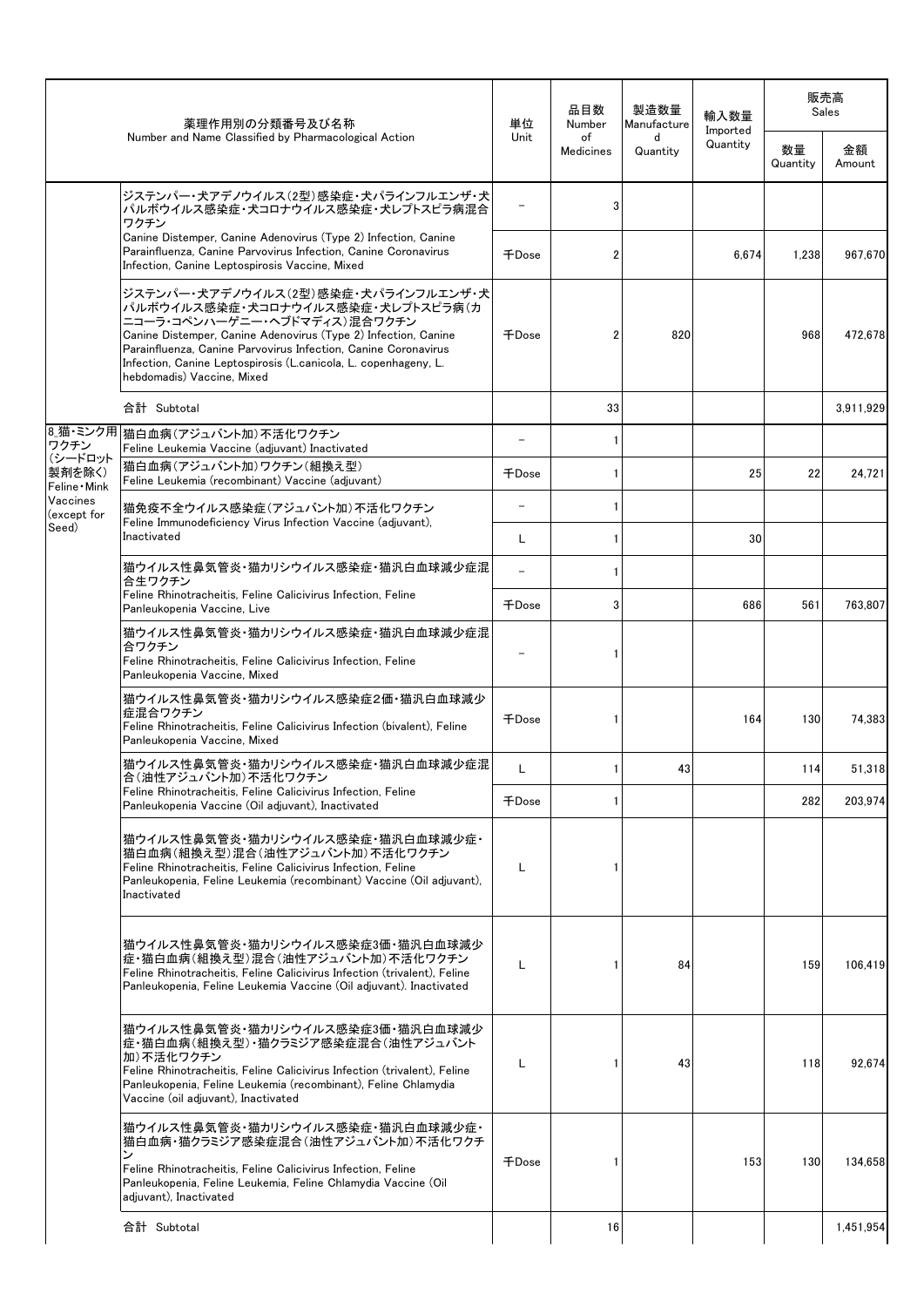| 薬理作用別の分類番号及び名称        |                                                                                                                                                                                                                                                   | 単位                       | 品目数<br>Number          | 製造数量<br>Manufacture | 輸入数量     | 販売高<br>Sales<br>Imported |              |
|-----------------------|---------------------------------------------------------------------------------------------------------------------------------------------------------------------------------------------------------------------------------------------------|--------------------------|------------------------|---------------------|----------|--------------------------|--------------|
|                       | Number and Name Classified by Pharmacological Action                                                                                                                                                                                              | <b>Unit</b>              | of<br><b>Medicines</b> | d<br>Quantity       | Quantity | 数量<br>Quantity           | 金額<br>Amount |
| 9 牛用ワクチ<br>ン(シードロッ    | イバラキ病生ワクチン(シード)<br>Ibaraki Disease Vaccine, Live, Seed                                                                                                                                                                                            | 千Dose                    | -1                     | 180                 |          | 87                       | 20,727       |
| ト製剤)<br><b>Bovine</b> | 牛RSウイルス感染症生ワクチン(シード)<br>Bovine Respiratory Syncytial Virus Infection Vaccine, Live, Seed                                                                                                                                                          | L                        | 1                      | 716                 |          | 661                      | 125,757      |
| Vaccines<br>(Seed)    | 牛ヒストフィルス・ソムニ(ヘモフィルス・ソムナス)感染症(アジュバント<br>加)不活化ワクチン(シード)<br>Heamophilus somnus Vaccine (adiuvant), Inactivated, Seed                                                                                                                                 | L                        | 1                      | 42                  |          | 33                       | 17.353       |
|                       | 炭疽生ワクチン(シード)<br>Anthrax Vaccine, Live, Seed                                                                                                                                                                                                       | 千Dose                    | -1                     | 257                 |          | 158                      | 18,193       |
|                       | 合計 Subtotal                                                                                                                                                                                                                                       |                          | 4                      |                     |          |                          | 182,030      |
| 11 豚用ワク<br>チン(シード     | 豚コレラ生ワクチン(シード)                                                                                                                                                                                                                                    | $\equiv$                 | 3                      |                     |          |                          |              |
| ロット製剤)<br>Swine       | Hog Cholera Vaccine, Live, Seed                                                                                                                                                                                                                   | 千Dose                    | $\mathbf{1}$           | 4.805               |          | 4.805                    | 32.386       |
| Vaccines              | 日本脳炎生ワクチン(シード)<br>Japanese Encephalitis Vaccine, Live, Seed                                                                                                                                                                                       | 千Dose                    | -1                     |                     |          | 138                      | 8,333        |
| (Seed)                | 豚オーエスキー病(gI-, tk-)生ワクチン(シード)<br>Swine Aujeszky's Disease (Type gI-, tk-) Vaccine, Live, Seed                                                                                                                                                      | $\overline{\phantom{a}}$ | $\overline{2}$         |                     |          |                          |              |
|                       | 豚伝染性胃腸炎濃縮生ワクチン(母豚用)(シード)<br>Swine Transmissible Gastroenteritis Vaccine, Concentrated, Live (for<br>sow). Seed                                                                                                                                    | 千Dose                    |                        |                     |          | 8                        | 3,710        |
|                       | 豚流行性下痢生ワクチン(シード)<br>Porcine Epidemic Diarrhea Vaccine, Live, Seed                                                                                                                                                                                 | 千Dose                    | -1                     |                     |          | 35                       | 6,398        |
|                       | 豚伝染性胃腸炎・豚流行性下痢混合生ワクチン(シード)<br>Swine Transmissible Gastroenteritis, Porcine Epidemic Diarrhea<br>Vaccine, Live, Seed                                                                                                                               | 千Dose                    |                        | 226                 |          | 163                      | 60,369       |
|                       | 豚丹毒生ワクチン(シード)<br>Swine Erysipelas Vaccine, Live, Seed                                                                                                                                                                                             | 千Dose                    | 3                      | 1.484               |          | 1.907                    | 47.035       |
|                       | 豚丹毒(アジュバント加)不活化ワクチン(シード)<br>Swine Erysipelas Vaccine (adjuvant), Inactivated, Seed                                                                                                                                                                | L                        | $\overline{2}$         | 779                 |          | 932                      | 42,210       |
|                       | 豚アクチノバシラス・プルロニューモニエ(2型)感染症(アジュバント加)<br>不活化ワクチン(シード)<br>Porcine Actinobacillus pleuropneumoniae (Serotype 2) Infection<br>Vaccine (adjuvant), Inactivated, Seed                                                                                    | L                        |                        | 715                 |          | 658                      | 11.530       |
|                       | 豚アクチノバシラス・プルロニューモニエ(2・5型)感染症(アジュバント<br>加)不活化ワクチン(シード)<br>Porcine Actinobacillus pleuropneumoniae (Serotype 2, 5) Infection<br>Vaccine (adjuvant), Inactivated, Seed                                                                               | L                        | 2                      | 1.560               |          | 2.827                    | 309,256      |
|                       | 豚アクチノバシラス・プルロニューモニエ(1・2・5型)感染症(アジュバント<br>加)不活化ワクチン(シード)                                                                                                                                                                                           | $\equiv$                 | $\overline{2}$         |                     |          |                          |              |
|                       | Porcine Actinobacillus pleuropneumoniae (Serotype 1, 2, 5) Infection<br>Vaccine (adjuvant), Inactivated, Seed                                                                                                                                     | L                        |                        | 1,386               |          | 1,052                    | 40,477       |
|                       | 豚アクチノバシラス・プルロニューモニエ感染症(1型部分精製・無毒化<br>毒素)(酢酸トコフェロールアジュバント加)不活化ワクチン(シード)<br>Porcine Actinobacillus pleuropneumoniae (partially purified outer<br>membrane protein of Serotype 1, toxoid) Vaccine (Tocopherolacetate<br>adiuvant). Inactivated. Seed | L                        |                        |                     | 10,576   | 12,949                   | 686,208      |
|                       | 豚ストレプトコッカス・スイス(2型)感染症(酢酸トコフェロールアジュバン<br>ト加)不活化ワクチン(シード)<br>Streptococcus Suis Infection (Serotype 2) Vaccine<br>(Tocopherolacetate adjuvant), Inactivated, Seed                                                                                   |                          | $\overline{2}$         |                     |          |                          |              |
|                       | 豚ボルデテラ感染症(アジュバント加)不活化ワクチン(シード)<br>Swine Bordetellosis Vaccine (adjuvant) Inactivated, Seed                                                                                                                                                        | L                        |                        |                     |          | 300                      | 12,000       |
|                       | ヘモフィルス・パラスイス(2・5型)感染症(アジュバント加)不活化ワクチ<br>ン(シード)<br>Haemophilus Parasuis (Serotype 2, 5) Infection Vaccine (adjuvant)<br>Inactivated, Seed                                                                                                          | L                        | 1                      | 462                 |          | 482                      | 92.022       |
|                       | マイコプラズマ・ハイオニューモニエ感染症(アジュバント加)不活化ワク<br>チン(シード)<br>Mycoplasma hyopneumoniae Infection Vaccine (adjuvant) Inactivated,<br>Seed                                                                                                                       | L                        | $\overline{2}$         |                     |          | 216                      | 13,587       |
|                       | 合計 Subtotal                                                                                                                                                                                                                                       |                          | 28                     |                     |          |                          | 1,365,521    |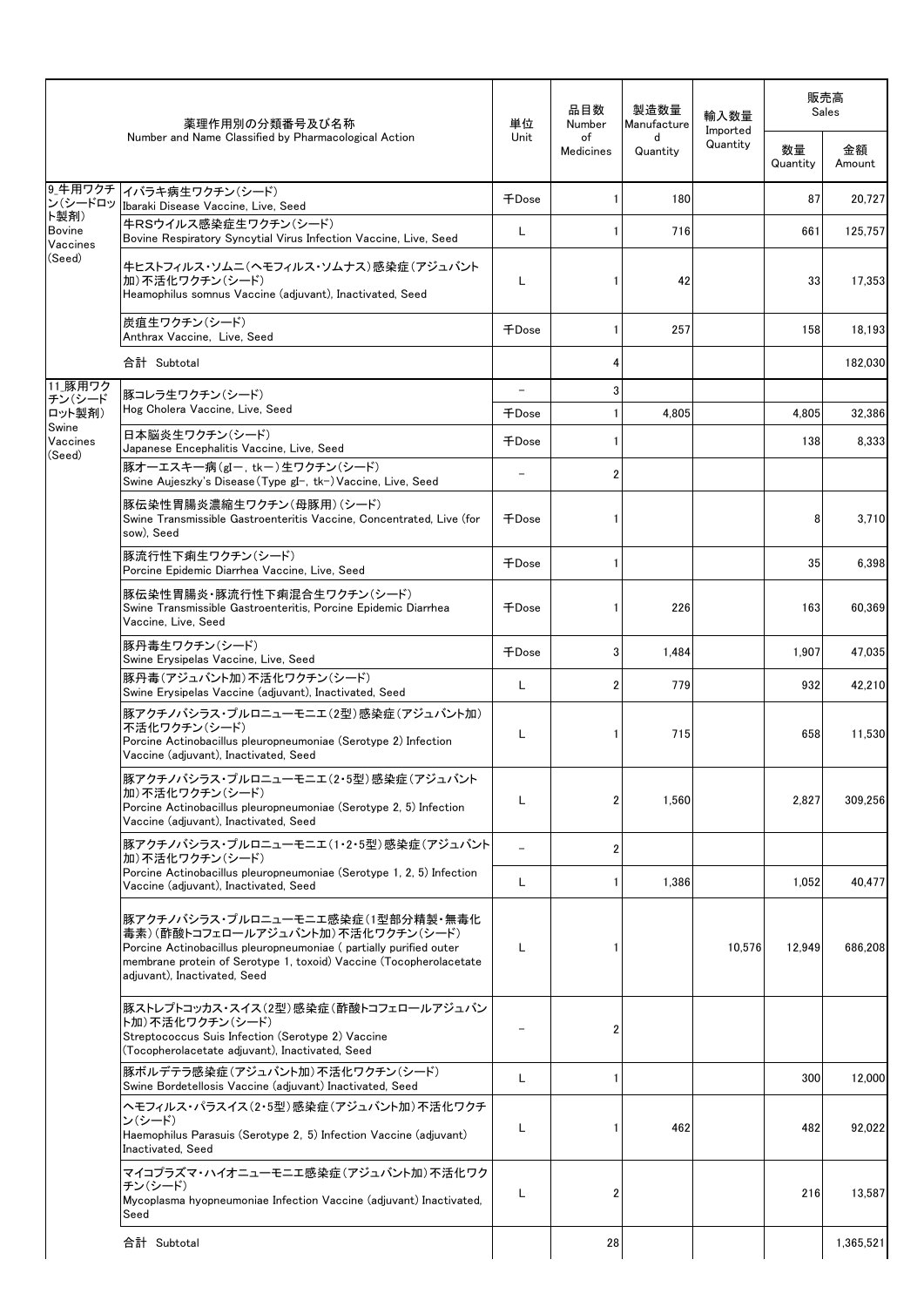|                    | 薬理作用別の分類番号及び名称                                                                                                                                                                             | 単位                       | 品目数<br>Number   | 製造数量<br>Manufacture | 輸入数量<br>Imported | 販売高<br>Sales   |              |
|--------------------|--------------------------------------------------------------------------------------------------------------------------------------------------------------------------------------------|--------------------------|-----------------|---------------------|------------------|----------------|--------------|
|                    | Number and Name Classified by Pharmacological Action                                                                                                                                       | Unit                     | of<br>Medicines | d<br>Quantity       | Quantity         | 数量<br>Quantity | 金額<br>Amount |
| 12 鶏用ワク<br>チン(シード  | 鶏痘生ワクチン(シード)<br>Fowl Pox Vaccine, Live, Seed                                                                                                                                               | 千Dose                    | $\overline{2}$  | 56.350              |                  | 73,010         | 53,964       |
| ロット製剤)<br>Avian    | トリニューモウイルス感染症生ワクチン(シード)<br>Avian Pneumovirus Infection Vaccine, Live, Seed                                                                                                                 | 千Dose                    |                 |                     | 25,200           | 20.930         | 26,011       |
| Vaccines<br>(Seed) |                                                                                                                                                                                            | $\qquad \qquad -$        | -1              |                     |                  |                |              |
|                    | ニューカッスル病生ワクチン(シード)<br>Newcastle Disease Vaccine, Live, Seed                                                                                                                                | 千Dose                    | 5               | 771,808             | 70,370           | 709,822        | 176,947      |
|                    |                                                                                                                                                                                            | $\overline{\phantom{0}}$ | -1              |                     |                  |                |              |
|                    | 鶏伝染性気管支炎生ワクチン(シード)<br>Avian Infectious Bronchitis Vaccine, Live, Seed                                                                                                                      | 千Dose                    | 10              | 477,578             | 302,622          | 763,082        | 579,521      |
|                    | 鶏伝染性喉頭気管炎生ワクチン(シード)<br>Avian Infectious Laryngotrachitis Vaccine, Live, Seed                                                                                                               | 千Dose                    | -1              | 10,755              |                  | 11,284         | 25,924       |
|                    | 鶏伝染性ファブリキウス嚢病生ワクチン(大ひな用)(シード)<br>Avian Infectious Bursal Disease Vaccine, Live (for large chicks), Seed                                                                                    | 千Dose                    |                 | 41,252              |                  | 42,206         | 157,438      |
|                    | 鶏伝染性喉頭気管炎凍結生ワクチン(シード)<br>Avian Infectious Laryngotrachitis Vaccine, Frozen Live, Seed                                                                                                      | $\overline{\phantom{0}}$ | -1              |                     |                  |                |              |
|                    | 鶏伝染性ファブリキウス嚢病生ワクチン(ひな用)(シード)<br>Avian Infectious Bursal Disease Vaccine, Live (for chicks), Seed                                                                                           | 千Dose                    | 6               | 141.026             | 158.730          | 325.899        | 399,654      |
|                    | 鶏伝染性ファブリキウス嚢病生ワクチン(ひな用中等毒)(シード)                                                                                                                                                            |                          | 1               |                     |                  |                |              |
|                    | Avian Infectious Bursal Disease Vaccine, Live (for chicks,<br>mesopathogenic type), Seed                                                                                                   | 千Dose                    | $\overline{2}$  | 273,921             |                  | 212,887        | 384,401      |
|                    | 鶏脳脊髄炎生ワクチン(シード)<br>Avian Encephalomyelitis Vaccine, Live, Seed                                                                                                                             | 千Dose                    | 3               | 45.141              |                  | 53,219         | 196,514      |
|                    | 鶏貧血ウイルス感染症生ワクチン(シード)                                                                                                                                                                       | 千Dose                    | $\overline{2}$  | 64,317              | 10.200           | 66.209         | 107,727      |
|                    | Chicken Anemia Virus Vaccine, Live, Seed<br>マレック病(七面鳥ヘルペスウイルス)生ワクチン(シード)                                                                                                                   | 千Dose                    | 4               | 179,581             |                  | 117,634        | 184,433      |
|                    | Marek's Disease (Turkey Herpesvirus) Vaccine, Live, Seed<br>マレック病(マレック病ウイルス1型)凍結牛ワクチン(シード)                                                                                                 | 千Dose                    | 2               | 134,314             |                  | 118,675        | 101.717      |
|                    | Marek's Disease (Type 1) Vaccine, Frozen, Live, Seed<br>マレック病(マレック病ウイルス2型・七面鳥ヘルペスウイルス)凍結生ワ                                                                                                 |                          |                 |                     |                  |                |              |
|                    | クチン(シード)<br>Marek's Disease (Type 2, Turkey Herpesvirus) Vaccine, Frozen, Live,<br>Seed                                                                                                    | 千Dose                    | 4               | 232,828             |                  | 203,436        | 373,733      |
|                    | ニューカッスル病・鶏伝染性気管支炎混合生ワクチン(シード)<br>Newcastle Disease, Avian Infectious Bronchitis Vaccine, Live, Seed                                                                                        | 千Dose                    | 5               | 265,836             | 46,830           | 288,494        | 193,851      |
|                    | ニューカッスル病・鶏伝染性気管支炎2価混合(油性アジュバント加)不<br>活化ワクチン(シード)<br>Newcastle Disease. Avian Infectious Bronchitis (bivalent) Vaccine (Oil<br>adiuvant) Inactivated, Seed                                  | L                        |                 | 2,806               |                  | 2,285          | 85,283       |
|                    | 鶏サルモネラ症(サルモネラ・エンテリティディス)(アジュバント加)不活<br>化ワクチン(シード)<br>Poultry Salmonellosis(S. enteritidis) Vaccine (adjuvant) Inactivated,<br>Seed                                                         | L                        |                 |                     | 3,747            | 3,327          | 65,685       |
|                    | 鶏サルモネラ症(サルモネラ・エンテリティディス)(油性アジュバント加)<br>不活化ワクチン(シード)<br>Poultry Salmonellosis(S. enteritidis) Vaccine (Oil adjuvant) Inactivated,<br>Seed                                                   | -                        |                 |                     |                  |                |              |
|                    | 鶏サルモネラ症(サルモネラ・インファンティス・サルモネラ・エンテリティ<br>ディス・サルモネラ・ティフィムリウム)(油性アジュバント加)不活化ワク<br>チン(シード)<br>Poultry Salmonellosis(S. enteritidis, S. typhimurium) Vaccine (Oil<br>adjuvant) Inactivated, Seed | L                        |                 |                     |                  | 10,728         | 322,674      |
|                    | 鶏伝染性コリーザ(A・C型)(アジュバント加)不活化ワクチン(シード)                                                                                                                                                        | $\overline{\phantom{a}}$ |                 |                     |                  |                |              |
|                    | Avian Infectious Coryza (Type A&C) Vaccine (adjuvant) Inactivated,<br>Seed                                                                                                                 | L                        | 2               | 3,603               |                  | 3,085          | 11,773       |
|                    | マイコプラズマ・ガリセプチカム感染症生ワクチン(シード)<br>Mycoplasma gallisepticum Vaccine Live, Seed                                                                                                                | 千Dose                    | 3               | 10,340              | 8,100            | 13,735         | 155,706      |
|                    | マイコプラズマ・ガリセプチカム感染症(アジュバント加)不活化ワクチン<br>(シード)<br>Mycoplasma gallisepticum Vaccine (adjuvant) Inactivated, Seed                                                                               | L                        |                 | 1,874               |                  | 1,347          | 23,567       |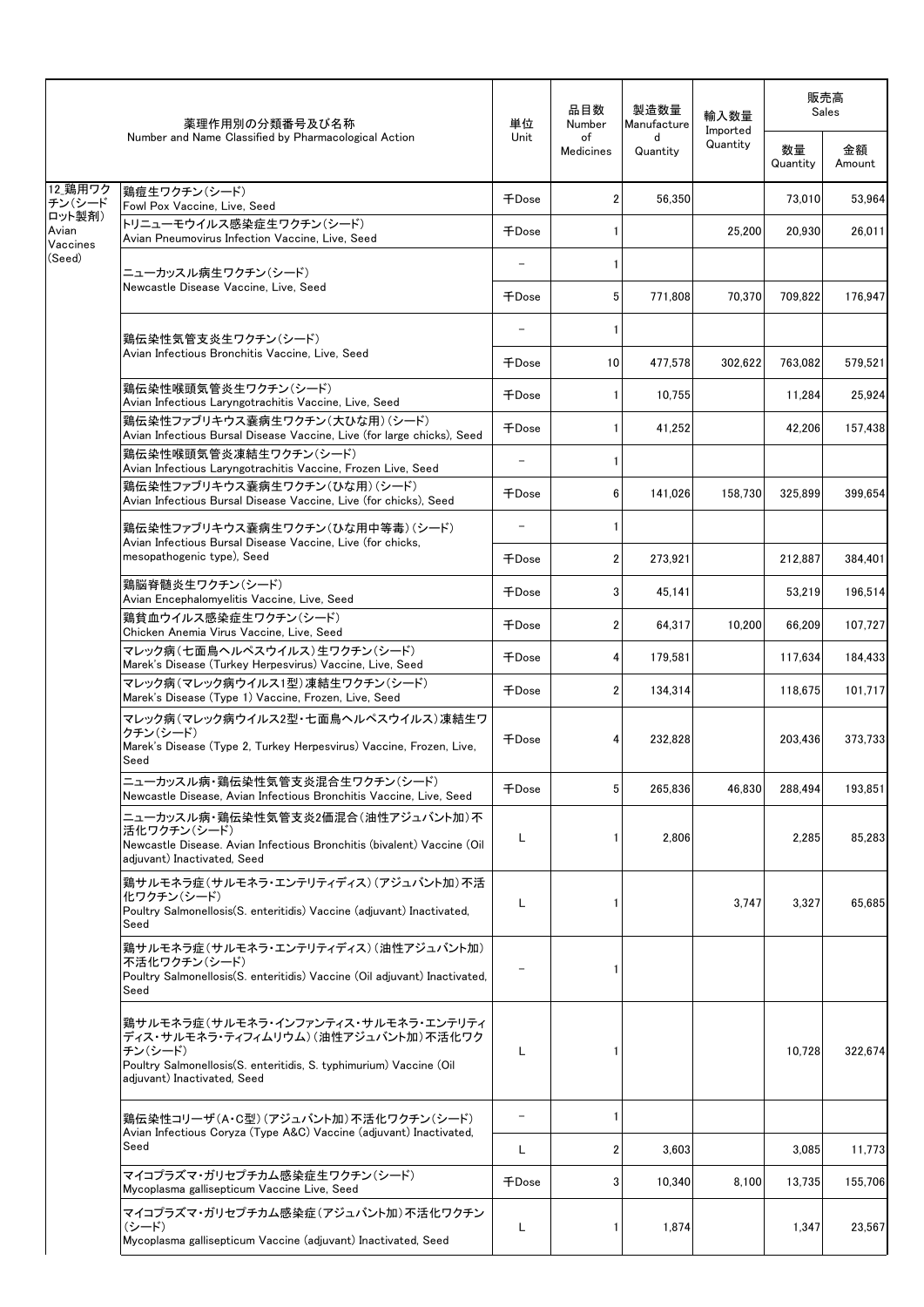|                                        | 薬理作用別の分類番号及び名称                                                                                                                                                                                                                                                    | 単位                       | 品目数<br>Number   | 製造数量<br>Manufacture | 輸入数量<br>Imported | 販売高<br>Sales   |              |
|----------------------------------------|-------------------------------------------------------------------------------------------------------------------------------------------------------------------------------------------------------------------------------------------------------------------|--------------------------|-----------------|---------------------|------------------|----------------|--------------|
|                                        | Number and Name Classified by Pharmacological Action                                                                                                                                                                                                              | Unit                     | of<br>Medicines | d<br>Quantity       | Quantity         | 数量<br>Quantity | 金額<br>Amount |
|                                        | マイコプラズマ・ガリセプチカム感染症(油性アジュバント加)不活化ワク<br>チン(シード)<br>Mycoplasma gallisepticum Vaccine (Oil adjuvant) Inactivated, Seed                                                                                                                                                | L                        | 2               | 3,014               |                  | 1,928          | 104,519      |
|                                        | ニューカッスル病・鶏伝染性気管支炎2価・鶏伝染性コリーザ(A・C型)<br>混合(油性アジュバント加)不活化ワクチン(シード)<br>Newcastle Disease, Avian Infectious Bronchitis, Avian Infectious<br>Coryza (Type A&C) Vaccine (Oil adjuvant) Inactivated, Seed                                                                 | L                        |                 | 5,793               |                  | 6,233          | 271,297      |
|                                        | ニューカッスル病・鶏伝染性気管支炎2価・鶏伝染性コリーザ(A・C型)・<br>マイコプラズマ・ガリセプチカム感染症混合(油性アジュバント加)不活化<br>ワクチン(シード)<br>Newcastle Disease, Avian Infectious Bronchitis (bivalent), Avian<br>Infectious Coryza (Type A&C), Mycoplasma gallisepticum Vaccine (Oil<br>adiuvant). Inactivated. Seed | L                        |                 | 4.093               |                  | 2,775          | 179,751      |
|                                        | 合計 Subtotal                                                                                                                                                                                                                                                       |                          | 67              |                     |                  |                | 4,182,090    |
| 14 犬用ワク<br>チン(シード                      | 犬パルボウイルス感染症生ワクチン(シード)<br>Canine Parvovirus Infection Vaccine, Live, Seed                                                                                                                                                                                          | 千Dose                    | 1               |                     |                  |                |              |
| ロット製剤)<br>Canine<br>Vaccines<br>(Seed) | ジステンパー・犬アデノウイルス(2型)感染症・犬パラインフルエンザ・<br>犬パルボウイルス感染症混合生ワクチン(シード)<br>Canine Distemper, Canine Adenovirus (Type 2) Infection, Canine<br>Parainfluenza, Canine Parvovirus Infection, Vaccine, Live, Seed                                                                | 千Dose                    |                 |                     | 300              | 360            | 185,460      |
|                                        | 犬レプトスピラ病不活化ワクチン(シード)<br>Canine Leptospirosis Vaccine, Inactivated, Seed                                                                                                                                                                                           | 千Dose                    | 1               |                     | 22               | 18             | 4.093        |
|                                        | ジステンパー・犬アデノウイルス(2型)感染症・犬パラインフルエンザ・<br>犬パルボウイルス感染症・犬レプトスピラ病混合生ワクチン(シード)<br>Canine Distemper, Canine Adenovirus (Type 2) Infection, Canine<br>Parainfluenza, Canine Parvovirus Infection, Canine Leptospirosis<br>Vaccine, Live, Seed                               | 千Dose                    | 2               |                     | 203              | 194            | 132,532      |
|                                        | 合計 Subtotal                                                                                                                                                                                                                                                       |                          | 6               |                     |                  |                | 322,085      |
| 15 猫・ミンク<br>用ワクチン<br>(シードロット<br>製剤)    | 猫ウイルス性鼻気管炎・猫カリシウイルス感染症・猫汎白血球減少症混<br>合生ワクチン(シード)<br>Feline Rhinotracheitis, Feline Calicivirus Infection, Feline<br>Panleukopenia Vaccine, Live, Seed                                                                                                              | 千Dose                    |                 |                     | 85               | 138            | 65.962       |
|                                        | 合計 Subtotal                                                                                                                                                                                                                                                       |                          | 1               |                     |                  |                | 65,962       |
| 16.診断液<br>Diagnostics                  | 牛伝染性鼻気管炎診断用蛍光抗体<br>Infectious Bovine Rhinotracheitis diagnostic Fluorescent Antibody                                                                                                                                                                              | $\overline{\phantom{a}}$ | 1               |                     |                  |                |              |
|                                        | 牛白血病診断用受身赤血球凝集反応抗原<br>Bovine Leukemia diagnostic HA Antigen                                                                                                                                                                                                       | kit                      | 1               | 611                 |                  | 584            | 14,272       |
|                                        | 牛白血病診断用酵素抗体反応キット<br>Bovine Leukemia diagnostic ELISA Kit                                                                                                                                                                                                          | kit                      | 1               | 324                 |                  | 344            | 29,240       |
|                                        | 牛白血病診断用沈降反応抗原<br>Bovine Leukemia diagnostic AGP Antigen                                                                                                                                                                                                           | L                        | 1               | 2                   |                  |                |              |
|                                        | カンピロバクター病診断用菌液<br>Campylobacter diagnostic Antigen                                                                                                                                                                                                                | -                        | 1               |                     |                  |                |              |
|                                        | カンピロバクター病診断用蛍光抗体                                                                                                                                                                                                                                                  | 個                        | 1               | 240                 |                  | 125            | 988          |
|                                        | Campylobacter diagnostic Fluorescent Antibody<br>牛肺疫診断用補体結合反応抗原                                                                                                                                                                                                   | 個                        | 1               | 14                  |                  | 2              | 15           |
|                                        | Bovine Pleuropneumonia diagnostic CF Antigen<br>炭疽診断用沈降反応血清<br>Anthrax diagnostic Serum for precipitation reaction                                                                                                                                                | 個                        | 1               | 567                 |                  | 110            | 182          |
|                                        |                                                                                                                                                                                                                                                                   |                          | 1               |                     |                  |                |              |
|                                        | ツベルクリン<br>Tuberculin                                                                                                                                                                                                                                              | L                        | 1               | 63                  |                  | 46             | 33,181       |
|                                        |                                                                                                                                                                                                                                                                   | $\overline{\phantom{0}}$ | 1               |                     |                  |                |              |
|                                        | ブルセラ病急速診断用菌液<br>Brucellosis Rapid diagnostic Antigen                                                                                                                                                                                                              | L                        | 1               |                     |                  | 16             | 25,022       |
|                                        | ブルセラ病診断用菌液                                                                                                                                                                                                                                                        | 個                        | 1               |                     |                  | 66             | 383          |
|                                        | Brucellosis diagnostic Antigen                                                                                                                                                                                                                                    |                          |                 |                     |                  |                |              |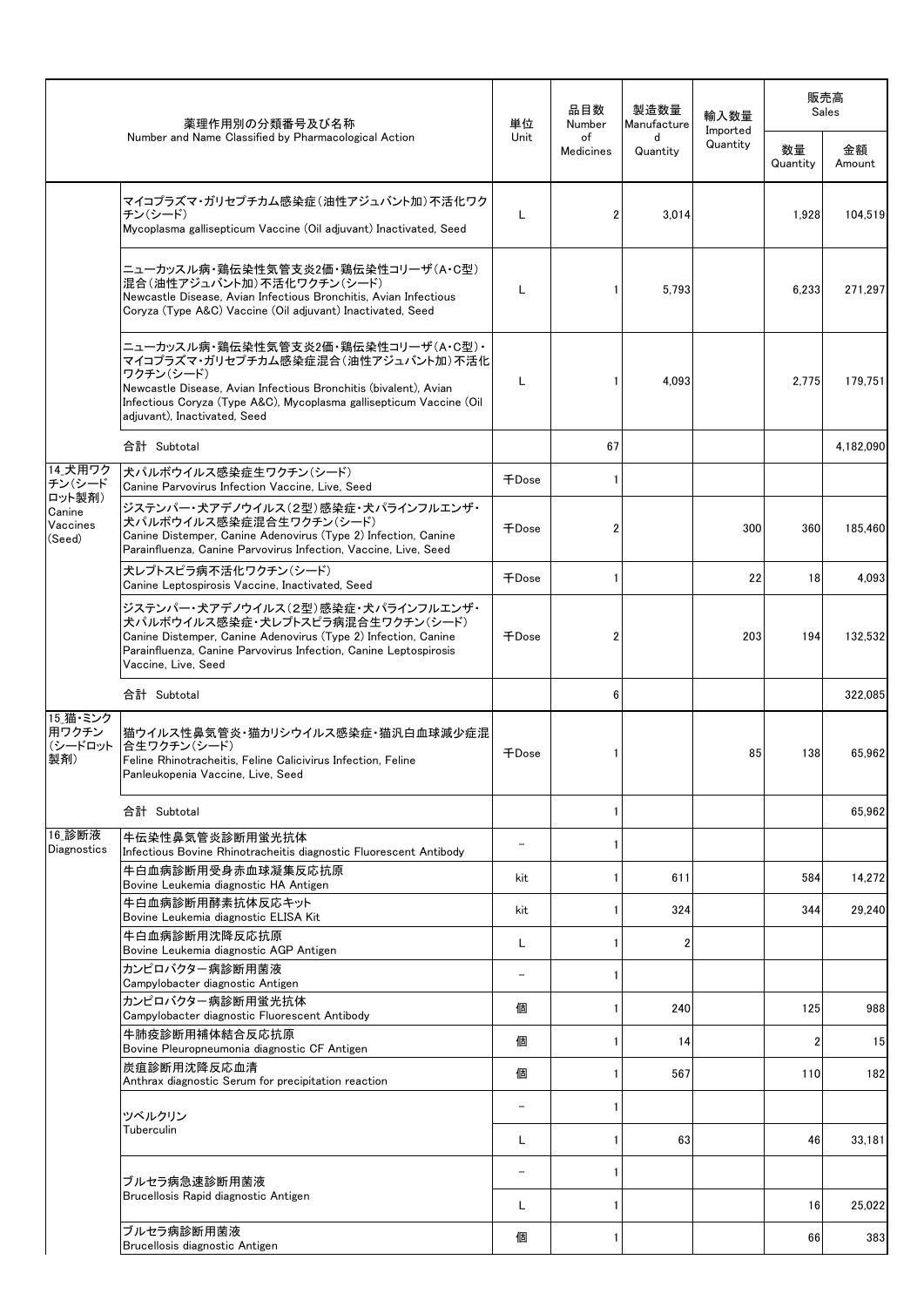| 薬理作用別の分類番号及び名称                                                                                                                                                                                         | 単位                       | 品目数<br>Number   | 製造数量<br>Manufacture | 輸入数量                 | 販売高<br>Sales   |              |  |
|--------------------------------------------------------------------------------------------------------------------------------------------------------------------------------------------------------|--------------------------|-----------------|---------------------|----------------------|----------------|--------------|--|
| Number and Name Classified by Pharmacological Action                                                                                                                                                   | Unit                     | of<br>Medicines | d<br>Quantity       | Imported<br>Quantity | 数量<br>Quantity | 金額<br>Amount |  |
| ブルセラ病診断用抗原固相化酵素抗体反応キット<br>Brucellosis diagnostic Solid Phase ELISA Kit                                                                                                                                 | kit                      | 1               | 170                 |                      | 150            | 15,300       |  |
| ブルセラ病診断用補体結合反応抗原<br>Brucellosis diagnostic CF Antigen                                                                                                                                                  | 個                        | 1               | 81                  |                      | 81             | 207          |  |
| ヨーニン<br>Johnin                                                                                                                                                                                         | 個                        | 1               | 2,626               |                      | 695            | 1,254        |  |
| ヨーネ病診断用抗原固相化酵素抗体反応キット(不活化マイコバクテリ<br>ウム・フレイ菌可溶化たん白吸収剤)(予備的検出用)<br>Johne's Disease diagnostic Solid Phase ELISA Kit(absorbent of<br>inactivated Mycobacterium phlei solubilized protein) (for screening) | kit                      | 1               | 2,218               | 2,218                | 899            | 125,400      |  |
| ヨーネ病診断用抗原固相化酵素抗体反応キット(不活化マイコバクテリ<br>ウム・フレイ菌体吸収剤)                                                                                                                                                       |                          | $\mathbf{1}$    |                     |                      |                |              |  |
| ohne's Disease diagnostic Solid Phase ELISA Kit(absorbent of<br>inactivated Mycobacterium phlei bacterial cell)                                                                                        | kit                      | $\mathbf{1}$    | 2,752               |                      | 2,274          | 85.776       |  |
| ヨーネ病診断用抗原固相化酵素抗体反応キット(予備的検出用)<br>Johne's Disease diagnostic Solid Phase ELISA Kit (for screening)                                                                                                      | kit                      | $\mathbf{1}$    | 1,000               |                      | 732            | 14,297       |  |
| ヨーネ病診断用酵素抗体反応キット<br>Johne's Disease diagnostic ELISA Kit                                                                                                                                               |                          | $\mathbf{1}$    |                     |                      |                |              |  |
| ヨーネ病診断用補体結合反応抗原<br>Johne's Disease diagnostic CF Antigen                                                                                                                                               | 個                        | $\mathbf{1}$    |                     |                      | 29             | 629          |  |
| アナプラズマ病診断用補体結合反応抗原<br>Anaplasmosis diagnostic CF Antigen                                                                                                                                               | L                        | $\mathbf{1}$    |                     |                      |                | 14,000       |  |
| 牛海綿状脳症診断用ウエスタンブロット反応キット<br>BSE diagnostic Westernblot kit                                                                                                                                              | $\overline{\phantom{0}}$ | $\mathbf{1}$    |                     |                      |                |              |  |
| 牛海綿状脳症診断用酵素抗体反応キット                                                                                                                                                                                     |                          | $\mathbf{1}$    |                     |                      |                |              |  |
| <b>BSE diagnostic ELISA kit</b>                                                                                                                                                                        | kit                      | 1               |                     | 4,674                | 4,556          | 162,383      |  |
| 牛海綿状脳症診断用酵素抗体反応キット(ワンステップ測定法)<br>BSE diagnostic ELISA kit(one-step measurement method)                                                                                                                 | kit                      | $\mathbf{1}$    | 5,775               |                      | 5,775          | 519,750      |  |
| 牛海綿状脳症診断用酵素抗体反応キット(ワンポット前処理法)<br>BSE diagnostic ELISA kit(one-pot pretreatment method)                                                                                                                 | kit                      | 1               | 2,138               |                      | 2,839          | 73,814       |  |
| 馬伝染性貧血診断用酵素抗体反応キット<br>Equine Infectious Anemia diagnostic ELISA Kit                                                                                                                                    |                          | 1               |                     |                      |                |              |  |
| 馬伝染性貧血診断用沈降反応抗原                                                                                                                                                                                        |                          | 1               |                     |                      |                |              |  |
| Equine Infectious Anemia diagnostic AGP Antigen                                                                                                                                                        | L                        | 1               | 1                   |                      | $\mathbf{1}$   | 26,546       |  |
| 馬パラチフス診断用菌液<br>Equine Paratyphoid diagnostic Antigen                                                                                                                                                   | 個                        | 1               | 794                 |                      | 455            | 2,867        |  |
| オーエスキー病ウイルス糖たん白g!抗体識別用酵素抗体反応キット(抗<br>原吸着・ペルオキシダーゼ標識抗体)                                                                                                                                                 |                          | 1               |                     |                      |                |              |  |
| Aujeszky's Disease Virus gI Antibody distinguish ELISA Kit (antigen<br>adsorbed peroxide labeled antibody)                                                                                             | kit                      | $\mathbf{1}$    |                     | 2,880                | 2,304          | 65,645       |  |
| オーエスキー病ウイルス糖たん白g!抗体識別用酵素抗体反応キット(抗<br>体吸着)<br>Aujeszky's Disease Virus gI Antibody distinguish ELISA Kit (antibody<br>absorbed)                                                                         |                          | 1               |                     |                      |                |              |  |
| オーエスキー病診断用酵素抗体反応キット(予備的検出用)<br>Aujeszky's Disease diagnostic ELISA Kit (for screening)                                                                                                                 | kit                      | 1               |                     | 1,360                | 1,010          | 19,133       |  |
| オーエスキー病診断用ラテックス凝集反応抗原                                                                                                                                                                                  |                          | 1               |                     |                      |                |              |  |
| Aujeszky's Disease diagnostic Latex Agglutination Antigen                                                                                                                                              | kit                      | 2               | 1,422               |                      | 1,535          | 54,437       |  |
| 豚コレラ診断用蛍光抗体<br>Hog Cholera diagnostic Fluorescent Antibody                                                                                                                                             | $\overline{\phantom{m}}$ | 1               |                     |                      |                |              |  |
| 豚コレラ診断用酵素抗体反応キット<br>Hog Cholera diagnostic ELISA Kit                                                                                                                                                   | kit                      | 2               | 285                 |                      | 188            | 17,860       |  |
| 精製鳥型ツベルクリン                                                                                                                                                                                             | kit                      | 1               |                     |                      | $\mathbf{1}$   | 13           |  |
| <b>Purified Avian Tuberculin</b>                                                                                                                                                                       | 個                        | 1               |                     |                      | 10             | 57           |  |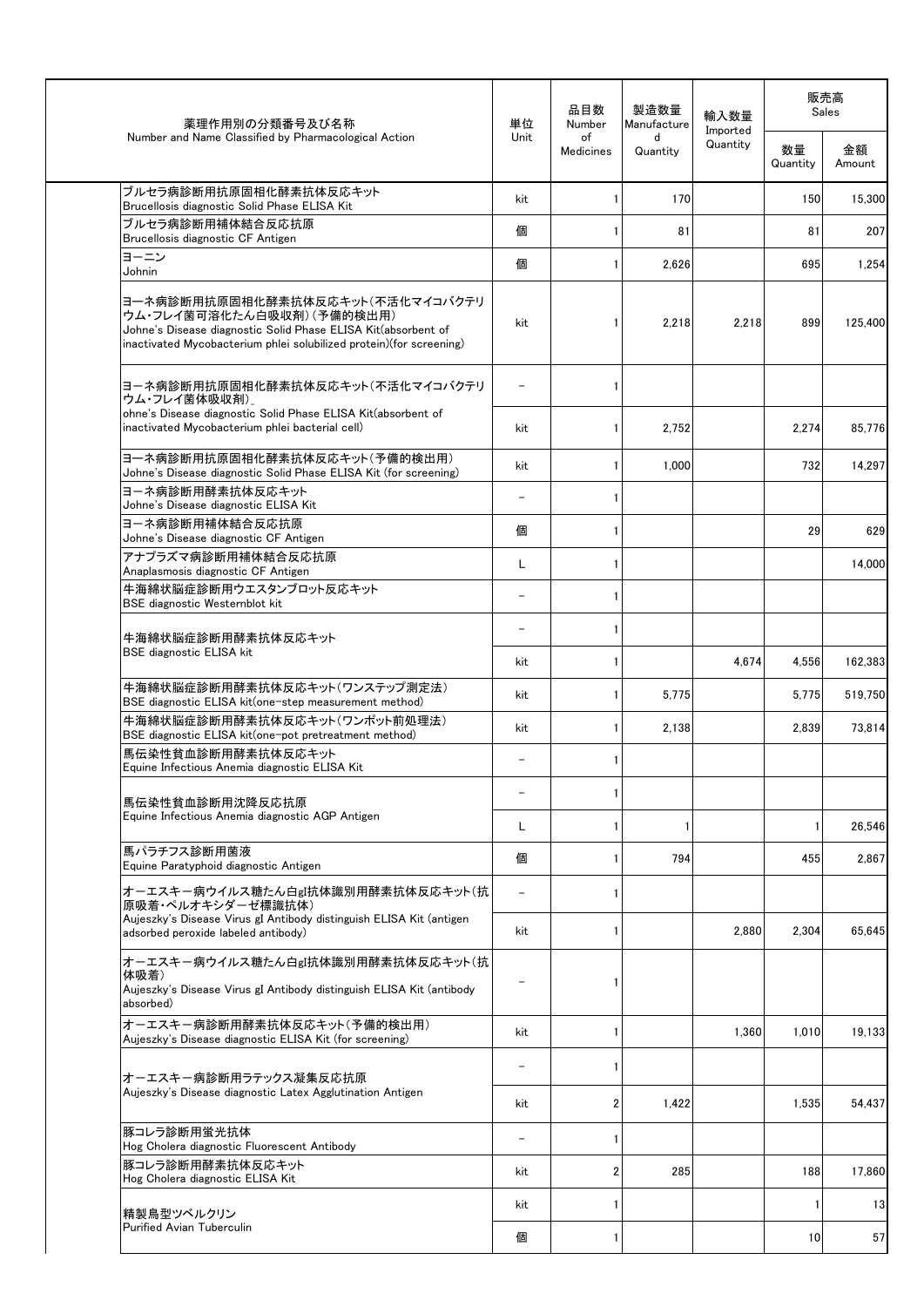| 薬理作用別の分類番号及び名称                                                                                     | 品目数<br>単位<br>Number      |                 | 製造数量<br>Manufacture | 輸入数量                 |                | 販売高<br>Sales |
|----------------------------------------------------------------------------------------------------|--------------------------|-----------------|---------------------|----------------------|----------------|--------------|
| Number and Name Classified by Pharmacological Action                                               | Unit                     | of<br>Medicines | d<br>Quantity       | Imported<br>Quantity | 数量<br>Quantity | 金額<br>Amount |
| A型インフルエンザ診断用酵素標識抗体反応キット<br>Influenza (Type A) diagnostic Enzyme-labeled Antibody reaction Kit      | kit                      | 1               | 1,550               |                      | 1,550          | 13,020       |
| A型インフルエンザ診断用ラテックス標識抗体反応キット<br>Influenza (Type A) diagnostic Latex-labeled Antibody reaction Kit    | kit                      | 1               | 1.027               |                      | 2,697          | 26,430       |
|                                                                                                    | $\overline{\phantom{m}}$ | 1               |                     |                      |                |              |
| 鳥インフルエンザ診断用酵素標識抗体反応キット<br>Avian Influenza diagnostic Enzyme-labeled Antibody reaction Kit          | kit                      | 1               |                     | 3,430                | 2,060          | 36,988       |
| 鳥インフルエンザウイルスA型遺伝子検出用酵素抗体反応キット<br>Avian Influenza Virus Type A gene detection ELISA Kit             | $\overline{\phantom{0}}$ | 1               |                     |                      |                |              |
| ニューカッスル病診断用赤血球凝集抗原                                                                                 | $\overline{\phantom{m}}$ | $\overline{2}$  |                     |                      |                |              |
| Newcastle Disease diagnostic Hemagglutination Antigen                                              | L                        | 1               | 7                   |                      | 3              | 2,995        |
| 鶏伝染性コリーザ(A型)診断用赤血球凝集抗原                                                                             | $\overline{\phantom{m}}$ | 2               |                     |                      |                |              |
| Avian Infectious Coryza (Type A) diagnostic Hemagglutination Antigen                               | kit                      | 1               | 584                 |                      | 349            | 1,293        |
| ひな白痢急速診断用菌液<br>Pullorum Disease Rapid diagnostic Antigen                                           | 個                        | 1               | 658                 |                      | 796            | 2,388        |
| マイコプラズマ・ガリセプチカム感染症急速診断用菌液<br>Mycoplasma gallisepticum Rapid diagnostic Antigen                     | L                        | 1               | 24                  |                      | 25             | 15,898       |
| マイコプラズマ・シノビエ感染症急速診断用菌液<br>Mycoplasma synoviae Rapid diagnostic Antigen                             | Г                        | 2               | 12                  |                      | 20             | 21,028       |
| 犬エキノコックス症診断用ラテックス標識抗体反応キット<br>Canine Echinococcosis diagnostic Latex-labeled antibody reaction kit | 個                        | 1               |                     |                      | 163            | 1,565        |
| アカバネ病診断用抗原<br>Akabane Disease diagnostic Antigen                                                   | $\overline{\phantom{a}}$ | 1               |                     |                      |                |              |
| イバラキ病診断用抗原<br>Ibaraki Disease diagnostic Antigen                                                   | $\overline{\phantom{0}}$ | 1               |                     |                      |                |              |
| 牛RSウイルス感染症診断用抗原<br>Bovine Respiratory Syncytial Virus Infection diagnostic Antigen                 |                          | 1               |                     |                      |                |              |
| 牛アデノウイルス感染症診断用抗原<br>Bovine Adenovirus Infection diagnostic Antigen                                 |                          | 2               |                     |                      |                |              |
| 牛パラインフルエンザウイルス感染症診断用抗原<br>Bovine Parainfluenza diagnostic Antigen                                  |                          | 1               |                     |                      |                |              |
| 牛ロタウイルス感染症診断用抗体<br>Bovine Rotavirus Infection diagnostic Antibody                                  |                          | 1               |                     |                      |                |              |
| 馬インフルエンザ診断用抗原<br>Eqine Influenza diagnostic Antigen                                                | $\overline{\phantom{0}}$ | 2               |                     |                      |                |              |
| 馬鼻肺炎診断用抗原<br>Equine Viral Rhinopneumonitis diagnostic Antigen                                      | $\overline{\phantom{0}}$ | 1               |                     |                      |                |              |
| ゲタウイルス感染症診断用抗原<br>Getahvirus Infection diagnostic Antigen                                          | $\overline{\phantom{0}}$ | 1               |                     |                      |                |              |
| 日本脳炎診断用抗原<br>Japanese Encephalitis diagnostic Antigen                                              | kit                      | 1               |                     |                      | 358            | 3,100        |
|                                                                                                    | $\overline{\phantom{0}}$ | 1               |                     |                      |                |              |
| 豚繁殖•呼吸障害症候群診断用抗原<br>Porcine Reproductive and Respiratory Syndrome diagnostic Antigen               | kit                      | 1               |                     | 5,725                | 6,155          | 98,840       |
| 豚丹毒診断用抗原                                                                                           | L                        | 1               | 2                   |                      | 1              | 6,807        |
| Swine Erysipelas diagnostic Antigen                                                                | $\overline{\phantom{0}}$ | 1               |                     |                      |                |              |
| 豚アクチノマイセス感染症診断用抗原<br>Swine Actinomyces Infection diagnostic Antigen                                | kit                      | 2               | 424                 |                      | 341            | 3,881        |
| 豚へモフイルス感染症診断用抗原                                                                                    |                          | 2               |                     |                      |                |              |
| Haemophilus parasuis diagnostic Antigen                                                            |                          | 1               |                     |                      |                |              |
| 豚ボルデテラ感染症診断用抗原<br>Swine Bordetellosis diagnostic Antigen                                           | L                        | 1               |                     |                      | 1              | 1,794        |
| トリレオウイルス感染症診断用抗原<br>Avian Reovirus Infection diagnostic Antigen                                    |                          | 1               |                     |                      |                |              |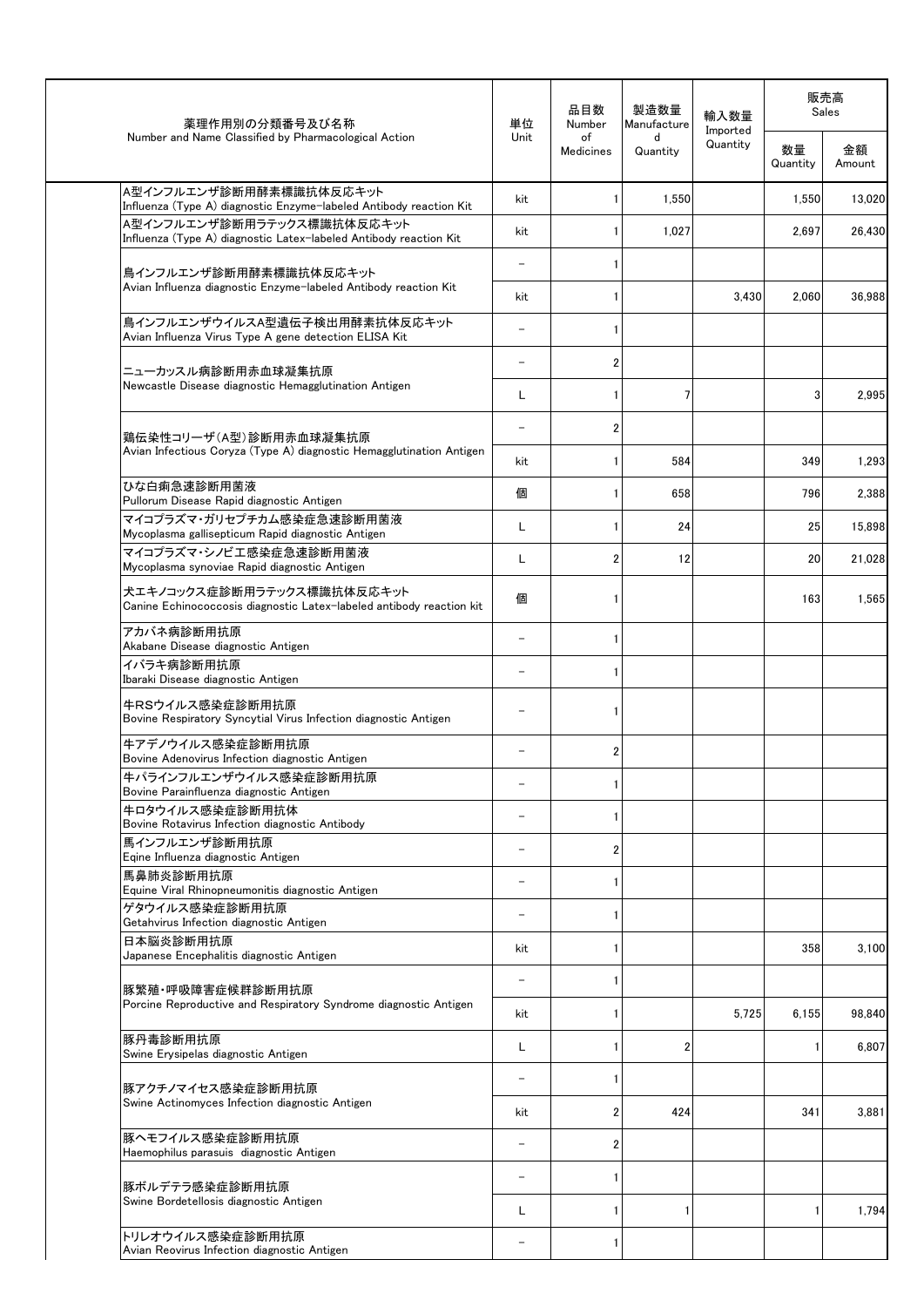| 薬理作用別の分類番号及び名称<br>Number and Name Classified by Pharmacological Action | 製造数量<br>品目数<br>単位<br>Number<br>Manufacture<br>Unit<br>οf<br>Medicines |  |               | 輸入数量<br>Imported |                | 販売高<br>Sales |
|------------------------------------------------------------------------|-----------------------------------------------------------------------|--|---------------|------------------|----------------|--------------|
|                                                                        |                                                                       |  | d<br>Quantity | Quantity         | 数量<br>Quantity | 金額<br>Amount |
| ニユーカツスル病診断用抗原<br>Newcastle Disease diagnostic Antigen                  | kit                                                                   |  |               | 555              | 450            | 2.742        |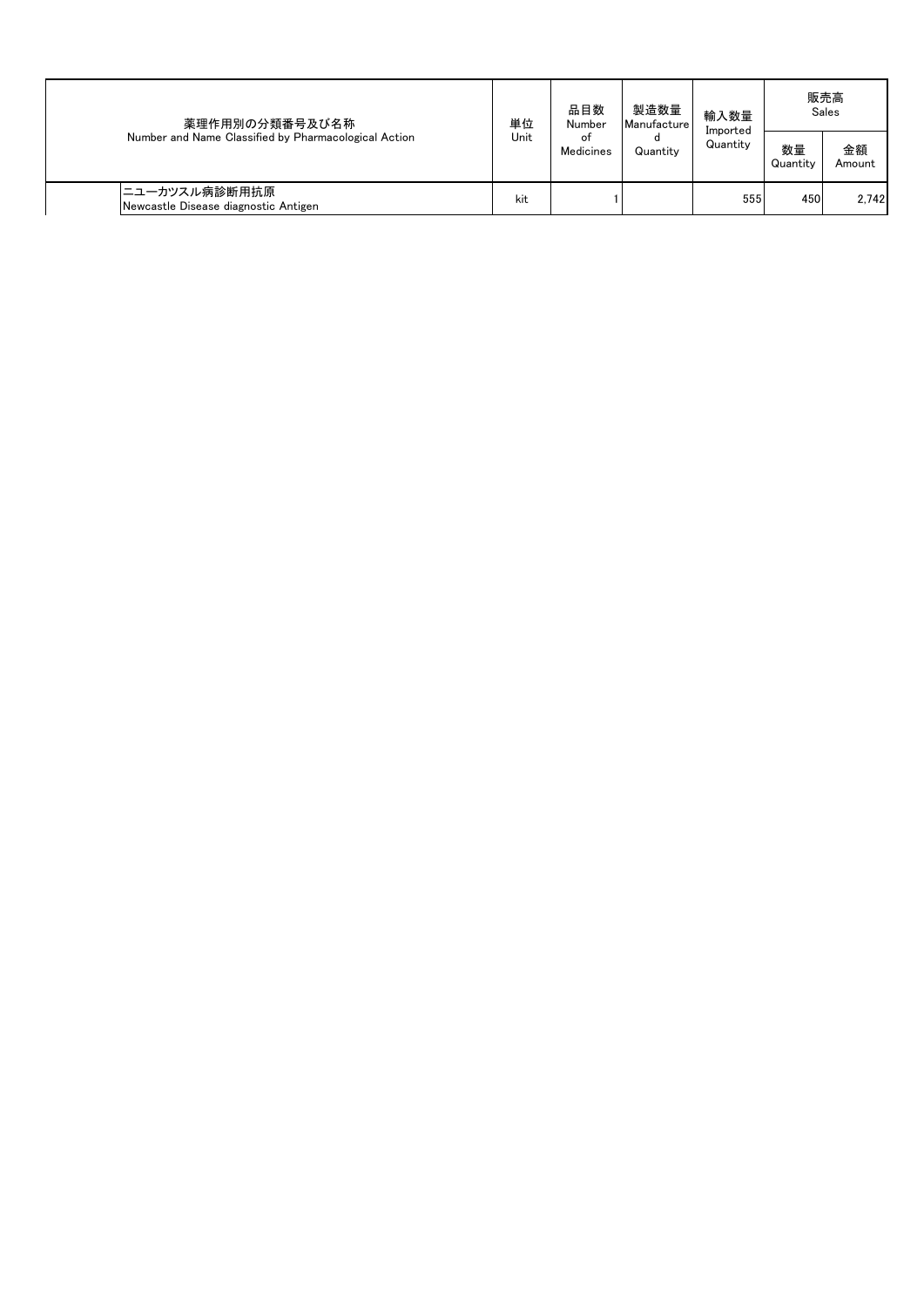| 薬理作用別の分類番号及び名称                                                                                                                     | 単位                       | 品目数<br>Number           | 製造数量<br>Manufacture | 輸入数量                 |                | 販売高<br>Sales |
|------------------------------------------------------------------------------------------------------------------------------------|--------------------------|-------------------------|---------------------|----------------------|----------------|--------------|
| Number and Name Classified by Pharmacological Action                                                                               | Unit                     | of<br><b>Medicines</b>  | d<br>Quantity       | Imported<br>Quantity | 数量<br>Quantity | 金額<br>Amount |
| 鶏伝染性気管支炎診断用抗原<br>Infectious Bronchitis diagnostic Antgen                                                                           | kit                      | 1                       |                     | 1,865                | 1,725          | 12,695       |
| 鶏伝染性コリーザ診断用抗原                                                                                                                      | kit                      | 1                       | 341                 |                      | 316            | 4,418        |
| Avian Infectious Coryza diagnostic Antigen                                                                                         |                          | 1                       |                     |                      |                |              |
| 鶏伝染性フアブリキウス嚢病診断用抗原                                                                                                                 | $\overline{\phantom{0}}$ | 3                       |                     |                      |                |              |
| Avian Infectious Bursal Disease diagnostic Antigen                                                                                 | kit                      | 1                       |                     | 1,295                | 1,155          | 8,461        |
| 鶏脳脊髄炎診断用抗原<br>Avian Encephalomyelitis diagnostic Antigen                                                                           | kit                      | 1                       |                     | 890                  | 750            | 8,103        |
| マイコプラズマ感染症診断用抗原(牛肺疫診断用補体結合反応抗原を<br>除く。)                                                                                            |                          | $\overline{2}$          |                     |                      |                |              |
| Mycoplasma Infection diagnostic Antigen (except for Contagious<br>Bovine Pleuropneumonia CF Antigen)                               | kit                      | 2                       | 426                 | 395                  | 953            | 23,225       |
| ロイコチトゾーン病診断用抗原<br>Leucocytozoonosis diagnostic Antigen                                                                             | kit                      | 1                       | 172                 |                      | 102            | 920          |
| 犬パルボウイルス感染症診断用抗原                                                                                                                   |                          | 1                       |                     |                      |                |              |
| Canine Parvovirus Infection diagnostic Antigen                                                                                     | kit                      | $\overline{\mathbf{2}}$ | 31,955              | 31,955               | 2,406          | 6,092        |
| 犬パルボウイルス感染症診断用抗体                                                                                                                   | $\overline{\phantom{0}}$ | 1                       |                     |                      |                |              |
| Canine Parvovirus Infection diagnostic Antibody                                                                                    | kit                      | $\overline{\mathbf{2}}$ | 20,000              | 7,025                | 24,520         | 75,097       |
| ジステンパー診断用抗体<br>Distemper diagnostic Antibody                                                                                       | kit                      | 1                       | 500                 |                      | 500            | 1,825        |
| 犬パルボウイルス感染症診断用抗体・犬コロナウイルス感染症診断用<br>抗体複合キット<br>Canine Parvovirus Infection, Canine Coronavirus Infection diagnostic<br>Antibody Kit |                          | 2                       |                     |                      |                |              |
| 犬ブルセラ病診断用抗原<br>Canine Brucellosis diagnostic Antigen                                                                               | L                        | 1                       | 12                  |                      | 6              | 696          |
| 犬糸状虫症診断用抗原                                                                                                                         |                          | 1                       |                     |                      |                |              |
| Canine Filariasis diagnostic Antigen                                                                                               | kit                      | 1                       |                     | 769,940              | 776,430        | 284,027      |
| 犬糸状虫症診断用抗体<br>Canine Filariasis diagnostic Antibody                                                                                | kit                      | 3                       |                     | 719,508              | 699,357        | 293,924      |
| 猫白血病診断用抗体                                                                                                                          | $\overline{\phantom{0}}$ | 1                       |                     |                      |                |              |
| Feline Leukemia diagnostic Antigen                                                                                                 | kit                      | 1                       | 1,500               |                      | 1,500          | 7,500        |
| 猫免疫不全症診断用抗原<br>Feline Immunodeficiency Virus Infection diagnostic Antigen                                                          | kit                      | 1                       | 1,121               |                      | 1,121          | 5,605        |
| 猫白血病診断用抗体・猫免疫不全ウイルス感染症診断用抗原複合キッ                                                                                                    | $\equiv$                 | 1                       |                     |                      |                |              |
| Feline Leukemia diagnostic Antibody, Feline Immunodeficiency Virus<br>Infection diagnostic Antigen compound Kit                    | kit                      | 1                       |                     | 227,935              | 233,220        | 304,131      |
| 血液型判定用抗体                                                                                                                           | $\overline{\phantom{0}}$ | 1                       |                     |                      |                |              |
| <b>Blood Typing Antibody</b>                                                                                                       | kit                      | 2                       |                     | 1,876                | 2,028          | 25,819       |
| アカバネ診断用酵素抗体反応キット<br>Akabane Disease diagnostic ELISA Kit                                                                           | kit                      | 1                       | 15                  |                      | $\overline{7}$ | 350          |
| アクチノバシラス・プルロニューモニエラテックス吸着凝集抗原<br>Actinobacillus pleuropneumoniae Latex Agglutination Antigen                                       | L                        | 1                       | 1                   |                      | $\mathbf{1}$   | 3,948        |
| サルモネラ・エンテリティディス抗原固相化酵素抗体反応キット<br>Salmonella enteritidis Solid Phase ELISA Kit                                                      | $\overline{\phantom{0}}$ | $\mathbf{1}$            |                     |                      |                |              |
| ジアルジア症診断用抗体<br>Giardiasis diagnostic antibody                                                                                      | kit                      | 1                       |                     | 35,025               | 33,500         | 23,440       |
|                                                                                                                                    |                          |                         |                     |                      |                |              |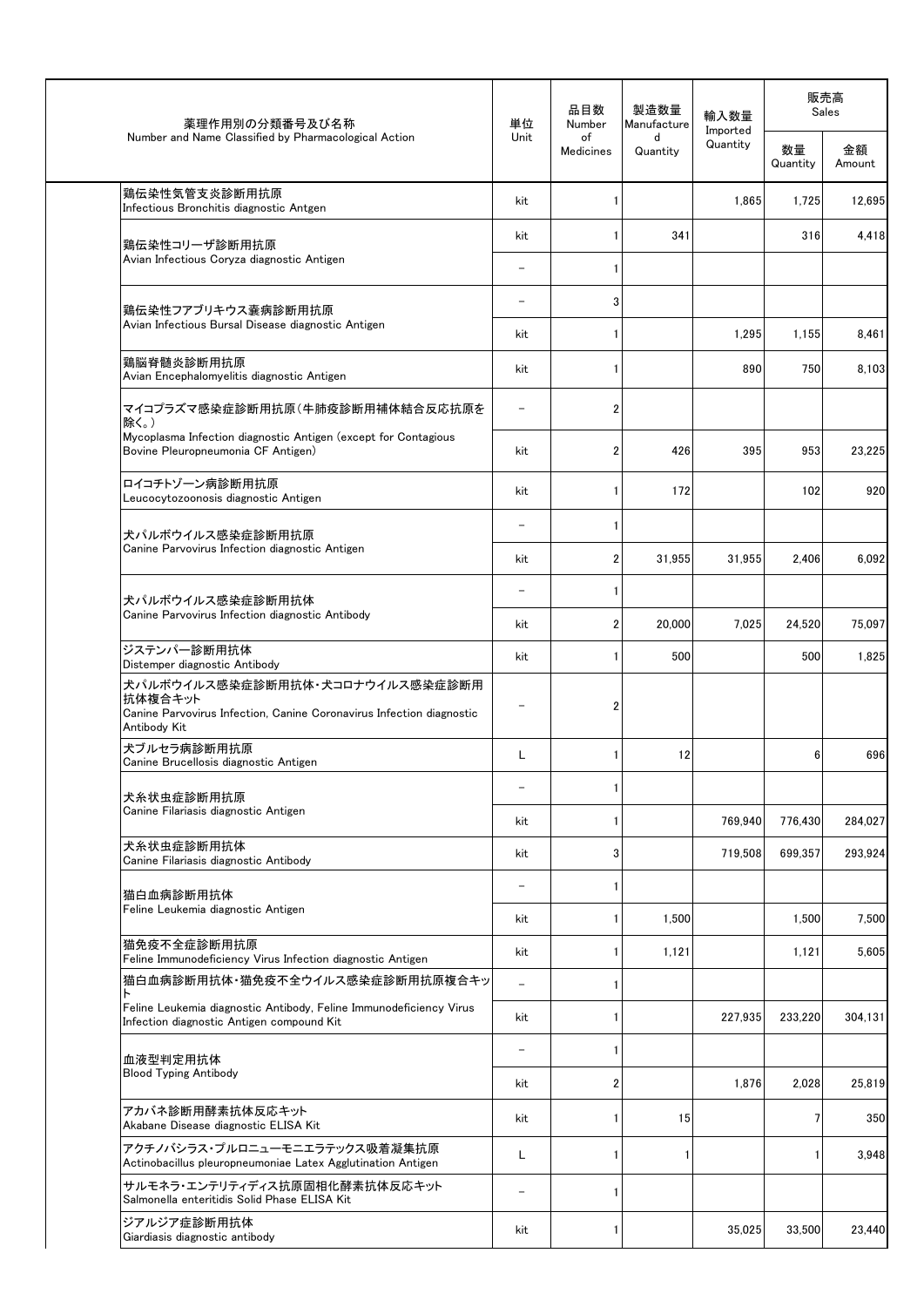| 薬理作用別の分類番号及び名称                                                                   | 単位                                                                                       | 品目数<br>Number                  | 製造数量<br>Manufacture | 輸入数量     | 販売高<br>Sales         |                |              |
|----------------------------------------------------------------------------------|------------------------------------------------------------------------------------------|--------------------------------|---------------------|----------|----------------------|----------------|--------------|
|                                                                                  | Number and Name Classified by Pharmacological Action                                     | Unit<br>of<br><b>Medicines</b> |                     | Quantity | Imported<br>Quantity | 数量<br>Quantity | 金額<br>Amount |
| 鶏伝染性気管支炎ウイルス抗原固相化酵素抗体反応キット <br>Avian Infectious Bronchitis Solid Phase ELISA Kit | kit                                                                                      |                                | 120                 |          | 71                   | 2.377          |              |
|                                                                                  |                                                                                          |                                |                     |          |                      |                |              |
|                                                                                  | 鶏伝染性ファブリキウス嚢病ウイルス抗原固相化酵素抗体反応キット<br>Avian Infectious Bursal Disease Solid Phase ELISA Kit |                                |                     |          |                      |                |              |
|                                                                                  | 馬鼻肺炎ウイルス抗体検出用酵素抗体反応キット<br>Equine Viral Rhinopneumonitis Virus ELISA Kit                  |                                |                     |          |                      |                |              |
|                                                                                  | ニューカッスル病ウイルス抗原固相化酵素抗体反応キット<br>Newcastle Disease Virus Solid Phase ELISA Kit              |                                |                     |          |                      |                |              |
|                                                                                  | 合計 Subtotal                                                                              |                                | 129                 |          |                      |                | 2.634.073    |
| 総計<br>Total                                                                      |                                                                                          |                                | 604                 |          |                      |                | 31,453,814   |

※ 単位の欄が「-」のものは集計対象年に販売実績が無い品目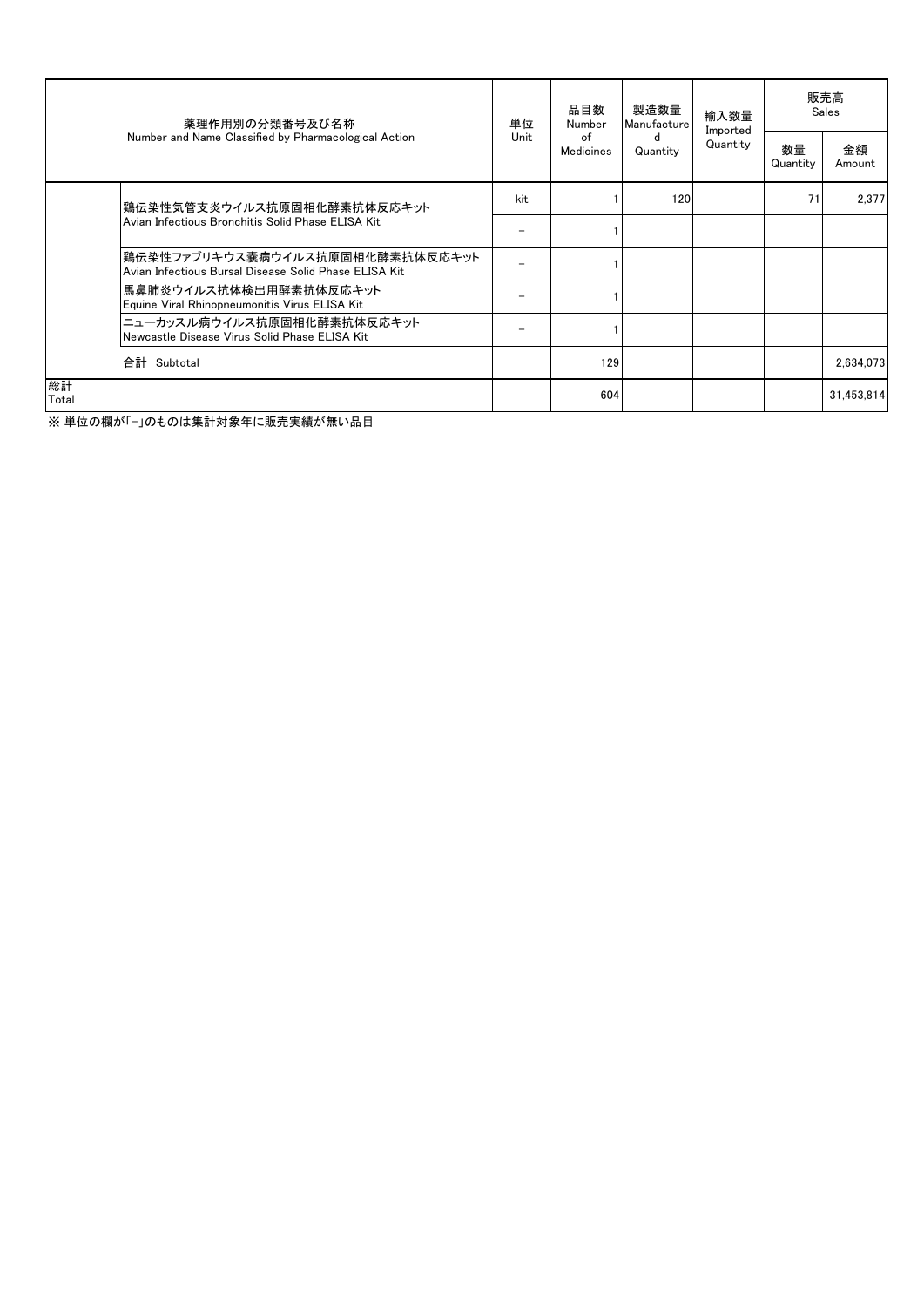### 第6表 医療機器の製造販売高

Table 6 Sales Amount of Manufactured Medical Devices for Animal Use

数量 Quantity : 台(個) Pieces 金額 Sales : 千円¥1,000

| 類別                                                                 | 用途別   | 品目数<br>Number           | 製造数量                     | 輸入数量                 | 販売高<br>Sales   |              |
|--------------------------------------------------------------------|-------|-------------------------|--------------------------|----------------------|----------------|--------------|
| Classification                                                     | Use   | of<br>Medicines         | Manufactured<br>Quantity | Imported<br>Quantity | 数量<br>Quantity | 金額<br>Amount |
| 1 手術台及び治療台                                                         | 愛玩動物用 | 89                      | 381                      | 12                   | 715            | 199,926      |
| Operating and treatment tables for veterinary use                  | 畜産用   | 2                       |                          |                      |                |              |
| 2 医療用照明器具                                                          | 愛玩動物用 | 41                      | 202                      | 171                  | 386            | 76,799       |
| Lamps and light for veterinary use                                 | 畜産用   | 4                       | 9                        | 11                   | 20             | 1,192        |
| 3 医療用消毒器                                                           | 愛玩動物用 | $\mathbf{1}$            | 25                       |                      | 25             | 20,897       |
| Medical sterllizer                                                 | 畜産用   | 8                       |                          |                      | $\overline{7}$ | 688          |
| 5 麻酔器並びに麻酔用呼吸囊及びガス吸収かん                                             | 愛玩動物用 | 11                      | 611                      | 88                   | 631            | 172,090      |
| Anesthesia apparatus, rebreathing bags and gas absorbers           | 畜産用   | 4                       | 4                        |                      | 8              | 13,279       |
| 6 呼吸補助器                                                            | 愛玩動物用 | 7                       | 198                      | 11                   | 194            | 132,471      |
| Respirators                                                        | 畜産用   | $\overline{\mathbf{c}}$ | 126                      | 126                  | 126            | 1,222        |
| 7 内臓機能代用器<br>Artificial internal oegans                            | 愛玩動物用 | $\mathbf{1}$            | 160                      |                      | 160            | 160          |
| 8 保育器<br>Infant incubators                                         | 愛玩動物用 | 6                       | 101                      |                      | 127            | 77,016       |
| 9 医療用エックス線装置及び医療用エックス線装置用エックス                                      | 愛玩動物用 | 44                      | 469                      | 334                  | 725            | 501,444      |
| 線管<br>X-ray equipment and X-ray tube assemblies for veterinary use | 共用    | $\overline{2}$          | 1                        |                      | $\mathbf{1}$   | 525          |
|                                                                    | 畜産用   | 18                      | 474                      |                      | 474            | 271,432      |
|                                                                    | 愛玩動物用 | 24                      | 378                      | 40                   | 412            | 271,995      |
| 12 理学診療用器具<br>Physical therapy instruments and equipment           | 共用    | 9                       | 515                      |                      | 514            | 196,570      |
|                                                                    | 畜産用   | 17                      | 71,994                   | 81                   | 66,156         | 151,871      |
|                                                                    | 愛玩動物用 | 8                       |                          |                      | 34             | 1,634        |
| 13 聴診器<br>Stethoscopes                                             | 共用    | $\mathbf{1}$            | 45                       |                      | 45             | 720          |
|                                                                    | 畜産用   | 2                       |                          |                      |                |              |
| 14.打診器                                                             | 愛玩動物用 | 1                       |                          |                      | $\mathbf{1}$   | 1            |
| <b>Percussion hammers</b>                                          | 畜産用   | 1                       |                          |                      |                |              |
| 15_舌圧子_<br>ongue depressor                                         | 愛玩動物用 | 4                       |                          | 59                   | 39             | 262          |
| 16_体温計                                                             | 愛玩動物用 | 4                       | 4,756                    | 8,756                | 11,178         | 15,510       |
| linical thermometers                                               | 畜産用   | 11                      | 4,417                    | 44,200               | 39,038         | 38,835       |
|                                                                    | 愛玩動物用 | 31                      | 1,330                    | 864                  | 1,991          | 1,166,327    |
| 17 血液検査用器具<br>Hematological test equipment                         | 共用    | $\boldsymbol{2}$        | 50                       |                      | 50             | 19,500       |
|                                                                    | 畜産用   | 3                       | 447                      |                      | 191            | 279,225      |
| 18 血圧検査又は脈波検査用器具<br>Blood pressure measuring equipment             | 愛玩動物用 | 3                       | 20                       | 88                   | 90             | 23,237       |
| 19 尿検査又は糞便検査用器具                                                    | 愛玩動物用 | 2                       | 150                      |                      | 154            | 3,200        |
| Urine and excrement test instruments                               | 畜産用   | 5                       |                          |                      | 3,731          | 3,630        |
| 20 体液検査用器具                                                         | 愛玩動物用 | $\mathbf{1}$            |                          |                      |                |              |
| Body fluid examining instruments                                   | 畜産用   | 3                       | 255                      |                      | 2,825          | 78,081       |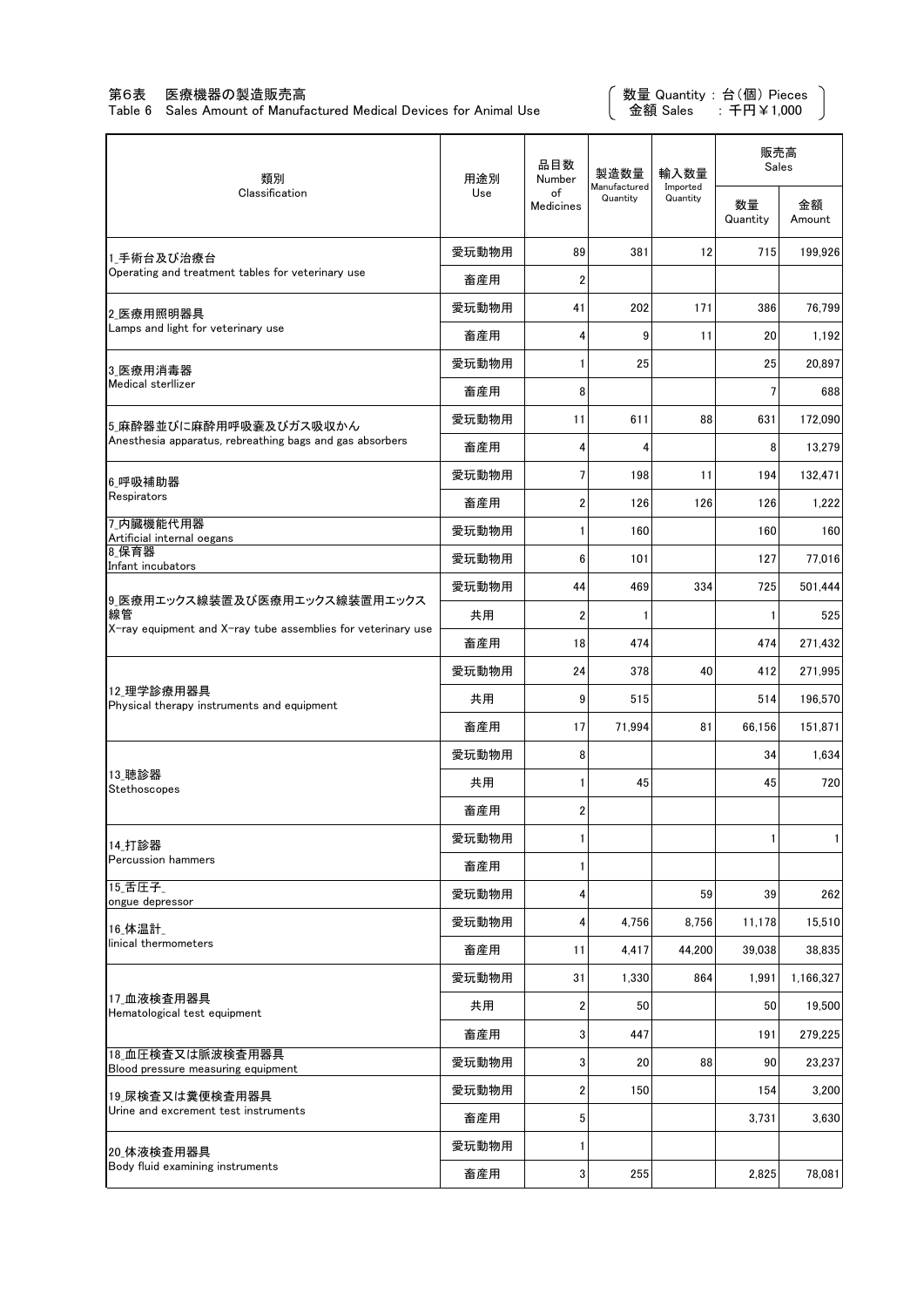| 類別                                                         | 用途別   | 品目数<br>Number          | 製造数量<br>Manufactured<br>Quantity | 輸入数量                 | 販売高<br>Sales   |              |  |
|------------------------------------------------------------|-------|------------------------|----------------------------------|----------------------|----------------|--------------|--|
| Classification                                             | Use   | of<br><b>Medicines</b> |                                  | Imported<br>Quantity | 数量<br>Quantity | 金額<br>Amount |  |
|                                                            | 愛玩動物用 | 30                     | 1,114                            | 14,504               | 16,764         | 887,173      |  |
| 21 内臓機能検査用器具<br>Testing instruments for internal organs    | 共用    | 6                      | 30                               | 30                   | 22             | 3,850        |  |
|                                                            | 畜産用   | $\overline{2}$         |                                  | 8,200                | 7,420          | 11,130       |  |
| 22 検眼用器具                                                   | 愛玩動物用 | 8                      | 60                               | 98                   | 126            | 61,522       |  |
| Testing instruments for eye                                | 畜産用   | 3                      |                                  |                      |                |              |  |
| 24 知覚検査又は運動機能検査用器具                                         | 愛玩動物用 | 3                      |                                  | 20                   | 24             | 186          |  |
| Perception and locomotion organ testing equipment          | 畜産用   | $\overline{2}$         |                                  |                      | 17             | 327          |  |
| 25 医療用鏡                                                    | 愛玩動物用 | 57                     | 140                              | 184                  | 279            | 97.768       |  |
| Medical speculum                                           | 畜産用   | 25                     | 2                                | 1                    | 3              | 1,174        |  |
| 26 医療用遠心ちんでん器<br>Centrifugal separator for medical use     | 愛玩動物用 | $\mathbf{1}$           |                                  |                      |                |              |  |
| Medical microtome                                          | 共用    | 4                      |                                  |                      |                |              |  |
| 28 医療用定温器                                                  | 愛玩動物用 | $\mathbf{1}$           |                                  |                      |                |              |  |
| Clinical thermostats                                       | 畜産用   | 3                      | 5                                |                      | $\overline{7}$ | 1,416        |  |
| 29 電気手術器<br>Electro surgical units                         | 愛玩動物用 | 6                      |                                  | 6,259                | 5,119          | 64,454       |  |
|                                                            | 愛玩動物用 | 71                     | 204                              | 10,477               | 6,285          | 13,818       |  |
| 30 結紮器及び縫合器<br>Apparatus for ligature                      | 共用    | 4                      | 65                               |                      | 65             | 155          |  |
|                                                            | 畜産用   | 12                     | 1,322                            |                      | 471            | 2,293        |  |
| 31 医療用焼灼器                                                  | 愛玩動物用 | 42                     | 1,273                            | 810                  | 1,929          | 185,550      |  |
| Autery instruments                                         | 畜産用   | 6                      | 5                                |                      | 193            | 11,694       |  |
| 32 医療用吸引器                                                  | 愛玩動物用 | 6                      | 89                               | 326                  | 122            | 1,644        |  |
| Aspirators for veterinary use                              | 畜産用   | 1                      |                                  |                      |                |              |  |
| 33 気胸器及び気腹器<br>Pneumothorax and pneumoperipheral apparatus | 愛玩動物用 | 1                      |                                  | 5                    | 5 <sup>1</sup> | 4,500        |  |
|                                                            | 愛玩動物用 | 8                      | 24                               | 99                   | 104            | 474          |  |
| 34 医療用刀<br>Medical scalpel knife                           | 共用    | 3                      |                                  |                      |                |              |  |
|                                                            | 畜産用   | 16                     | 133                              |                      | 648            | 1,095        |  |
|                                                            | 愛玩動物用 | 156                    | 582                              | 2,172                | 2,494          | 15,749       |  |
| 35 医療用はさみ<br>Medical scissors                              | 共用    | 1                      |                                  |                      |                |              |  |
|                                                            | 畜産用   | 15                     | 463                              | 142                  | 385            | 3,637        |  |
|                                                            | 愛玩動物用 | 76                     | 279                              | 1,488                | 5,516          | 8,775        |  |
| 36 医療用ピンセット<br>Medical tweezer                             | 共用    | $\mathbf{1}$           | 7                                |                      |                |              |  |
|                                                            | 畜産用   | 1                      |                                  |                      |                |              |  |
| 37 医療用匙                                                    | 愛玩動物用 | 30                     | 19                               | 783                  | 556            | 3,432        |  |
| Medical curette                                            | 畜産用   | 4                      | 50                               |                      | 39             | 222          |  |
| 38 医療用鈎                                                    | 愛玩動物用 | 29                     | 382                              | 251                  | 517            | 1,269        |  |
| <b>Medical hook</b>                                        | 畜産用   | 21                     | 68                               |                      | 103            | 930          |  |
|                                                            | 愛玩動物用 | 254                    | 1,613                            | 9,432                | 10,376         | 42,327       |  |
| 39 医療用鉗子<br><b>Medical forceps</b>                         | 共用    | $\mathbf{1}$           |                                  |                      |                |              |  |
|                                                            | 畜産用   | 30                     | 480                              | 71                   | 952            | 5,838        |  |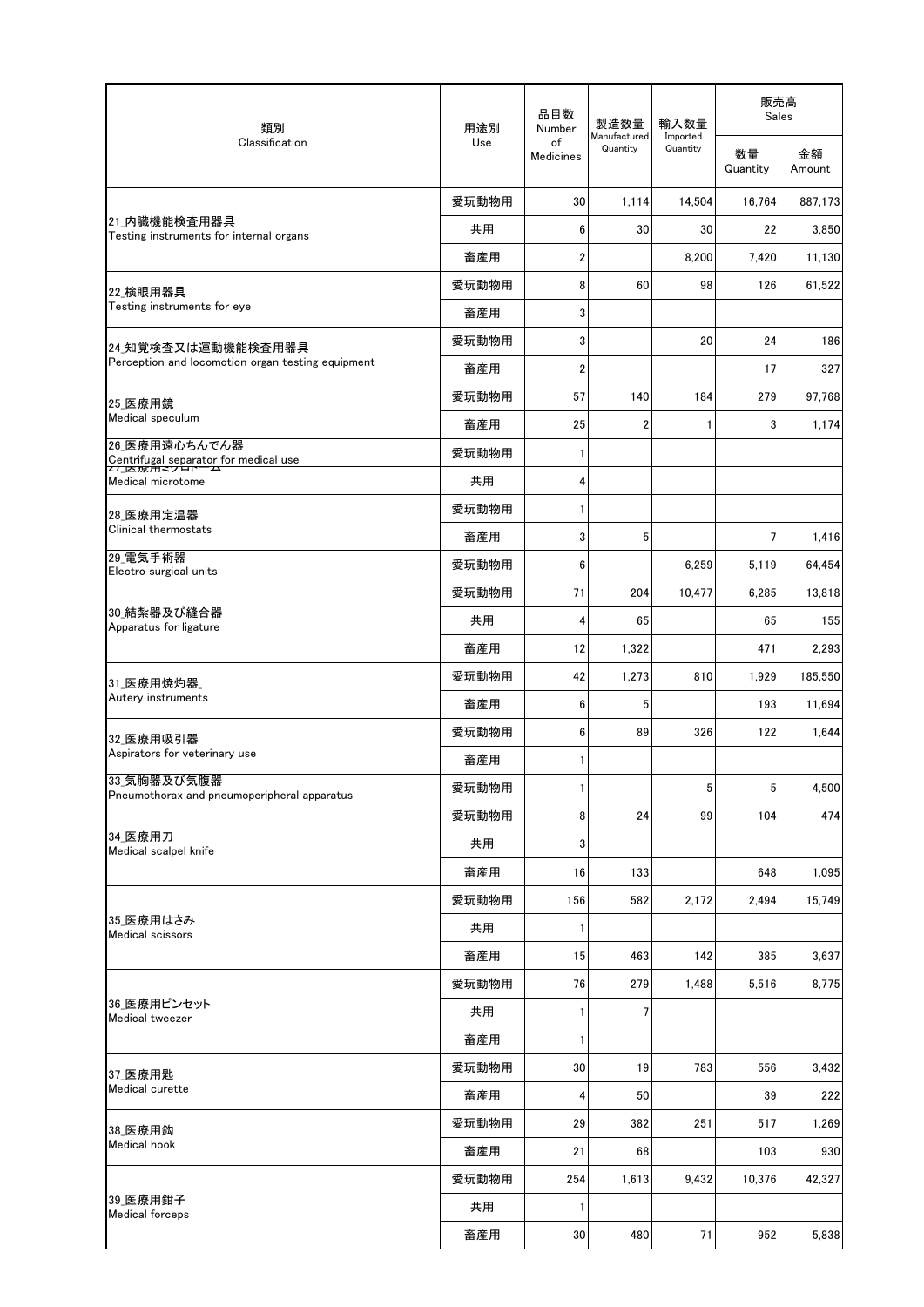| 類別                                                                       | 用途別   | 品目数<br>Number           | 製造数量                     | 輸入数量                 | 販売高<br>Sales          |              |
|--------------------------------------------------------------------------|-------|-------------------------|--------------------------|----------------------|-----------------------|--------------|
| Classification                                                           | Use   | of<br><b>Medicines</b>  | Manufactured<br>Quantity | Imported<br>Quantity | 数量<br>Quantity        | 金額<br>Amount |
| 40 医療用のこぎり                                                               | 愛玩動物用 | 18                      | 183                      | 341                  | 770                   | 2,320        |
| Medical saw                                                              | 畜産用   | 4                       | 295                      | 270                  | 426                   | 1,048        |
| 41 医療用のみ                                                                 | 愛玩動物用 | 14                      | 5                        | 331                  | 281                   | 1,557        |
| Medical chisel                                                           | 畜産用   | 1                       |                          |                      |                       |              |
| 42 医療用剥離子                                                                | 愛玩動物用 | 21                      | 135                      | 30,442               | 15,416                | 3,148        |
| Medical raspatory                                                        | 畜産用   | 1                       |                          |                      |                       |              |
| 43 医療用つち                                                                 | 愛玩動物用 | 4                       |                          | 72                   | 57                    | 653          |
| Medical hammer                                                           | 畜産用   | 1                       |                          |                      |                       |              |
| 44 医療用やすり                                                                | 愛玩動物用 | 4                       |                          | 33                   | 56                    | 551          |
| <b>Medical file</b>                                                      | 畜産用   | 3                       |                          | 24                   | 24                    | 100          |
| 45 医療用てこ                                                                 | 愛玩動物用 | 16                      | 10                       | 435                  | 368                   | 1,291        |
| Medical pry                                                              | 畜産用   | 5                       |                          | 60                   | 72                    | 1,531        |
|                                                                          | 愛玩動物用 | 17                      | 21                       | 161                  | 129                   | 1,740        |
| 46 医療用絞断器<br>Medical embryotory instrument                               | 水産用   | 1                       |                          | 100,000              | 100,000               | 600          |
|                                                                          | 畜産用   | 12                      |                          | 50,140               | 39,814                | 596          |
| 47_注射針及び穿刺針                                                              | 愛玩動物用 | 8                       |                          |                      | 14,388,070 14,865,081 | 72,166       |
|                                                                          | 共用    | 9                       |                          | 14,242,700           | 13,267,300            | 41,696       |
| Injection devices and puncture devices                                   | 水産用   | $\overline{\mathbf{c}}$ | 4,248                    |                      | 3,773                 | 5,147        |
|                                                                          | 畜産用   | 48                      | 217,282                  | 12,202               | 233,856               | 54,675       |
|                                                                          | 愛玩動物用 | 3                       | 7,130,000                |                      | 7,584,500             | 68,688       |
| 48_注射筒                                                                   | 共用    | 29                      | 13,592                   | 8,166,650            | 8,293,822             | 86,942       |
| <b>Syringes</b>                                                          | 水産用   | $\mathbf{1}$            |                          |                      | 43                    | 1,678        |
|                                                                          | 畜産用   | 28                      | 7,248                    | 44,456               | 49,525                | 22,226       |
| 49 医療用穿刺器、穿削器及び穿孔器                                                       | 愛玩動物用 | 18                      | 843                      | 24                   | 817                   | 4,003        |
| Puncture                                                                 | 畜産用   | 21                      | 165                      | 11                   | 592                   | 7,089        |
| 50 開創又は開孔用器具                                                             | 愛玩動物用 | 121                     | 219                      | 2,362                | 2,493                 | 26,139       |
| Retractor                                                                | 畜産用   | 21                      | 697                      |                      | 583                   | 8,015        |
|                                                                          | 愛玩動物用 | 94                      | 479                      | 8,183                | 9,320                 | 27,656       |
| 51 医療用嘴管及び体液誘導管<br>Suckers, tubes and catheters for infusion or drainage | 共用    | 2                       | 300                      | 258,850              | 244,350               | 13,369       |
|                                                                          | 畜産用   | 24                      | 9,474                    | 5,930                | 20,137                | 14,772       |
|                                                                          | 愛玩動物用 | 1                       |                          | 354                  | 187                   | 503          |
| 52 医療用拡張器<br>Medical dilator                                             | 共用    | 1                       |                          |                      |                       |              |
|                                                                          | 畜産用   | $\overline{\mathbf{c}}$ |                          |                      | 6                     | 28           |
| 53 医療用消息子                                                                | 愛玩動物用 | $\overline{\mathbf{c}}$ |                          |                      | 25                    | 19           |
| Medical sound (bougie)                                                   | 畜産用   | $5\phantom{.0}$         | 7                        |                      | 9                     | 12           |
| 54 医療用捲綿子                                                                | 愛玩動物用 | $\overline{\mathbf{c}}$ |                          | 352                  | 357                   | 225          |
| Medical applicator                                                       | 畜産用   | $\mathbf{1}$            |                          |                      |                       |              |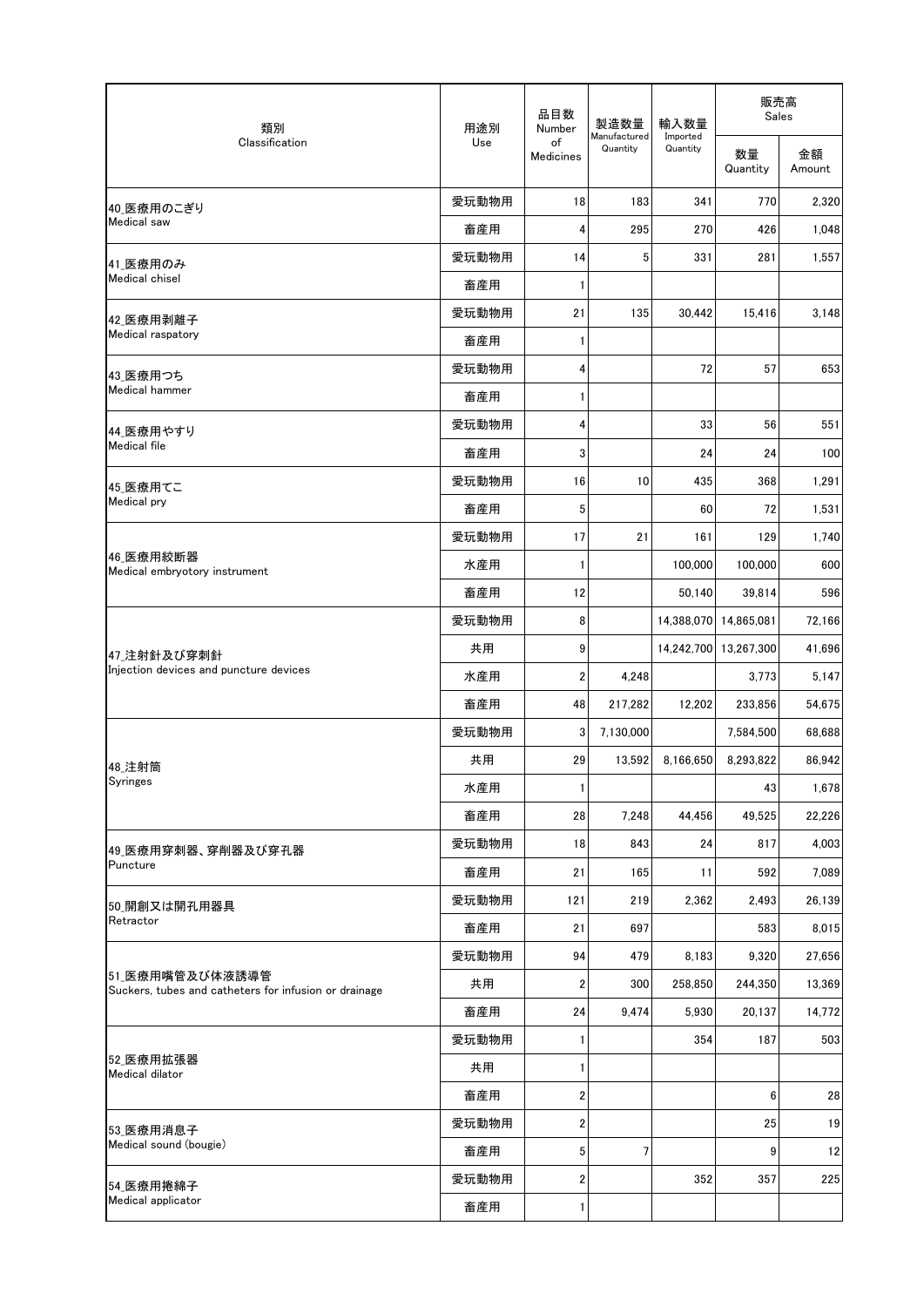| 類別                                                                                             | 用途別   | 品目数<br>Number           | 製造数量                     | 輸入数量                 | 販売高<br>Sales   |              |  |
|------------------------------------------------------------------------------------------------|-------|-------------------------|--------------------------|----------------------|----------------|--------------|--|
| Classification                                                                                 | Use   | of<br>Medicines         | Manufactured<br>Quantity | Imported<br>Quantity | 数量<br>Quantity | 金額<br>Amount |  |
| 55 医療用洗浄器                                                                                      | 愛玩動物用 | 12                      | 23                       |                      | 61             | 743          |  |
| Medical irrigator                                                                              | 畜産用   | 4                       | 58                       |                      | 19             | 253          |  |
| 56 採血又は輸血用器具<br>Bleeding/transfusion instrument                                                | 畜産用   | $\mathbf{1}$            | 149,250                  |                      | 149,250        | 4,779        |  |
| 58 整形用器具器械                                                                                     | 愛玩動物用 | 372                     | 1,010                    | 7,189                | 9,340          | 122,995      |  |
| Orthopedic instruments and apparatus                                                           | 畜産用   | $\mathbf{1}$            |                          | 30                   | 26             | 155          |  |
| 59 歯科用ユニット<br>Dental unit                                                                      | 愛玩動物用 | 9                       | 108                      |                      | 93             | 66,972       |  |
| 60 歯科用エンジン<br>Dental engine                                                                    | 愛玩動物用 | 3                       |                          |                      |                |              |  |
| 61 歯科用ハンドピース<br>Dental hand piece                                                              | 愛玩動物用 | 25                      | 176                      |                      | 125            | 3,108        |  |
| 62 歯科用切削器                                                                                      | 愛玩動物用 | 29                      | 525                      | 277                  | 3,648          | 40,129       |  |
| Dental cutter                                                                                  | 畜産用   | $\overline{\mathbf{2}}$ |                          | $\overline{c}$       | $\mathbf 2$    | 128          |  |
| 63_歯科用ブローチ<br>Dental broach                                                                    | 愛玩動物用 | $\overline{\mathbf{2}}$ |                          |                      | $\overline{2}$ | 2            |  |
| 64 歯科用探針                                                                                       | 愛玩動物用 | $\mathbf{1}$            |                          | 11                   | 11             | 22           |  |
| Dental probe<br>69 歯科用蒸和器及び重合器                                                                 | 愛玩動物用 | 3                       |                          |                      |                |              |  |
| Dental instrument for steam and polimerization<br>72 視力補正用レンズ                                  | 愛玩動物用 | 4                       |                          | 935                  | 946            | 23,220       |  |
| Vision correction lens                                                                         | 愛玩動物用 | 8                       |                          | 73,993               | 67,701         | 77,803       |  |
| 74 医薬品注入器                                                                                      | 共用    | 31                      | 8,350                    | 2,182,175            | 1,995,853      | 207,229      |  |
| Pharmaceutical products infuser                                                                | 畜産用   | 35                      | 129                      | 618,203              | 655,191        | 103,930      |  |
|                                                                                                | 愛玩動物用 | 5                       | 500                      |                      | 2,575          | 5,321        |  |
| 75 脱疾治療用器具<br>Hernia supporters                                                                | 畜産用   | 4                       |                          | 100                  | 64             | 102          |  |
| 76 医療用吸入器                                                                                      | 愛玩動物用 | 21                      | 87                       | 1,783                | 2,077          | 6,418        |  |
| Medical inholation apparatus                                                                   | 畜産用   | $\boldsymbol{2}$        |                          | 10                   | 10             | 113          |  |
| 80_はり又はきゅう用器具                                                                                  | 愛玩動物用 | $\mathbf{1}$            |                          |                      |                |              |  |
| Acupuncture and moxibustion apparatus                                                          | 愛玩動物用 | 32                      | 681                      | 27,536               | 30,364         | 170,232      |  |
| 102 縫合糸<br>Surgical sutures                                                                    | 共用    | $\mathbf{1}$            |                          | 321                  | 332            | 1.292        |  |
|                                                                                                | 愛玩動物用 | $\overline{2}$          | 136,200                  | 2,302                | 138,163        | 9,236        |  |
| 103 手術用手袋及び指サック<br>Operating surgeon glove and finger cot                                      | 畜産用   | 5                       | 720,000                  | 528,901              | 1,262,932      | 31,981       |  |
|                                                                                                | 愛玩動物用 | 92                      | 17,560                   | 52,772               | 75,370         | 211,711      |  |
| 104 整形用品                                                                                       | 共用    | $\mathbf{1}$            | 250                      |                      | 250            | 49           |  |
| Orthopedic material                                                                            | 畜産用   | 1                       |                          |                      |                |              |  |
|                                                                                                | 愛玩動物用 | 26                      | 2,886                    | 1,852                | 5,135          | 27,659       |  |
| 105_副木<br>Splints                                                                              | 畜産用   | 2                       |                          |                      | 155            | 943          |  |
|                                                                                                |       |                         |                          |                      |                |              |  |
| 201_0001~0106に掲げる医療用具に相当する物で、もっぱら動<br>物のために使用されることが目的とされているもの                                  | 愛玩動物用 | 51                      | 264                      | 7                    | 239            | 49,650       |  |
| Equivalents of the above listed medical equipment $0001 \sim 0106$ ,<br>mainly used for animal | 水産用   | 1                       |                          |                      |                |              |  |
|                                                                                                | 畜産用   | 28                      | 94,574                   | 4                    | 78,859         | 122,808      |  |
| 202 悪癖矯正用器具                                                                                    | 愛玩動物用 | $\mathbf{1}$            |                          |                      |                |              |  |
| Bad habit correctors                                                                           | 畜産用   | 19                      |                          | 502                  | 514            | 4,012        |  |